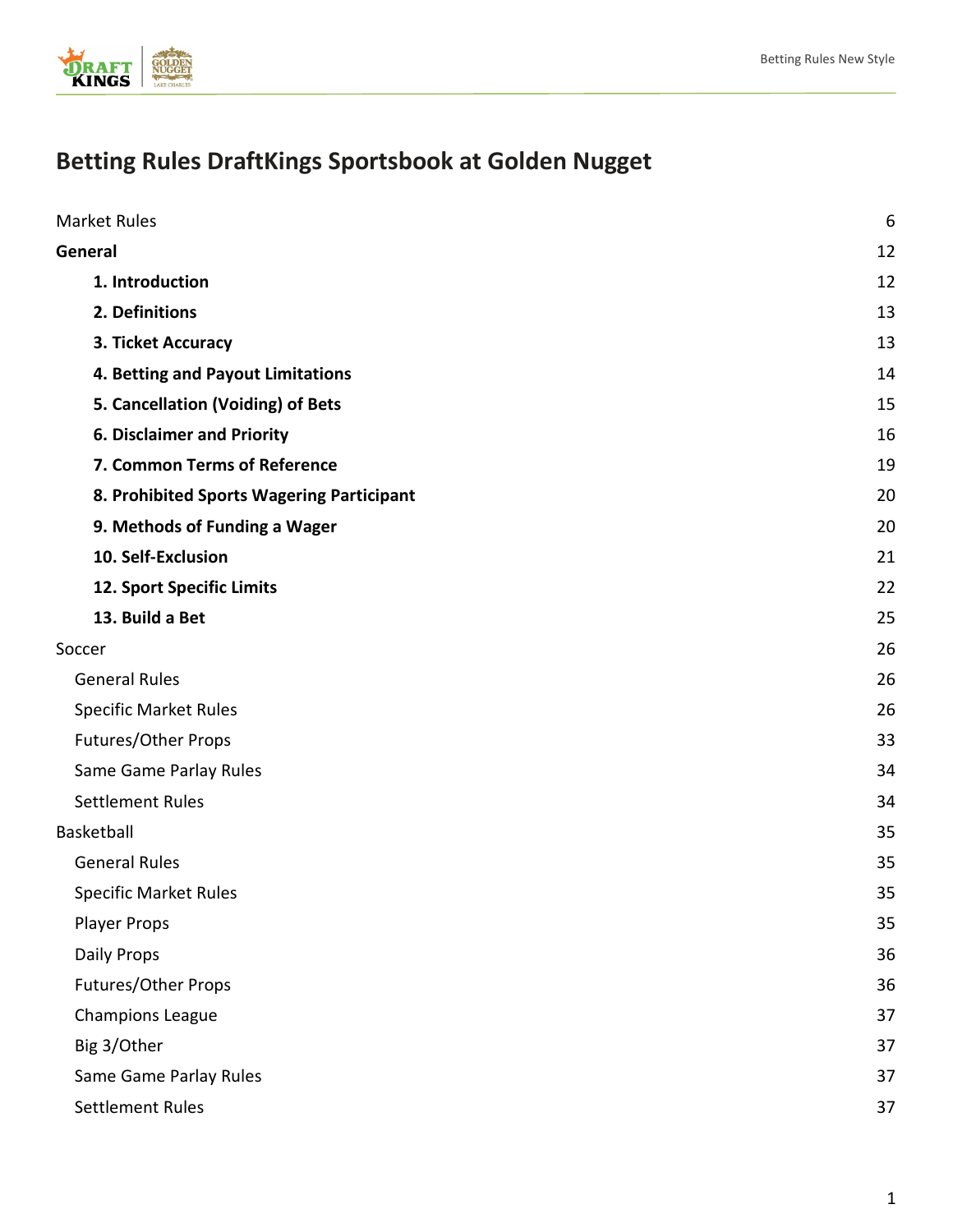

| Tennis                                | 38 |
|---------------------------------------|----|
| <b>General Rules</b>                  | 38 |
| <b>Specific Market Rules</b>          | 38 |
| <b>Fast Markets</b>                   | 39 |
| <b>Statistical and Player Markets</b> | 39 |
| Futures/Other Props                   | 39 |
| <b>Settlement Rules</b>               | 39 |
| Football                              | 40 |
| <b>General Rules</b>                  | 40 |
| <b>Specific Market Rules</b>          | 40 |
| <b>Player Props</b>                   | 41 |
| Daily Props                           | 41 |
| <b>Futures/Other Props</b>            | 42 |
| Same Game Parlay Rules                | 43 |
| <b>Settlement Rules</b>               | 43 |
| Aussie Rules Football                 | 44 |
| <b>General Rules</b>                  | 44 |
| <b>Specific Market Rules</b>          | 44 |
| <b>Settlement Rules</b>               | 44 |
| Baseball                              | 45 |
| <b>General Rules</b>                  | 45 |
| <b>MLB Wagers</b>                     | 45 |
| <b>Specific Market Rules</b>          | 46 |
| <b>Player Props</b>                   | 47 |
| Daily Props                           | 48 |
| <b>Futures Markets/Other Props</b>    | 49 |
| Same Game Parlay Rules                | 50 |
| <b>Settlement Rules</b>               | 50 |
| <b>Boxing</b>                         | 51 |
| <b>General Rules</b>                  | 51 |
| <b>Specific Market Rules</b>          | 51 |
| Settlement Rules                      | 52 |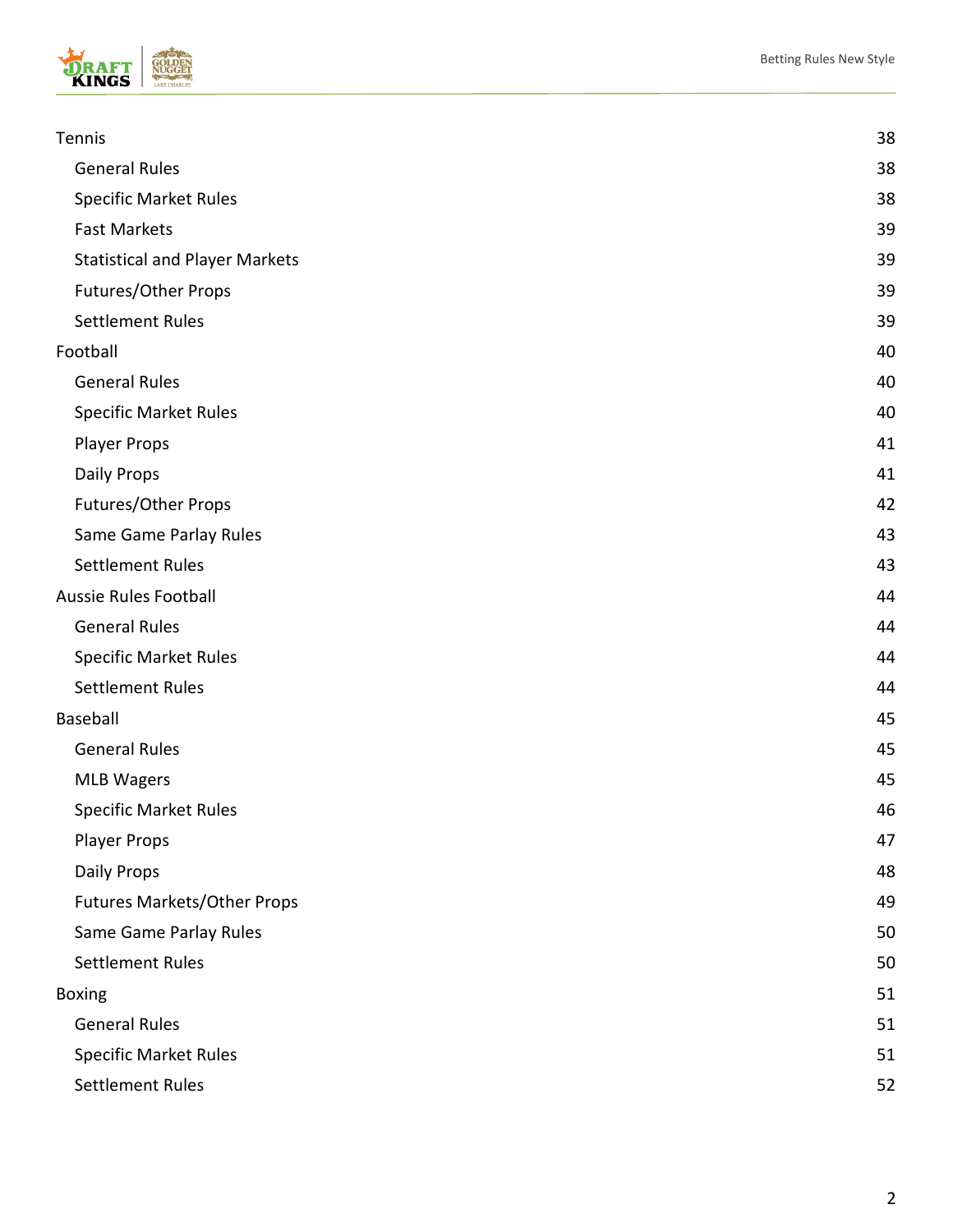



| Cricket                                                                    | 53 |
|----------------------------------------------------------------------------|----|
| <b>General Rules</b>                                                       | 53 |
| <b>Specific Market Rules</b>                                               | 53 |
| <b>Tournament Markets</b>                                                  | 60 |
| Futures/Other Props                                                        | 60 |
| <b>Settlement Rules</b>                                                    | 61 |
| Darts                                                                      | 62 |
| <b>General Rules</b>                                                       | 62 |
| <b>Specific Market Rules</b>                                               | 62 |
| <b>Settlement Rules</b>                                                    | 62 |
| Golf                                                                       | 63 |
| <b>General Rules</b>                                                       | 63 |
| <b>Specific Market Rules</b>                                               | 63 |
| Futures/Other Props                                                        | 67 |
| <b>Major Markets</b>                                                       | 67 |
| Ryder/Presidents/Solheim Cup and Any Other International Matchplay Markets | 68 |
| <b>Settlement Rules</b>                                                    | 68 |
| Hockey                                                                     | 70 |
| <b>General Rules</b>                                                       | 70 |
| <b>Specific Market Rules</b>                                               | 70 |
| <b>Player Props</b>                                                        | 73 |
| Daily Props                                                                | 73 |
| Futures/Other Props                                                        | 74 |
| Same Game Parlay Rules                                                     | 74 |
| <b>Settlement Rules</b>                                                    | 74 |
| MMA                                                                        | 76 |
| <b>General Rules</b>                                                       | 76 |
| <b>Specific Market Rules</b>                                               | 76 |
| <b>Settlement Rules</b>                                                    | 77 |
| <b>Motor Racing</b>                                                        | 78 |
| <b>General Rules</b>                                                       | 78 |
| <b>Specific Market Rules</b>                                               | 78 |
|                                                                            |    |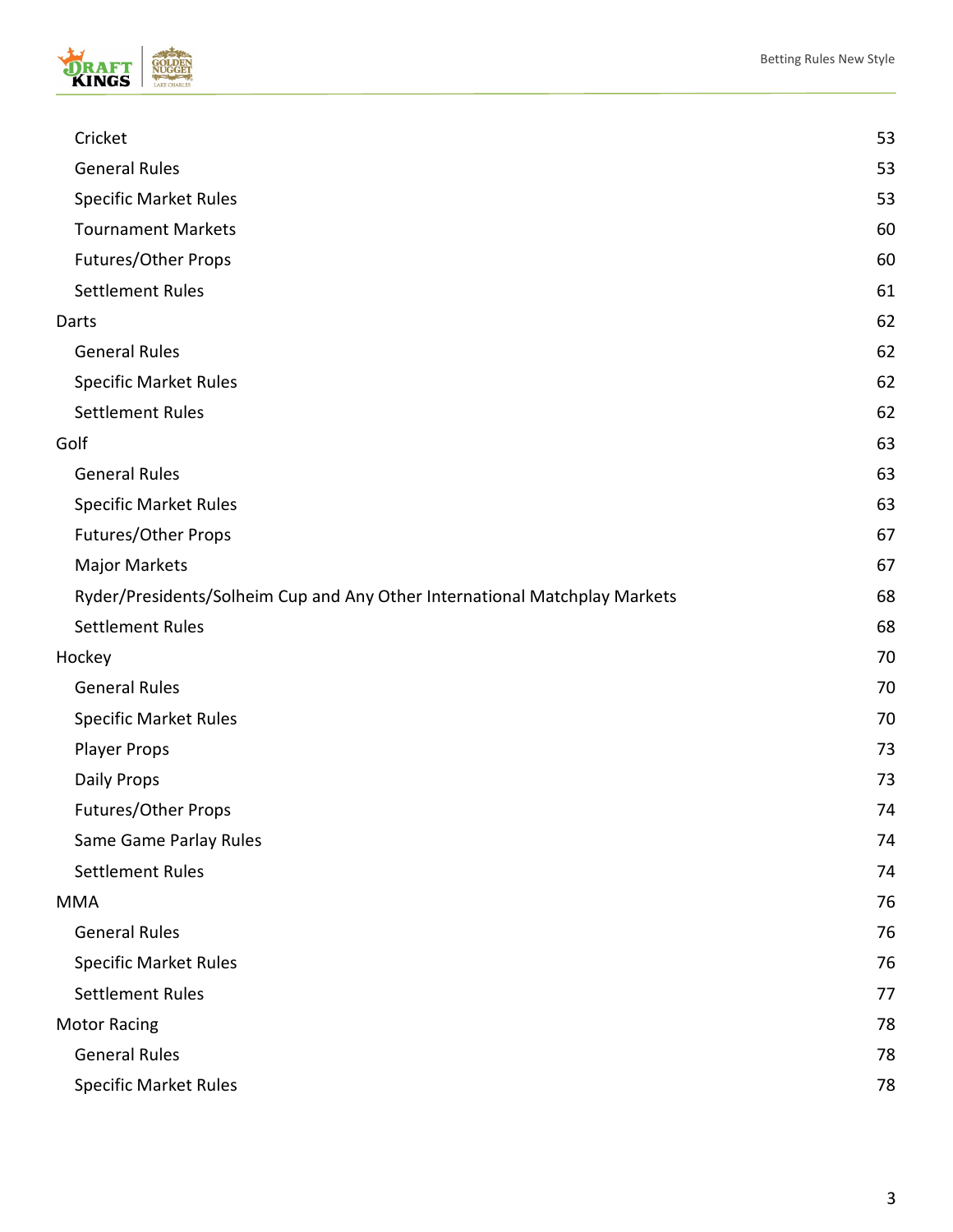

| Futures/Other Props                       | 78 |
|-------------------------------------------|----|
| <b>Settlement Rules</b>                   | 78 |
| Rugby Union/League                        | 79 |
| <b>General Rules</b>                      | 79 |
| <b>Specific Market Rules</b>              | 79 |
| Futures/Other Props                       | 79 |
| Settlement Rules                          | 80 |
| Snooker                                   | 81 |
| <b>General Rules</b>                      | 81 |
| <b>Specific Market Rules</b>              | 81 |
| <b>Settlement Rules</b>                   | 81 |
| Volleyball                                | 82 |
| <b>General Rules</b>                      | 82 |
| <b>Specific Market Rules</b>              | 82 |
| <b>Settlement Rules</b>                   | 82 |
| <b>Winter Sports</b>                      | 83 |
| <b>General Rules</b>                      | 83 |
| <b>Specific Market Rules</b>              | 83 |
| <b>Settlement Rules</b>                   | 83 |
| <b>Bowls</b>                              | 84 |
| <b>General Rules</b>                      | 84 |
| <b>Specific Market Rules</b>              | 84 |
| <b>Settlement Rules</b>                   | 84 |
| <b>Other Sports</b>                       | 85 |
| <b>General Rules</b>                      | 85 |
| Specific Sport Rules and Settlement Rules | 85 |
| Athletics                                 | 85 |
| Badminton                                 | 85 |
| Beach Volleyball                          | 85 |
| Cycling                                   | 85 |
| Rowing                                    | 85 |
| Sailing                                   | 86 |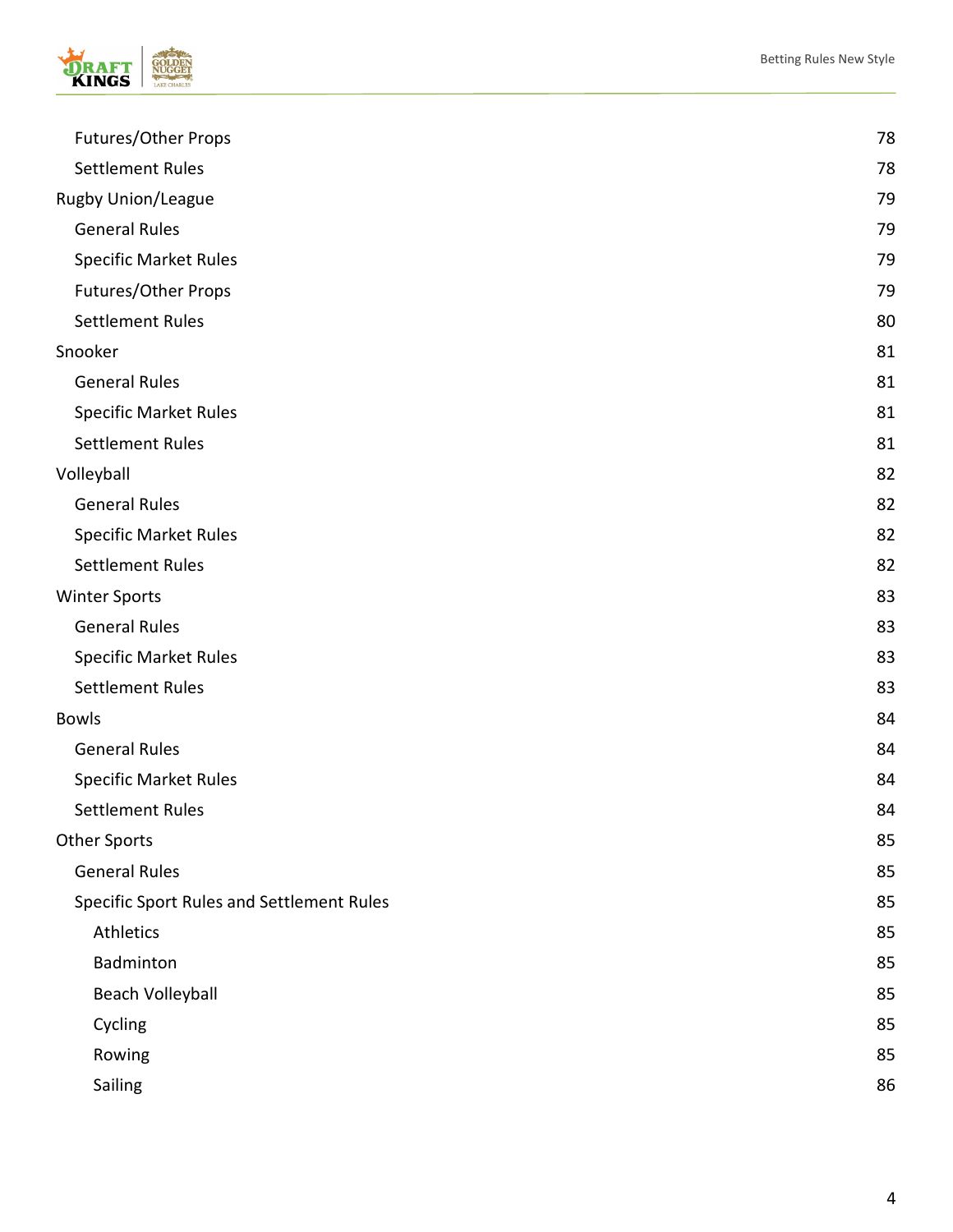

| Speedway                           | 86 |
|------------------------------------|----|
| <b>Table Tennis</b>                | 86 |
| Wrestling                          | 86 |
| Olympics                           | 86 |
| <b>General Rules</b>               | 86 |
| <b>Specific Market Rules</b>       | 87 |
| <b>Settlement Rules</b>            | 87 |
| Specials                           | 87 |
| <b>General Rules</b>               | 87 |
| <b>Settlement Rules</b>            | 87 |
| <b>DraftKings Sportsbook Pools</b> | 88 |
|                                    |    |

## **COPYRIGHT NOTICE**

© 2021 by DraftKings, DraftKings Inc. All rights reserved.

This document may not be reproduced, copied, stored, published, rewritten for transmission or publication or redistributed in any medium or for any reason, in whole or in part, without the express prior written consent of DraftKings Inc. THIS DOCUMENT IS PROVIDED "AS IS" WITHOUT WARRANTY OF ANY KIND, EITHER EXPRESS OR IMPLIED, INCLUDING, BUT NOT LIMITED TO: THE IMPLIED WARRANTIES OF MERCHANTABILITY, FITNESS FOR A PARTICULAR PURPOSE OR NON-INFRINGEMENT. DraftKings' product names are trademarks of DraftKings Inc. or its affiliates. All other trademarks are the property of their respective owners.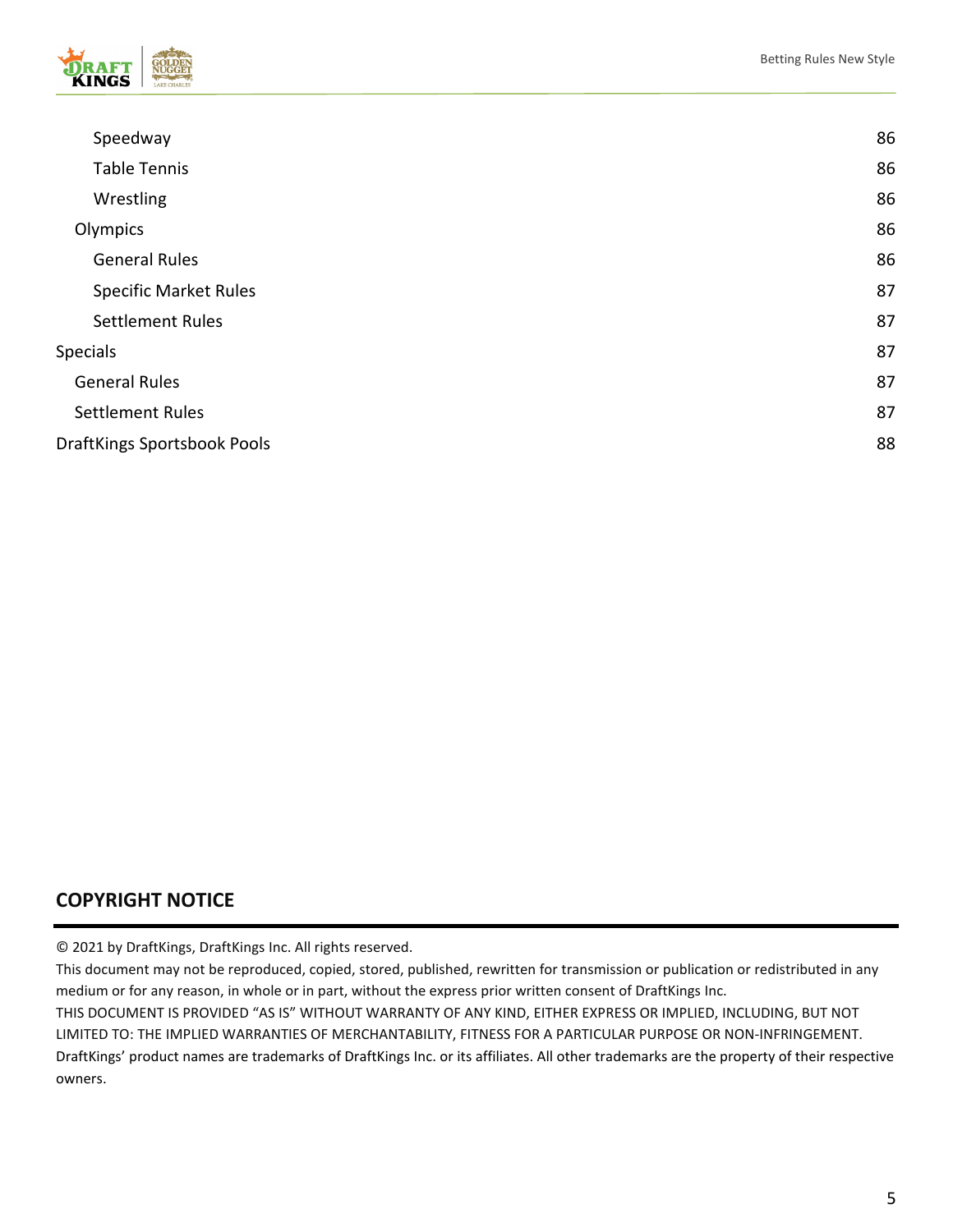

# <span id="page-5-0"></span>**Market Rules**

#### **Point Spread / Handicap**

"Point Spread" or "Handicap" markets are when it is possible to bet on whether the chosen outcome will win by more than a specific number of points, or lose by less than a specific number of points. The bet will be declared void if the outcome is tied once the spread has been applied. Example: a bet on -3.0 points will be declared void if the team chosen wins the game by exactly 3 points difference (27-24,30-27, 23-20, etc.) Any reference in this section to the term "margin" is intended to be understood as the outcome emerging from the subtraction of the points scored by the 2 opponents.

Unless otherwise stated all handicaps and spreads listed on DraftKings site are to be calculated based on the result from the start of the listed period to the end of the specified period. It is however customary that for certain handicap bet offers in specific sports (Asian Handicap in Soccer), only the outcomes obtained from the time of bet placement until the end of the listed timeframe will be taken into consideration, thus disregarding any points scored before the time the bet was placed and accepted. Any bet offer with these characteristics will be clearly displayed on site and highlighted in the user's Bet History with the score at the time of bet placement.

### **2-way Point Spread / Handicap Example: Team A (-7.5) vs Team B (+7.5)**

Team A is given a -7.5 point handicap in the game. For the bet to be won, Team A must win the game with a margin equal or greater than the listed handicap (i.e. 8 points or more).

Team B is given a +7.5 point advantage in the game. For the bet to be won, Team B must either win the game, tie the game, or not lose with a margin equal or greater than their listed advantage (i.e. lose with a 7 point or less margin).

The "Point Spread" or "Handicap" can also be referred to as the "Puck Line" in Hockey or "Run Line" in Baseball.

### **3-Way Spread / Handicap**

In a 3-Way Handicap, the line is set so that there can also be a tie outcome, giving you 3 potential bets. Handicap (-1) - You win if your team wins the match with a goal difference of two or more. Tie: You win if the team with (-1) Handicap wins the match with exactly one goal difference. Handicap (+1) - You win if your team draws or win the match.

#### **Money Line**

The "Money Line" is a 2-way market based on the outcome of the game listed. The Money Line is inclusive of Overtime and is simply the selection of who will win the game or event.

#### **Total Points/Goals/Runs**

The "Total Points", also known as Goals or Runs, is a 2 way market based on the total number of points scored in a game or event by the competitors. The "Total" is set at a specific line with outcomes listed as either Over or Under the listed amount. As with Point Spread/Handicap betting, in those circumstances where the result of the game or event Total point scored is exactly equal to the betting line, then all bets on this offer will be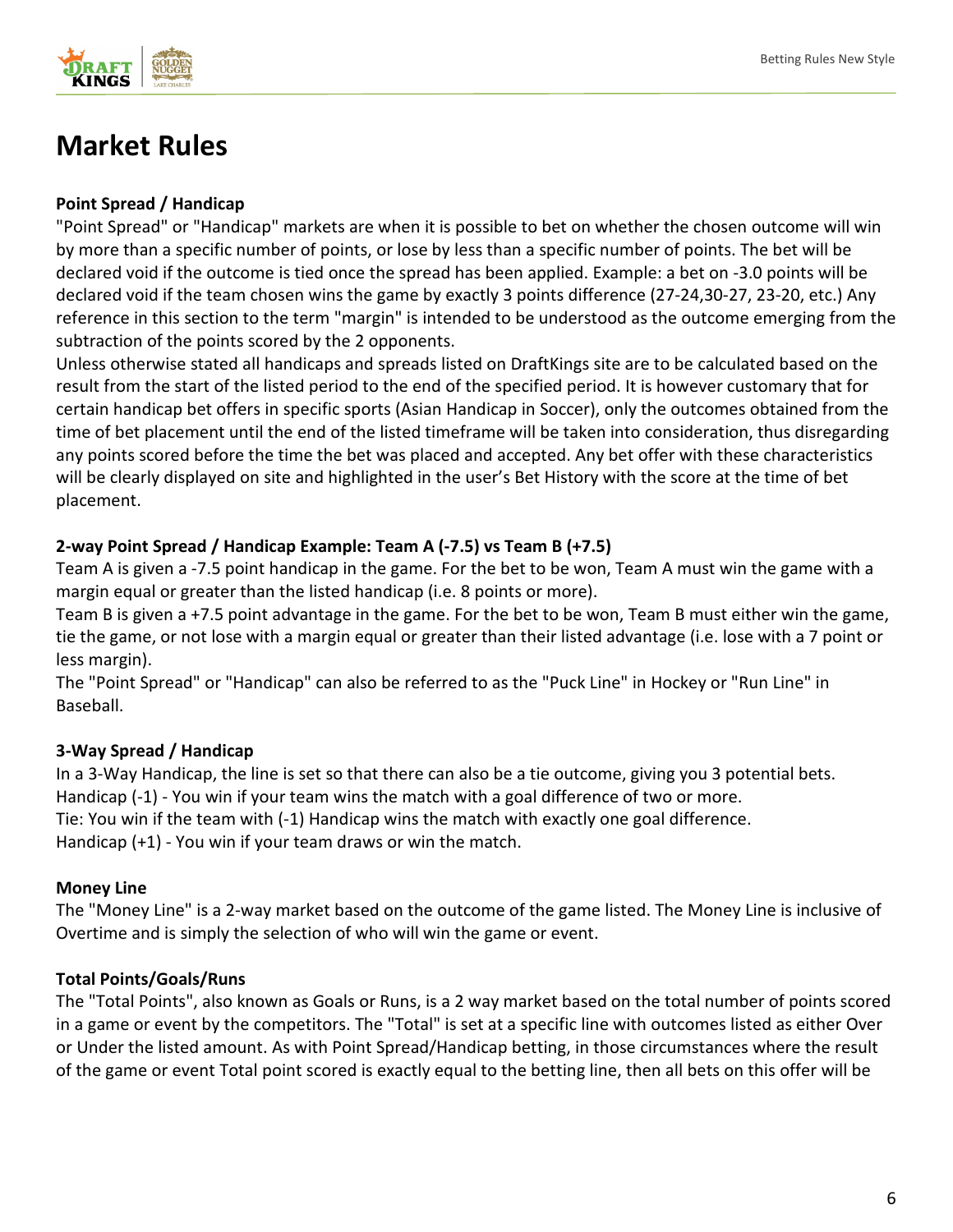

declared void. "Totals" can also be set on any number of predefined occurrences (e.g. goals, points, corners, rebounds, etc.).

Example: an offer where the betting line is 128.0 points and the game ends with the result 64-64 will be declared void.

#### **Match Betting**

"Match Betting", also referred to as Win-Draw-Win, Match Result (Regular Time) or 60 Minute Line in Hockey, is where it is possible to bet on the outcome of a match or event. The options are: Home Team, Tie/Draw or Away Team. Bets on this are settled at the final whistle or conclusion of 'Regulation Time'.

#### **Outrights / Futures**

"Outrights", "Futures" or "Place" betting is when you choose from a list of alternatives and bet on where a participant wins or places within a specified position in the classification of the listed event/competition. Should two or more participants share finishing positions, the settlement will follow the 'Dead Heat Reduction Rules'.

#### **Grand Salami**

"Grand Salami" is where it is possible to bet on the total number of listed occurrences (Example: Total Goals, Total Runs) happening during a collection of events. All relative events must be completed for bets to stand except for the outcomes of which have been decided prior to the abandonment and could not possibly be changed regardless of future events, which will be settled according to the decided outcome.

#### **Player Props - Over/Under**

Over/Under bets on classification of participants in performances/events must be interpreted as follows: "Over" means a worse or lower position while "Under" means a better or higher position. Example: A bet on a player's classification in a tournament with an Over/Under line 2.5 will be settled as Under if the player classifies first or second. All other placements will be settled as Over.

#### **Player Props - Head to Head**

Head to Head markets on classification of participants in performances/events will list the specified stat category in the betting market. Settlement of such bets will match official scoring statistics of the sport, league, or governing body from which the event takes place.

#### **Correct Score**

Correct Score, or Result Betting, is where it is possible to bet on the partial or definite score of a game or event.

#### **Winning Margin**

"Winning Margin" (aka Result Betting) is where it is possible to bet on the final result of a game or event and select the correct 'band' of points between the winning team and losing team. For example, if you think the Patriots will win, but the game will be close, pick the New England Patriots 1-6 Points Winning Margin (where the Patriots winning by 1, 2, 3, 4, 5, or 6 points results in a winning pick).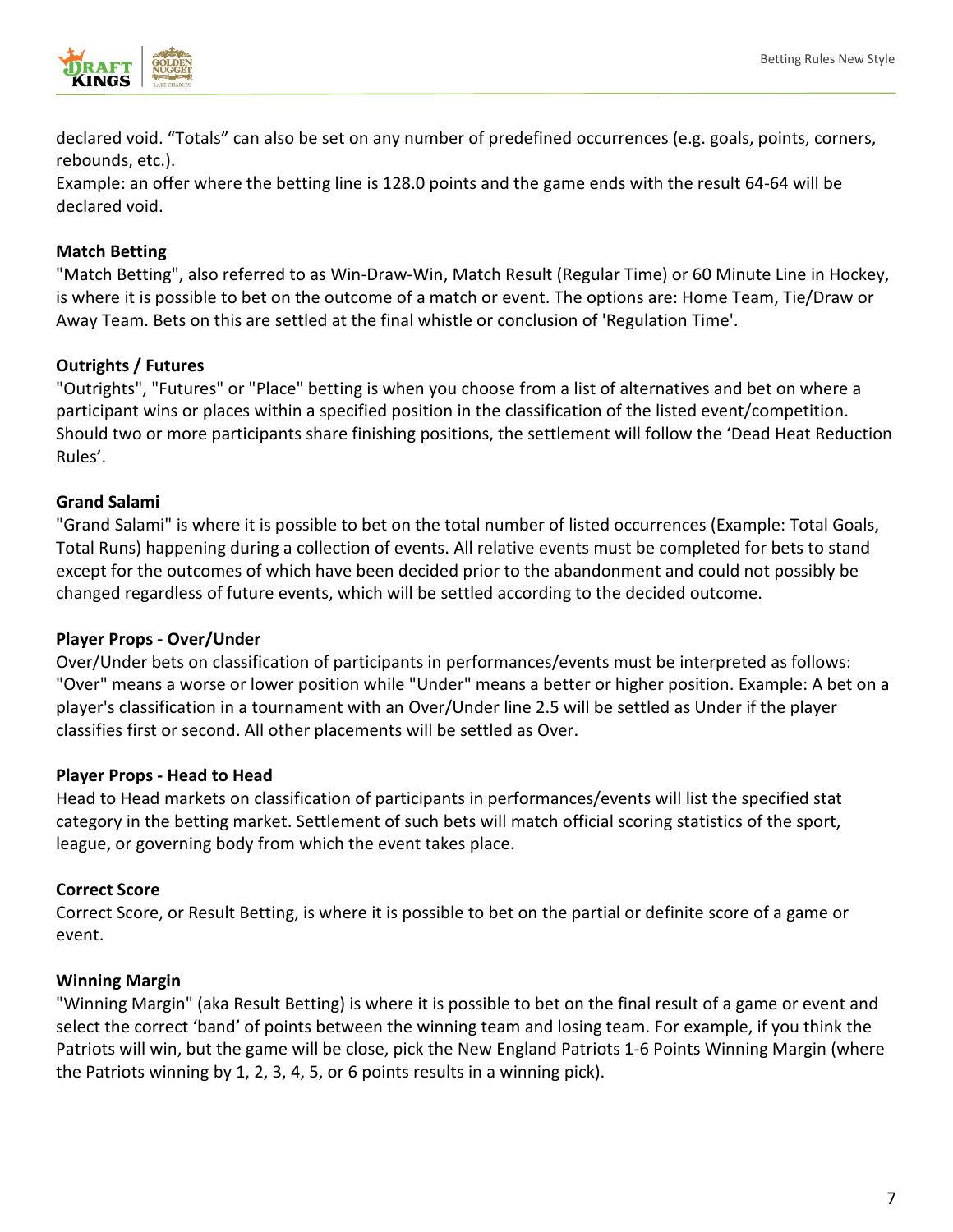#### **Odd/Even**

"Odd/Even" is where it is possible to bet on the partial or definite amount of a predefined occurrence "Odd" is 1,3,5 etc.; "Even" is 0,2,4 etc. Example: goals, points, corners, rebounds, etc.

#### **Head-to-Head or 3-Way**

A "Head to Head" or "3-Way " is a competition between two or three participants/outcomes, originating from an officially organized event.

#### **Half Time/Full Time**

"Half time/Full time" is where it is possible to bet on the result in half time as well as the final outcome of an event. For example, if at half time the score is 45-45 and the game ends 103-101, the winning outcome is Tie / Away Team (the team scoring 103). The bet is void if the Regular Time of the game is played in a different time format than those listed in the bet. For example, in a nine (9) inning baseball game, half time is defined as the first 5 innings of a game. Similarly, Period Betting for hockey is available (i.e. 1st Period Result and 60 Minute Result).

#### **Draw/Tie No Bet**

"Draw No Bet" or "Tie No Bet" is where it is possible to bet on either the home team or the away team. It is also common practice to refer to "Tie No Bet" in cases where no tie odds are offered. Should the specific game contain no winner (e.g. game ends as a tie), or the particular occurrence not happen (e.g. First Goal, Tie No Bet and game ends 0-0) the stakes will be refunded.

#### **Double Chance**

"Double Chance" is where it is possible to bet simultaneously on two (partial or definite) outcomes of a game or event, where 3 outcomes are possible (i.e., a 90 minute soccer game). The options are: Home/Draw, Home/Away and Draw/Away. Double Chance bets are settled at the end of Regular Time.

### **Quarter / Half / Period Bets**

Bets on "Quarter / Half / Period X" refer to the result achieved in the relevant timeframe. This does not include any other points tallied from other parts of the event. Bets will be voided if the game is played in any other format but the one stipulated in the offer.

### **End of Quarter / Half / Period Result**

Bets on "Result at end of Quarter / Half / Period X" refer to the result of the game/event after termination of the stipulated timeframe and will take into account all other points/goals/events tallied from previous parts of the event/game.

#### **Race to 'X' Bets**

Bets on "Race to X Points / Race to X Goals..." and similar markets refer to the team/participant reaching the earliest particular tally of points. If the market lists a timeframe (or any other period restriction) it will not include any other points tallied from other parts of the event which are not related to the mentioned time frame. If a Tie outcome is offered, this outcome wins if neither team reaches the listed score. If a Tie market is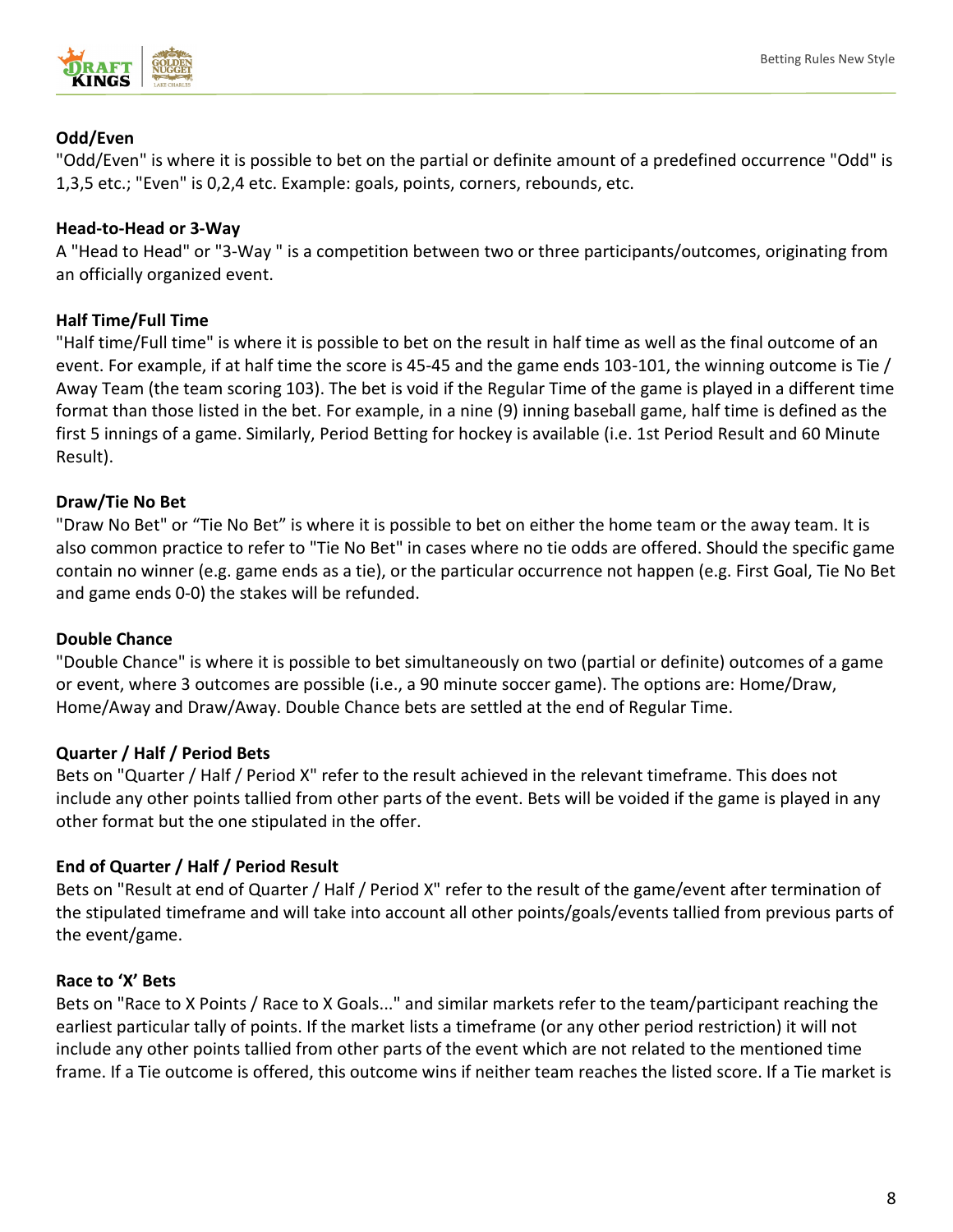

not offered and the listed score is not be reached within the stipulated time frame, all bets will be declared void, unless otherwise stated.

#### **First/Next Occurrence Bets**

Bets on "Winner of Point", "Scorer of Goal" and similar offers refer to the participant winning the listed occurrence. For the settlement of these offers, no reference to events happening prior to the listed occurrence will be taken into consideration. Should the listed event not be won within the stipulated time frame, all bets will be declared void, unless otherwise stated.

Bets referring to the happening of a particular occurrence in a pre-defined time order, such as "First to Score", or "First Team to Hit a Home Run" will be settled as void if it is not be possible to decide the winning outcome. For example, in case of both teams not recording a home run for the entirety of a game.

"Team to score first and win" refers to the listed team scoring the first goal in the game and going on to win the game. Should there be no goals in the game all bets will be settled as void.

#### **To Win from Behind**

"Team to win from behind" refers to the listed team winning the game after having been at least 1 goal or point down at any point in the game.

#### **MVP, MOP, Etc.**

Settlement of bets on offers such as "Player of the Match" or "Most Valuable Player" will be the decision of the competition's organizer, unless otherwise stated.

#### **Winning Goal**

Settlement of bets which make reference to terms such as "decisive goal" will be settled based on the scorer of the goal that at the end of the game/tie (as applicable), proves to be the one that has produced an unassailable lead, following which any further goals would prove to be irrelevant towards the final outcome. For a bet to be settled as "YES", the listed player's team must be declared the winner of that particular game or progressing to the next round or winning the competition. Goals scored in Regular Time and Extra Time count but Penalty Shoot outs do not.

#### **Odds Boosts**

From time to time, DraftKings might decide to publish markets referring either to the single performance of a participant or team; or markets which combine the potential outcomes of 2 or more participants at higher odds than those normally available, also known as Odds Boosts. DraftKings reserves the right to withdraw such offers, edit the respective odds, and effect any further changes that might deem necessary at its sole discretion.

Settlement of these offers will be based on the following criteria:

- 1. Unless specifically stated, the bets refer to the next official event that the listed participants are scheduled to take part in.
- 2. All relative events must be completed within the same day/session as listed in conjunction with the Odds Boost. Should this not be the case, bets placed on the market will be fully refunded except for those markets whose outcomes were decided prior to the abandonment and could not possibly be changed regardless of future events, which will be settled according to the decided outcome.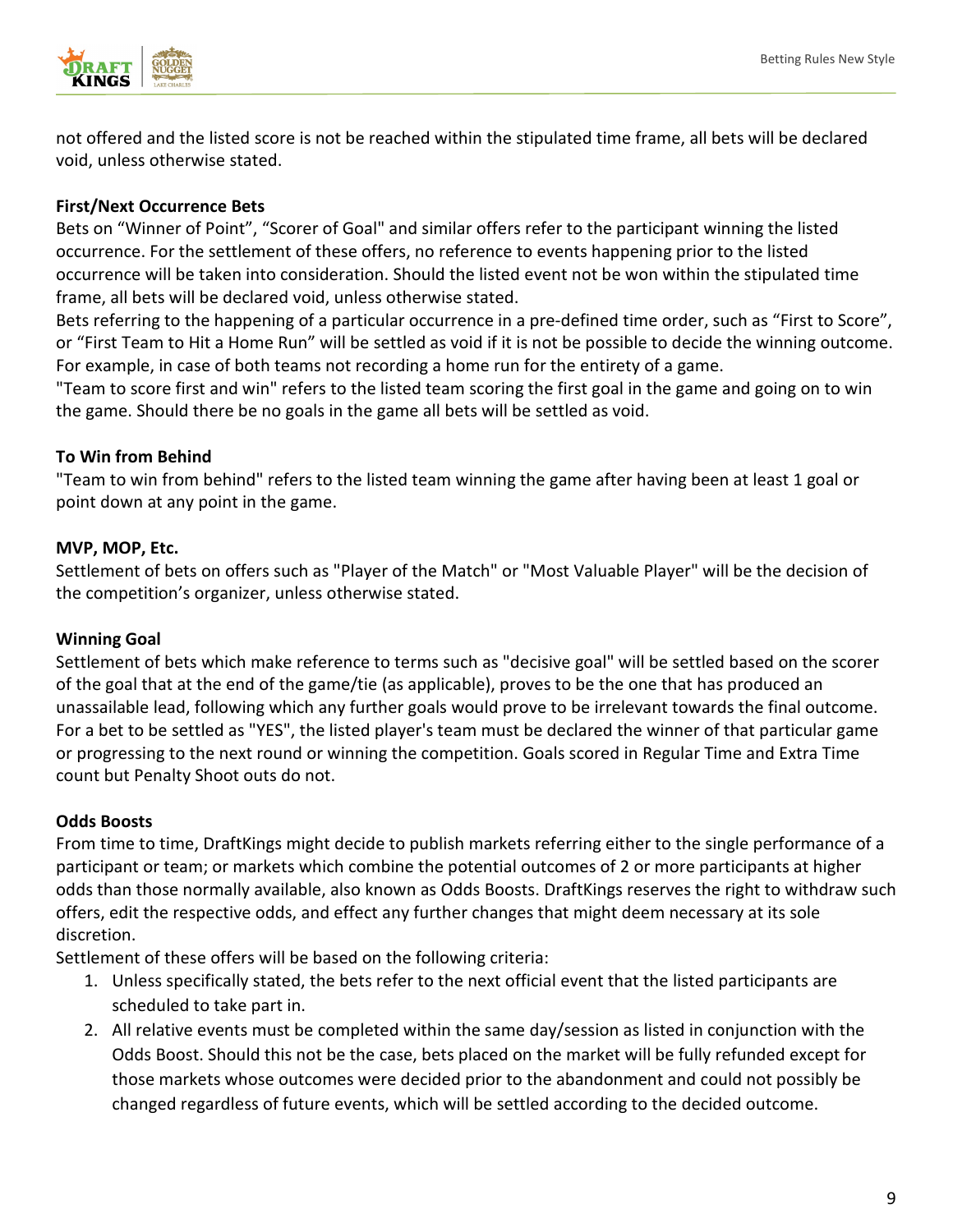

- 3. Results for these offers will only take into account occurrences deriving from the actual play.
- 4. All connotations related to the bet must be fully and unquestionably complied with for the bet to be deemed as winning, regardless of any possible conflict with the sport-specific rules, or with any potential interpretation based on previous or current presentation of offers related to events in that particular sport and the way these are normally presented in DraftKings Sportsbook. Bets will be settled as void should it still be impossible to determine a winning outcome.
- 5. While all necessary precaution has been taken by DraftKings to ensure a superior user experience, it is to be understood that markets might fluctuate in such a way that at any given point in time these do not present an enhanced value comparable to related bet offers currently present on site.

#### **Teasers**

A teaser bet allows you to adjust the points spread and game totals on two or more football or basketball teams by choosing a fixed number of points. The number of teams and points selected determines your payout odds.

All selections must be successful for the teaser bet to win. If a selection in a two team teaser is a push, the bet will be considered "no action" and the wager will be refunded. A push in teasers of more than two teams will result in the bet dropping to the next level down, if available, or losing if not.

Teaser bets will only be allowed on pre-game events and only for selected leagues, including:

- 1. Regular teasers for NBA, college basketball, NFL, college football or any other league in which teaser bets are allowed (4, 4.5 and 5 for Basketball and 6, 6.5 and 7 for Football)
- 2. Basketball Super Teasers: 3 team teaser buying 8 points, ties lose, odds -120/1.83
- 3. Basketball Monster Teasers: 4 team teaser buying 10 points, ties lose, odds -120/1.83
- 4. Football Super Teasers: 3 team teaser buying 10 points, ties lose, odds -120/1.83
- 5. Football Monster Teasers: 4 team teaser buying 13 points, ties lose, odds -140/1.71

Buying points allows you to change the point-spread or game total of a football or basketball game. You can move the point-spread so you get more points when betting the underdog, and fewer points when betting on the favorite. You can move the total so you get a higher total when betting the under or a lower total if betting the over.

#### **Round Robins**

Round Robins are similar to parlays in that you choose several selections within one bet, but all possible combinations of bets from those selections are covered, with the advantage of winning even if not all picks are winners.

#### **Rest of the game**

Bets referring to "Rest of the game" or similar will consider only outcomes and occurrences obtained from the time of bet placement until the end of the listed timeframe, thus disregarding any occurrences registered before the time the bet was placed and accepted.

#### **Bets on specific timeframes/intervals**

Bets on specific timeframes/intervals (example: Game result between 60:00-89:59), will consider only outcomes and occurrences accumulated during the specified timeframe/interval. Settlement will not take into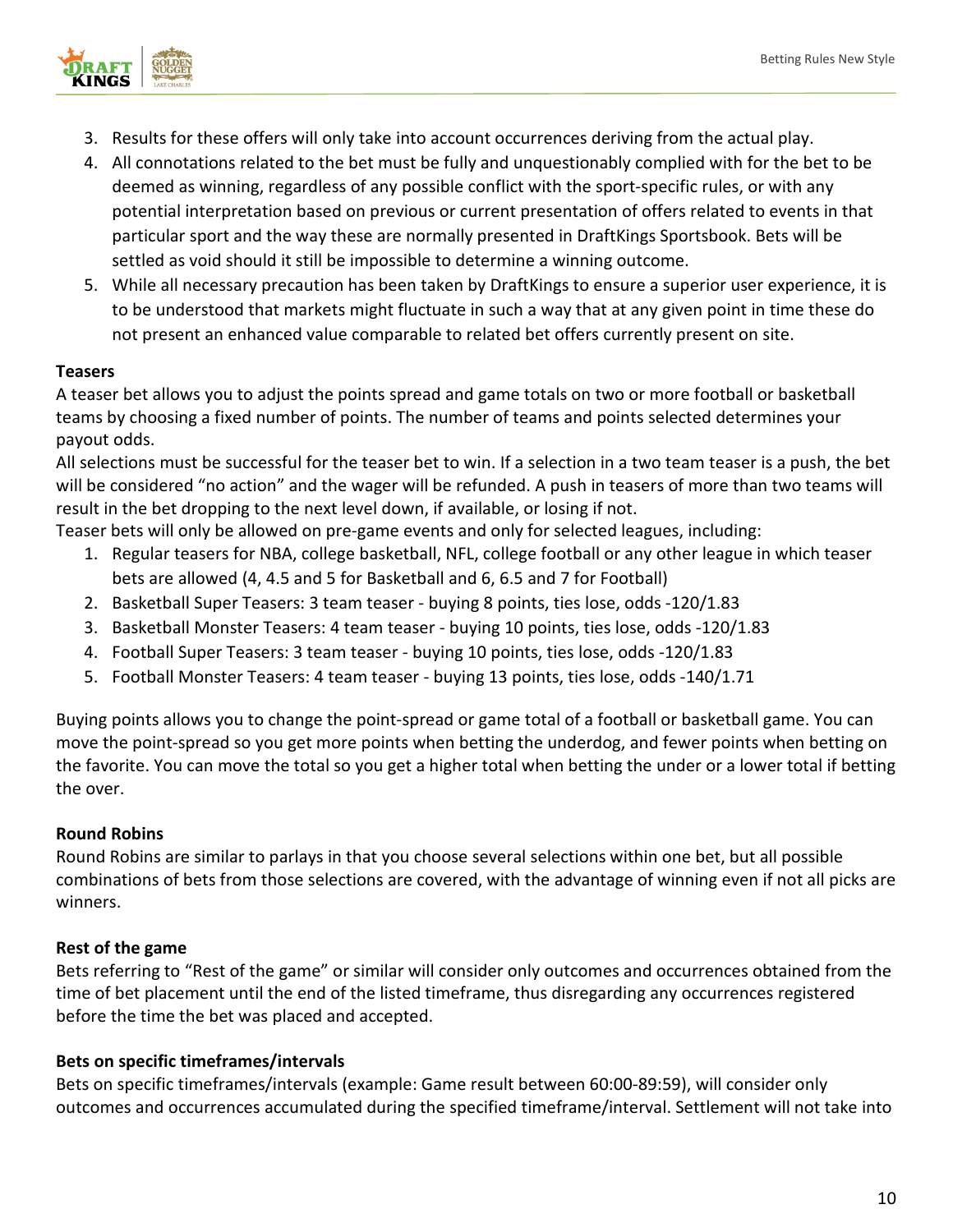

account any other points/goals/events tallied from other parts of the event/game outside the specified timeframe/interval, including stoppage/injury time, unless specified.

#### **Each-Way or Win/Place Betting**

An Each-Way (E/W)or Win/Place (W/P) bet is a bet consisting of two separate parts - a win part and a place part. The win part of the bet is on your selection to win the event, and the place part is on your selection to finish either first or within the event's specified place terms (e.g. 2nd, 3rd, 4th, etc.).

When you place an Each-Way bet (by performing the specified action in the bet slip), your wager amount is doubled, with half allocated to the outright win, and the other half allocated to your selection finishing within the place terms. Each event has specified place terms depending on the number of participants, e.g. ¼ 1-2-3. In this example, an Each-Way bet placed on a selection that finishes 1st will pay in two ways: you will win the outright portion of the bet, but you will also win the place portion at  $\chi$  the outright odds as it finished in the top 3.

#### **Same Game Parlay**

"Same Game Parlay" is a single bet combining multiple selections from the same event and is dependent on all of those selections winning. Settlement of these bets will be based on the following criteria:

- 1. in the event a Same Game Parlay contains no losing selections, but a selection is settled as void, then the whole Same Game Parlay will be settled as void; and
- 2. in the event a selection is a tie, and no tie outcome is offered for that selection, then the Same Game Parlay will be settled as lost.

Further settlement rules for Same Game Parlays are provided within the relevant sports specific sections of these Rules. All sports specific rules also apply to Same Game Parlays. In the event of a conflict between the sport specific rules and the Same Game Parlay rules within that sport specific section, the Same Game Parlay rules prevail.

#### **Bets on Market With "Field" as an Option:**

A bet on the "Field" means a bet on all other singular selections which are not listed for that market. No other selections will be added to this type of market. For example, if betting on the market, "Series Leader: Total Rebounds" with six (6) players listed, along with a "Field" option, and an unlisted player records the most rebounds in that series, the "Field" selection would be graded as the winner.

#### **Bets on Market Without All Possible Selections Listed and No "Field" Option:**

If the market (or rule) states "Only Listed Selections" or something similar, then only listed selections for that market will be taken into account for grading purposes, and no other selections will be added to the market. For example, if betting on the market, "First Field Goal" in an NBA game, the market states "Only Listed Selections", and the player who scores the first field goal of the game was *not* listed as a selection in the market, the first listed player in the market who scores a field goal would be graded as the winner.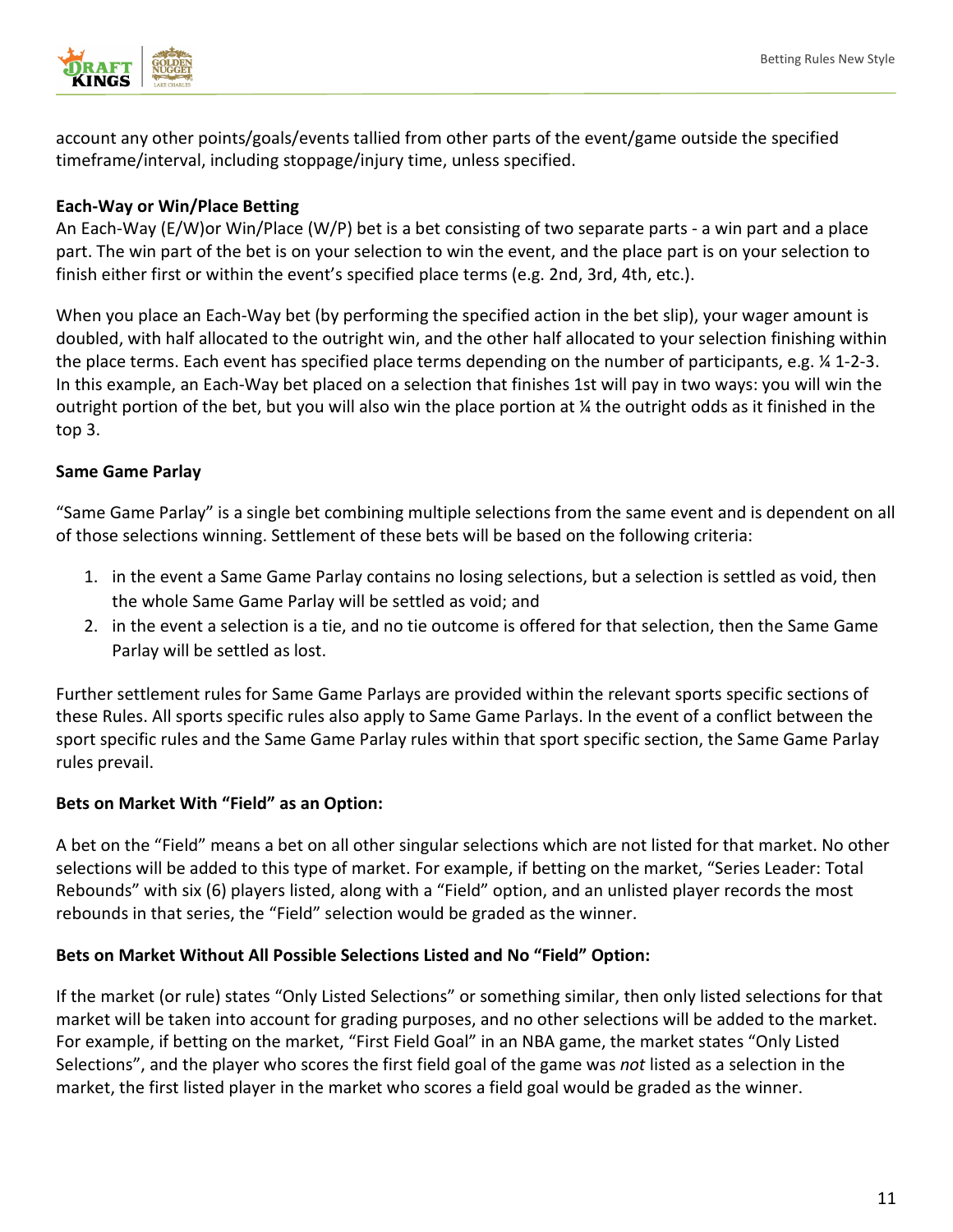

If the market (or rule) does *not* state "Only Listed Selections," or something similar, and the market does not have a "Field" option as a selection, then other selections may be added to the market in the future. For example, if the Rookie of the Year market in the MLB does not state "Only Listed Selections" or something similar and the market does not have a "Field" option as a selection, players may be added to the market throughout the course of the season. All bets placed will be graded as action in this scenario (as long as any other criteria for the bet to be action are met).

# <span id="page-11-0"></span>**General**

## <span id="page-11-1"></span>**1. Introduction**

- 1. These DraftKings Sportsbook House Rules (the "Rules") govern your use of the DraftKings Sportsbook. When placing a bet on the DraftKings Sportsbook, the Patron agrees that the Patron has read, understands, and will adhere to these Rules.
- 2. The use of this Sportsbook is subject to the regulations imposed by the Louisiana State Police Gaming Enforcement Division (Division).
- 3. All disputes, including, but not limited to, the correct amount to be paid on bets with erroneous odds or obvious price errors, will be resolved by DraftKings in its sole and absolute discretion, subject only to a contrary ruling or order by the Louisiana State Police Division of Gaming Enforcement.
- 4. If you have any questions, complaints, claims or disputes concerning any outcome regarding the services or any other activity, promptly bring it to the attention of the management team at the Golden Nugget Lake Charles Sports Book.

Address and phone number are:

**Golden Nugget Lake Charles ATTN: Sports Book Management 2550 Golden Nugget Blvd. Lake Charles, LA 70601| Phone: 337-508-7777** 

5. If we are unable to satisfactorily resolve your issue, you may contact the Louisiana State Police Gaming Enforcement Division at the address and phone number are:

> **Louisiana State Police Gaming Enforcement Division 751 Bayou Pine East Lake Charles, LA 70601| Phone: 337-491-2850**

#### **Additional offices and contact numbers may be found on the Division's website at [www.lsp.org/gaming](http://www.lsp.org/gaming)**

6. DraftKings reserves the right to make changes to the betting limits, payout limits and market offerings.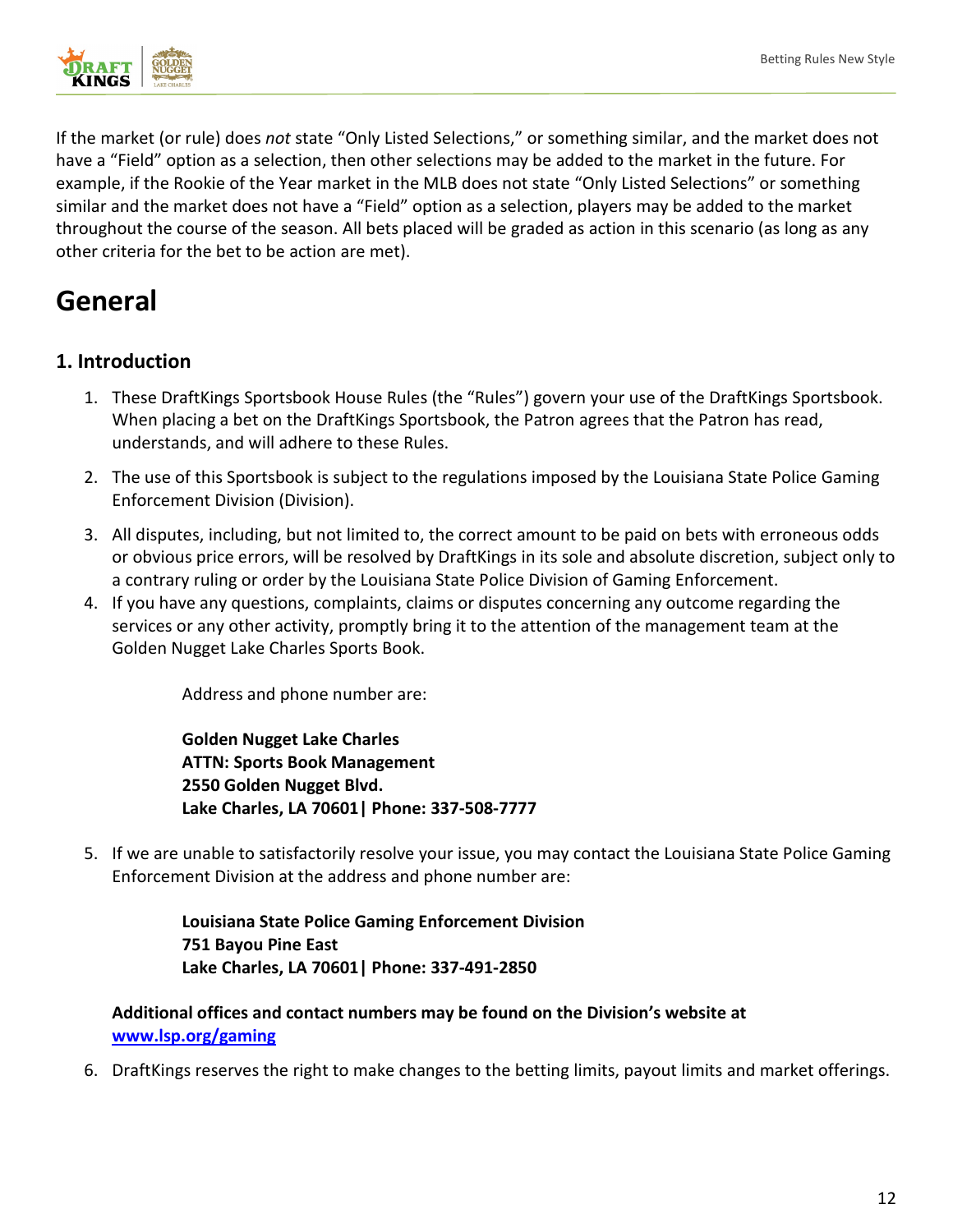

- 7. DraftKings may update, amend, edit, and supplement these Rules at any time, upon approval of the Division.
- 8. Any reference in these Rules to words/objects that appear in singular also applies to plural. References to gender are non-binding and to be treated for information purposes only.

### <span id="page-12-0"></span>**2. Definitions**

- 1. **"**Error" is a mistake, misprint, misinterpretation, mishearing, misreading, mistranslation, spelling mistake, technical hazard, registration error, transaction error, manifest error, force majeure and/or similar. Examples of errors include, but are not limited to:
	- a. bets accepted during technical problems that would otherwise not have been accepted;
	- b. bets placed on events/offers that have already been decided;
	- c. bets on odds containing incorrect participants;
	- d. bets placed at odds that are materially different from those available in the general market at the time the bet was placed;
	- e. bets offered at odds which reflect an incorrect score situation; or else,
	- f. odds being clearly incorrect given the chance of the event occurring at the time the bet was placed.
- 2. **"**Influence Betting" is an act, prohibited by DraftKings, where a Patron, or parties acting in association with a Patron, can influence the outcome of a game or an event - directly or indirectly.
- 3. "Syndicate Betting" is an act, prohibited by DraftKings where Patrons act together to place a series of bets on the same event or competition.
- 4. Where there is evidence of Patrons acting together in this manner DraftKings reserves the right to make the relevant bets void and/or withhold payment of returns pending the outcome of subsequent investigations.

### <span id="page-12-1"></span>**3. Ticket Accuracy**

- 1. Check your ticket for accuracy, as all tickets go as written after you leave the wagering counter. Once a wager is accepted, tickets will not be altered or voided except at the discretion of DraftKings.
- 2. No winning wager will be paid without the Patron copy of the wagering ticket, except for lost, stolen or unreadable tickets, which will be honored as stated below.
- 3. DraftKings is not responsible for misprinted, miswritten, lost, stolen, mutilated and/or damaged, forged or altered tickets. For all honored lost or stolen tickets, once the rightful owner of a winning ticket has been determined, payment will be made as soon as possible. For all lost, stolen or unreadable tickets where the rightful owner cannot be immediately determined, the waiting period for honored claims will be 180 calendar days from the date of the event, after which they are void. All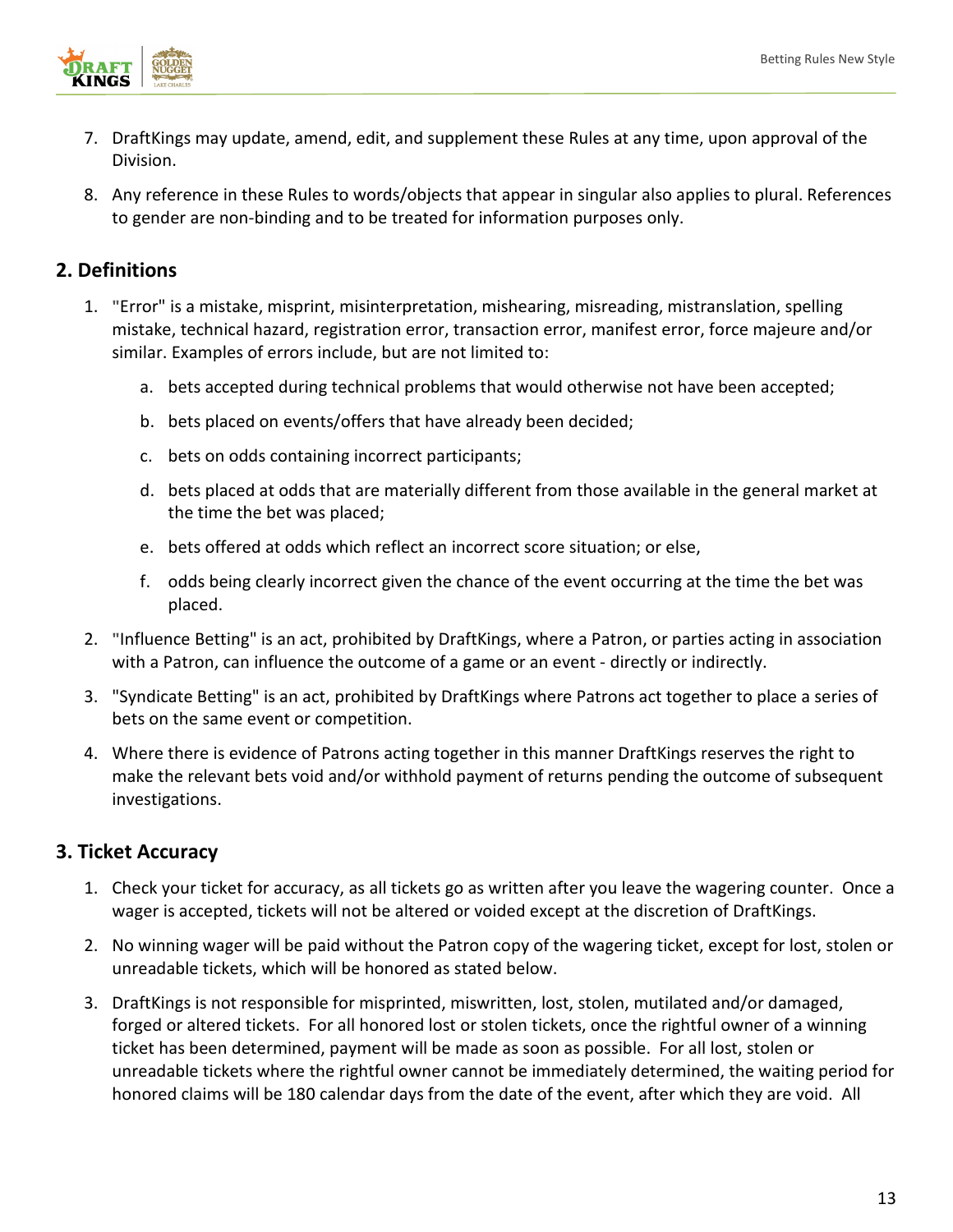

determinations concerning the owner of lost or stolen tickets shall lie in the absolute discretion of DraftKings and shall be final.

- 4. Winning tickets expire after 180 calendar days from the date of the event.
- 5. The time on the tickets is Central Prevailing Time.
- 6. Pre-match wagers are accepted up to the start of the game. In the event a pre-match wager is inadvertently accepted after the start of the event, the wager will be treated as "No Action"; this excludes live in-game wagering.
- 7. In the event DraftKings has reason to believe that a bet is placed after the outcome of an event is known, DraftKings reserves the right to void the bet, win or lose.
- 8. Except as provided in these Rules or as otherwise specified, all events must be held within 36 hours of the scheduled date to be considered "action".

#### <span id="page-13-0"></span>**4. Betting and Payout Limitations**

- 1. The minimum bet amount is one dollar (\$1.00). DraftKings reserves the right to limit the maximum bet amount such that the net payout (the payout after the wager amount has been deducted) on any bet or combination of bets by one Patron does not exceed {\$500,000}. This limit may be lowered by DraftKings in DraftKings' sole discretion. For further information it is recommended to consult the Sport Specific Limits.
- 2. All bet selections are subject to pre-imposed limits set solely at DraftKings' discretion which may be lower than the limits mentioned in the Sport Specific Limits and/or mentioned elsewhere on DraftKings' platform. Should this limit be reached, the Patron has the right to ask for it to be exceeded by means of a request effected through DraftKings' platform. DraftKings reserves the right to accept (fully or partially) or reject the said request without any prior notice and further explanation.
- 3. DraftKings reserves the right to decline or void, in its sole discretion, all, or part of, any bet requested. This includes the possibility that a "System bet" is not accepted in full, either in terms of wagers or combinations included in said "System bet".
- 4. DraftKings reserves the right to restrict or deny access, in whole or in part, to your user account, at DraftKings' own discretion.
- 5. All bets placed through any DraftKings platform, including but not limited to bets requesting manual approval, may be subject to a time delay prior to acceptance, the length of which may vary. Such delay is to be determined by DraftKings in its sole discretion.
- 6. DraftKings reserves the right to withhold payment and/or to declare bets void on an event (or series of events), if DraftKings determines, in its sole discretion, that any of the following has occurred:
	- a. the integrity of the event has been called into question;
	- b. the price(s) or pool has been manipulated;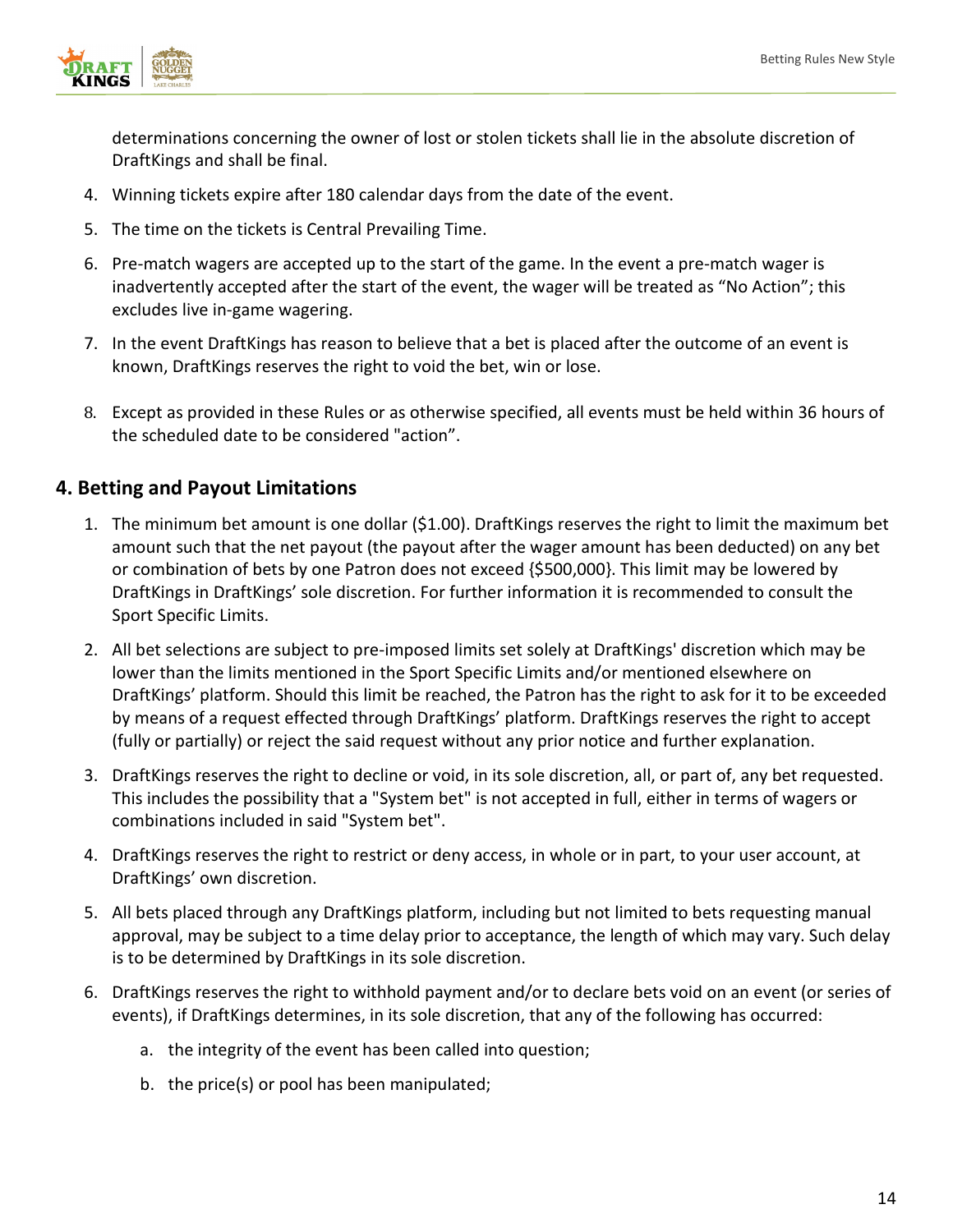

- c. Game-rigging has taken place, or the game is under investigation for such; or
- d. Any other occurrence that, in the reasonable discretion of DraftKings, would tend to show that the event (or series of events) was unduly influenced by factors outside of the event (or series of events) itself.

Evidence of the above may be based on the size, volume or pattern of bets placed with DraftKings across any or all of its betting channels, as well as information received from other betting providers or officially recognized organizations.

- 7. All odds offered are subject to variation. Such fluctuation is determined by DraftKings in its sole discretion. Bets are accepted only at the odds available in the betting grid at the time the bet offer is accepted by DraftKings, without regard to any other claim or previous publication present on the website or any other media detailing otherwise.
- 8. All payout calculations when settling bets will be done based on Decimal odds, irrespective of any other format displayed/chosen at the time of bet placement.
- 9. The official result is final for settlement purposes except where specific rules state the contrary. The podium position in a motor race, the medal ceremony in athletics and any similar official ceremony or presentation in other sports are to be treated as the official result.

## <span id="page-14-0"></span>**5. Cancellation (Voiding) of Bets**

- 1. When an event is cancelled prior to starting, all related bets will be void.
- 2. If any game is abandoned due to injury, bad weather, crowd trouble etc. all bets that have already been settled up until the time of abandonment will stand. For example: If a football game is abandoned in the second half, all bets involving the 1st half will stand. What's more, if a touchdown has been scored, the first touchdown scorer market will stand, but the last touchdown scorer bets will be void. For tennis: if a player retires injured in the 3rd set, all bets to win the 1st and 2nd sets will stand.
- 3. A bet made as a parlay, except made as a Same Game Parlay, shall remain valid notwithstanding a game or an event which is part of the parlay bet being void.
- 4. DraftKings reserves the right, at its own discretion, to declare a bet void, totally or partly, irrespective if the bet is settled, if it is obvious that any of the following circumstances have occurred:
	- a. Bets have been offered, placed and/or accepted due to an Error;
	- b. Bets placed while the website was encountering technical problems, that would otherwise not have been accepted;
	- c. Influence Betting;
	- d. Syndicate Betting;
	- e. A result has been affected by illegal activity- directly or indirectly;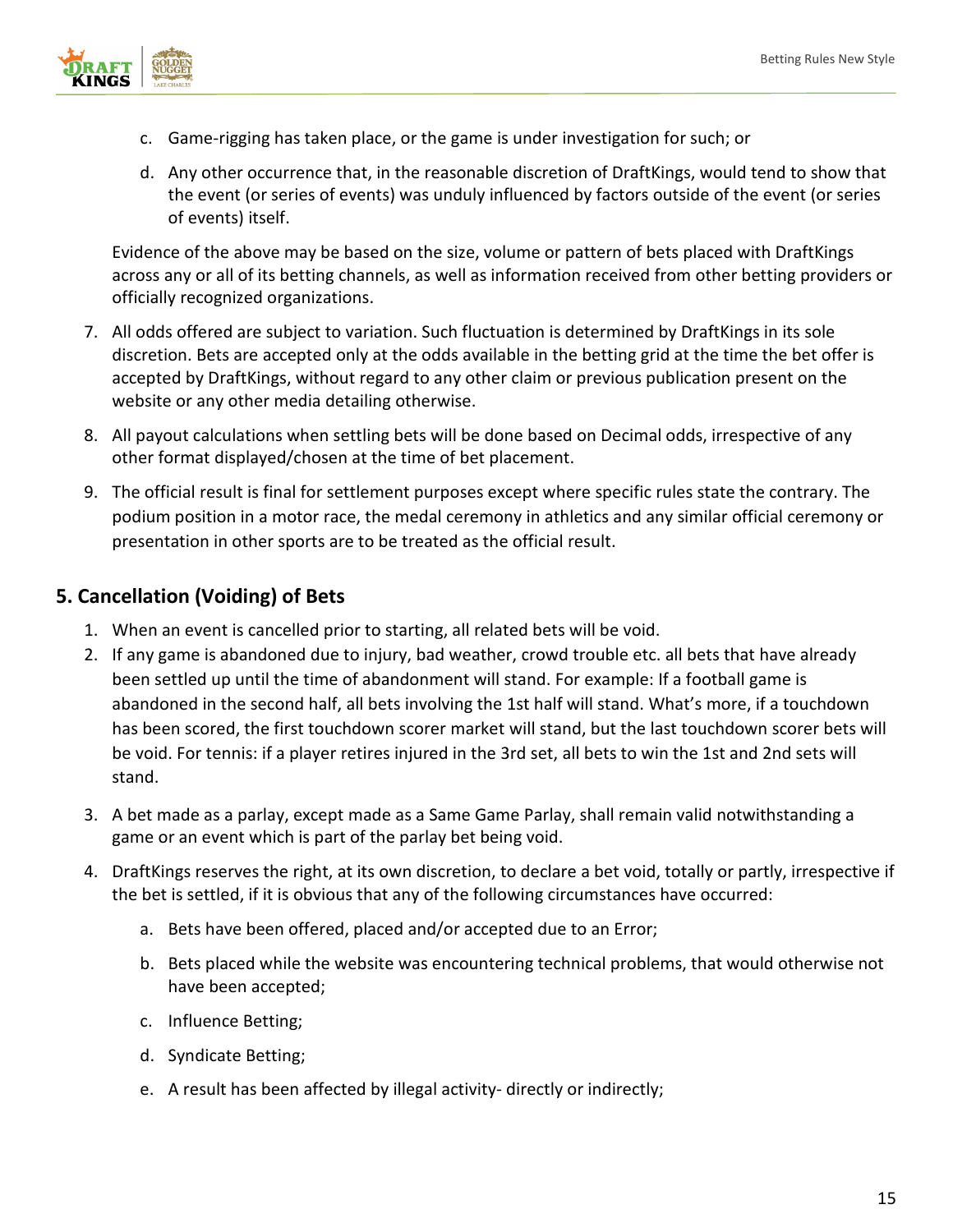

- f. An announcement has occurred in relation to the bet which alters the odds, such announcement occurring after the posting of the affected betting market and bets being placed on the affected event in a manner that would tend to show that the announcement affected the way that Patrons chose to bet.
- g. When a Patron places multiple copies of the same bet or places a number of bets that contain the same single selection. When this occurs, all bets may be voided apart from the first bet struck. An example would be where one particular selection is repeatedly included in multiple bets involving other short-priced selections.
- h. Where there is evidence of a series of bets each containing the same (or very similar) selection(s) having been placed by the same individual or syndicate of individuals.
- 5. A bet made as a parlay, except made as a Same Game Parlay, shall never include two or more offers where the outcomes of which might turn out to be related (e.g. Team X to become champions and Player Y to be Top Goal Scorer in the same league). Although DraftKings takes all necessary steps to prevent such possibilities, in the eventuality that this would happen, DraftKings reserves the right, solely at its own discretion, to declare void all parts of the accumulative/parlay bet which include the correlated outcomes.
- 7. Bets can be voided regardless of whether the event has been settled or not.
- 8. Furthermore, all bets placed (and/or accepted) in the following circumstances will be declared void:
	- a. Pre-game betting
		- i. Betting effected after the event has started;
		- ii. Betting effected after a related event was underway and where conditions could have been altered in a direct and indisputable way.
	- b. Live betting
		- i. Betting effected at incorrect price due to delayed or failing 'Live' coverage;
		- ii. Betting effected on particular offers after these have occurred, or else after an event which could normally be deemed as leading to the outcome has happened or is happening (e.g. bets placed on offers such as Total Goals Scored or Next Goal while a penalty is being taken, or has been awarded);
		- iii. Betting effected on odds which represented a different score than the actual score;

### <span id="page-15-0"></span>**6. Disclaimer and Priority**

1. DraftKings reserves the right, at its own discretion, to add, delete, or amend these Rules and/or payoff odds, subject to regulatory approval of the Louisiana State Police Gaming Enforcement Division.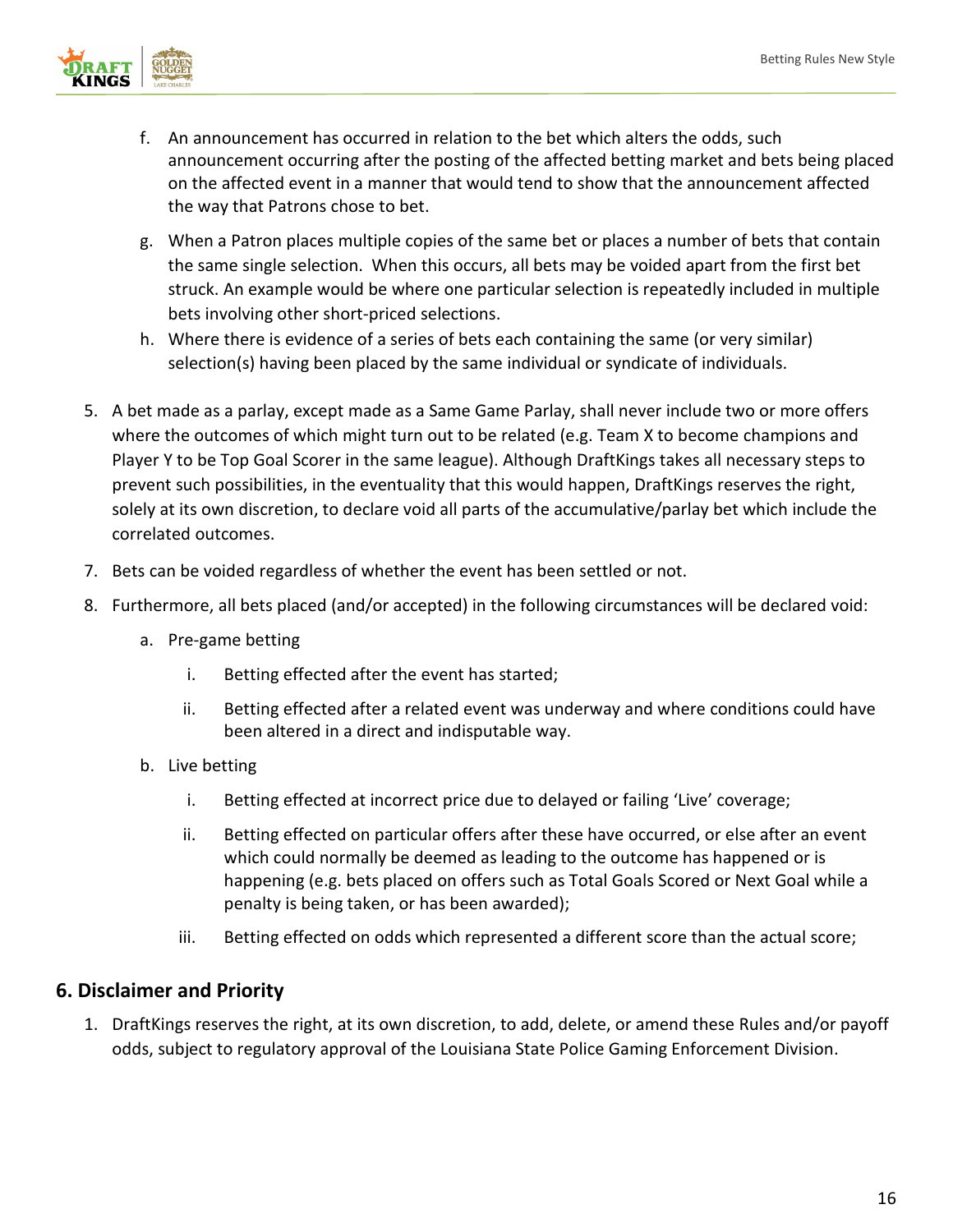

- 2. As and where permitted by applicable law, Patrons' consent to the use of their name, voice, and likeness/photograph in and in connection with the development, production, distribution and/or exploitation of DraftKings, DraftKings' affiliates, or the business of each of them.
- 3. DraftKings reserves the right to refuse any wager or delete or limit any selection(s) prior to the acceptance of the wager.
- 4. These Rules are applicable to all transactions with the DraftKings Sportsbook and may be supplemented at any time in DraftKings sole discretion, upon approval by the Division.
- 5. In cases where DraftKings deems that these Rules are inconclusive, DraftKings reserves the right, according to its own discretion, to settle offers on an individual basis on the basis of equity, attaining itself to generally accepted betting norms, customs, and definitions.
- 6. DraftKings determines the minimum and maximum wagers on all events.
- 7. You must be at least 21 years of age to enter, participate, wager and collect. All Patron(s) must provide valid proof of age acceptable to DraftKings.
- 8. All wagers will be deemed to have been accepted from the individual placing the wager only, and not on behalf of any third party.
- 9. Accepting telephone or electronic wagers is strictly prohibited.
- 10. Other than DraftKings provided technology, the use of any communications device for placing wagers or for providing information for placing wagers is strictly prohibited.
- 11. Wagers may be accepted at other than the posted odds; please check your ticket prior to leaving the betting window.
- 12. Any and all taxes, licenses, registrations and other fees, as applicable, are the sole responsibility of the Patron.
- 13. DraftKings, its parents, subsidiaries, and affiliates, and the directors, officers, employees, other representatives, successors, and assigns of each of them shall not be liable for, and you agree to release and hold harmless DraftKings and each of their officers, directors, employees, representatives, partners and agents from, any and all liability arising directly or indirectly out of your participation in wagering activities or events related thereto and/or the receipt, use, misuse or participation in any winnings.
- 14. You understand and agree that DraftKings limits its liability in connection with your participation in wagering activities or events related thereto and/or the receipt, us, misuse, or participation in any winnings as set forth below: under no circumstances shall DraftKings, its parents, subsidiaries, or affiliates or the directors, officers, employees, other representatives, successors, or assigns of each of them (collectively, the "company entities and individuals"), be liable to you for any loss or damages of any kind (including, without limitation, for any special, direct, indirect, incidental, exemplary, economic, punitive, or consequential damages) that are directly or indirectly related to your participation in wagering activities or events related thereto and/or the receipt, us, misuse, or participation in any winnings, even if foreseeable or even in the event the company entities and individuals have been advised of the possibility of such damages, whether in an action of contract, negligence, strict liability tort (including, without limitation, whether caused in whole or in part by negligence, acts of god, or telecommunications failure). In no event will the company entities and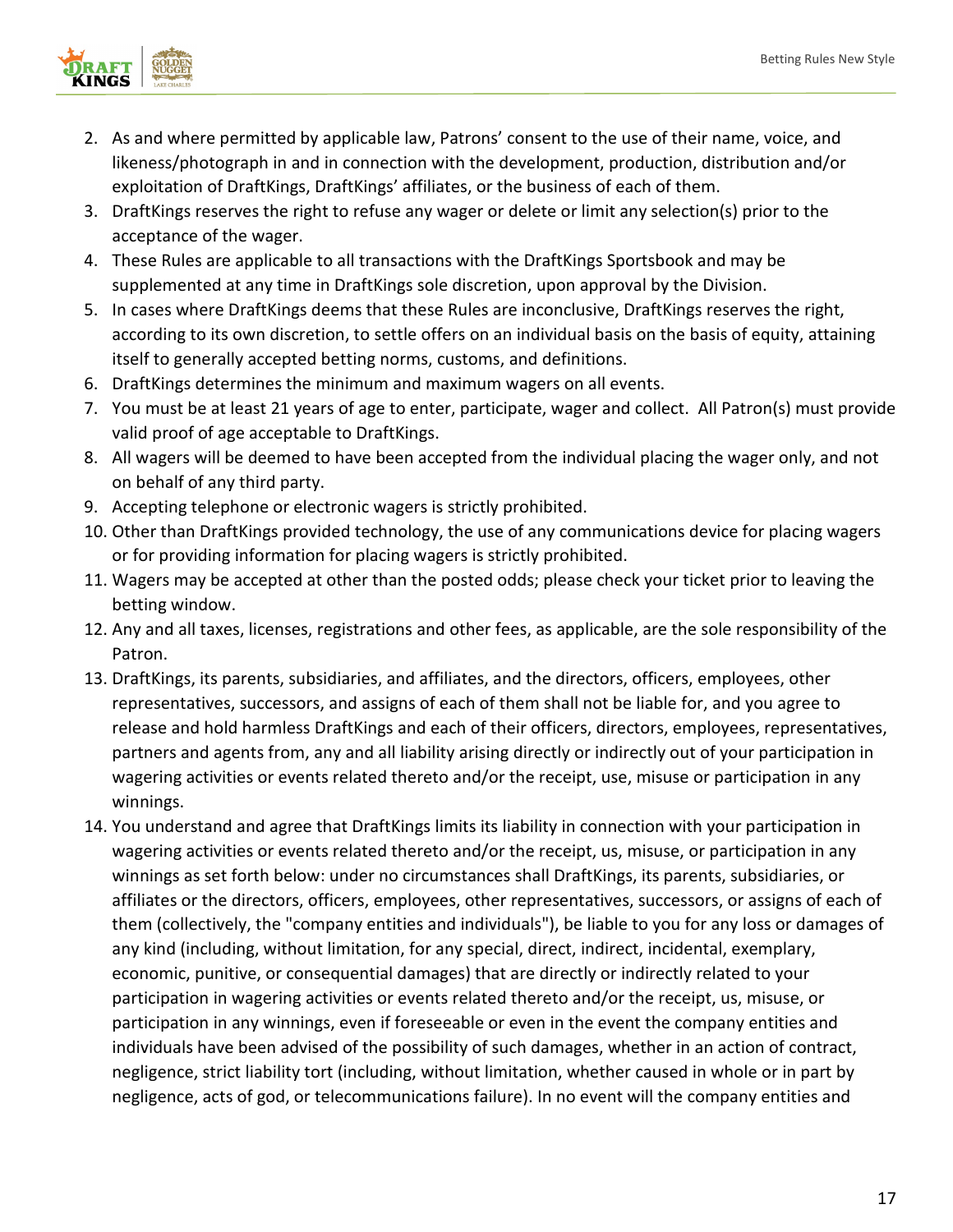

individuals be liable to you or anyone else for loss or injury, including, without limitation, death or personal injury. Some states do not allow the exclusion or limitation of incidental or consequential damages, so the preceding sentence may not apply to the extent such jurisdiction's law is applicable to these agreements. In no event shall the company entities and individuals' total liability to you for all damages, losses, or causes of action exceed one hundred dollars (\$100). You recognize and confirm that in the event you incur any damages, losses or injuries that arise out of the company's acts or omissions, the damages, in the event any, caused to you are not irreparable or sufficient to entitle you to an injunction.

- 15. These Rules shall be governed by the internal substantive laws of the State of Louisiana, without respect to its conflict of laws principles or any other law or regulation that would permit or require the application of the substantive laws of any jurisdiction other than the State of Louisiana. The exclusive jurisdiction and venue for proceedings involving any and all disputes, claims, or controversies arising out of or relating to these Rules or the breach thereof (together "Claims") shall be the courts of competent jurisdiction sitting within the State of Louisiana (the "Forum"), and you and DraftKings hereby waive any argument that any such court does not have personal jurisdiction or that the Forum is not appropriate or convenient. You and DraftKings waive any and all rights to trial by jury with respect to any Claims. In the event that either you or DraftKings initiates a proceeding involving a Claim other than in the Forum, the other party shall recover all attorneys' fees and expenses reasonably incurred in enforcing these Rules and the Forum to which you and DraftKings have herein agreed.
- 16. You agree to indemnify, protect, defend, and hold harmless the Company Entities and Individuals, from and against any and all third party claims, liabilities, losses, damages, injuries, demands, actions, causes of action, suits, proceedings, judgments, and expenses, (including reasonable attorneys' fees, court costs and other legal expenses, including, without limitation, those costs incurred at the trial and appellate levels and in any bankruptcy, reorganization, insolvency or other similar proceedings, and any other legal expenses) arising from or connected with your breach of these Rules.
- 17. Any attempt by any person to deliberately damage any equipment, systems and/or software of DraftKings, or to undermine the legitimate operation of any wagering activity or event may be a violation of criminal law. In the event of any such attempt, DraftKings reserves all rights, including the right to seek damages from any such person to the fullest extent of the law.
- 18. Wagering rules and conditions are subject to change; please refer to odds sheets/displays for details. In the event there is a conflict between a stipulation on an odds sheet/display and these Rules, the stipulation on the odds sheet/display will prevail.
- 19. Patrons with disabilities who are unable to verbally or physically place a wager are permitted to designate a proxy to verbally or physically place a wager on their behalf. Any designated proxy is subject to the approval of DraftKings. Such approval is in the sole discretion of DraftKings, in compliance with applicable law. Patrons must be present at all times when using a proxy. All results obtained by the proxy will be final and considered as the results of the Patron who requested the proxy. All payments shall be made to the relevant Patron(s) and not to their respective proxies. Proxies must be at least 21 years of age and must provide a valid identification acceptable to DraftKings.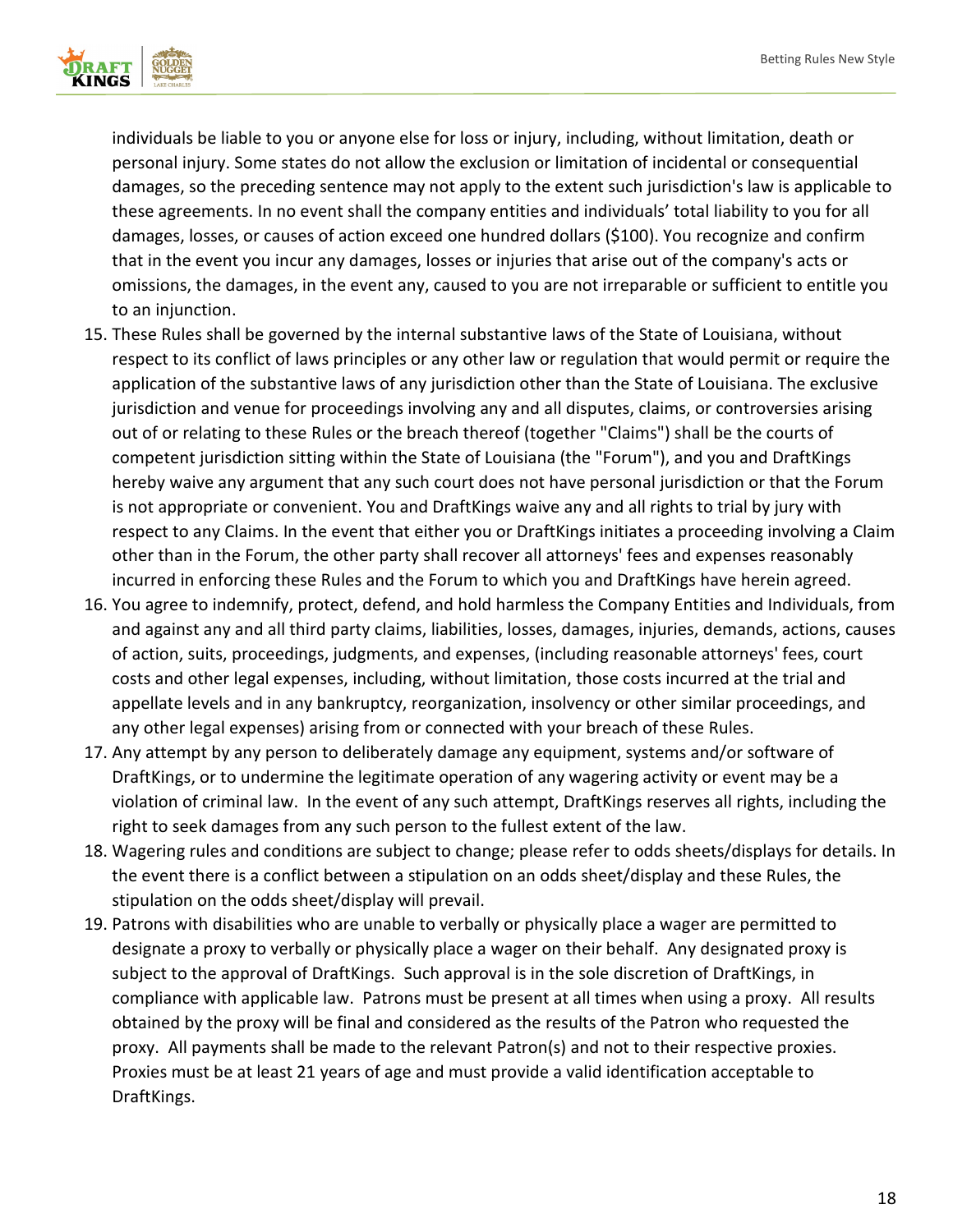

- 20. DraftKings will not offer any prohibited sports events as defined in La. Admin. Code tit. 42, pt. VI, § 103 or as otherwise determined by the Louisiana State Police Division of Gaming Enforcement.
- 21. DraftKings will keep a record of all point spreads, odds, final scores and related betting proposition statistics in the event of palpable errors including erroneous odds or obvious price errors resulting from, among other things, a computer, algorithm or software malfunction or mechanical, typing, technical or human error.
- 22. DraftKings does not accept any responsibility for palpable errors including computer, algorithm or software malfunctions or mechanical, typing, technical, or human errors made by DraftKings and/or the affiliates, partners or third-party licensors of any of the foregoing persons and entities, which lead to erroneous odds or obvious price errors. In such event, all bets will be deemed void or, in the sole discretion of DraftKings, the bet will be paid out in accordance with the correct odds or price.
- 23. By participating in wagering activities, Patron(s) agree to these Rules.
- 24. Void where prohibited or otherwise restricted by law.

## <span id="page-18-0"></span>**7. Common Terms of Reference**

- 1. Unless listed either in conjunction with the odds, or otherwise in the sport-specific rules or the specific bet terms, all bets should be considered valid for the result at the end of the "Regular Time" or "Full Time" only. "Regular Time" or "Full time" is defined as interpreted by the official rules published by the respective governing association. For example, in soccer, full time is stipulated to be 90 minutes including injury time, and in hockey it is stipulated as the three 20-minute periods. Should the governing association decide to stipulate, before the start of the event, that the said event is to be played over a different duration, this will be treated as being the official rules for the event (for example, football played with two 40-minute halves). Nonetheless, such occurrence is limited to the "regular" playing time and does not include any prolongation such as extra time or overtime, unless explicitly stated.
- 2. "Live betting" is where it is possible to bet during an ongoing game or event. DraftKings does not acknowledge or accept any liability whatsoever if it is not possible to place a bet or the live score update is not correct. At all times it is the Patron's responsibility to be aware of the game and the events surrounding it such as the current score, its progression and how much time remains before the game is completed. DraftKings does not accept any liability for changes to the Live betting schedule or interruption of the Live betting service.
- 3. The 'Cash Out' function allows the Patron the possibility to redeem a bet, which status has not been settled yet, at a value specified by DraftKings at the time the Cash Out is offered. It is available on selected events both in pre-game and live, as well as on both single and parlay bets. Cash Out functionality cannot be used on free bets. Cash Out requests might be subject to an imposed delay. Should it happen that during this delay, for whatever reason, either the offer is removed or odds fluctuate, the Cash Out request will not be accepted and the Patron will be notified with an on-screen message. DraftKings reserves the right to offer such functionality solely at its own discretion and does not acknowledge or accept any liability whatsoever if the Cash Out functionality is not available. Should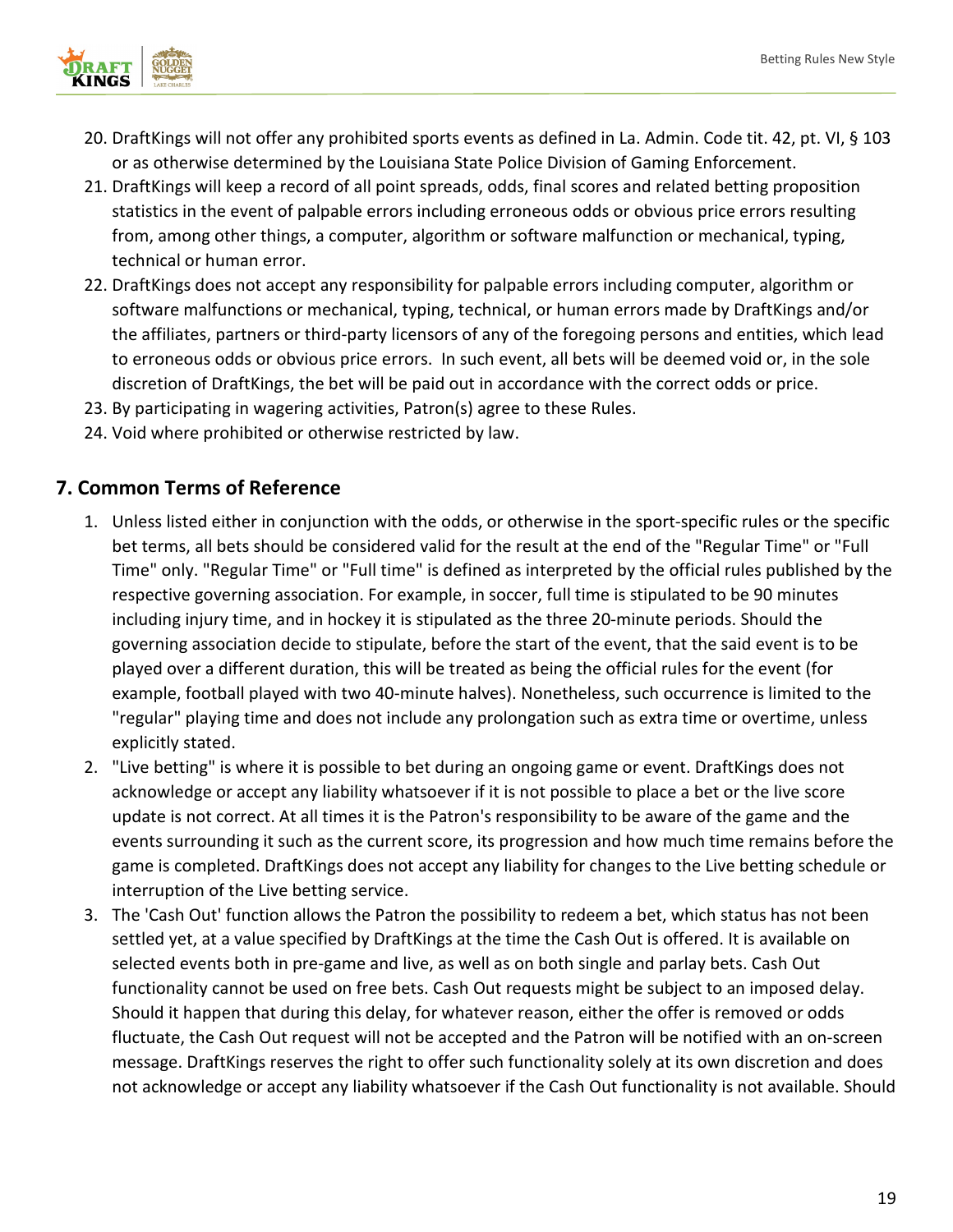

a Cash Out request be successful, the bet will be settled immediately and any subsequent events which occur in relation with the bet will not be taken into account. In the instance of a cashed-out bet having suffered from a technical, pricing or settlement error at any time between the time of original placement and the cash out, DraftKings reserves the right rectify such inaccuracy in DraftKings' sole discretion.

- 4. The "Participant" is an object constituting part of an event. In "Head-to-Head" and "Triple-Head" the Participant only refers to objects that are subject to the "Head-to-Head" or "Triple-Head" event in question.
- 5. The deadline (cut-off time) shown on the website is to be treated for information purposes only. DraftKings reserves the right, at its own discretion, to suspend, partially or completely, the betting activity at any time DraftKings deems necessary.
- 6. Statistics or editorial text published on DraftKings' site are to be considered as added information but DraftKings does not acknowledge or accept any liability whatsoever if the information is not correct. At all times it is the Patron's responsibility to be aware of all relevant circumstances relating to an event.
- 7. In case of any conflict between the language appearing in sports specific rules and the bet slip, the language in the bet slip will prevail.

# <span id="page-19-0"></span>**8. Prohibited Sports Wagering Participant**

"Prohibited sports wagering participant" means:

- 1. A person who is under the age of 21 at the time the bet is placed. Any person wishing to make a bet may be required to present proof of age prior to placing a wager.
- 2. A person who is prohibited from placing a bet pursuant to La. Rev. Stat. § 27:608.
- 3. An individual that has signed up for self-restriction or self-exclusion;
- 4. An individual whose participation may undermine the integrity of the wagering or the sports event or who is excluded from wagering for other good cause, including but not limited to, an attempt to place a wager as an agent or a proxy;
- 5. A person who is employed by a sports wagering licensee or permittee; or
- 6. A person who has been excluded from sports betting or general gaming activities by DraftKings or by the sports betting operation specifically for any reason as determined by DraftKings.

If any bets are placed by any prohibited sports wagering participants, such bets shall be cancelled and refunded for the amount wagered only prior to the resolution of the event.

## <span id="page-19-1"></span>**9. Methods of Funding a Wager**

Sports Wagers may be funded through multiple options, including, without limitation, cash, chips, winning tickets, or cash vouchers from the kiosk at Retail teller terminals, and cash, winning tickets, or cash vouchers at Kiosk terminals.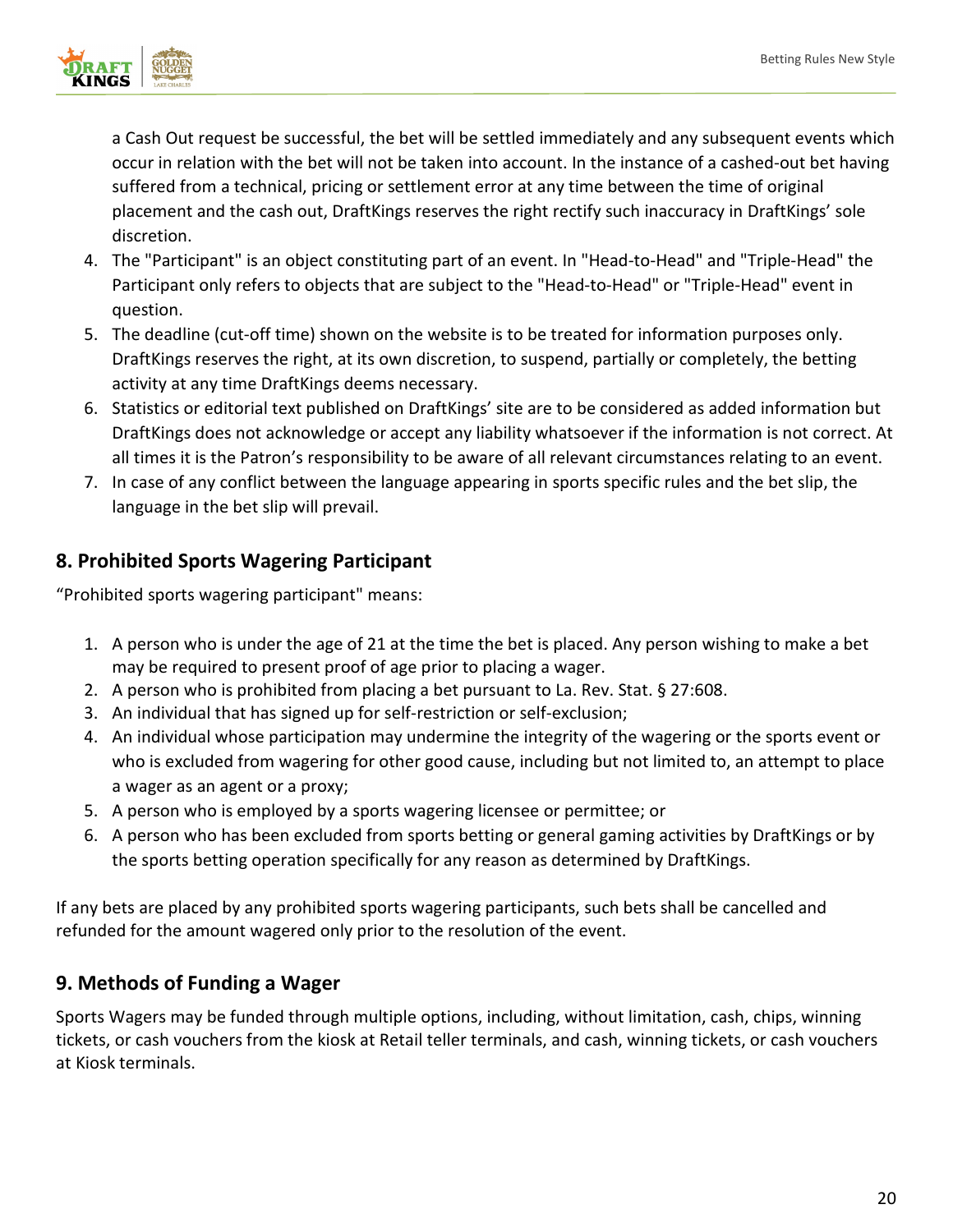

Winning tickets/vouchers may be mailed in for collection by sending it in a self-addressed, stamped envelope to DraftKings Sportsbook, ATTN: Sports Book Management, 2550 Golden Nugget Blvd. Lake Charles, LA 70601. Winning tickets/vouchers must be received prior to expiration.

### <span id="page-20-0"></span>**10. Self-Exclusion**

You may enroll in a self-exclusion program, and more detailed information can be found at <https://sportsbook.draftkings.com/help/responsible-gaming> or [http://www.lsp.org/gaming/exclusion.html.](http://www.lsp.org/gaming/exclusion.html)

### **11. Dead Heat Reduction**

- 1. In the event a bet sees two or more competitors tied for the same winning position (according to the terms of the bet), the "Dead Heat Reduction ("DHR") rules" apply.
- 2. A "Dead Heat Reduction" is calculated by dividing the odds proportionally among the number of winners for a particular position (i.e. finishing place) in the event. For example, in a two-way tie aka 'Dead Heat', your return would be half of what was originally projected in the bet slip at the time of bet placement.
	- 1. Example (all calculations should use decimal odds):
		- 1. You bet \$50 wager on a golfer to have the best score among a group of 3 at +150 (2.5) odds.
		- 2. The event ends with two golfers tying for the best score in the group.
		- 3. 2.5 (original odds)  $\div$  2 (number of participants who tied) = 1.25 (DHR odds)
		- 4. \$50 x 1.25 = \$62.50 payout
- 3. A "Dead Heat Reduction" involving a bet with more than one finishing position (e.g. Top 10) is calculated as follows:
	- 1. Divide the number of participants who tied by the number of remaining finishing positions.
	- 2. Divide your original odds by the result of the calculation immediately above to find the new odds.
	- 3. Example (all calculations should use decimal odds):
		- 1. You bet \$50 wager on a golfer to place in the Top 10 at +200 (3.0) odds.
		- 2. The event ends with the golfer tying for 8th place with 5 other golfers.
		- 3. 6 (tied participants)  $\div$  3 (8th, 9th & 10th)) = 2.0
		- 4. 3.0 (original odds)  $\div$  2.0 (new odds) = 1.5 (DHR odds)
		- 5. \$50 x 1.5 = \$75 payout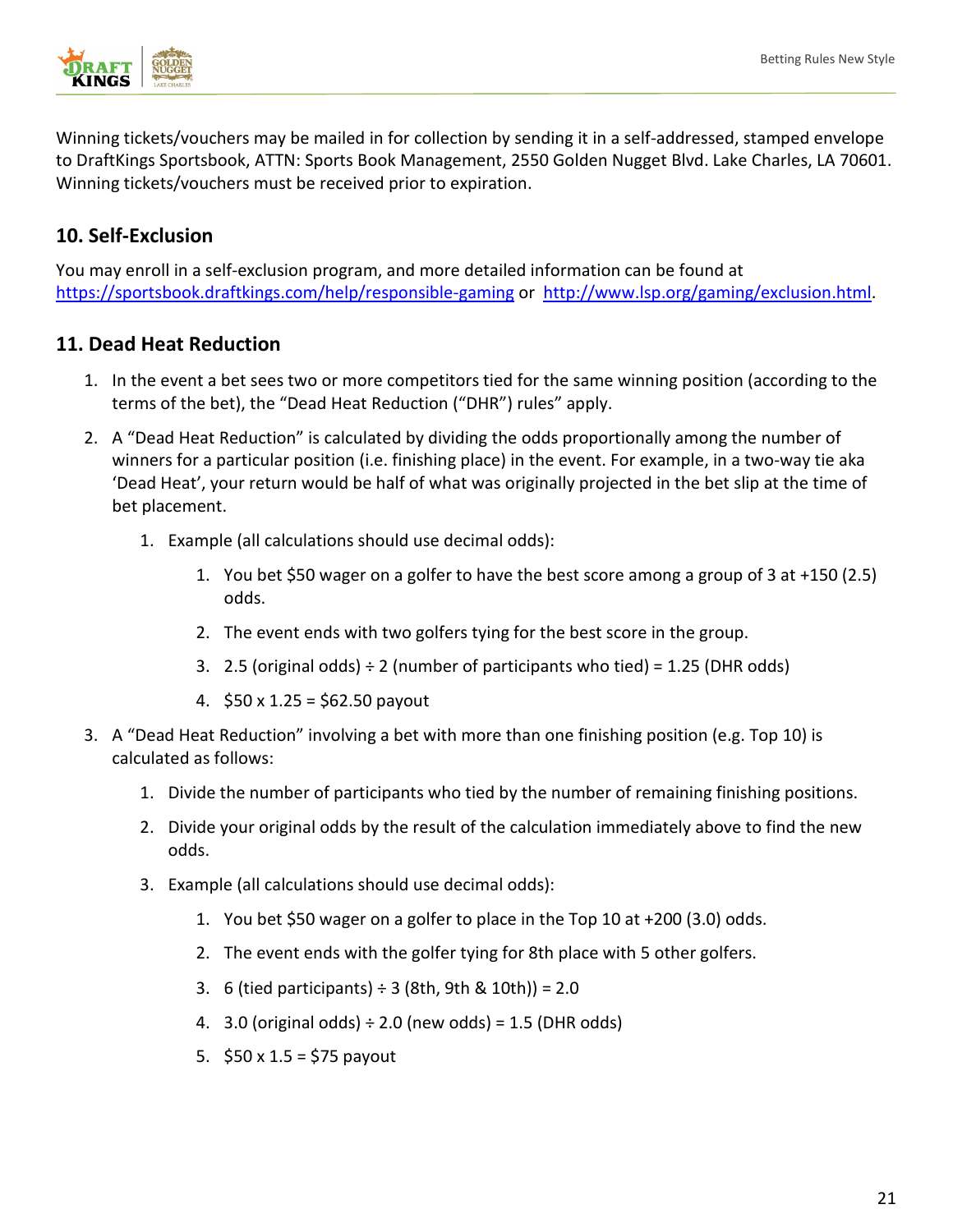

# <span id="page-21-0"></span>**12. Sport Specific Limits**

DraftKings reserves the right to limit the maximum bet amount (on a per user or aggregate basis, DraftKings sole discretion) such that net payout (the payout after the wager has been deducted) on any bet or combination of bets will be within the limits below, or other limits as DraftKings may set from time to time in DraftKings sole discretion.

Unless explicitly agreed to by DraftKings, any wager that would result in a net payout (the payout after the wager has been deducted) in excess of the limits listed below will not be accepted.

Limits vary depending on the sport, the type of competition and the type of odds. Should a bet contain a combination of offers from different sports/categories/games and/or offer types, the bet amount will be limited such that the payout will be limited to the lowest level included in the combination, as specified below. The limits listed below are the net payout (the payout after the wager has been accepted) limits, not the maximum bet amounts.

#### 1. **Soccer**

a. The limit \$500,000 will apply for all competition/match-related offers that belong to any of the following categories: (i) Olympic, World and Continental Tournaments for Men governed by FIFA or UEFA, including qualification phases. (ii) International Club Tournaments for Men governed by FIFA or UEFA, including qualification phases; (iii) Any domestic league on the toplevel for Men in any of the following countries: Denmark, England, France, Germany, Italy, Netherlands, Norway, Scotland, Sweden and Spain;

The limit \$100,000 will apply for all competition/match-related offers that belong to any of the following categories:

(iv) All other International Tournaments; (v) All other International Club Tournaments; (vi) Domestic leagues on the top-level in any other country; (vii) Main domestic cups in any other country; (viii) Any domestic league on the 2nd level for men in the following countries: Denmark, England, France, Germany, Italy, Netherlands, Norway, Sweden and Spain; (ix) Any International Friendly that is regulated by FIFA.

The limit \$50,000 will apply for all competition/match-related offers that belong to any other Football, excluding Beach Soccer and Futsal.

b. All bets related to players, transfers, managers, corners, shots on goal and other offers that are not decisive in deciding the outcome of a competition/match, will be treated as PR and Novelty Bets and subject to the same limits.

#### 2. **Basketball**

- a. The limit \$1,000,000 will apply for all competition/game-related offers that belong to any of the following categories: (i) NBA, Euroleague, Olympic, World and Continental Tournaments for Men governed by FIBA.
- b. The limit \$250,000 will apply for all competition/game-related offers that belong to any other Basketball offer.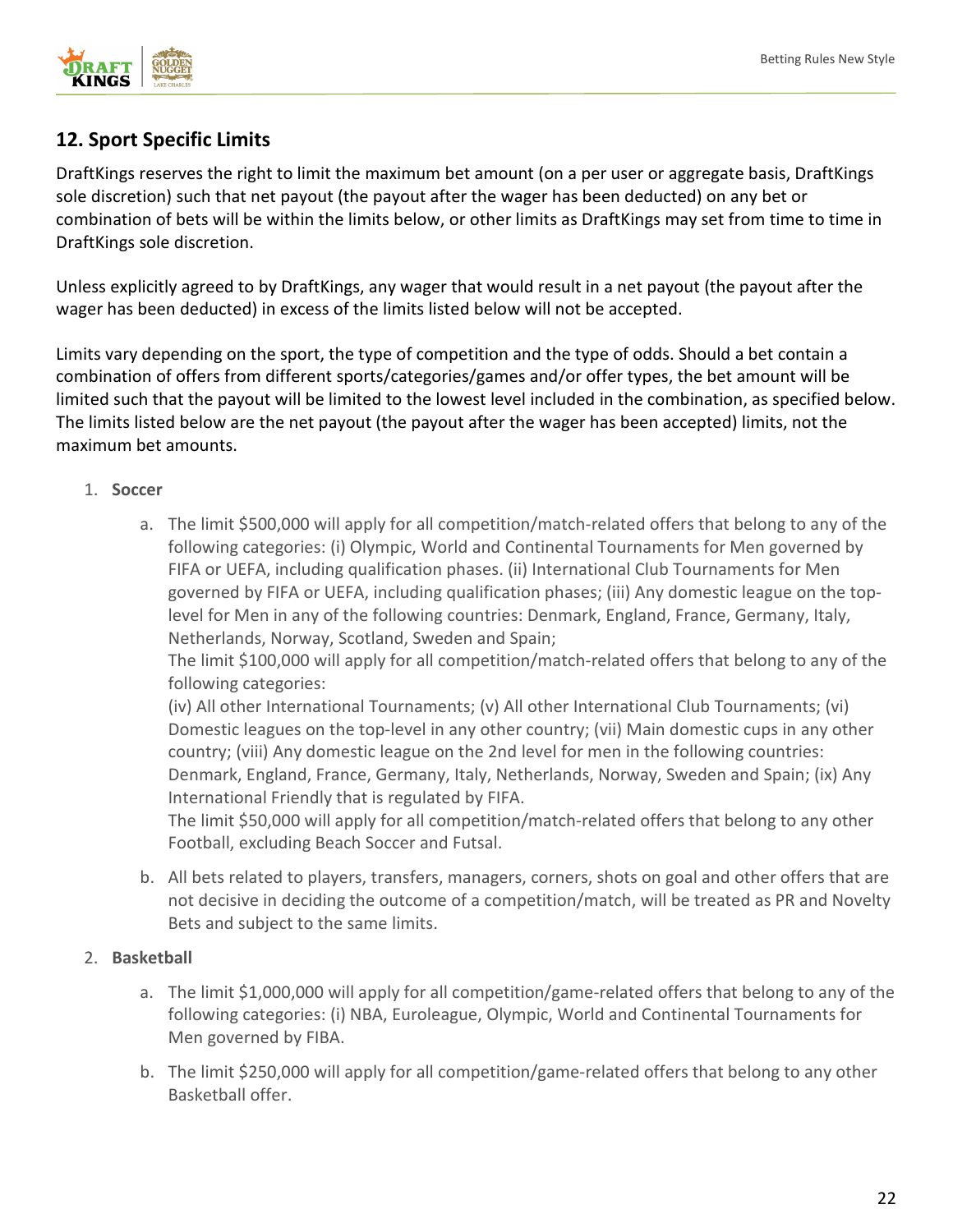

c. All bets related to players, trades, free agency, managers/coaches, draft specials, disciplinary measures, and other offers that are not decisive in deciding the outcome of a game/league/tournament, will be treated as PR & Novelty Bets and subject to the same limits.

#### 3. **Ice Hockey**

- a. The limit \$250,000 will apply for all competition/game-related offers that belong to any of the following categories: (i) NHL, Olympic, World and Continental Tournaments for Men governed by IIHF. (ii) Any domestic league on the top-level for Men in any of the following countries: Finland & Sweden.
- b. The limit \$50,000 will apply for all game-related offers that belong to any other Hockey.
- c. All bets related to players, trades, free agency, managers/coaches, draft specials, and other offers that are not decisive in deciding the outcome of a game/league/tournament, will be treated as PR & Novelty Bets and subject to the same limits.

#### 4. **Tennis**

- a. The limit \$150,000 will apply for all competition/match-related offers that belong to any of the following categories: (i) Grand Slam Tournaments from 3rd round onwards.
- b. The limit \$75,000 will apply for all competition/match-related offers that belong to any of the following categories: (ii) ATP & WTA Tournaments from quarter-finals onwards.
- c. The limit \$40,000 will apply for all other competition/match-related offers.

#### 5. **American Football & Baseball**

- a. The limit \$1,000,000 will apply for all competition/game-related offers that belong to any of the following categories: (i) NFL & MLB
- b. The limit \$250,000 will apply for all competition/game-related offers that belong to any other American Football or Baseball.
- c. All bets related to players, trades, free agency, managers/coaches, draft specials, and other offers that are not decisive in deciding the outcome of a game/league/tournament, will be treated as PR & Novelty Bets and subject to the same limits.

#### 6. **Australian Rules**

- a. The limit \$50,000 will apply for all competition/match-related offers that belong to any of the following categories: (i) AFL.
- b. The limit \$25,000 will apply for all competition/match-related offers that belong to any other Australian Rules.
- c. All bets related to players, transfers, managers, and other offers that are not decisive in deciding the outcome of a match/league/tournament, will be treated as PR & Novelty Bets and subject to the same limits.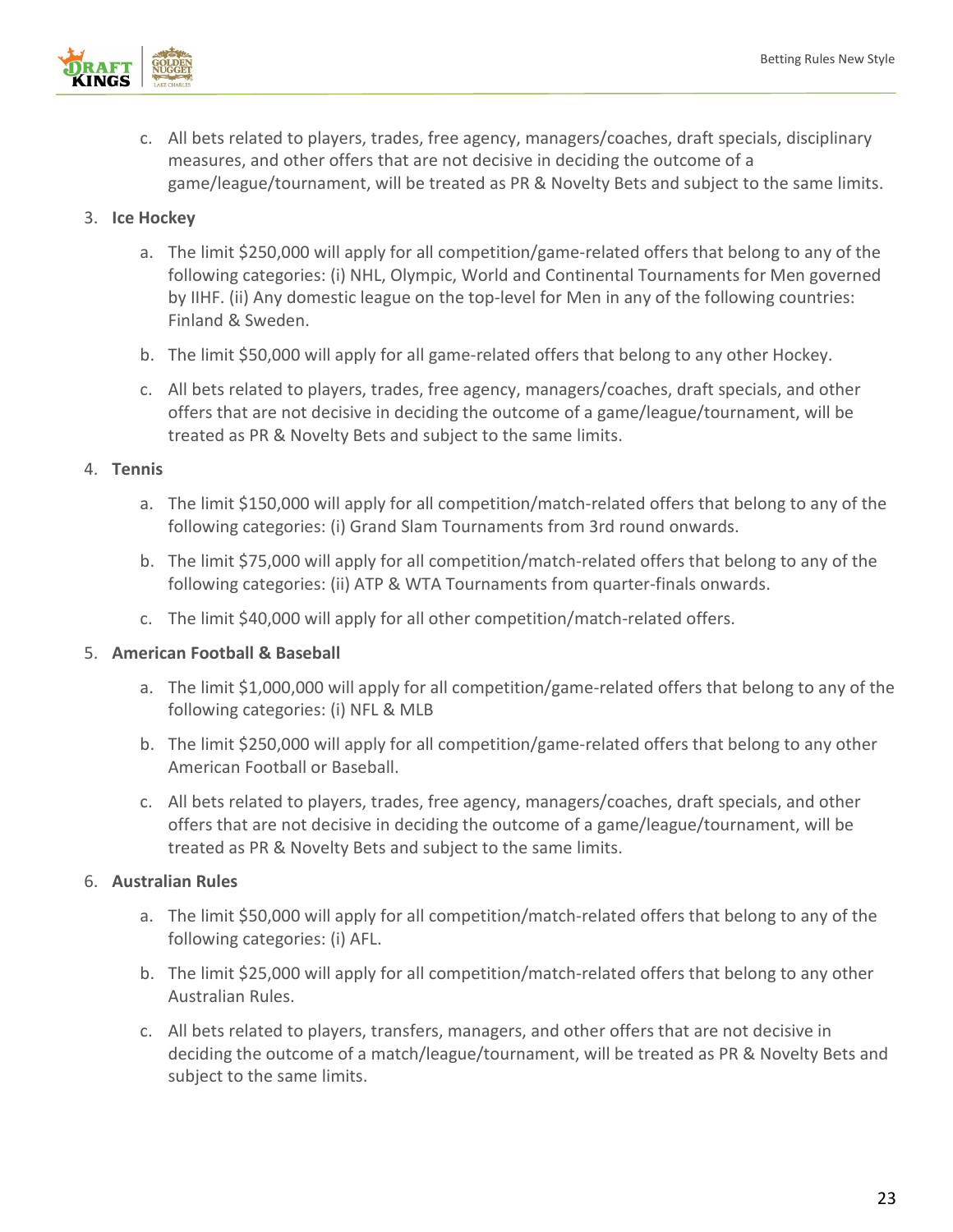

#### 7. **Cricket**

- a. The limit \$100,000 will apply for all competition/match-related offers that belong to any of the following categories: (i) International matches & Domestic top leagues.
- b. The limit \$50,000 will apply for all competition/match-related offers that belong to any other Cricket.
- c. All bets related to players, transfers, managers, and other offers that are not decisive in deciding the outcome of a match/league/tournament, will be treated as PR & Novelty Bets and subject to the same limits.

#### 8. **Golf**

- a. The limit \$250,000 will apply for all competition/tournament-related offers that belong to any of the following categories: (i) Majors, WGC, PGA, European & LPGA Tour events; Ryder & Solheim Cup.
- b. The limit \$25,000 will apply for all competition/tournament-related offers that belong to any other Golf.
- c. All bets related to specials, futures, and other offers that are not decisive in deciding the outcome of a game/league/tournament, will be treated as PR & Novelty Bets and subject to the same limits.

#### 9. **Fighting**

- a. The limit \$100,000 will apply for all competition/fight-related offers that belong to any of the following categories: (i) UFC, WBC, WBA
- b. The limit \$25,000 will apply for all competition/fight-related offers that belong to any other Fighting Body.

#### 10. **Other Sports**

- a. The limit \$40,000 will apply to all competition/game-related offers in the following Sports: Athletics, Cycling, & Winter Olympics.
- b. All bets related to players, transfers, managers, and other offers that are not decisive in deciding the outcome of a game/league/tournament, will be treated as PR & Novelty Bets and subject to the same limits.

#### 11. **Non Sport, PR & Novelty Bets**

a. The limit of \$20,000 will apply for any offer related to this category. This will also include Sports-related offers such as Player-Transfers, Draft Specials, Trade Deadline Specials, Next Manager/Coach etc.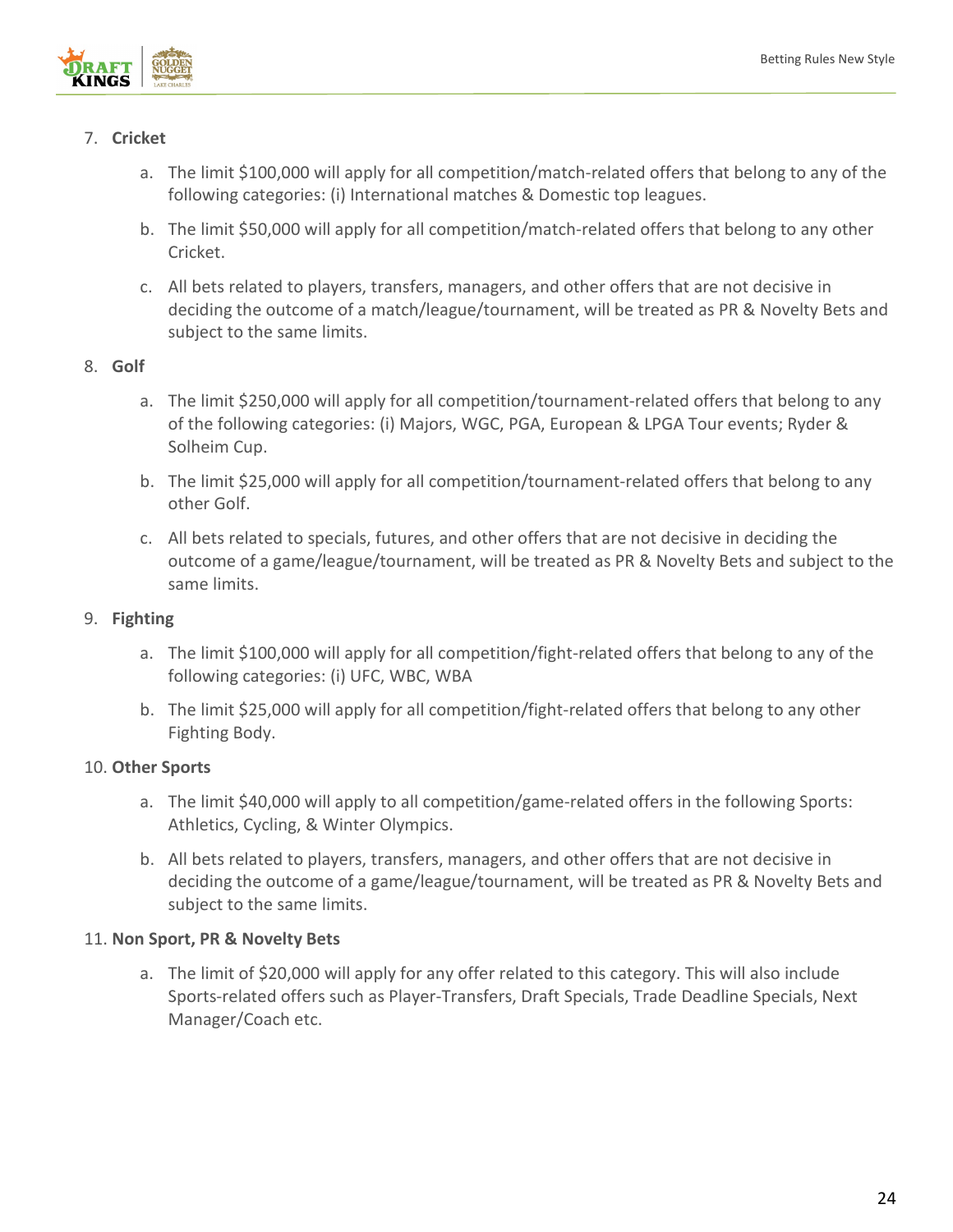

# <span id="page-24-0"></span>**13. Build a Bet**

- 1. As a convenience, Patrons may utilize "Build a Bet" ("BAB"), which is a wagering tool that is accessible by the Patron using their smartphone to scan a QR code that can be found on:
	- 1. cards handed out by the sportsbook;
	- 2. screens or other displays; or
	- 3. a URL on the property website.
- 2. BAB allows the Patron to browse the sportsbook's bet offerings on a website and subsequently create bet slips for wagers the Patron would like to eventually place with a ticket writer or at a kiosk, by a producing a separate 'BAB code' (QR or alphanumeric code) that was generated on the Patron's smartphone.
- 3. No wagers can be placed on the Patron's smartphone directly from the BAB website.
- 4. The Patron must present the BAB code associated with the bet slip at the ticket writers' counter or at the kiosk to be scanned/entered for a valid wager to be created. Wagers generated via BAB will not be considered valid until a bet slip has been created by the ticket writer or at the kiosk.
- 5. Presenting the BAB code to a ticket writer or at the kiosk does not guarantee an acceptance of the bets associated with the BAB code. The bets generated can be rejected for any reason including, without limitation, a material change in market conditions, a bet exceeding a limit, an event contained in a wager having started or the existence of an Error as defined in these Rules.
- 6. In the event the odds originally associated with one of the Patron's bets have changed, the Patron will be presented the option of accepting the bet at the updated odds/returns or not placing the wager in its entirety.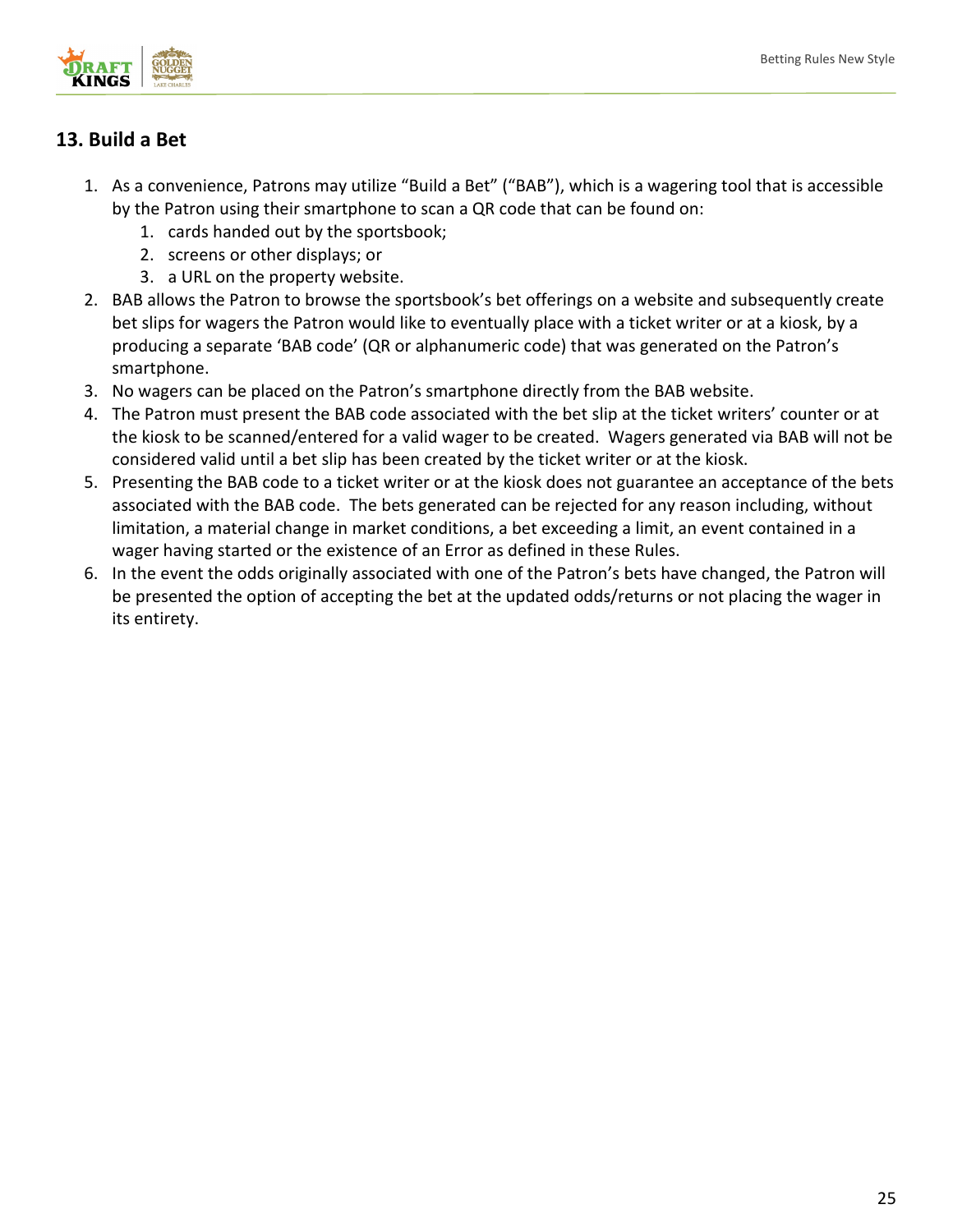

# <span id="page-25-0"></span>**Soccer**

# <span id="page-25-1"></span>**General Rules**

- All markets are settled based on the result at the end of regular time (including injury/stoppage time). Extra time and penalties are not included unless indicated.
- Should any match be played prior to the date or kick-off time denoted, bets will stand as long as the bet is placed prior to the revised kick-off time.
- If a match venue is changed, bets already placed will stand as long as the home team is still designated as such. If the home and away teams for a listed match are reversed, bets based on the original listing will be void.
- All bets on a match abandoned before the completion of the regular time will be void unless the match is rearranged and played on the same date (local time) or it is stated otherwise in the rules, except for bets on any markets that have been unconditionally determined.
	- An exception to the rule directly above is made when this rule relates to friendly matches. In such cases, all match markets are settled based on the actual result at the end of the match (excluding any extra time), irrespective of whether the full 90 minutes is played. This rule applies only to matches with regular playing time of two 45-minute halves.
		- Some Soccer matches may have different playing schedules. In that case, the following will apply:
			- 90 minutes scheduled play (3 x 30 minutes). Full time bets are still considered valid. Half-time bets are considered void.
			- 80 minutes scheduled play (2 x 40 minutes). All bets are still considered valid.
			- If the playing schedule is different from the above stated, all bets are void.
- Video Assistant Referee (VAR) will be taken into account. Decisions made after a significant event occurs may result in confirmed bets being voided. Bets voided will be from the time of the significant event until the time the final VAR decision was officially announced.
- Bets on a match or qualification are not affected if a team is subsequently disqualified from, or reinstated to, the competition.
- If the match does not take place as scheduled and is not played on the same date (local time) all bets are void. An exception is made if an incorrect kick-off time is announced on our website.
- Bets regarding an occurrence inside/outside a specific area will consider an occurrence transpiring on the line as inside that area.

# <span id="page-25-2"></span>**Specific Market Rules**

- Fast Markets Fast Markets offer betting on whether certain match events happen in the next X minutes:
	- A goal will be settled on the time the goal is scored.
	- A corner is considered to have happened when it is awarded (not when it is taken).
	- A free kick is considered to have happened when it is awarded (not when it is taken).
	- A goal kick is considered to have happened when it is awarded (not when it is taken).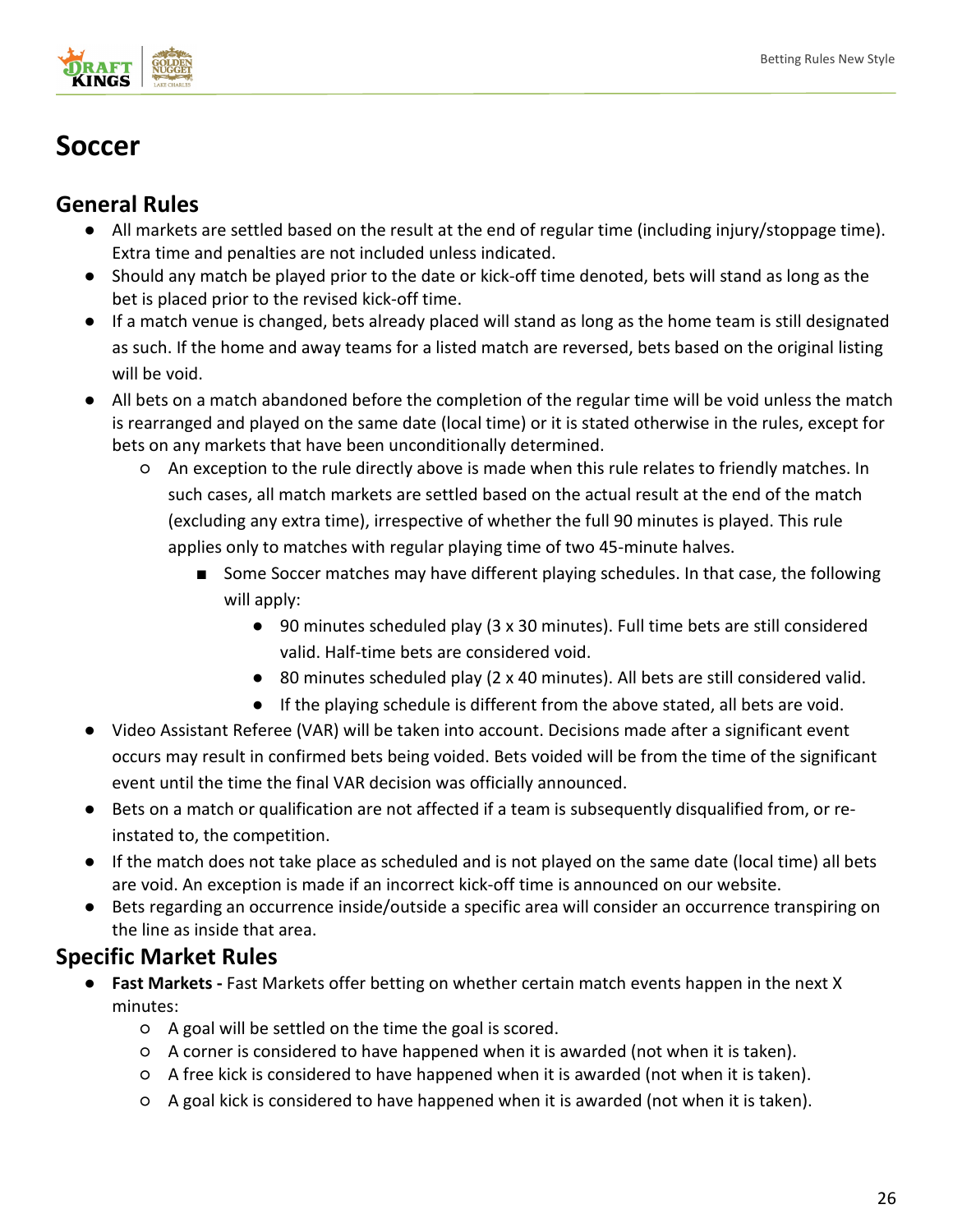

- A throw-in is considered to have happened when it is awarded (not when it is taken).
- **Settlement**
	- 1 minute refers to 00:00 00:59 seconds of the relevant 1-minute period.
	- 5 minutes refers to 00:00 04:59 seconds of the relevant 5-minute period.
- **Settlement will be determined in order of priority by:**

1. The official website of the competition

2. The data transmitted by our data providers

3. The data from the TV broadcaster covering the match

- **Extra Time -** All bets are settled on the official statistics for the extra time period only. Any goals, corners, etc. that were taken or scored during regulation time do not count. Extra time does not include a penalty shootout. If the match does not go to extra time all bets are void.
- **Penalty Shootout**  Bets stand based on legitimate penalties. In the case that penalties need to be retaken, action will follow through to the legitimate kick.
- **Asian Handicaps** The Asian Line is a special type of handicap used for Soccer matches. Depending on the strength of each team, a handicap (spread) is issued for the game. This enables the odds for each side to be more similar, allowing more competitive betting opportunities. All bets on the Asian Handicap in live betting (including 1st/2nd half bets) are settled according to the handicap (spread). Any goals prior to the bet being placed are ignored for settlement purposes. If a match is abandoned, bets will be void.

| <b>Asian Handicap</b> | What it means                                                                                                                                                                           |
|-----------------------|-----------------------------------------------------------------------------------------------------------------------------------------------------------------------------------------|
| 0                     | You win if your team wins the match. If there's a draw (0 goals<br>difference), your stake is refunded.                                                                                 |
| 0.25                  | You win if your team wins the match. If there's a draw, your bet is<br>split in half: one half is considered a win, the other half is<br>considered a draw and its stakes are refunded. |
| 0.5                   | You win if your team draws or wins the match.                                                                                                                                           |
| 0.75                  | You win if your team wins or draws the match. If it loses with a one<br>goal difference, you lose half of the stake.                                                                    |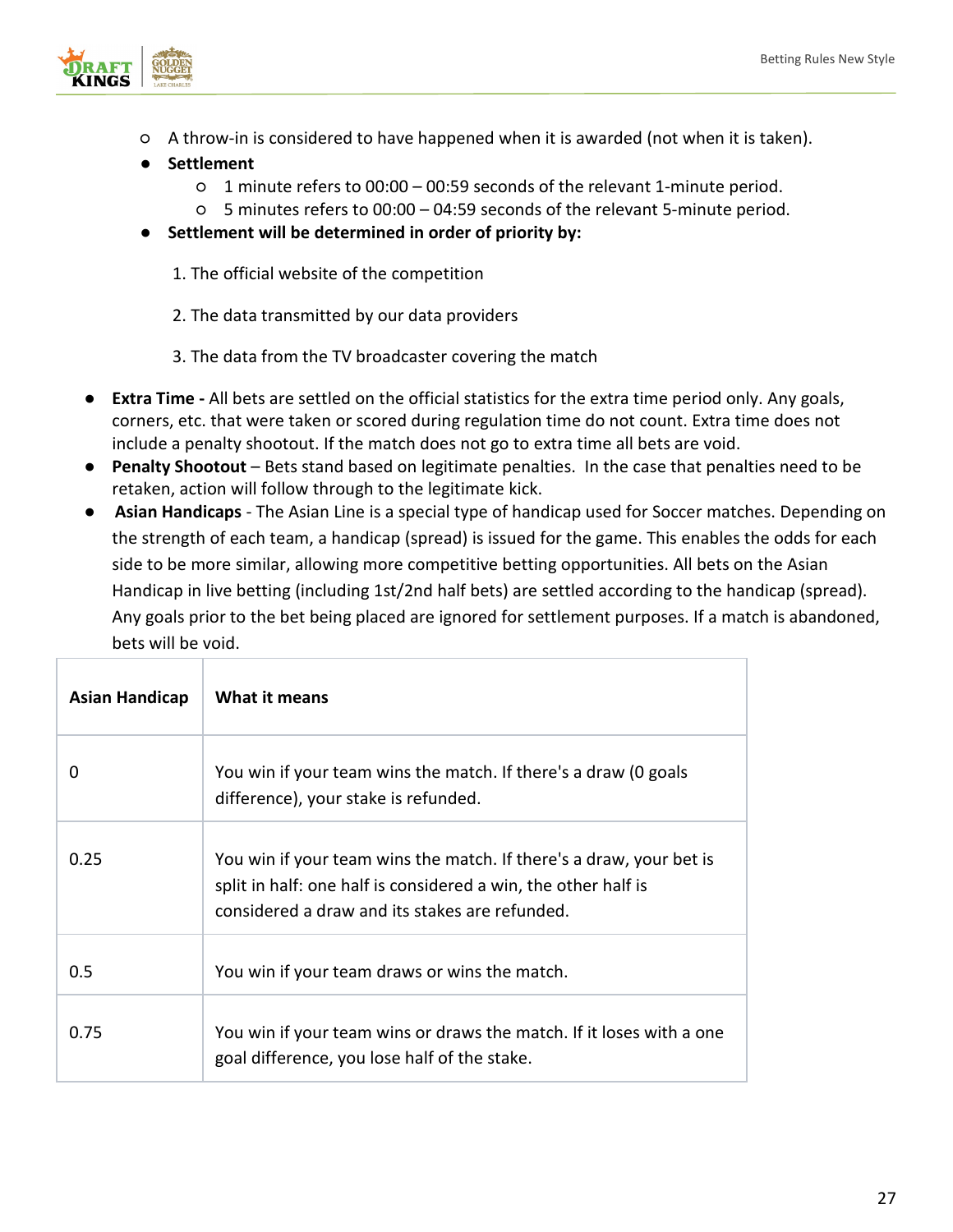

| 1       | You win if your team wins or draws the match. If it loses with a goal<br>difference of one, your stake is refunded.                                                                                                                    |
|---------|----------------------------------------------------------------------------------------------------------------------------------------------------------------------------------------------------------------------------------------|
| $-0.25$ | You win if your team wins the match. If it draws you lose half of the<br>stake.                                                                                                                                                        |
| $-0.5$  | You win if your team wins the match.                                                                                                                                                                                                   |
| $-0.75$ | You win if your team wins the match with a goal difference of two<br>or more. If it wins with one goal your bet is split in half: one half is<br>considered a win, the other half is considered a draw and its stakes<br>are refunded. |
| -1      | You win if your team wins the match with a goal difference of two<br>or more. If it wins with a goal difference of one, your stake is<br>refunded.                                                                                     |

● **Over/Under -** Predict the total goals scored in a match. Goals are considered regardless of whether they are scored before or after the bets are placed (unlike Asian Handicaps, where the score before the bet has been placed is ignored). If a game is abandoned, bets will be void unless settlement is already unconditionally determined.

| Over/Under | What it means                                                                                                                                                                                                          |
|------------|------------------------------------------------------------------------------------------------------------------------------------------------------------------------------------------------------------------------|
| Under 2    | Bets win if there is either 0 or 1 goal scored in the match. If there are<br>two goals exactly, the stake is returned. Bets lose if there are three or<br>more goals scored in the match.                              |
| Under 2.25 | Bets win if there is either 0 or 1 goal scored in the match. If there are<br>two goals exactly, half the stake will win, and half will be returned. Bets<br>lose if there are three or more goals scored in the match. |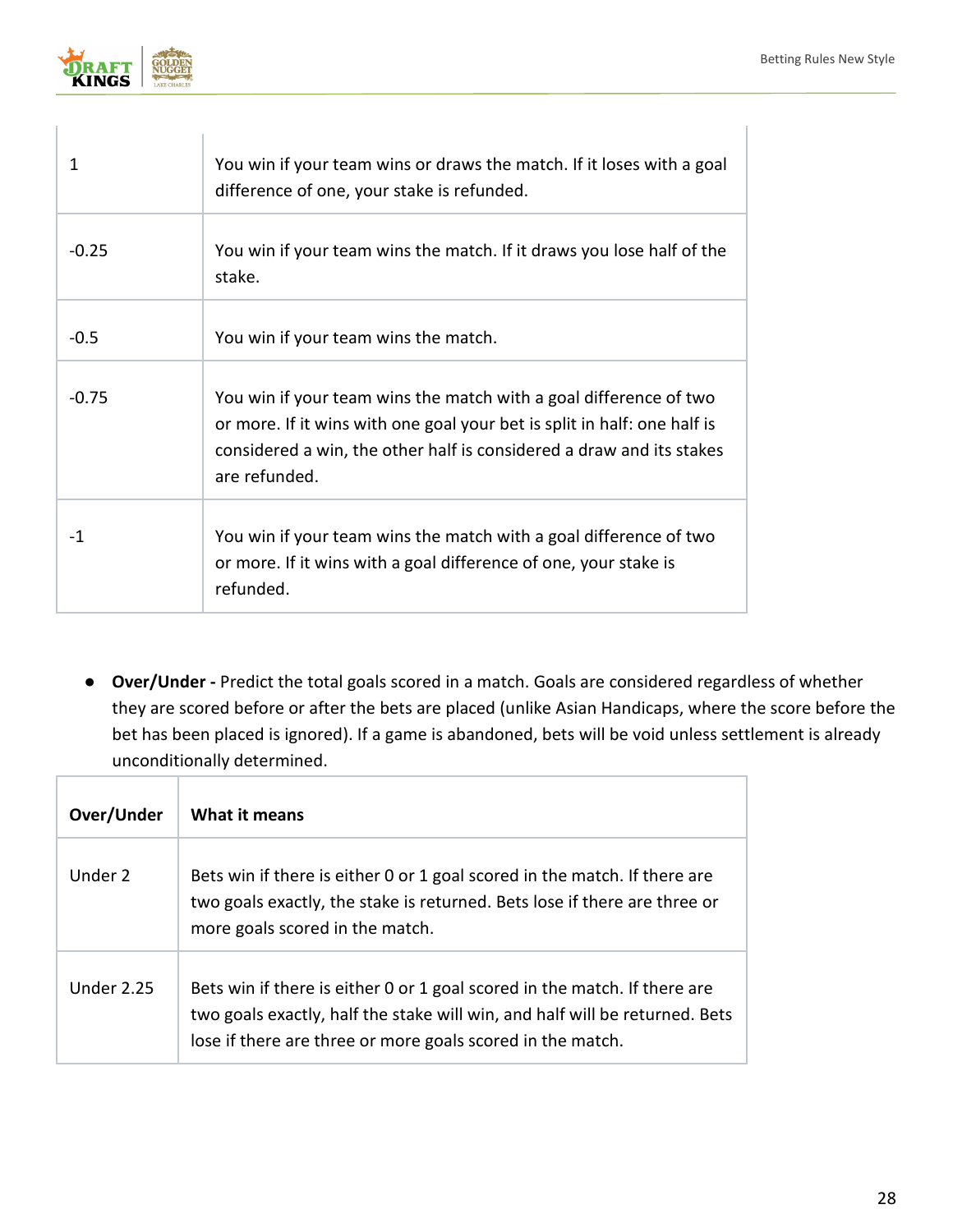

| Under 2.5         | Bets win if there are 0, 1 or 2 goals scored in the match. Bets lose if<br>there are three or more goals scored in the match.                                                                                             |
|-------------------|---------------------------------------------------------------------------------------------------------------------------------------------------------------------------------------------------------------------------|
| <b>Under 2.75</b> | Bets win if there are 0, 1 or 2 goals scored in the match. If there are<br>three goals exactly, half the stake will be returned, and half will be lost.<br>Bets lose if there are four or more goals scored in the match. |
| Over <sub>2</sub> | Bets win if there are three or more goals scored in the match. If there<br>are two goals exactly, the stake is returned. Bets lose if there is 0 or 1<br>goal scored in the match.                                        |
| Over 2.25         | Bets win if there are three or more goals scored in the match. If there<br>are two goals exactly, half the stake will be returned, and half will be<br>lost. Bets lose if there is 0 or 1 goal scored in the match.       |
| <b>Over 2.5</b>   | Bets win if there are three or more goals scored in the match. Bets lose<br>if there are 0, 1 or 2 goals scored in the match.                                                                                             |
| Over 2.75         | Bets win if there are four or more goals scored in the match. If there<br>are three goals exactly, half the stake will win, and half will be<br>returned. Bets lose if there are 0, 1 or 2 goals scored in the match.     |

- **Draw No Bet -** Predict which team will be the winner. In case of a draw, all bets will be void.
- **Double Chance -** Predict which team will be the winner, covering two of the three possible outcomes in a match with one bet. The Double Chance 1st Half market is settled according to the result of the 1st half only.
- **Multi-Bet Exact Score -** Predict the final score of the match by choosing from given options. Every selection includes several results. You win if the final score is the same as any of the results featured in the selection you have bet on.
- **Teams Clean Sheet -** Clean sheet means that a team will finish the game without conceding a goal. Own goals are valid for settlement purposes.
- **Total Goal Minutes -** Total Goal Minutes is the sum of the minutes of all goals scored in the regular time of the game. Goal times are recorded as the full minute according to the official source. Any goal scored in the added time of the  $1<sup>st</sup>$  half will be recorded as the 45<sup>th</sup> minute. Any goal scored in the added time of the 2<sup>nd</sup> half will be recorded as the 90<sup>th</sup> minute. As soon as a game kicks off, it will be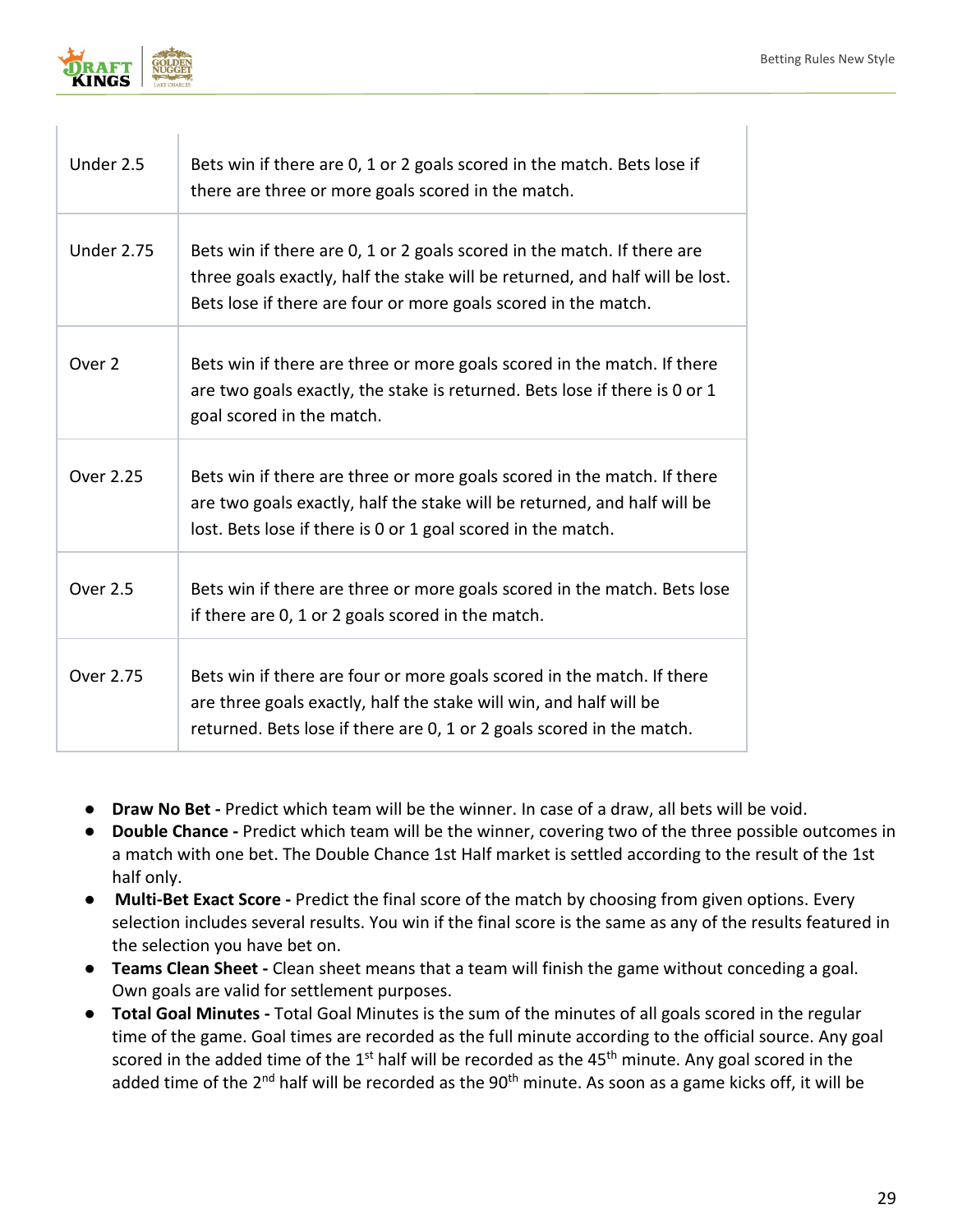

deemed to be in the first minute. For example, a goal scored after 24 minutes and 16 seconds will be settled as scored in the 25<sup>th</sup> minute.

- **Moneyline Rest of The Match -** All bets are determined without taking into consideration the current score at the time the bet is placed – as if the game were starting again from 0:0 score after the bet is placed.
- **Scorecast -** This is a prediction on both First to Score and Exact Score of the match. Both must be correct for the bet to win. Own goals are not counted for First to Score. If the 1st goal is an own goal, the next goal scored which is not an own goal will be counted for settlement purposes. If there are only own goals in the match, bets will be settled with the Exact Score market odds at kick-off time. If the match ends with a 0:0 score, all bets will be void. If a player comes on the field after the first goal is scored or did not take part in the game at all, bets including that player as first to score will be settled with the Exact Score market odds at kick-off time. If a match is abandoned after the first goal is scored, bets will be settled with the First to Score odds of the Goalscorer bet type at kick-off time.
- **Corners Full Time/1st Half/2nd Half -** Awarded, but not taken corners (there is a corner, but before it is taken the referee signals for the end of the first half or the match) will not count for settlement purposes. If a corner needs to be retaken for any reason, it will be counted as 1 corner.
- **Asian Handicap & Over/Under Corners FT/1st Half/2nd Half -** This market is similar to Handicap (Spread) and Over/Under wagering. Win/Loss for the Handicap part is determined by comparing the corners taken by each team, applying the given Handicap. Win/Loss for the Over/Under part is determined by the corners taken by both teams. Push rules apply.
	- Asian Handicap & Over/Under Corners FT will be settled according to the corners taken during the whole match.
	- Asian Handicap & Over/Under Corners 1st Half will be settled according to the corners taken in the 1<sup>st</sup> half only.
	- Asian Handicap & Over/Under Corners 2nd Half will be settled according to the corners taken in the 2<sup>nd</sup> half only.
	- Awarded, but not taken corners (there is a corner, but before it is taken the referee signals for the end of the first half or the match) will not count for settlement purposes. If a corner needs to be retaken for any reason, it will be counted as 1 corner.
- **Total Corners 2-Way -** Predict if the total corners taken in the match (by both teams) will be over or under a given number. Push rules apply. Awarded, but not taken corners (there is a corner, but before it is taken the referee signals for the end of the first half or the match) will not count for settlement purposes. If a corner needs to be re-taken for any reason, it will be counted as 1 corner. If a match is abandoned, all bets will be void unless settlement is already determined.
- **Corners 3-Way Handicap -** In 3-way Handicap betting, the line is set so that there can also be a draw outcome, giving you 3 potential bets. Bets are settled by comparing the corners taken by each team, applying the preset handicap (spread). Awarded, but not taken corners (there is a corner, but before it is taken the referee signals for the end of the first half or the match) will not count for settlement purposes. If a corner needs to be re-taken for any reason, it will be counted as 1 corner. If a match is abandoned, all bets will be void unless settlement is already determined.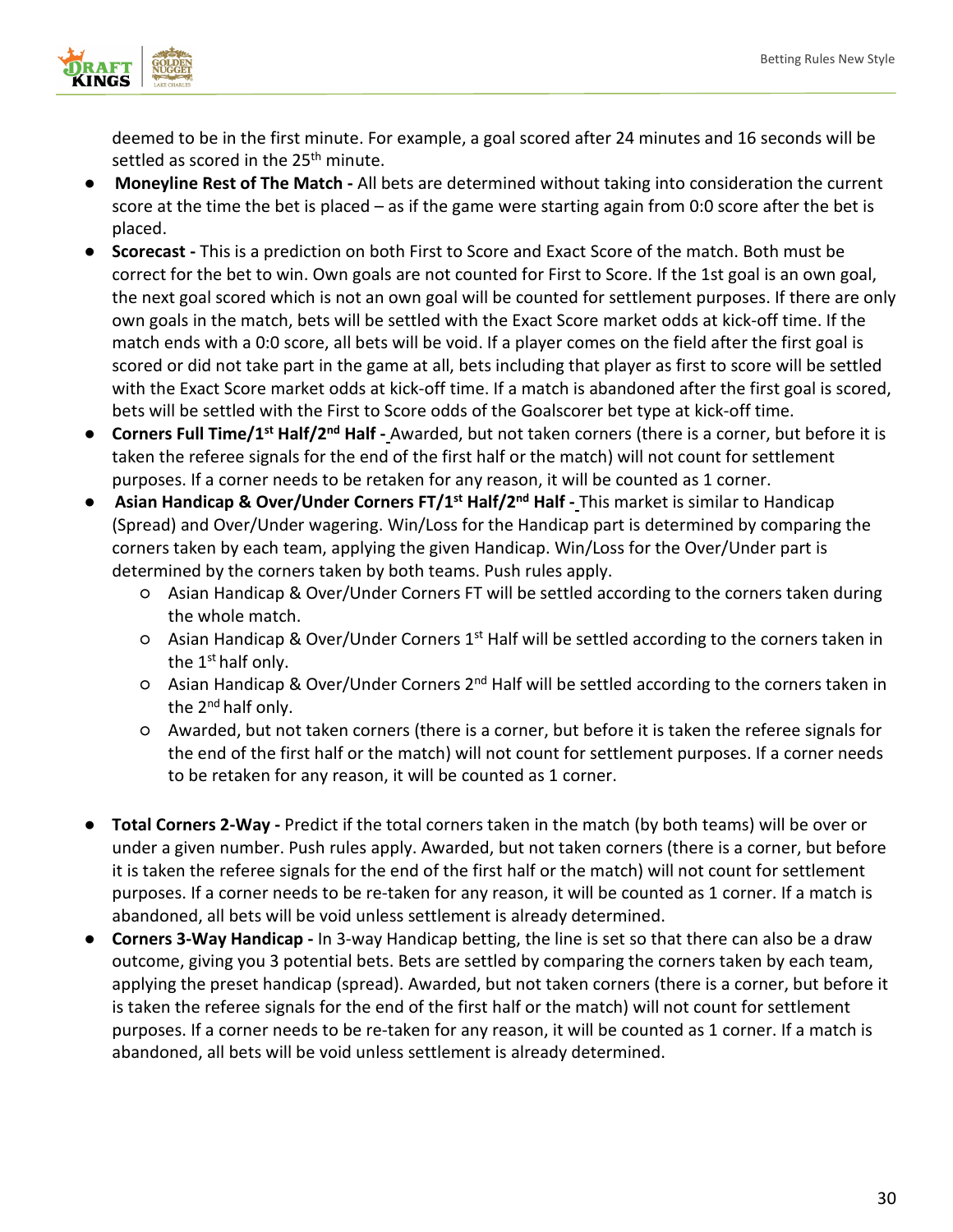

- **VAR -** VAR review means that the referee needs to stop the game to consult the Video Assistant Referee (VAR). A VAR review will have been deemed to have occurred when there is notification of such within the stadium (Scoreboard /Tannoy announcement).
- **Substitutes -** Substitutes are similar to Handicap and Over/Under wagering. Win/Loss for the Handicap part is determined by comparing the substitutes used by each team, applying the given Handicap (Spread). Win/Loss for the Over/Under part is determined by substitutes used by both teams. If a match is abandoned, all bets will be void unless settlement is already determined.
- **Ball Possession -** Ball Possession is similar to Handicap wagering. Win/loss is determined by the ball possession of both teams, then by comparing the ball possession with the Handicap (Spread) given before the game started. If a match is abandoned, all bets will be void.
	- For settlement purposes, possession percentages are rounded to the closest number as follows:

50.4% > 50% 50.6% > 51%

- **Passes -** A ball played intentionally from one player to another. Attempted passes will also count as valid for settlement purposes.
- **Shots on Target -** Shots on Target is similar to Handicap and Over/Under wagering. Win/Loss for the Handicap part is determined by comparing the shots on target of each team, applying the given Handicap (Spread). Win/Loss for the Over/Under part is determined by shots on target of both teams. If a match is abandoned, all bets will be void, unless settlement is already unconditionally determined.
- **Score/Miss a Penalty -** Predict if a certain team will score or miss a penalty during the game. Penalties that were cancelled by the referee will be ignored. When no penalty is taken, bets will be settled as losers.
- **Team GK Penalty Save -** Predict if the Goalkeeper will make a save. If the goalkeeper is not required to attempt a save, all bets will be void.
- **Team X Penalty Props -** Predict specific method of penalty to be scored/missed. If the penalty is scored/missed in another way than the listed selections, bets will be settled as losers.

# **Player Props**

- **General Rules –** Selected players must start the match for bets to stand, unless otherwise stated.
- **Goalscorer** Predict if a player will score first/last/anytime goal in match. Own goals are ignored for settlement purposes. Bets on players not taking part in the match will be void. Bets on players coming on as substitutes will stand, unless the market has already been determined.
- **Player of the Match** Predict who will be announced as the Player of the Match. The winner will be determined based on the official result announced by the official competition organizer (e.g. UEFA for Champions League, FIFA for World Cup matches etc.).If there is no official result announced by the official competition organizer, then the market will be settled on the result announced by the main UK television broadcaster. If a match is televised live on more than one channel, then the main UK television broadcaster will be determined based on the following order:
	- o BBC
	- o ITV
	- o Channel 4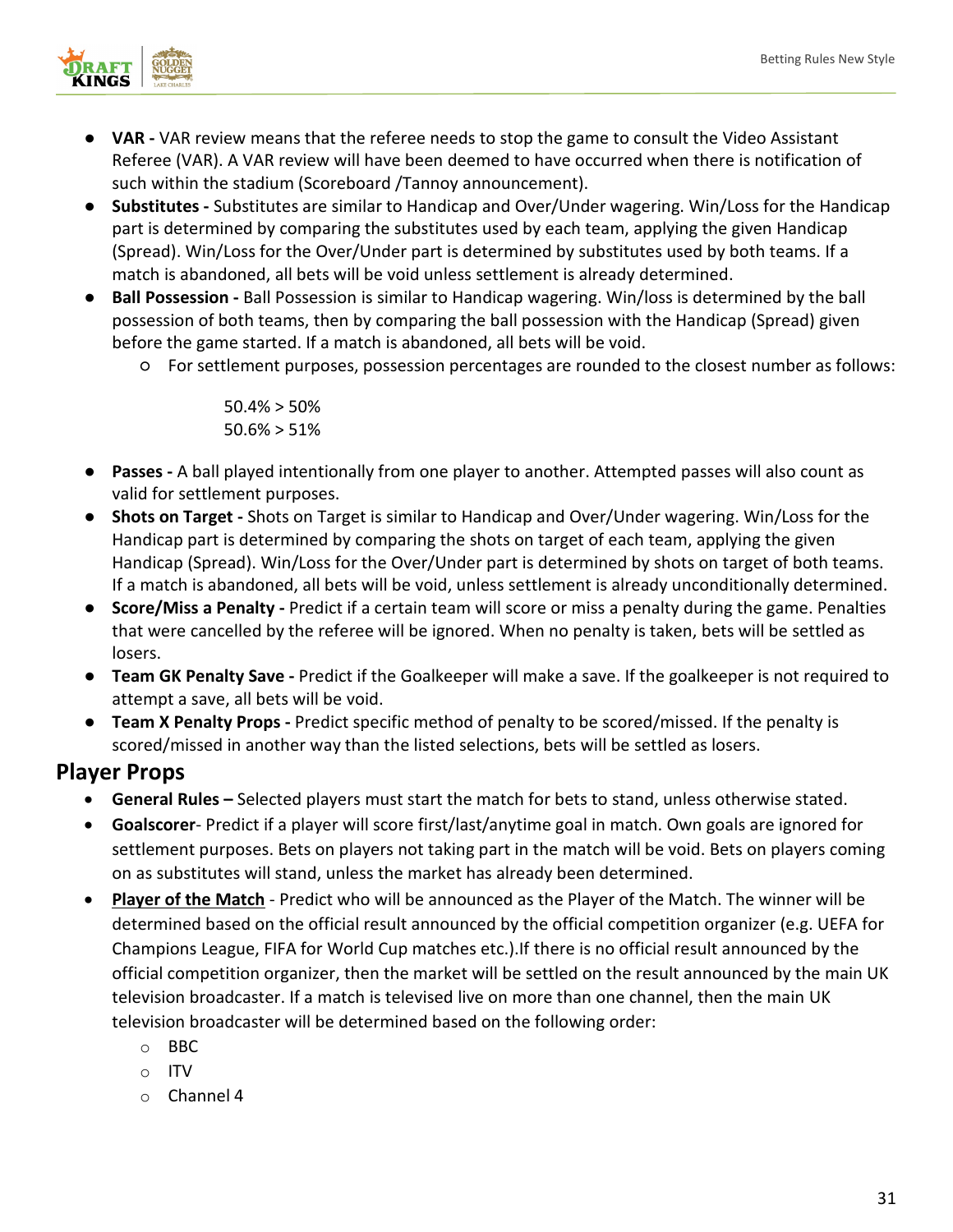

- o Channel 5
- o Sky Sports
- o BT Sports
- o Any other
- $\circ$  If there is no official result or no live UK broadcaster names a Player of the Match, then all bets will be void.
- $\circ$  Players who enter the field as substitutes (including in extra time) are eligible and will be counted for settlement purposes. Bets on any players who take no part in the match will be void. If more than one player is announced as the Player of the Match, then Dead Heat rules will apply.
- o Prices will be available upon request for players not quoted. If an unquoted player is announced as the winner, then all bets will stand, and the player will count as the winner
- **Shots on target (Selected Player or Combination of Players)** Any intentional goal attempt which could result in:
	- o The ball goes into the net;
	- $\circ$  The ball would have gone into the net but was stopped by a goalkeeper's save;
	- $\circ$  The ball would have gone into the net but was stopped by a defender who is the last player.
	- o Shots hitting the frame of the goal are not counted as shots on target unless the above criteria are met.
	- $\circ$  Shots blocked by another player, who is not the last player, are not counted as shots on target.
- **Shots (Selected Player or Combination of Players) -** A shot is defined as any intentional goal attempt which could result in:
	- o The ball goes into the net
	- o The ball would have gone into the net but was saved by the goalkeeper or stopped by an opposing player who is the last-player.
	- $\circ$  The ball is heading towards goal and is blocked by a defender, where they were the last player meaning that there are not other defenders or a goalkeeper behind the blocker.
	- $\circ$  The ball would have gone over or wide of the goal but was stopped by a goalkeeper's save or by an outfield player.
	- o The ball hits the frame of the goal.
- **Hit the Woodwork (posts and crossbar) player props** Bets on whether a particular player(s) will manage to hit the crossbar, goal post or any other part of the frame delineating the goal area. This will be settled as accomplished only if the shot DOES NOT result directly in a goal, awarded exactly after the ball hits a part of the goal frame. Only direct shots from a player, which hit the woodwork without any other interference from players or the goalkeeper will count for settlement purposes.
- **Assists (Selected Player)** The final touch (pass, pass-cum-shot or any other touch) leading to the recipient of the ball scoring a goal without a decisive touch from an opposition player. Own goals or penalties do not get an assist awarded.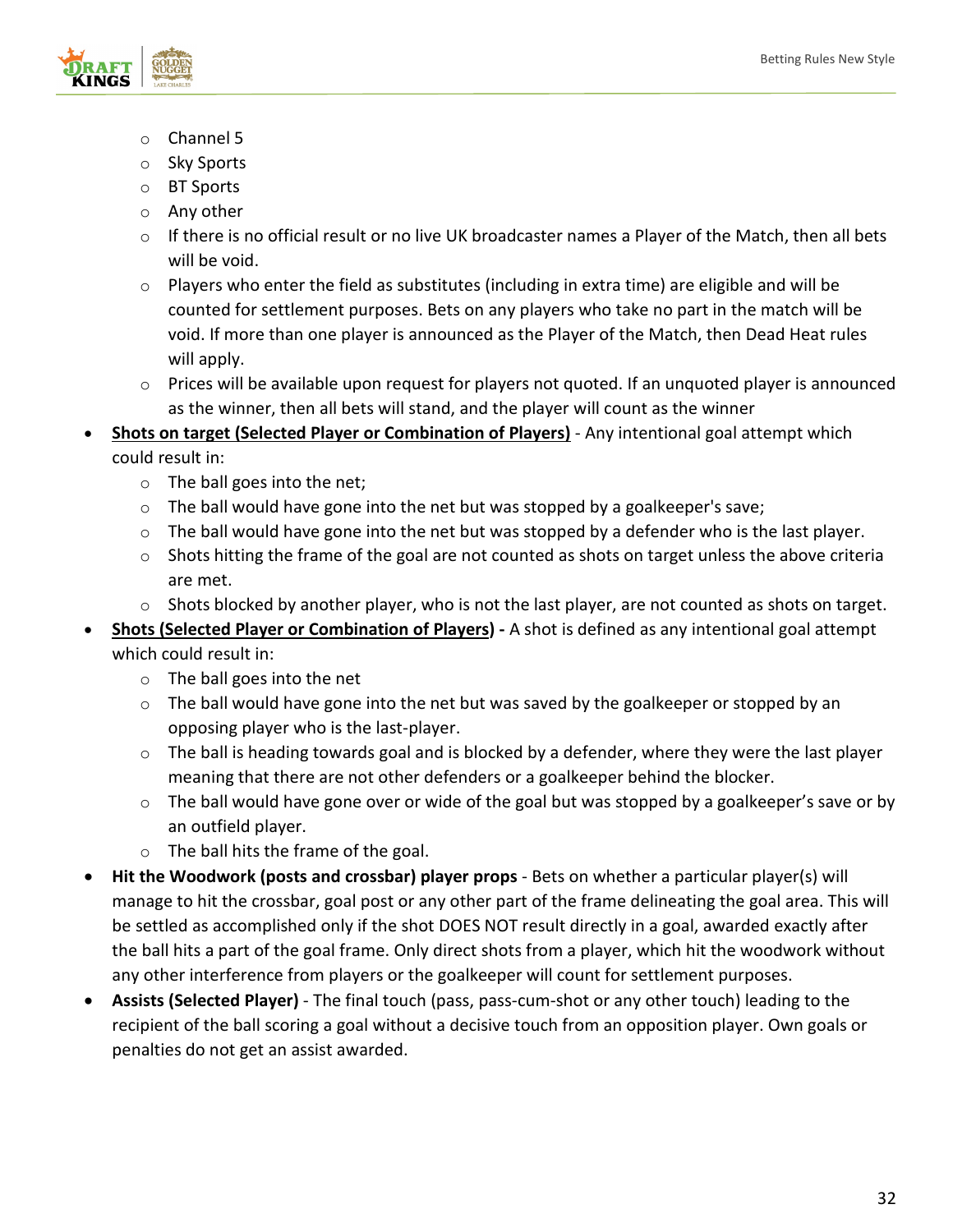

- **Passes (Selected Player)** An intentional played ball from one player to another. Crosses, throw-ins, and keeper throws do not count as a pass. Goal kicks, free kicks, corners, kick-offs, and penalties can be played as a pass.
- **Tackles (Team/Selected Player)** A tackle is defined as where a player connects with the ball in a ground challenge where they successfully take the ball away from the player in possession. The tackled player must clearly be in possession of the ball before the tackle is made.

# <span id="page-32-0"></span>**Futures/Other Props**

- If two or more players share the applicable finishing positions and no odds have been offered for a drawn outcome, the payout will be calculated via Dead Heat Reduction rules.
- **Outrights/Winner -** Predict the winner of the relevant competition. Bets are settled on the final league position, after playoffs (if played), unless otherwise stated.
- **Season Over/Under Points:** Teams must play the pre-determined number of matches for bets to stand, unless the change in the number of matches could not impact the bets settlement. Only points won on the pitch count. Point deductions are not included.
- **Season/Tournament Team Head to Head -** If one or more of the teams in the specific market fail to start the season/tournament, all bets will be void.
- **Team Goalscorer -** Predict which player of a certain team will score the most goals in a League/Tournament. Goals scored both in regular and extra time count. Penalty shootout goals do not count. In case two or more players score the same amount of goals, Dead Heat rules apply. If there aren't any goals scored by the named team, all bets will be void.
- **Top Goalscorer -** Players who are nominated to play for their teams are considered valid bets regardless of whether they are sidelined or injured during the tournament. In case a player is transferred to a different club within the same league, goals scored prior to the move will be counted. If a player is transferred to a club in another league, goals scored prior to the transfer cannot be brought over to their new league. All bets will stand in case of any of the above-mentioned scenarios, unless otherwise stated:
	- Own goals will not count.
	- Only goals scored in the league/tournament specified for the market count. For example, for Premier League Top Goalscorer, goals scored in cup competitions would not count.
	- Goals scored in playoff matches are not counted.
	- If two or more players score the same amount of goals, Dead Heat rules apply.
- **To Qualify/Win the Cup -** Winner is the team advancing to the next round or winning the cup. Should a team be disqualified from the tournament prior to the match, and a bye is awarded, then all qualification/win the cup bets will be void.
- **Relegation/Promotion** Bets are settled on the final league position, after playoffs (if played), unless otherwise stated. If a team is removed from the league before the season has started, then all bets on that market will be void, and a new relegation/promotion book will be opened.
- **Group Winner/Qualify/ Forecast/Points**
	- Bets settled on final group standings.
		- Group Winner Predict the team which will win the group.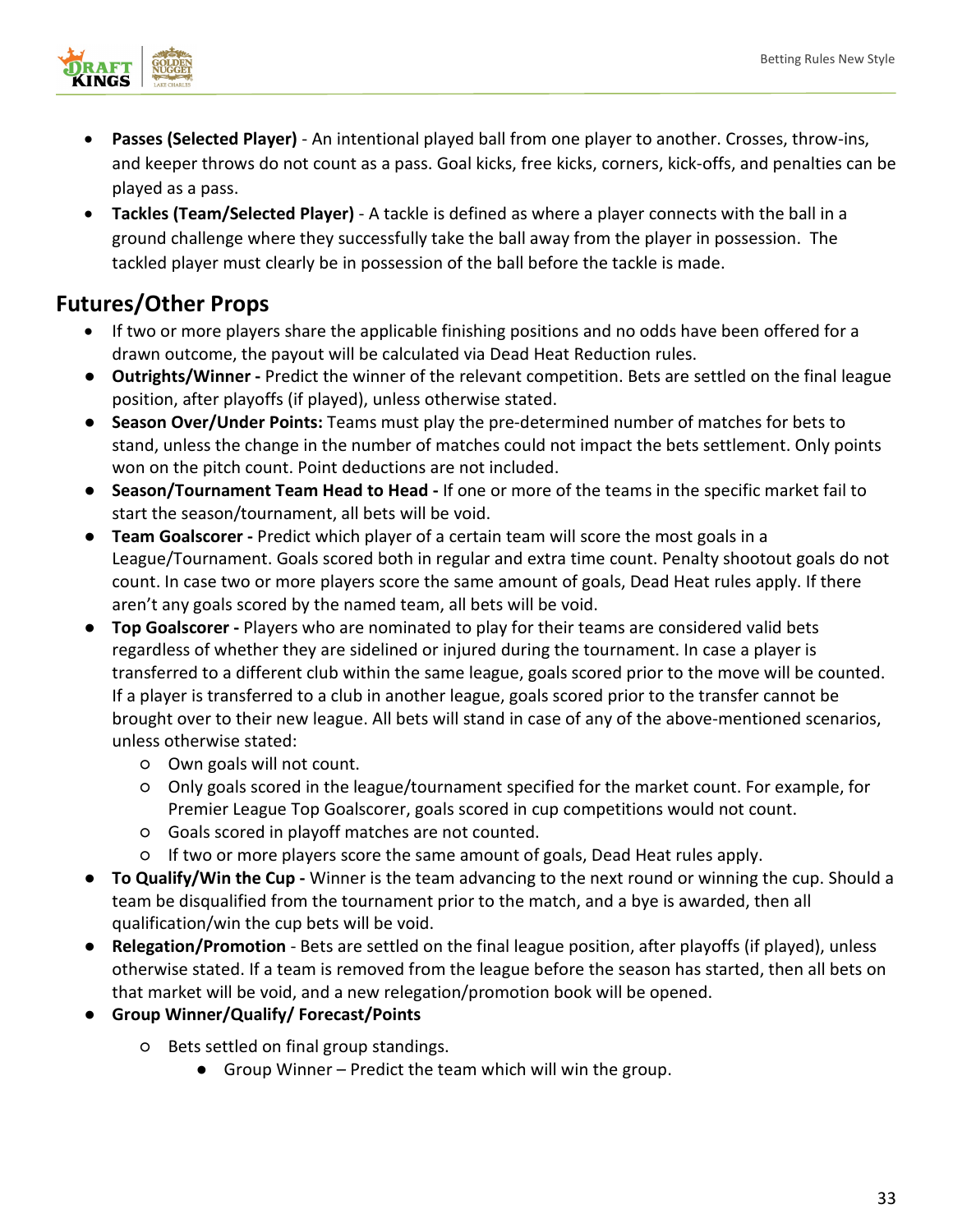

- Group Qualify Predict if a team will qualify for the next round of the tournament without playoffs.
- Group Forecast Predict the exact place the named team or teams will finish in.
- Group Points Predict how many points a team will accumulate.
- **Tournament Total Markets** A prediction on the number of times a specified occurrence happens during a tournament.
	- Extra-time will count towards settlement in tournament goals, and own goals, but penalty shoot-outs will not.
	- Regular time only will apply to the tournament draws, 0-0s and matches over 2.5 goals markets.
	- Players must start a minimum of two (2) games for bets to stand, unless the result is already determined.
- **Any Player to Score in Every Match** Predict if any player will score in every stage of the tournament, including all group matches. In tournaments where there is a  $3<sup>rd</sup>$  place playoff, goals scored in the match are applicable. Goals scored in regular time and extra-time count. Penalty shoot-outs do not count.
- **Transfer Specials**
	- **Player to sign for before**  Club of player to sign includes loan deals for settlement purposes. If the player is recalled to their parent club or sold to another one later, it does not matter. It only matters where the player is playing on the date mentioned.
	- **Next Permanent Manager**  Bets are settled on the next permanent manager as announced by the club. Caretaker bosses and interim managers do not count for this market unless they lead the team in at least 10 competitive matches. If they do, they will be settled as winners for betting purposes.

# <span id="page-33-0"></span>**Same Game Parlay Rules**

- All matches must start within 48 hours of the original start time for bets to have action.
- All bets on a match which starts but is then abandoned or postponed will be void unless the match is rearranged and played within 48 hours of the original start time or settlement has already been determined.
- In the event a match venue is changed, all bets will be void.
- For all player markets, selected players must take part in the match during the relevant period or before settlement has been determined for bets to have action (e.g. bets are not automatically voided if a player does not start the match).

# <span id="page-33-1"></span>**Settlement Rules**

- Bets will stand if a team name is listed without specifying the term 'XI', or any similar number, roman numeral, or qualifier related to the players to be fielded, in the team name.
- In the absence of a statistic/result required for settlement of a specific market, another reputable statistical source will be used to support bet settlement.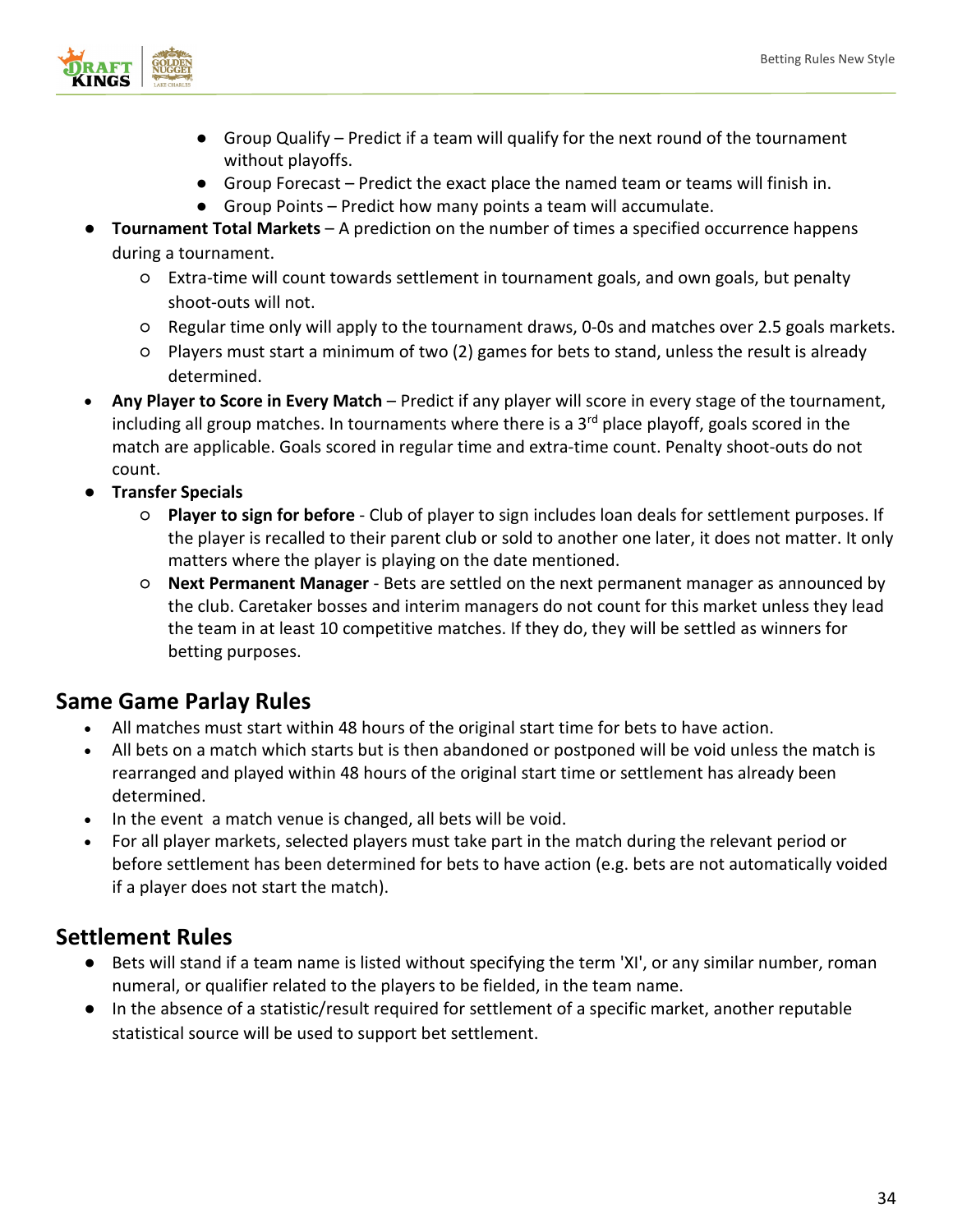

# <span id="page-34-0"></span>**Basketball**

# <span id="page-34-1"></span>**General Rules**

- The game must start on the scheduled day (local stadium time) for bets to have action.
- There must be 5 minutes or less of scheduled game time remaining for bets to have action unless the specific market outcome is already determined (or unless otherwise stated).
- If a game is halted before the minimum time has been played, and not completed within 48 hours of the scheduled start date, bets will be void unless the specific market outcome is already determined (or unless otherwise stated, i.e., playoff game rule).
- If a game is halted after the minimum time has been played, and not completed within 48 hours of the scheduled start date, the score when the game was halted will determine the betting results (unless otherwise stated, i.e., playoff game rule).
- Playoff Game Rule In the case of a halted playoff game (or postseason tournament game), all wagers have action until completion of the game, as determined by the league's governing body.
- If a game is halted at any time, and replayed in full, all bets will be void.
- If a game venue is changed and the home team remains designated as such, bets will stand.
- If a game venue is changed and the home and away team's listings are reversed, bets placed on the original listing will be void.
- All bets include overtime unless otherwise stated.
- In 2-way markets, push rules apply unless otherwise stated.

# <span id="page-34-2"></span>**Specific Market Rules**

- **Quarter/Half Markets** The entire relevant period of play must be completed for bets to have action unless the result is already determined. 4Q and 2H markets include overtime.
- **Double Result (Halftime/Full Time)** Settled based on the result at half-time and full time, including overtime if played. If the game ends in a draw and no overtime is played, bets will be void.
- **Highest Scoring Half** 2H includes overtime if played. The entire game must be played for bets to have action unless the result is already determined. Push rules apply.
- **Highest Scoring Quarter** 4Q includes overtime if played. The entire game must be played for bets to have action unless the result is already determined. Dead Heat rules apply.
- **Race to "x" Points** If neither team reaches the quoted number of points, bets will be void.

# <span id="page-34-3"></span>**Player Props**

- **Player performance markets** Relevant player(s) must receive playing time for bets to have action.
- **First Point/Rebound/Assist/etc. markets** Free throws count in first points wagers. All bets are action unless the player who is wagered on does not start the game.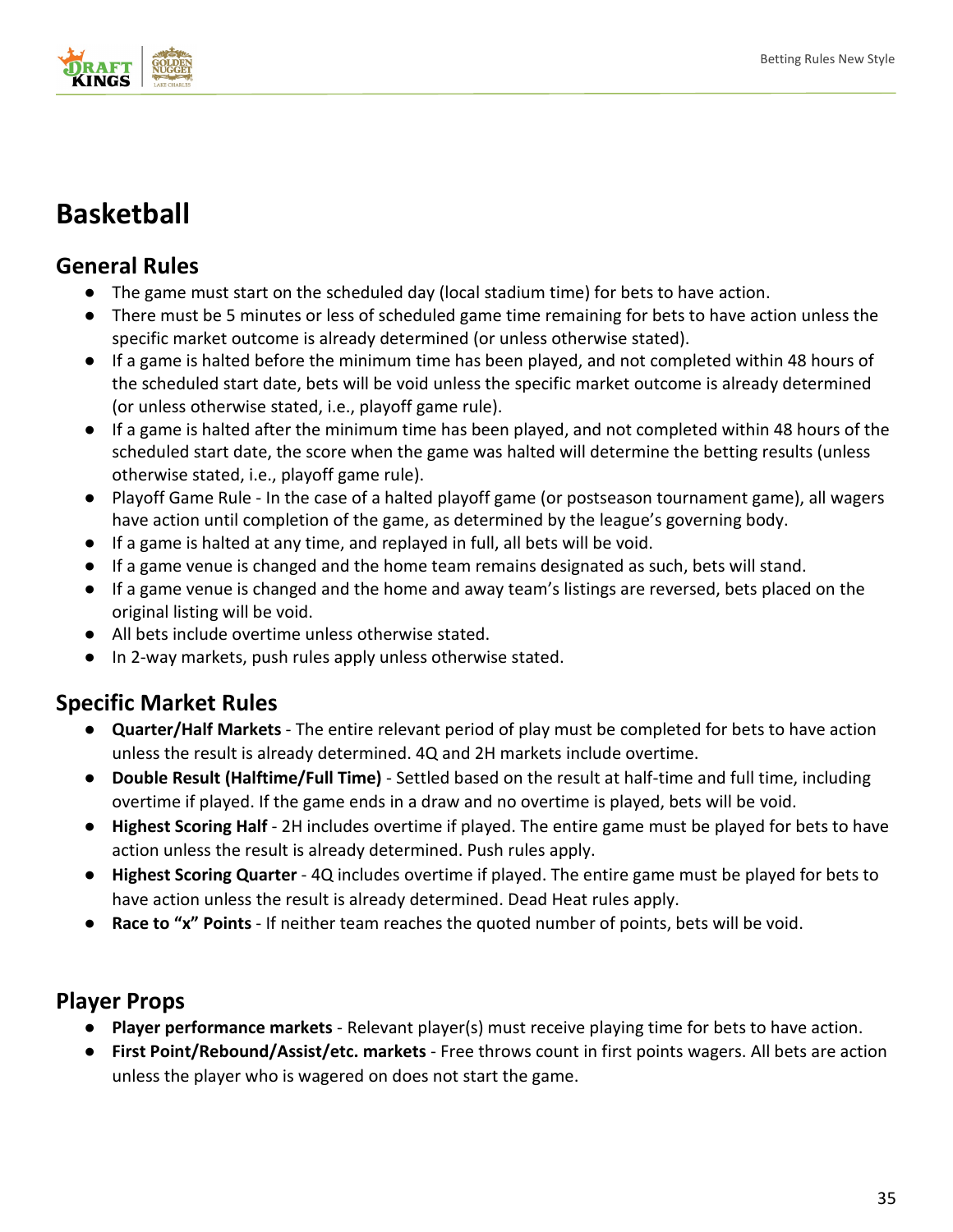

- **Most Points/Rebounds/Assists/etc. in game markets** All bets are action unless the player that was wagered on does not receive any playing time. If two or more players tie, Dead Heat rules apply.
- **Most Points/Rebounds/Assists/etc. in season/series markets** All bets are action unless the player that was wagered on does not receive any playing time in the season/series. If two or more players tie, Dead Heat rules apply.

# <span id="page-35-0"></span>**Daily Props**

- The scheduled number of games, as stated in the market header, must be completed (in accordance with the general rules) on the specified date for bets to stand.
- In the event of a tie, Dead Heat rules apply.
- Daily Player Markets If the player wagered on does not receive any playing time, bets on that player are void.

# <span id="page-35-1"></span>**Futures/Other Props**

- **Futures (Champion/Conference Champion/Division Winner/etc.)**  If the league/governing body officially declares a winner for the relevant season on the specified market, bets are action, regardless of season length, team relocation, team name change, playoff format, etc. (unless otherwise stated in these rules).
- **Eastern/Western Conference Winner** Determined by the teams who progress to the NBA Finals.
- **Divisional Winners** Tie-break rules set by the league will be used to recognize the winner of these markets.
- **Conference Number 1 Seed**  Determined by the team that finishes atop its respective conference at the end of the regular season. Tie-break rules set by the league will be used to recognize the winner of this market.
- **To Make the Playoffs/Tournament** If the league does not begin a post-season for that respective season, bets will be void. If the number of teams that make the postseason change during the season, bets will be void.
- **Regular Season Wins** Team(s) listed on wager must complete at least 98% of their scheduled regular season games (using schedule from day 1 of regular season) for bets to have action unless the remaining games during season would not affect the result.
- **Regular Season Win %** Team(s) listed on wager must complete at least 1 game for bets to have action.
- **Regular Season Wins or %** If Team(s) listed on wager do not complete all scheduled regular season games, the win % listed on wager will be used to grade the bet (Example: "LA Lakers Over 57.5 Wins or Over 70.1%." The bet is on Lakers Over 57.5 Wins. If the Lakers do not play all scheduled regular season games, the bet is now on the Win %: Lakers Over 70.1%).
- **Player with Most (or highest average) Pts/Rebs/Asts/etc.** All bets are action. Bets are action regardless of the number of games. Dead Heat rules apply.
- **Regular Season Player Props** Player's team (on day 1 of regular season) must play at least 98% of their scheduled regular season games (using schedule from day 1 of regular season) for wagers to have action unless the result is unequivocally determined in fewer games.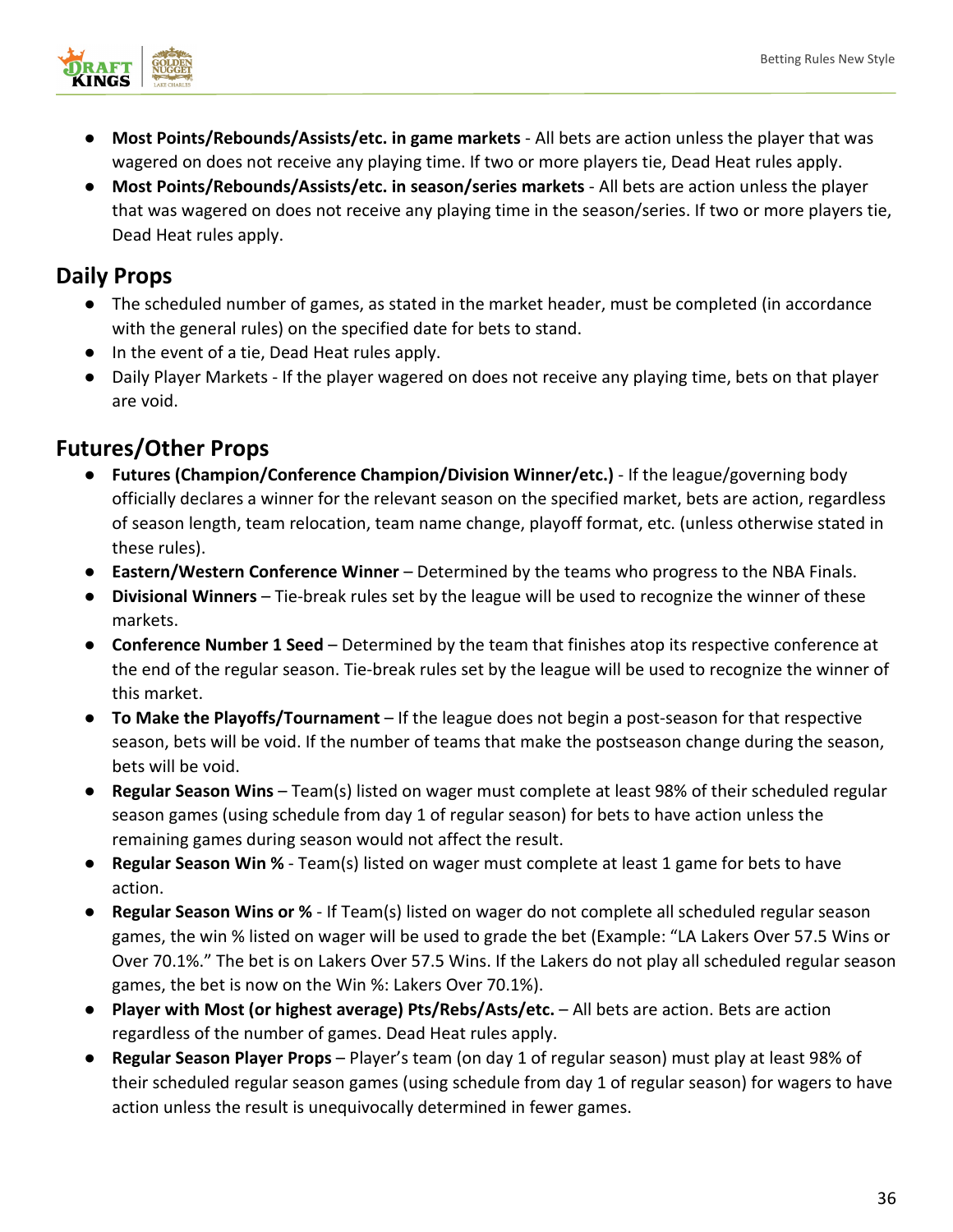

- **Name the Finalists/Exact Result**  All bets are action unless the Finals/Championship is not played.
- **Awards Markets** All bets are action unless the award is not given. Dead Heat rules apply.
- **Player's Next Team** Determined by the team the specific player is under contract with, and on the active roster of, for the first game of the following regular season (regardless of whether or not they play in that game). All bets are action.
- **Draft Props** The official NBA Draft website will be used for settlement purposes (player's height, etc.). If a player is undrafted, the "over" on the player's draft position will be the winner for settlement purposes.

### **Champions League**

- If a game finishes in a tie and overtime is not played, 2-way Moneyline betting will be settled as a push.
- If a game does not finish in a tie, but overtime is played for qualification purposes, markets will be settled according to the result at the end of regular time.

## **Big 3/Other**

- Settlement will be based on official competition rules.
- If a game starts, but is not completed, bets will be void unless the specific market outcome is already determined.

## **Same Game Parlay Rules**

- All games must start within 24 hours of the original start time for bets to have action.
- All bets on a game which starts but is then abandoned or postponed will be void unless the game is rearranged and played within 24 hours of the original start time or settlement has already been determined. This rule applies to Same Game Parlays irrespective of the Playoff Game Rule or any other exceptions.
- If a game venue is changed, all bets will be void.

- All settlements are based on the statistics and results provided by the official website of the league's governing body, or league's official statistical provider, unless otherwise stated.
- Player markets, or other statistically dependent markets, are settled when the game is final and when the necessary statistics are readily available on the league's official website or by the official statistical provider of the league. Any subsequent statistic changes after these markets are settled will not result in a re-settlement.
- In the absence of a statistic/result required for settlement of a specific market from the sources listed above, another reputable statistical source will be used to support bet settlement.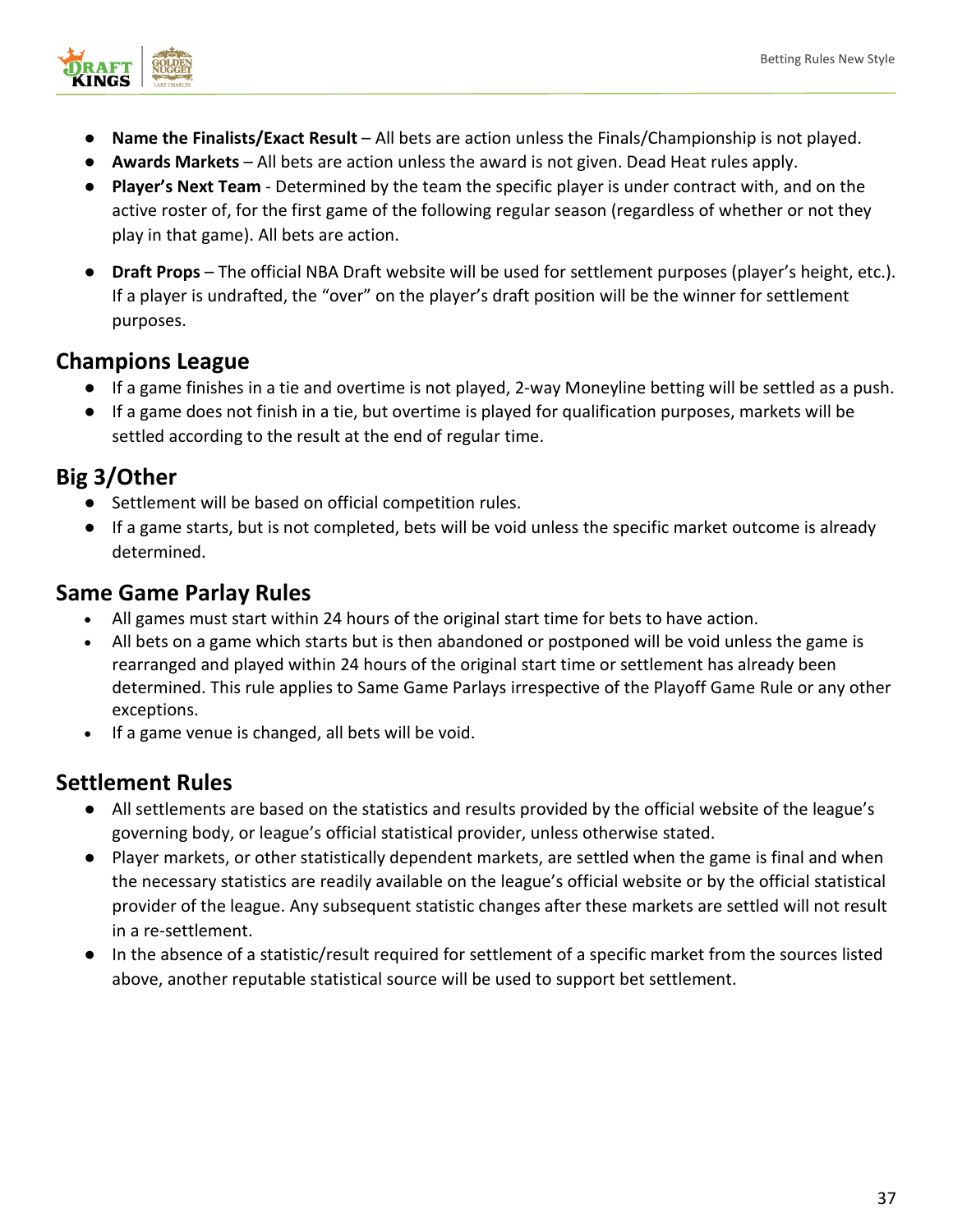

## **Tennis**

## **General Rules**

- In any of the following circumstances, all bets will stand:
	- o A change of venue
	- o A change from indoor court to outdoor court or vice versa
	- o A change of surface (either before or during a match)
	- $\circ$  A delay in start of a match
	- o Suspensions, as long as the play is resumed, and the match is completed
- Bets will be void in the event the statutory number of sets is not completed (e.g. retirement, disqualification or cancellation) or changed, unless the market has already been determined, or unless otherwise stated.
- If any market does not reach its natural conclusion (e.g. the end of a game/point for a game/point market), bets will be void unless the market has already been determined, or unless otherwise stated.
- $\bullet$  For futures bets, bets are void if the player selected does not start the 1<sup>st</sup> round of the tournament.

- **Moneyline-** In the event a player/team is disqualified after the start of the match, the player/team progressing to the next round or being awarded the victory will be deemed the winner for settlement purposes. Bets stand if the statutory number of sets is changed.
- **Spreads-** Predict the winner of the set/match applying the given spread. A super tie break is considered as one set for settlement purposes.
- **Totals-** Totals, or over/under bets refer to the total number of games/sets played. Win/loss is determined by the number of games/sets accumulated by both players, unless otherwise stated. A tie break is considered as one game for game bets. A super tiebreak is considered as one game for game bets, and one set for set bets. In the event that the total is exactly equal to the betting line, then all bets on this offer will be declared void.
- **Total Tie Break / Tie Break in a Match including Live Betting** A super tie break is not considered as a tie break for bets on Total Tie Break.
- **1st to Win X Games** All bets placed after the coin toss will be void.
- **First Break** All bets placed after the coin toss will be void.
- **Total Aces** A Total Aces wager is similar to an Asian Handicap and Over/Under wager. Win/loss is determined by the number of aces collectively accumulated by both players. Bets will be void in the event the statutory number of sets is changed. In the event a match is not completed because of a player retirement or disqualification, all bets will be void.
- **Total Breaks of Serve in the Match** Predict how many times each player will lose their service game in the match. Bets will be void in the event the statutory number of sets is changed. In the event a match is not completed because of a player retirement or disqualification, all bets will be void.
- **Tie-Break King** Predict that the match will be won in straight sets, with every set won 7-6.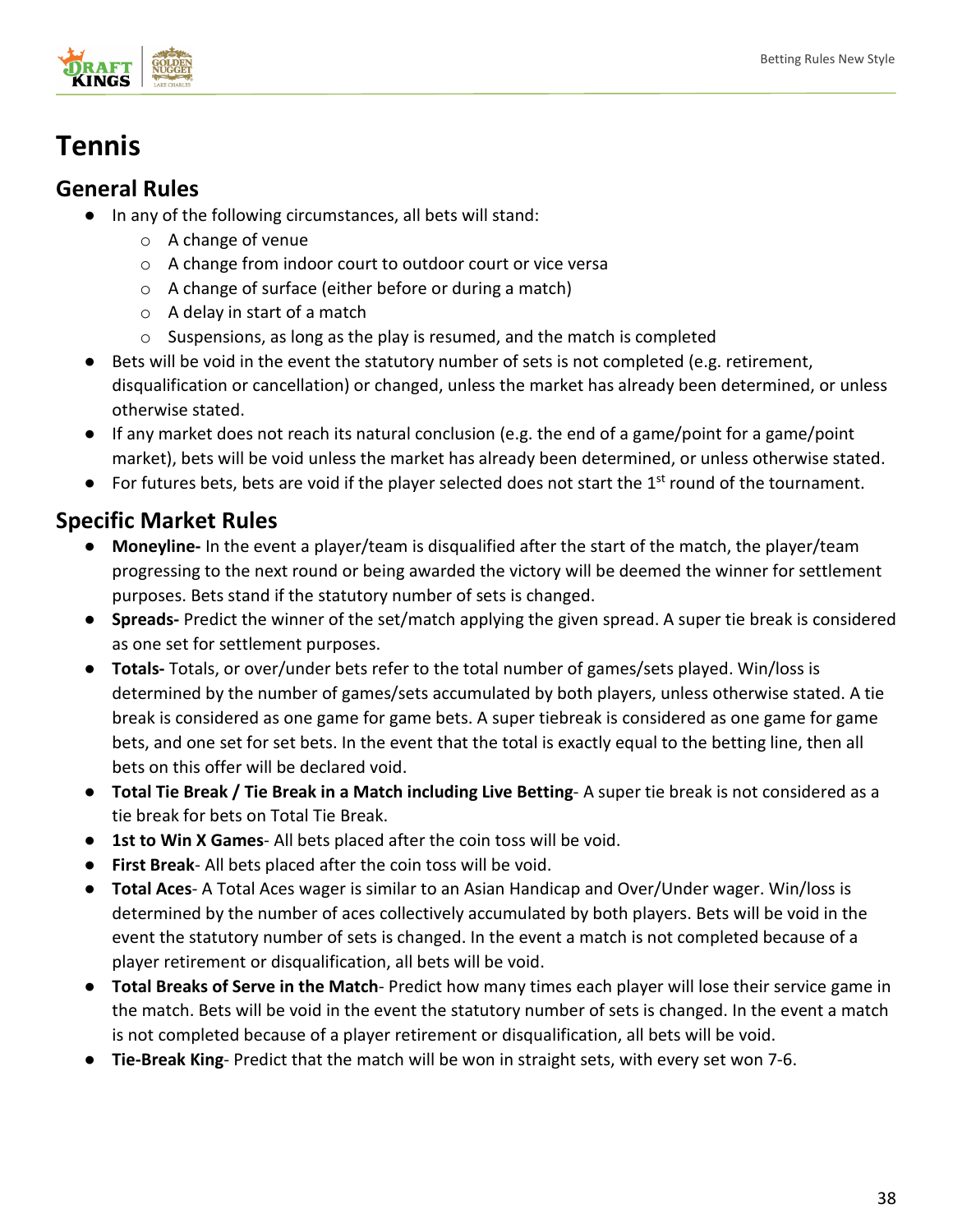

## **Fast Markets**

- **Point Winner / 1st Point Winner** Bets void in the event the point is awarded by the umpire as a penalty point.
- **To Win 1st Game/Point** All bets placed after the coin toss will be void.

## **Statistical and Player Markets**

- Match Doubles- Match result with either most aces, least aces, most doubles faults, or least doubles faults in the event. Equal number of aces or equal number of double faults will be settled as a losing bet.
- **Match Trebles** Match result with most/least aces and most/least double faults in the match. Predict which player will win the three named markets. Equal number of aces or equal number of double faults will be deemed as a losing bet.
- **Highest 1st Serve Percentage** In the event the 1st serve percentage is tied, the bet is lost.
- **Player X Not to Lose Serve in Match** Tie breaks do not count as service games.
- **First Player to Lose a Service Game** Tie breaks do not count as service games. For this wager to be a winner, the player specified must lose a service game.

## **Futures/Other Props**

- **Winning Quarter/Winning Half** Predict from which quarter or half the winner of the tournament will come from. All players taking part in the tournament are divided into 4 groups (quarters), with one of the top 4 seeds in each quarter. Winning Quarter: choose from which quarter the winning player will come from (e.g. 1st, 2nd, 3rd, 4th). Winning Half: choose from which half the winning player will come from (e.g. top or bottom).
- **First New Number 1** A new player to be ranked as ATP number 1 in the world who has never achieved this ranking before. In the event a player not in the selections reaches ATP number 1 in the world, bets will be void.

## **Settlement Rules**

All settlements are based on the statistics and results provided by the official website of the league's governing body on the day of the game, unless stated otherwise.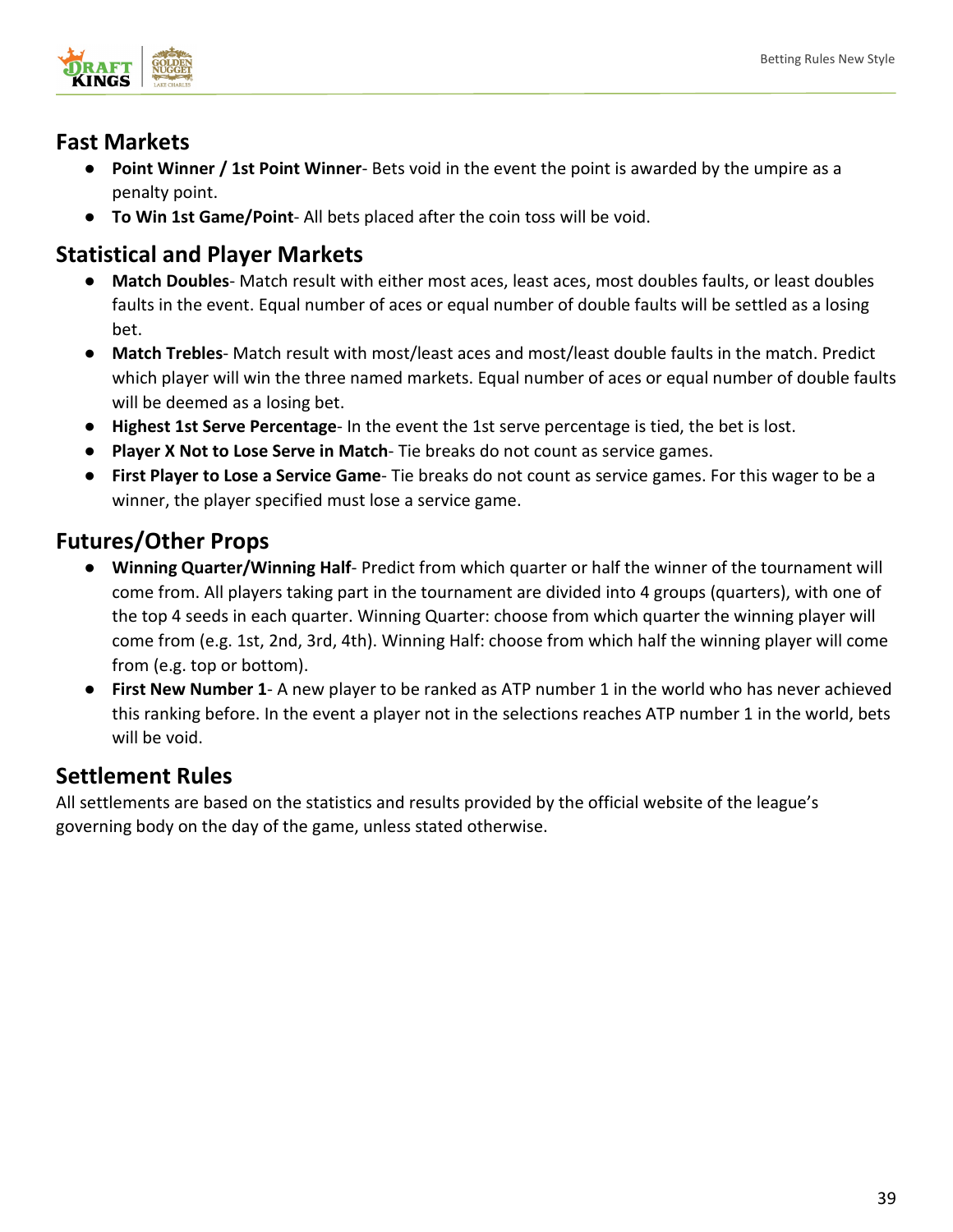

# **Football**

## **General Rules**

- Games must start in the same scheduling week of the league (scheduling week is Thursday-Wednesday, local stadium time, for NFL) for bets to have action.
- There must be 5 minutes or less of scheduled game time left for bets to have action unless the specific market outcome is already unconditionally determined.
- If a game is halted before the minimum time has been played, and not completed within 48 hours of the scheduled start date, bets will be void, unless the specific market outcome is already determined (unless otherwise stated, i.e., playoff game rule).
- If a game is halted after the minimum time has been played, and not completed within 48 hours of the scheduled start date, the score when the game was halted will determine the betting results (unless otherwise stated, i.e., playoff game rule).
- Playoff Game Rule In the case of a halted playoff game, all wagers have action until completion of the game, as determined by the league's governing body.
- If a game is halted at any time, and replayed in full, all bets will be void.
- If a game venue is changed, and the home team remains designated as such, bets will stand.
- If a game venue is changed, and the home and away team's listings are reversed, bets placed on the original listing will be void.
- In 2-way markets, push rules apply unless otherwise stated.
- All bets include overtime unless otherwise stated.
- Forfeited games, whether won or lost, will not count as a game played or completed (or any other similar term) for settlement purposes.
- For markets related to instances of scoring (e.g. Next Scoring Play, Anytime Scorer), extra point and 2 point conversions after touchdowns are not considered, unless otherwise stated.

- **Moneyline 3-Way (Regular Season)** Bets include overtime if played (since regular season games can end in a tie with overtime).
- **Moneyline 3-Way (Playoffs)** Bets do not include overtime. Settlement is based on the result at the end of regulation.
- **Double Result (Halftime/Full Time)**  Settled based on the result at half-time and the end of regulation time. Bets do not include overtime.
- **Quarter/Half markets -** The entire relevant period of play must be completed for bets to have action unless the result is already determined. 4Q and 2H markets include overtime.
- **Highest Scoring Half** 2H includes overtime if played. The entire game must be played for bets to have action unless the result is already determined. Push rules apply.
- **Highest Scoring Quarter**  4Q includes overtime if played. The entire game must be played for bets to have action unless the result is already determined. Dead Heat rules apply.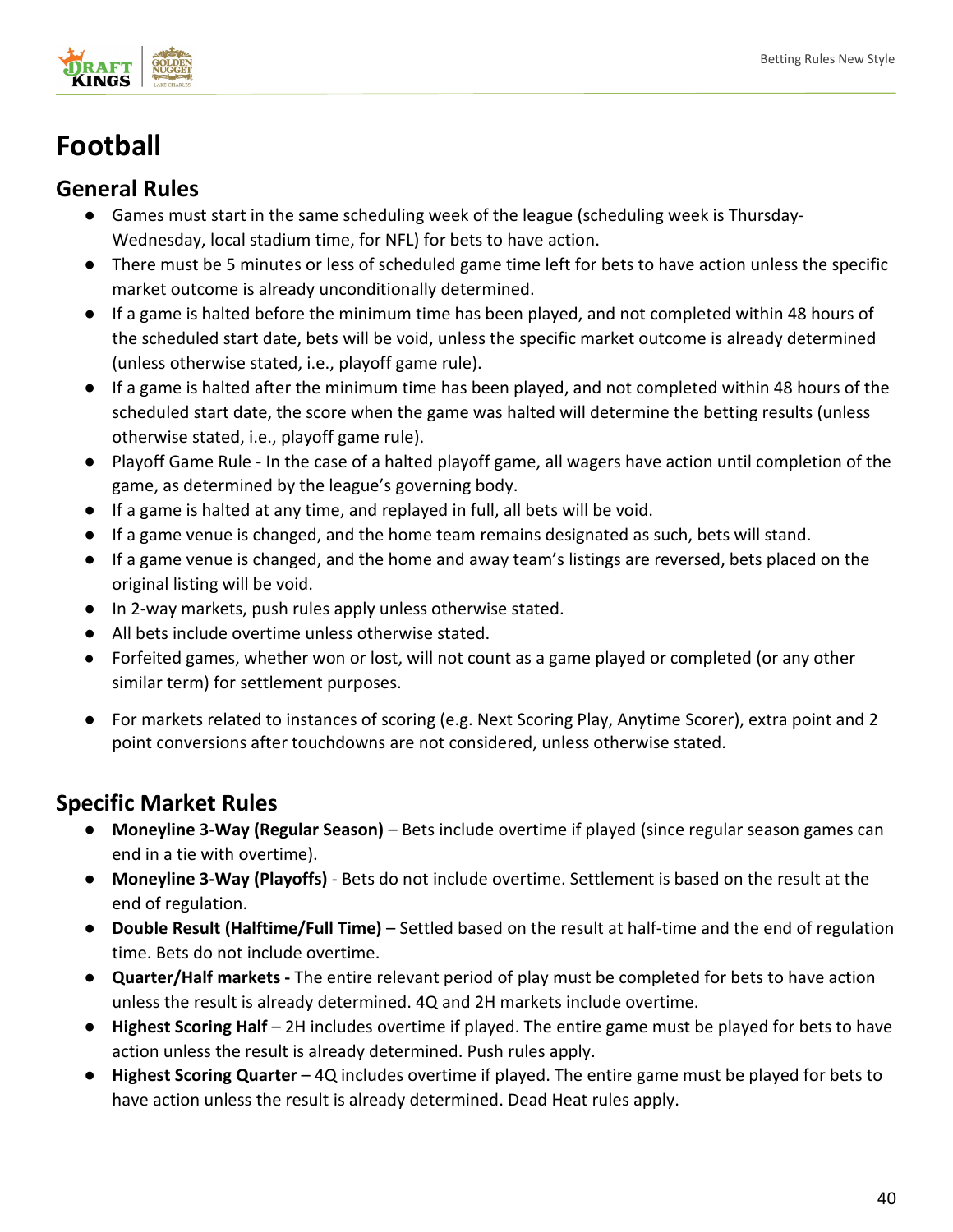

- **Team to Score/Win/Lead (in) Every Quarter/Half** 4Q and 2H include overtime.
- **Extra Point Made/2 Point Conversion/Field Goal Made/Punt Fair Catch** In the event the next play is not the type of play listed for the market, all bets on that market will be void (e.g. the Extra Point Made market will be void if a team goes for a 2 point conversion).
- **Defensive/Special Teams Touchdown Scored** Defensive conversions on 2-point attempts do not count.
- **1st Offensive Play from Scrimmage** Kick-off return and false start do not count as an offensive play.
- **Result of Drive** (4-Way) All result of drive markets start on the first offensive snap of the ball. Any drives which are completed due to the end of the half or game, and do not explicitly result in one of the outcomes listed, will be void. The outcomes are as follows:
	- o Offensive Touchdown
	- $\circ$  Field Goal Attempt Field Goal Attempt is deemed the winner if the kicker kicks the ball. Blocked, scored, missed, or returned field goals will all be settled as a Field Goal Attempt.
	- o Punt All punts returned for a touchdown will be settled as a Punt. Muffed/Blocked punts will be settled as a Punt, and a new drive will begin with the next snap of the ball.
	- $\circ$  Turnover or Turnover on Downs or Safety A turnover is classified as the defense gaining possession of the ball. The following will all be deemed as a turnover for settlement purposes:
		- Interception or Fumble Lost (note, if the defense recovers and then fumbles back to the offense during the same play, a new drive will begin and the previous drive will be settled as a Turnover)
		- Defensive touchdown (except when a blocked punt results in a touchdown)
		- Turnover on downs

## **Player Props**

On any player prop market, player(s) must play at least one snap for bets to have action. If a player is listed as "inactive" or "did not play" for the relevant game, bets on that player/market will be void.

- **Touchdown Scorer**  Player must play at least one snap for bets to have action. If a player is listed as "inactive" or "did not play" for the relevant game, bets on that player will be void. A touchdown scorer is defined as the player in possession of the ball in the opposing end zone (a touchdown scorer is not the player who throws the TD). The selection stated "Defense" does not include special teams.
- **Regular Season Player Props (season-long market)**  Player's week 1 team must play all scheduled games (using schedule from week 1) for bets to have action unless the result is determined in fewer games.
- **Yards on First Completion/Reception/Rush**  If the specified player does not record a completion/reception/rush, bets on that market will be void.
- **Yards on Longest Completion/Reception/Rush** If the specified player does not record a completion/reception/rush, "under" will be the winner for settlement purposes.

### **Daily Props**

- The scheduled number of games, as stated in the market header, must be completed (in accordance with the general rules) on the specified date for bets to stand.
- In the event of a tie, Dead Heat rules apply.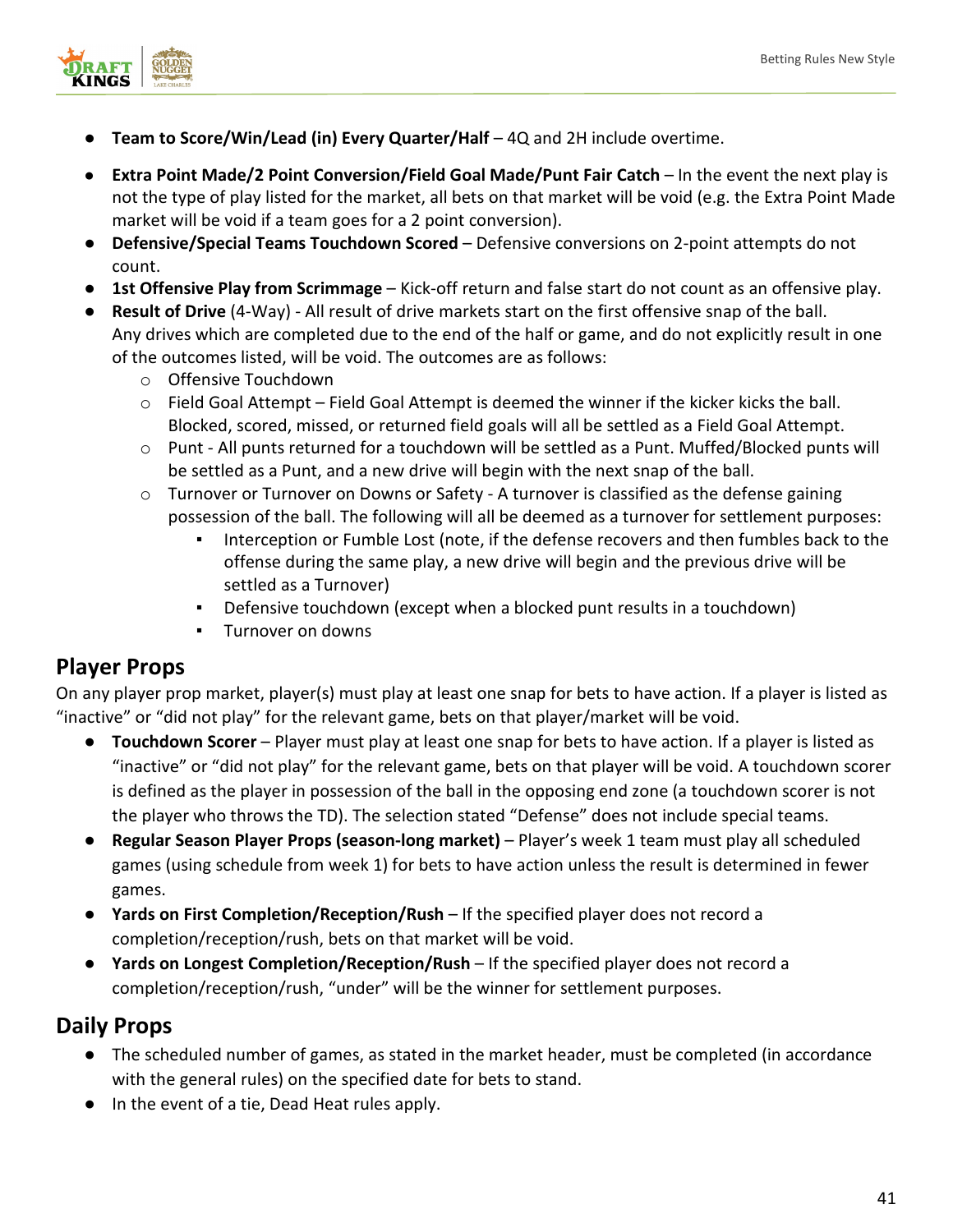

● Daily Player Markets - If the player wagered on does not receive any playing time, bets on that player are void.

## **Futures/Other Props**

- **Super Bowl, National Champion, Conference/Division Winner, Conference Title Game Winner, etc.**  If the league/governing body officially declares a winner for the relevant season on the specified market, bets are action, regardless of season length, team relocation, team name change, playoff format, etc. (unless otherwise stated in these rules).
- **Regular Season Wins** Team(s) listed on the wager must complete all scheduled regular season games (using schedule from Week 1 of regular season) for bets to have action unless remaining games during season would not affect the result. In the event of a venue change for a game(s), bets will stand. In the event of an opponent change from the original schedule, bets will be void if the result of the specific game(s) that was altered decides the result of the bet.
- **Regular Season Win %**  Team(s) listed on the wager must complete at least 1 game for bets to have action.
- **Regular Season Wins or %** If Team(s) listed on the wager do not complete all scheduled regular season games, the win % listed on the wager will be used to grade the bet (Example: "NY Giants Over 8.5 Wins or Over 53.1%." The bet is on Giants Over 8.5 Wins. If the Giants do not play all scheduled regular season games, the bet is now on the Win %: Giants Over 53.1%).
- **Player with Most TDs/Yds/etc.**  All bets have action. Bets have action regardless of number of games. Dead Heat rules apply.
- **AFC/NFC Conference Winner –** Determined by the teams who progress to the Super Bowl.
- **Divisional Winners** Tie-break rules set by the league will be used to recognize the winner of these markets.
- **Conference Number 1 Seed –** Determined by the team who finishes atop their respective conference at the end of the regular season. Tie-break rules set by the league will be used to recognize the winner of this market.
- **To Make the Playoffs –** If the league does not begin a postseason for that respective season, bets will be void. If the number of teams that make the postseason change during that respective season, bets will be void.
- **Awards Markets –** All bets are action unless the award is not given, in which case, bets will be void. Dead Heat rules apply.
- **Weekly Props (Highest/Lowest Scoring Team/Game, Total Points Scored, Player with Most, etc.) –** Markets will include all games on the weekly schedule of the league's website. All scheduled games for that week must be completed (in accordance with the general rules) for bets to stand. Dead Heat rules apply.
- **Player's Next Team –** Determined by the team the specific player is under contract with, and on the active roster of, for the first game of the regular season (regardless of whether or not they play in that game). All bets are action.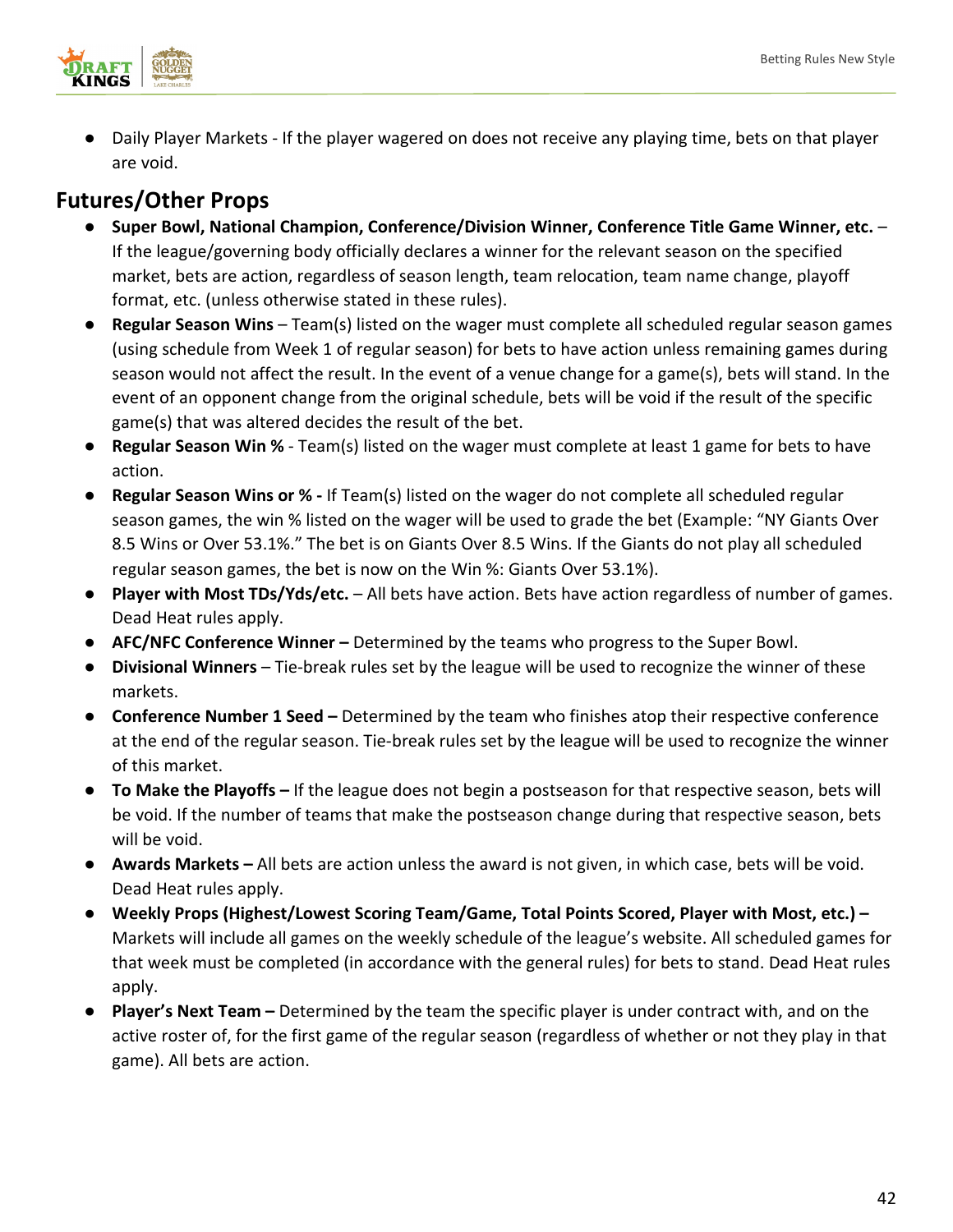

**Draft Props –** Player's position will be determined by the listed position on the official NFL Draft website. EDGE is classified as defensive lineman for settlement purposes. Punters/kickers/long snappers do not count as offensive or defensive players. If a player is undrafted, the "over" on draft position will be the winner for settlement purposes.

## **Same Game Parlay Rules**

- The game must start in the originally scheduled scheduling week of the league (scheduling week for NFL is Thursday-Wednesday, local stadium time) for bets to have action.
- All bets on a game which starts but is then abandoned or postponed will be void unless the game is rearranged and played within the same scheduling week (scheduling week for NFL is Thursday-Wednesday, local stadium time) or settlement has already been determined. This rule applies to Same Game Parlays irrespective of the Playoff Game Rule or any other exceptions.
- If a game venue is changed, all bets will be void.

- All settlements are based on the statistics and results provided by the official website of the league's governing body, or league's official statistical provider, unless otherwise stated.
- Player markets, or other statistically dependent markets, are settled when the game is final, and when the necessary statistics are readily available on the league's official website, or by the official statistical provider of the league. Any subsequent statistic changes after these markets are settled will not result in a re-settlement.
- In the absence of a statistic/result required for settlement of a specific market from the sources listed above, another reputable statistical source will be used to support bet settlement.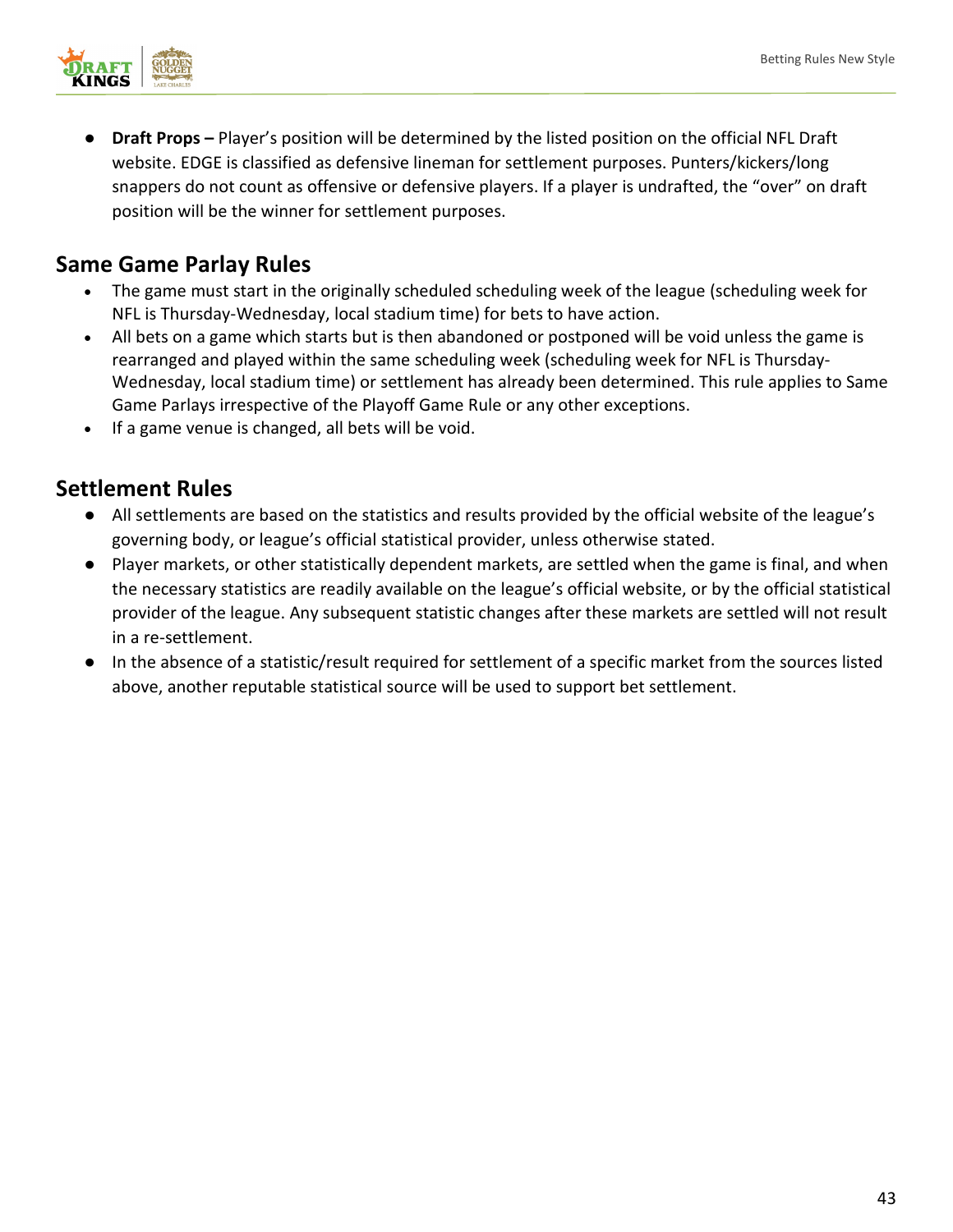

# **Aussie Rules Football**

## **General Rules**

- All Australian Rules bets shall be settled including overtime if played, unless otherwise stated. In the event that extra time is played, all head to head betting will be settled inclusive of extra time. If a match is abandoned before the end of normal time, all bets on the match are void, except for those markets which have been unconditionally determined.
- If a match is postponed and rescheduled to take place within 48 hours of the original start time, all bets on the match will stand.
- If a match is no longer being played at the venue advertised, all bets will stand unless the venue has been changed to the opponent's home ground, in which case all bets will be void.
- For the purposes of determining futures markets such as Make the Grand Final/Minor Premiership/Premiership/Top 4/ Top 8, all deductions of points by the AFL due to breaches of regulations shall stand.

## **Specific Market Rules**

In Australian Rules, there are two types of scores: a goal and a behind. A goal umpire judges whether a goal or a behind is scored.

Scoring Points = Goals (scores 6 points) + Behinds (score 1 point)

● **Goal Scorer Markets** - Bets on players taking no part in the match shall be void. If your player is an unused substitute or takes the field as a designated substitute after a goal has been scored, bets on your player to score the first goal shall be void.

- All settlements are based on the statistics and results provided by the official website of the league's governing body, or league's official statistical provider, unless otherwise stated.
- In the absence of a statistic/result required for settlement of a specific market, another reputable statistical source will be used to support bet settlement.
- For all futures markets, the Dead Heat rules shall apply.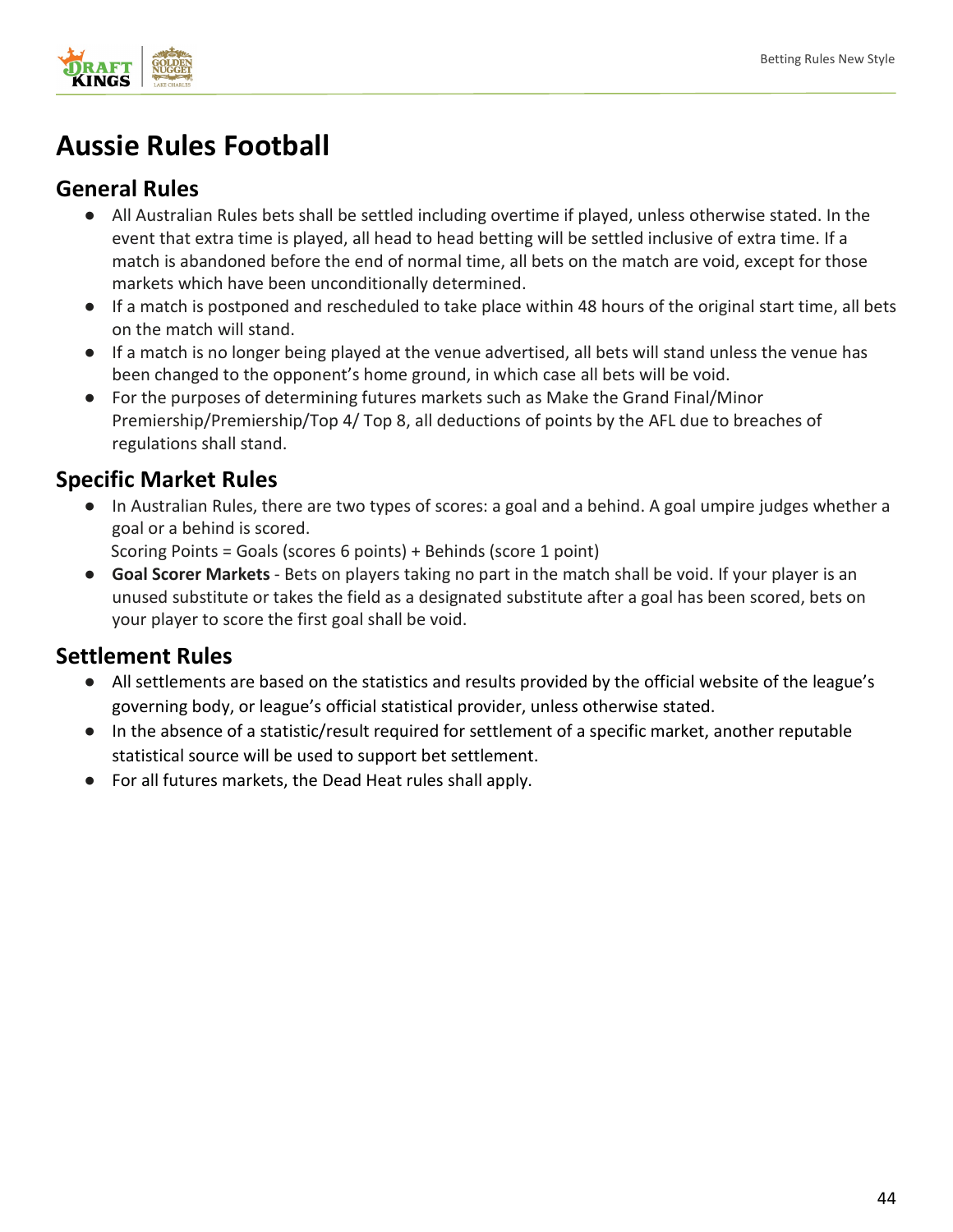

# **Baseball**

## **General Rules**

- Game must start on the scheduled day (local stadium time) for bets to have action.
- Bets on games suspended after they have started will have action as long as the game is resumed within 36 hours of the original start time. If a suspended game is scheduled to be resumed more than 36 hours after the original start time, all bets will be void, unless the wager has been unequivocally determined prior to the game's suspension. This applies unless otherwise stated (i.e. playoff game rule).
- If a game is terminated before becoming official, and is not scheduled to resume from where it was halted, all bets will be void, unless the wager was already determined (e.g. if a game is terminated in 3rd inning, settlement of the 1st inning over/under stands).
- **Moneyline**  "4.5 innings rule" For bets to have action, the game must go at least 5 full innings (4.5 innings if the home team is ahead). If a game is called/suspended after this point, and not rescheduled, the winner is determined by the score after the last full inning (unless the home team scores to tie, or take the lead, in the bottom half of the inning, in which case the winner is determined by the score at the time the game is called) (unless otherwise stated, i.e., playoff game rule).
- **Total Runs** "8.5 innings rule" For bets to have action, the game must go at least 9 full innings (8.5 innings if the home team is ahead), unless the result is already determined, and the game is official.
- **Run Line** For bets to have action, the game must go at least 9 full innings (8.5 if the home team is ahead).
- **7 inning games**  "6.5 innings rule" For bets on Run Line/Total Runs to have action, the game must go at least 7 full innings (6.5 innings if the home team is ahead), unless the result is already determined, and the game is official. Other markets below that are offered in 7 inning games which state the usage of the 8.5 innings rule, will be settled based on the 6.5 innings rule.
- **Playoff Game Rule** In the case of a halted playoff game (or postseason tournament game), all wagers have action until the completion of the game, as determined by the league's governing body.
- **Mercy Rule** The result at the time of the relevant league's "Mercy Rule" call will be used for settlement purposes.
- If a game venue is changed, and the home team remains designated as such, bets will stand.
- If a game venue is changed, and the home and away team's listings are reversed, bets placed on the original listing will be void.
- All bets include extra innings unless otherwise stated.
- In 2-way markets push rules apply unless otherwise stated.

### **MLB Wagers**

- **Action Bets** A wager on team vs. team regardless of the starting pitchers. Once a wager is placed, the odds are locked in, regardless of starting pitcher change(s) before the start of the game. Names of the starting pitchers in the selections are simply for informational purposes. The Action rules apply on wagers placed on all markets with the exception of the Listed Pitchers markets.
- **Listed Pitchers Bets** A wager that specifies the starting pitchers for both teams or either team. The name(s) of the listed pitcher(s) who are relevant for the wager will be included in the market name. If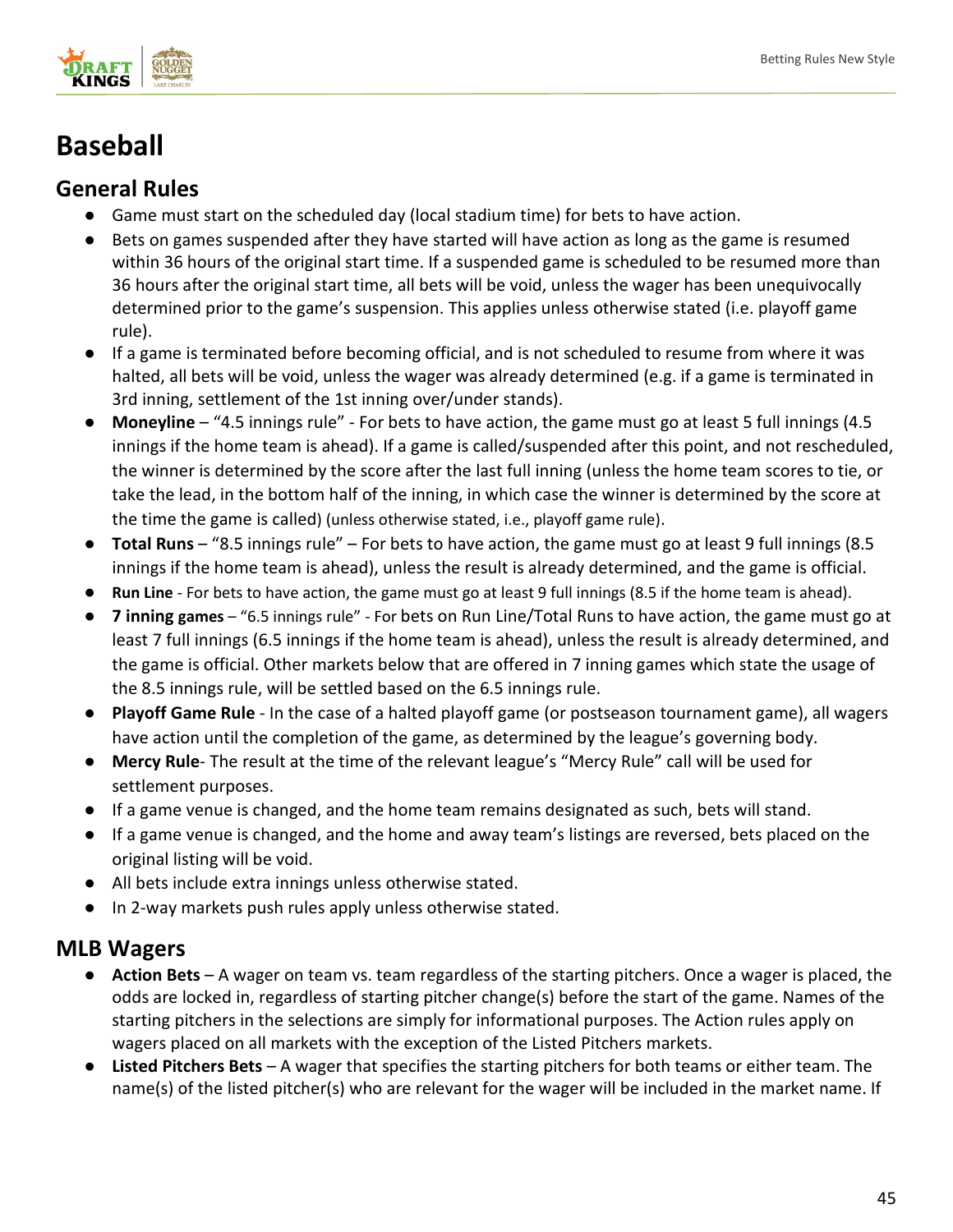

one (or both) of the starting pitchers listed on the wager do not start, the wager is void. Note - any Listed Pitchers wagers will not be available for Cash Out when the game is live.

● **Live Betting** – If the live prop specifies the pitcher, the bet will stand only if the listed pitcher remains on the mound until the determination of the wager. If the pitcher is not specified in the market name, then all bets are action regardless of pitcher changes.

- **3-Way Moneyline** Settled using the 4.5 innings rule. Extra innings do not count.
- **3-Way Handicaps/Alternative Run Lines** Settled using 8.5 innings rule.
- **Team Totals/3-Way Totals/Alternative Totals**  Settled using 8.5 innings rule.
- **Most Hits/Total Hits/Team Hits (Full Game/FT)**  Settled using 8.5 innings rule.
- **3/5/7 Innings Totals** Settled based on score after 3/5/7 full innings. 5/7 inning totals may be settled if the result is determined and the game is official.
- **3/5/7 Innings Moneyline**  The specified number of full innings must be completed for bets to have action. 5/7 inning Moneyline may be settled if the home team is ahead at, or after the middle of the 5/7 inning.
- **3/5/7 Innings Run Line** The specified number of full innings must be completed for bets to have action. 5/7 inning run lines may be settled if the home team is ahead with the quoted run line applied at, or after the middle of the 5/7 inning.
- **1<sup>st</sup> Inning Markets** Entirety of 1<sup>st</sup> inning must be completed for bets to have action.
- **Odd/Even Markets** Settled using 8.5 innings rule. Zero is considered an even number.
- **1st 5 Innings/Moneyline** Settled on result after 5 innings, and the result at the end of the game. If the game ends in a tie, bets are void. If the game is abandoned, bets are void.
- **Winning Margin** Settled using 8.5 innings rule. Extra innings included. For non-MLB games that can end in a tie, that option is available. If an MLB game ends in a tie when called/suspended, bets will be void.
- **Leader After X Innings** –X full innings must be completed for bets to have action, unless the home team is ahead at, or after, the middle of the X inning.
- **First to Score/Race to X Runs** First team to reach the required number of runs is settled as the winner. Bets on "Neither" are settled using the 8.5 innings rule. If a tied game is called/suspended and the natural conclusion of a game requires a winner, bets on Race to Next Number will be void. Example: MLB Game is called/suspended at 3-3 after 10 innings, all bets on Race to 4 will be void. Race to 5/6/7/etc. will be settled as "Neither."
- **Highest Scoring Interval** Settled using 8.5 innings rule. Dead Heat rules apply. If the highest scoring inning occurs in the extra innings, bets on innings 1-9 will be void.
- **Highest Scoring Period** Settled using 8.5 innings rule. Extra innings count.
- **Inning/Half Inning Markets** The relevant full/half inning must be completed for bets to have action.
- **Team with Highest Scoring Inning** 8.5 innings rule applies. Settled based on the single highest scoring half-inning of the game. If both teams have the same highest score, "tie" is settled as the winner.
- **Team Scoring First Wins Game** Settled if the game is official.
- **Last to Score** Settled using 8.5 innings rule.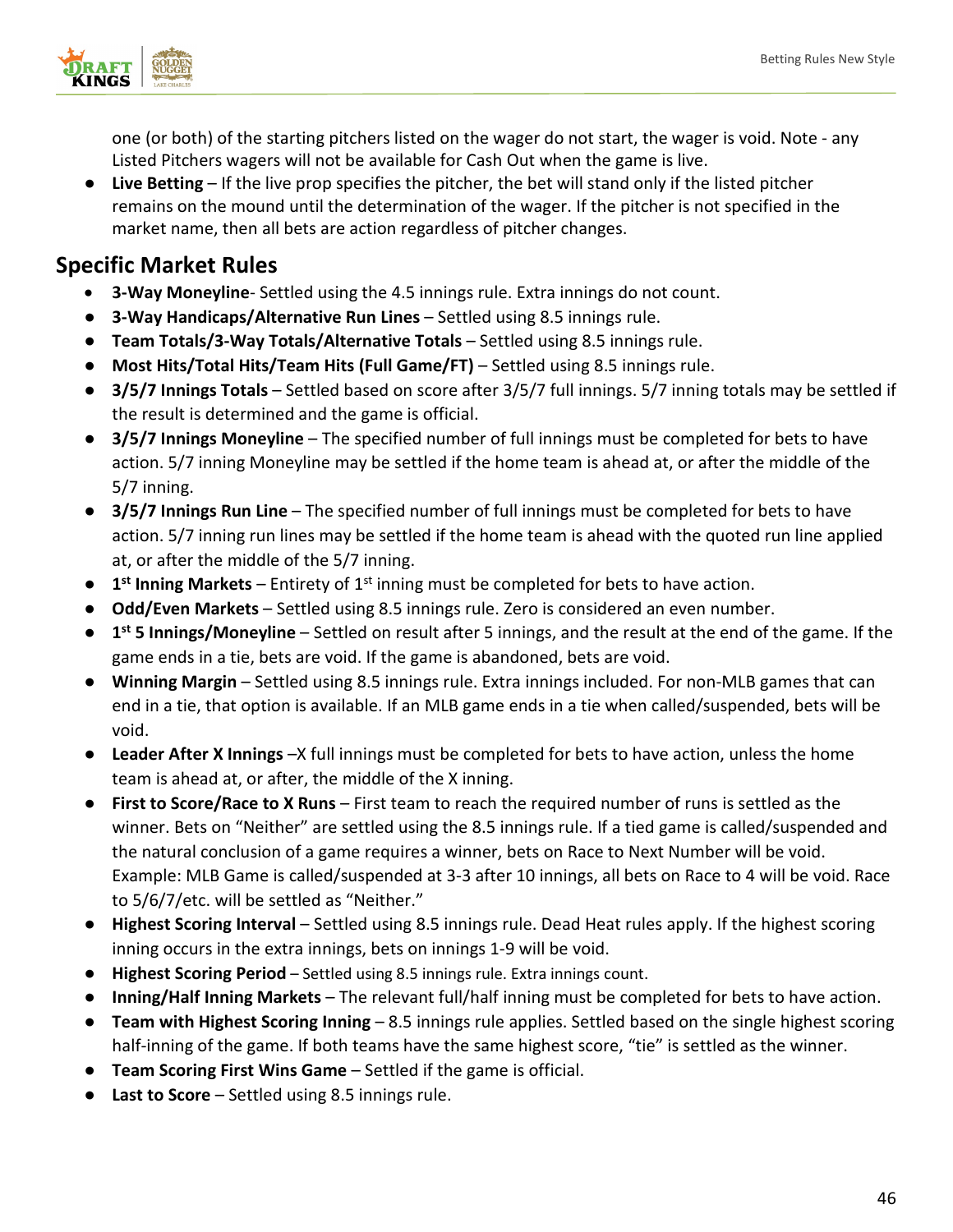

● **1st Hit/Home Run/etc. of the game** – Settled using 8.5 innings rule. 

#### **Player Props**

- On any pre-live prop, the player(s) must start, and either throw at least one pitch (if pitcher) or record at least one plate appearance (if position player) in the designated game for the bet to have action.
- For any live prop, the player(s) must either throw at least one pitch (if pitcher) or record at least one plate appearance (if position player) in the designated game for the bet to have action.
- For any pre-live props to have action, the game must go at least 9 innings (8.5 innings if home team is ahead), or 7 innings (6.5 innings if home team is ahead) in a 7-inning game, unless settlement has already been determined from an official, shortened, game.
- Head to head player props for a specific game will have action if those players are in the starting lineup, and the game becomes official.
- **Total Bases Propositions** A batter is only credited for total bases if he hits a single (1 base), double (2 bases), triple (3 bases), or home run (4 bases).
- **Total Runs Allowed** Includes earned and unearned runs.
- **Player with first Hit/HR/etc. of game** Player must be in starting lineup, and game must be official, for bets to have action, unless the player who is wagered on is subbed in later and would be the winner of the market.
- **Next Plate Appearance Markets**
	- o **General Rules**
		- "Intentional Walk" will be included in the settlement of "Walk" for all plate appearance markets.
		- "In-Play Out" will be settled as the winner for any batted ball that results in an out(s) being recorded.
		- "Out" will be settled as the winner for any batted ball that results in an out(s) being recorded, as well as a strikeout.
	- o **Next Plate Appearance (2 Way)**
		- The "No" selection in this market is settled as "any other result" besides a hit, walk, or hit by pitch.
		- Interference, obstruction, or sacrifice bunt/fly will be settled as "No".
	- o **Next Plate Appearance Next Pitch Result**
		- A batted ball that is caught in foul territory to record an out will be settled as "In-Play".
		- An intentional ball (even if not thrown by the pitcher) will be settled as "Ball".
		- For settlement purposes, "Strike" only includes swinging strikes and called strikes.
	- o **Plate Appearance Result Exact (Listed Pitcher)**
		- "Reach on Error" includes: on error, failed fielders choice, catcher interference, and dropped third strike (where the batter beats the throw to  $1<sup>st</sup>$  base).
	- o **Plate Appearance Result Grouped (Listed Pitcher)**
		- All bets on the specific market will be void in the following scenarios: error, failed fielders choice, and catcher interference
	- o **Plate Appearance Result Reach Base (Listed Pitcher)**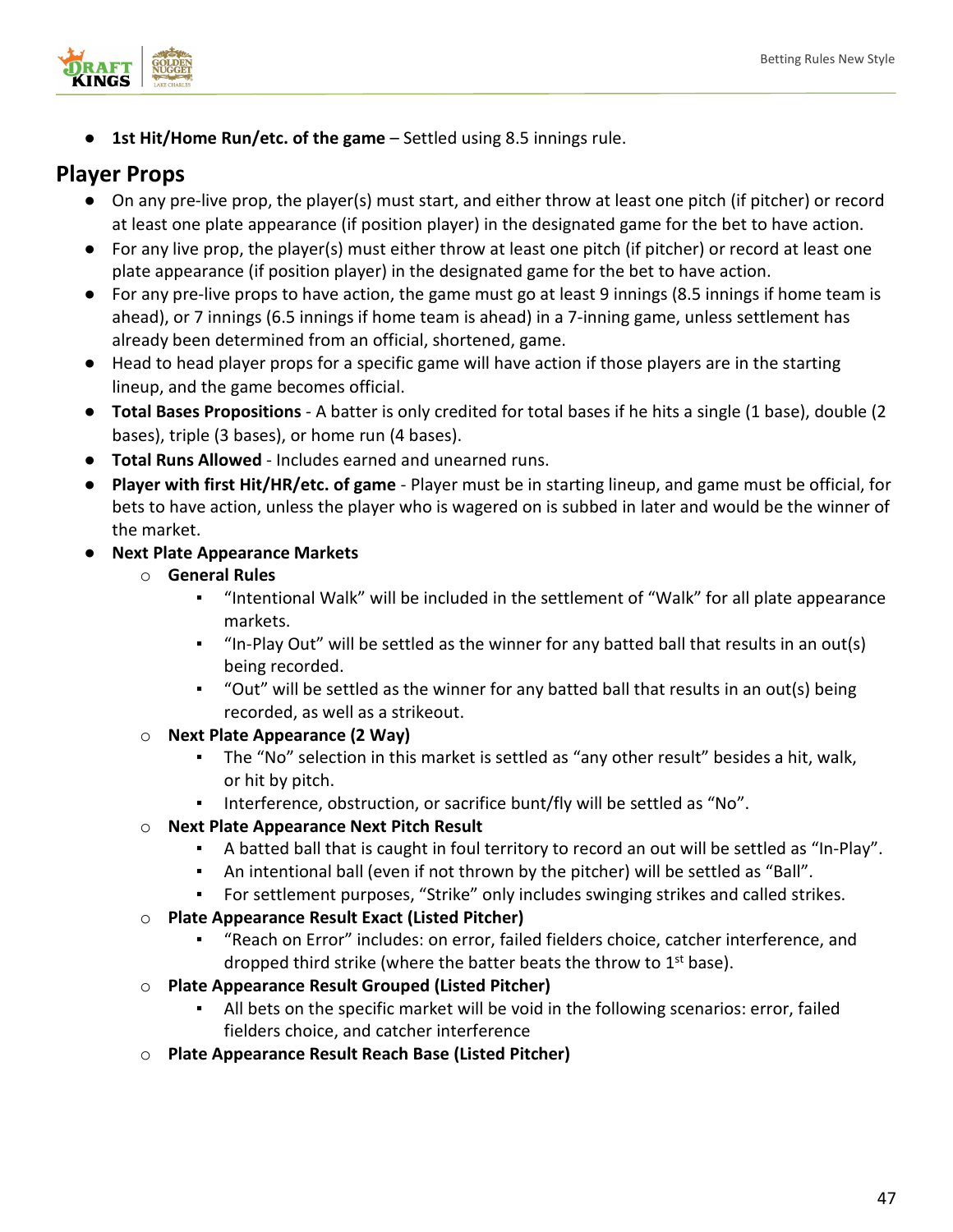

- "Yes" will be settled as the winner if the specified player hits a home run or the result of the player's plate appearance ends with that player being on any base or reaching home plate (including reaching base in scenarios such as an error or fielder's choice).
- "No" will be settled as the winner if the specified player does not hit a home run or the result of the player's plate appearance ends with that player not being on base (including scenarios such as the player recording a hit but being thrown out trying to stretch a single into extra bases).

#### o **Pitch Result (Listed Pitcher)**

- Hit by pitch, pitch out, and intentional ball (even if not thrown by the pitcher) are included in the settlement for "Ball".
- "In Play" includes any type of hit (single, double, etc.) in addition to any batted ball which results in an out(s) being recorded.

#### o **3-Batter Reach Base**

- Predict the result of the plate appearance for each of the first three batters due in a half inning. The bet is whether each batter will reach base or not (e.g. "no|yes|no" means that the first and third batter of that half inning will not reach base, and the second batter will reach base).
- "Yes" will be settled as the winner if the specified player hits a home run, or the result of the player's plate appearance ends with that player being on any base or reaching home plate.
- All bets have action regardless of any pinch hitters or pitching changes.

### **Daily Props**

- **MLB Grand Salami/Homes vs. Aways**  All scheduled games must be played and go at least 8.5 innings for bets to have action (or 6.5 innings in a 7-inning game).
- **Team with Most Runs/HRs/Hits/etc. on a specific day** All scheduled games must be played and go at least 8.5 innings for bets to have action, unless the team with the most runs/HRs/hits/etc. took part in an official, shortened, game and all other games went at least 8.5 innings. For teams with doubleheaders, they will be listed with a (1) or (2) next to their team name for their  $1^{st}$  and  $2^{nd}$  game.
- **Game with Most Runs/HRs/Hits/etc. on a specific day** Only games that go at least 8.5 innings are considered for settlement purposes, unless the game with most runs/HRs/hits/etc. was an official, shortened, game. For double-headers, the game will be listed with a (1) or (2) for the 1<sup>st</sup> or 2<sup>nd</sup> game.
- **Total HRs/Hits/Strikeouts/etc. on a specific day**  All scheduled games must be played and go at least 8.5 innings for action (unless result is already determined).
- **Will there be a Grand Slam/Player to hit for the cycle/etc. on a specific day** All scheduled games must be played and go at least 8.5 innings for bets to have action (unless the result is determined from an official, shortened, game).
- **Will there be a No Hitter/Perfect Game on a specific day** All scheduled games must be played and go at least 8.5 innings for bets to have action (unless the result is determined from a game that went at least 8.5 innings).
- **Pitcher with most strikeouts/Player with most total bases/etc. on specific day All scheduled games** must be played and go at least 8.5 innings for bets to have action, unless the pitcher/player with the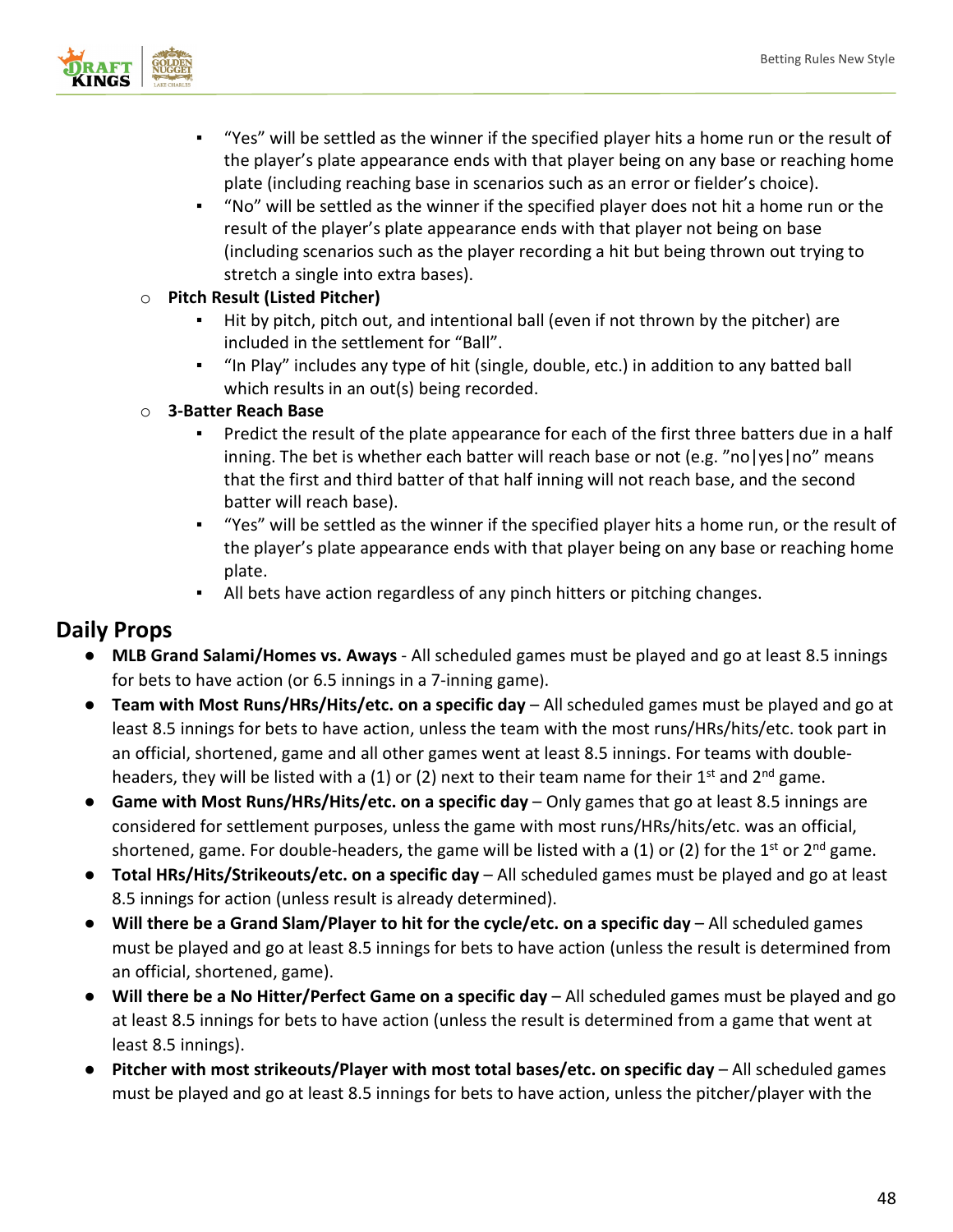

most strikeouts/total bases/etc. took part in an official, shortened, game and all other games went at least 8.5 innings.

## **Futures Markets/Other Props**

- **Futures (World Series/Pennant/Divisions/etc.)** If the league/governing body officially declares a winner for the relevant season on the specified market, bets are action, regardless of season length, team relocation, team name change, playoff format, etc. (unless otherwise stated).
- **Regular Season Wins** Team(s) listed on the wager must complete at least 98% of scheduled regular season games (using schedule from opening day) for bets to have action unless the remaining games during the season would not affect the result. Play-in games do not count towards the regular season win total.
- **Regular Season Win %**  Team(s) listed on the wager must complete at least 1 game for bets to have action.
- **Regular Season Wins or %**  If Team(s) listed on the wager do not complete all scheduled regular season games, the win % listed on the wager will be used to grade the bet (Example: "ATL Braves Over 93.5 Wins or Over 57.7%." The bet is on Braves Over 93.5 Wins. If the Braves do not play all scheduled regular season games, the bet is now on the Win %: Braves Over 57.1%). Play-in games do not count towards settlement.
- **Player with Most HR/RBI/Wins/etc.** All bets are action. Bets are action regardless of the number of games. Dead Heat rules apply.
- **Regular Season Player Props** Player's opening day team must play at least 98% of scheduled regular season games (using schedule from opening day) for wager to have action unless the result is unequivocally determined in fewer games.
- **To Make the Playoffs/Tournament**  If the league does not begin a post-season for that respective season, bets will be void. If the number of teams that make the postseason, or postseason format, changes during the season, all bets will be void.
- **American/National League Winner**  Determined by the teams who progress to the World Series from each league.
- **Awards Markets** All bets are action unless the award is not given (bets are void in this case). Dead Heat rules apply.
- **American/National League Wildcard** Determined by the team(s) that win the Wildcard game(s) and advance.
- **Player's Next Team** Determined by the team the specific player is under contract with, and on the active roster of, for the first game of the following regular season (regardless of if they play or not in that game). All bets are action.
- **Series Betting [Regular Season]** All scheduled games in a specified series must be official for bets to have action. Bets are action regardless of starting pitchers. Push rules apply.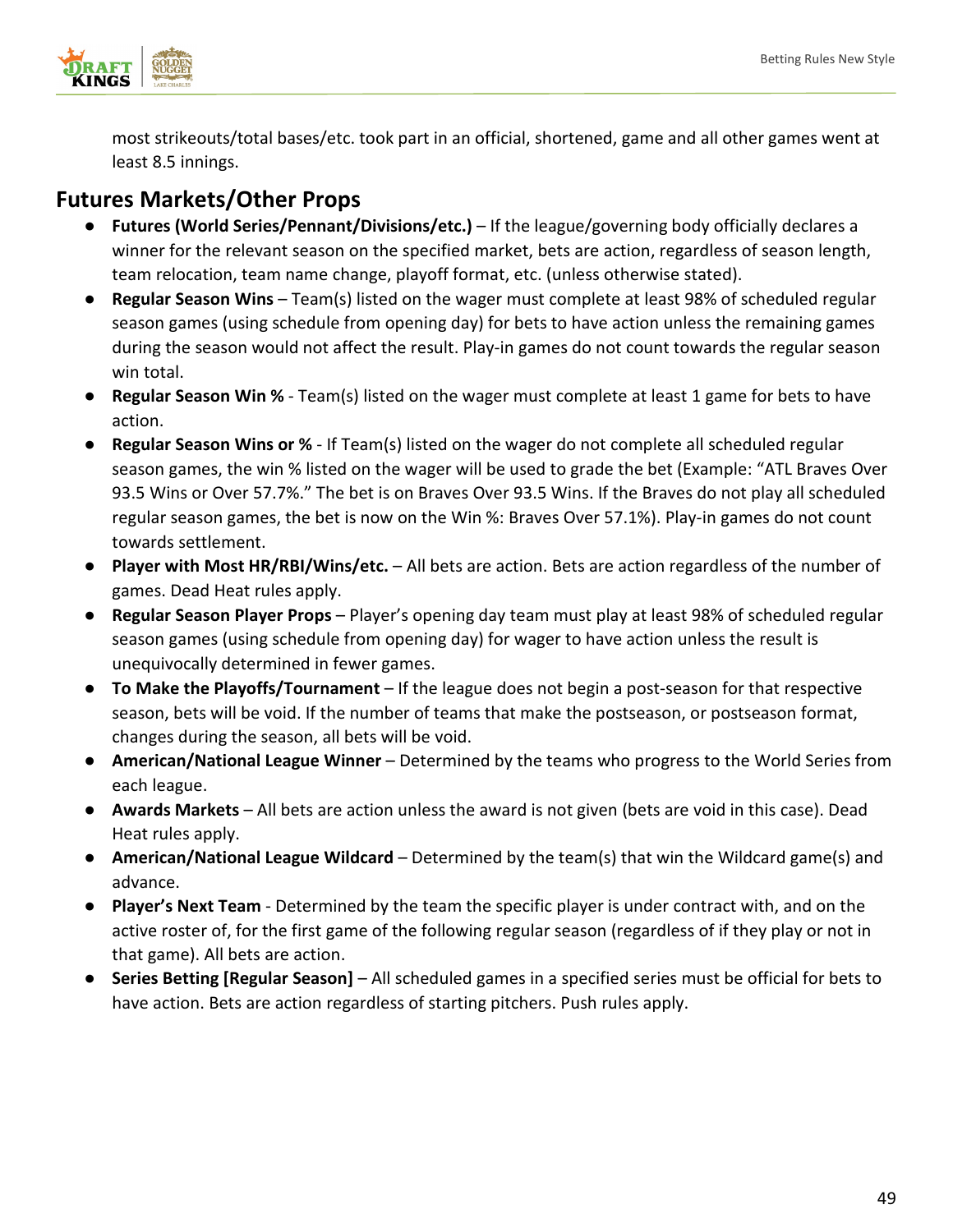

## **Same Game Parlay Rules**

- All games must start on the scheduled day (local stadium time) for bets to have action.
- All bets on a game which starts but is then abandoned or postponed will be void unless the game is rearranged and played within 36 hours of the original start time or settlement has already been determined. This rule applies to Same Game Parlays irrespective of the Playoff Game Rule, the Mercy Rule, or any other exceptions.
- For all player markets, selected players must take part in the game for bets to have action. For the purposes of Same Game Parlays, taking part in the game is defined as follows:
	- o Hitting/Batting Markets recording at least one plate appearance.
	- o Stolen Bases Markets entering the game in any capacity (e.g. hitter, fielder, pitcher, pinch runner).
	- o Pitching Markets- throwing at least one pitch.

- All settlements are based on the statistics and results provided by the official website of the league's governing body, or league's official statistical provider, unless otherwise stated.
- Player markets, or other statistically dependent markets, are settled when the game is final, and when the necessary statistics are readily available on the league's official website, or by the official statistical provider of the league. Any subsequent statistical changes after these markets are settled will not result in a re-settlement.
- In the absence of a statistic/result required for settlement of a specific market from the sources listed above, another reputable statistical source will be used to support bet settlement.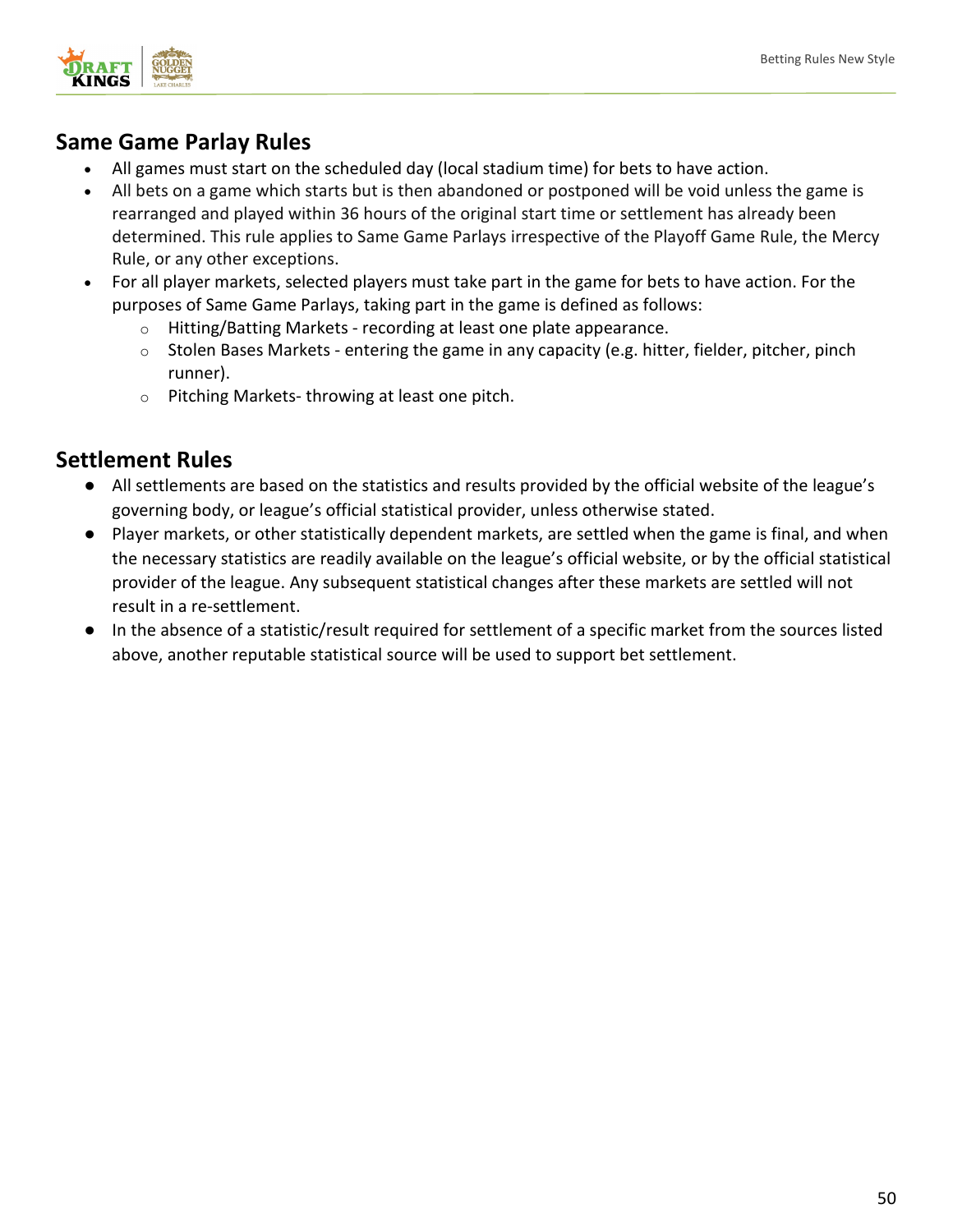

# **Boxing**

## **General Rules**

- If the fight does not take place as scheduled and is not played on the same date (local time), all bets are void. The exception is if we advertise an incorrect start time or if a fight is offered using an expected date before the exact date is known. Once an official announcement is made regarding the fight date, the fight will be corrected to the official date and will be subject to normal rules.
- All bets will be settled on the official result announced at the end of the fight. Subsequent appeals/amendments do not affect settlement (unless the amendment was made due to human error when announcing the result).
- The bell sound is the sign for the beginning of the first round for betting purposes. When a fighter fails to answer the bell for the next round, his opponent will be deemed to have won in the previous round.
- In declaration of a "No Contest" or "Technical Draw," all bets will be void and wagers will be refunded, with the exception of markets where the outcome has already been determined.

- **Fight Winner** All bets will be valid regardless of changes to the number of rounds to be fought. Declaration of a draw - all bets will be void and wagers will be refunded, except as otherwise stated (e.g. 3-Way Moneyline bets). This includes a fight which ends in a Majority Draw.
- **Method of Victory** If for any reason the number of rounds in a fight is changed, bets already placed will be void and wagers returned.
	- **Draw or Technical Draw**  Draw is scorecard draw. Technical Draw is if the referee stops the fight before the start of the 5th round, for any reason other than Knockout, Technical Knockout or disqualification, and results in all bets being void.
	- **Knockout**  Knockout is when the boxer does not stand up after a 10 count. Technical Knockout is the 3 knockdown rule or if the referee steps in. Any corner retirement will be considered a technical knockout unless the fight is subsequently decided by the judges' scorecards, or is declared a No Contest.
	- **Technical Decision** Decision is on scorecard points between the judges. Technical Decision is settled by the judges' scorecards at any time other than at the end of the scheduled rounds. In the event of a Technical Decision before the end of the fight, all markets that can be settled as Decision will be settled as Decision.
- **Total Rounds**  If for any reason the number of rounds in a fight is changed, bets already placed will be void and wagers returned. For settlement purposes, where a half round is stated, then 1 minute 30 seconds of the respective round will define the half to determine under or over. In the case of Women's Boxing, 2 minute rounds over 1:00 will define the half of the round. For example: Over 90 seconds into the 7th round of a boxing fight will equal Over 6.5 rounds
- **Knockdown Betting**  For settlement purposes a knockdown is defined as a fighter being KO'd or receiving a mandatory 8 count (anything deemed a slip by the referee will not count).
- **Round or Group of Rounds Betting** If for any reason the number of rounds in a fight is changed, bets on round betting already placed will be void and wagers returned. For betting purposes, betting on rounds or groups of rounds is for a fighter to win by KO, TKO or disqualification during that round or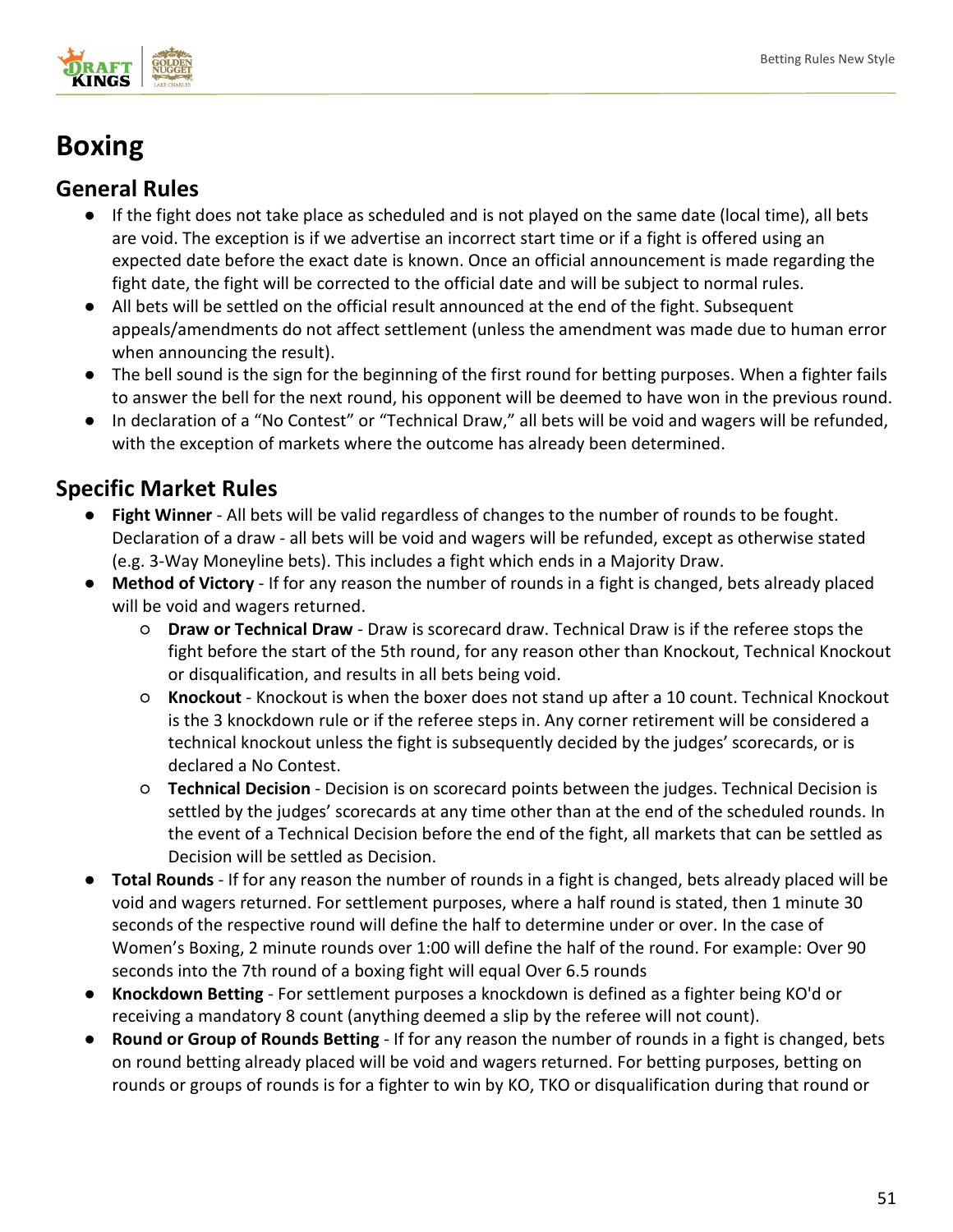

group of rounds. In the event of a Technical Decision before the end of the fight, all bets will be settled as a win by Decision.

● **What Round Will Fight End/When Will the Fight End** - If for any reason the number of rounds in a fight is changed, bets already placed will be void and wagers returned. For betting purposes, 'Fight To Go The Distance' covers the bout being decided by Points, or ending in a Draw after the scheduled number of rounds. In the event of a Technical Decision being declared, then settlement of both markets will be based on the final completed Round. This rule applies to Total Rounds as well.

## **Settlement Rules**

All settlements are based on the statistics and results provided by the official website of the league's/competition governing body. For Boxing, [www.boxrec.com](http://www.boxrec.com/) is used.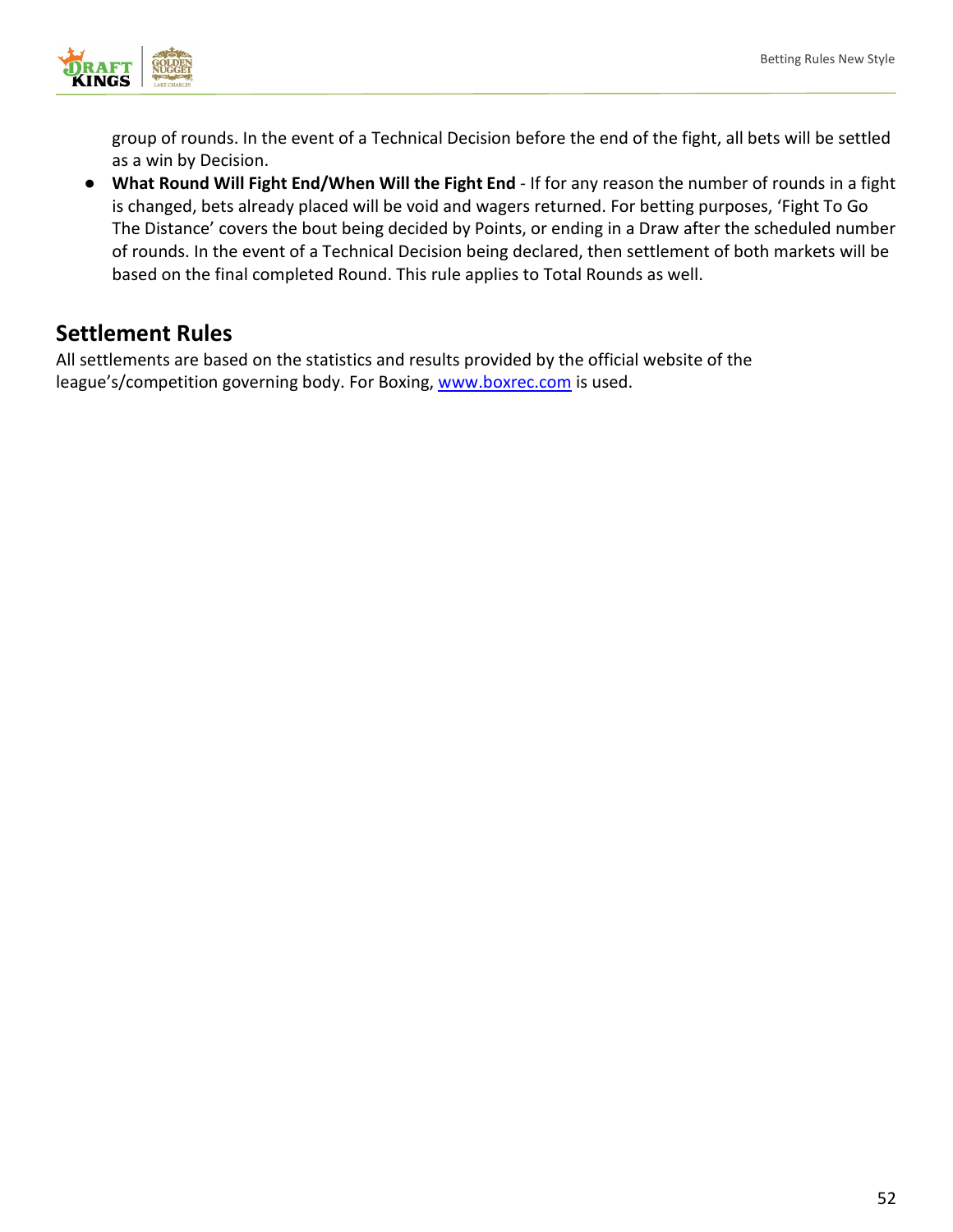

# **Cricket**

## **General Rules**

- All games must start on the scheduled date (local time) for bets to have action.
- All bets on a match which starts but is then abandoned or postponed matches will be void unless the match is rearranged and played on the same date (local time) unless settlement has already been determined or unless it is otherwise stated in the rules. An exception is made if an incorrect start time is announced on our website.
- If a match venue is changed, bets already placed will stand as long as the home team is still designated as such. If the home and away team for a listed match are reversed, bets based on the original listing will be void.
- **Test Matches / First-Class Matches –** Bets stand where at least one ball has been bowled. In Test Matches, if the official result is a tie, draw bets will be settled as losers and the match will be settled under Dead Heat rules. In County Championship, Sheffield Shield, and Plunket Shield matches where the Draw is NOT offered as a selection, all bets will be void when there is a Draw. For all Three/Four/Five Day matches, a minimum of 50 overs must be bowled, with the exception of teams being all out or declaring, otherwise all bets will be void unless settlement has already been determined. In the event of an inning being forfeited, all bets will be void unless settlement has already been determined. Subject to the above rules, all bets will stand regardless of delays and interruption caused by adverse weather.
- **One Day (50/40 Overs) / Twenty20 / T10 / 100-Ball Competitions** In matches affected by adverse weather, bets will be governed by the official competition rules except if a match is decided upon by either a bowl out or the toss of a coin, in which case all bets will be void unless settlement has already been determined or unless it is an elimination match. In the event of a change of opponent from the one advertised, all bets will be void. Where tie is not offered as a selection and the official competition rules determine a winner/progressing side, all bets will be settled on the official result. In competitions where a super over determines a winner, all bets will be settled on the official result.
- **The Hundred** An over will consist of 5 legal deliveries, so a full inning will be made up of 20 overs. All other rules remain the same as other formats unless otherwise specified within the specific market rules section.
- Boundaries, extras, runs, and wickets scored/taking place in a super over do not count unless otherwise stated.

- **Draw No Bet**  Predict which team will be the winner. In the case of a draw, all bets will be void. If a game is abandoned, all bets will be void.
- **Double Chance**  Predict the match result to be either of the three options given. Bets will stand on the official result provided at least one ball has been bowled.
- **Innings Runs** If the Duckworth-Lewis-Stern method is called into play and the runs for one of the teams are reduced – markets will be valid for settlement. However, all bets will be void if, after the bets were placed, the number of overs or balls is reduced for the innings by more than the values stated below for the applicable format unless settlement has already been determined.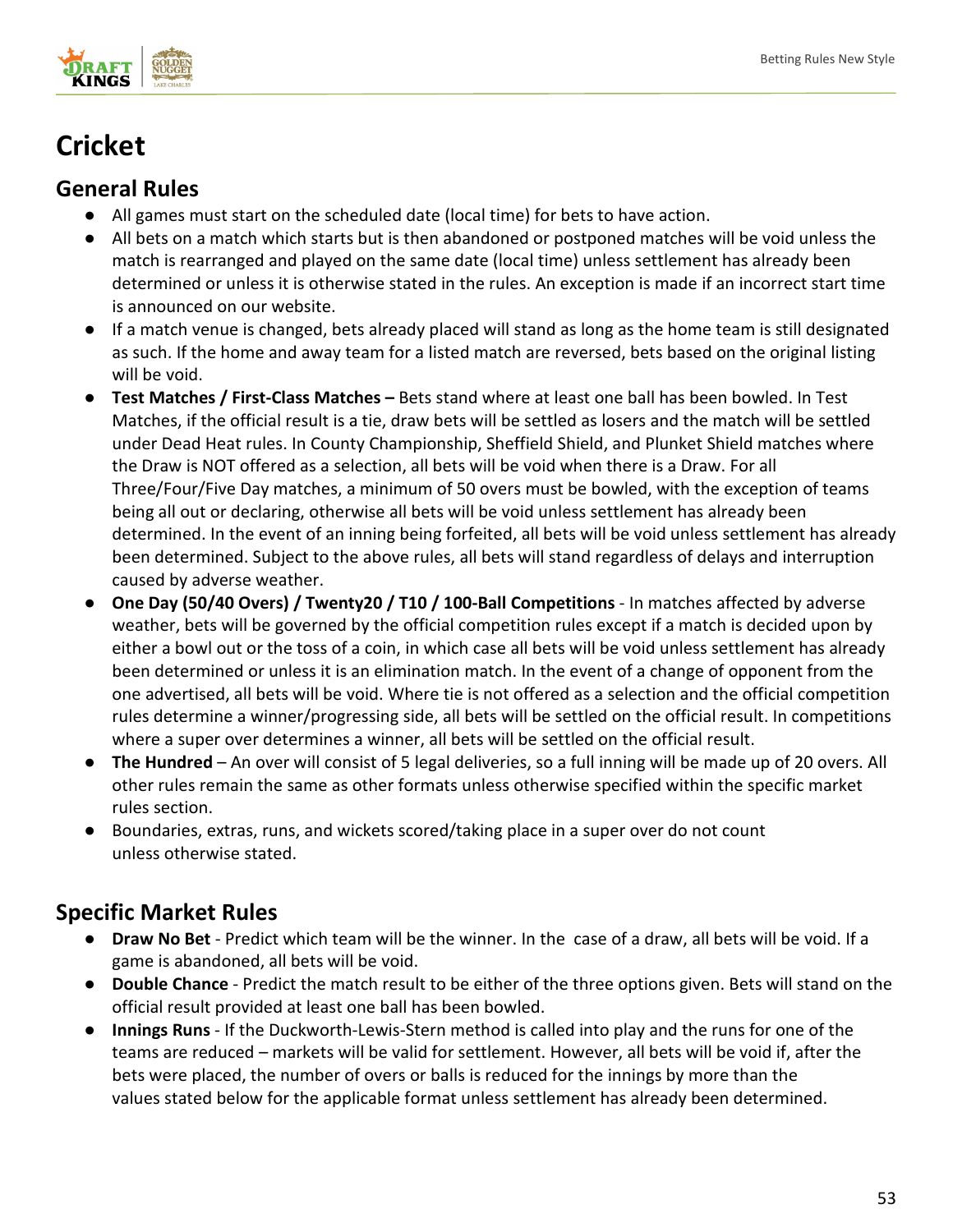

- One Day Matches –5 or more overs.
- Twenty20 Matches – 3 or more overs.
- T10 Matches – 1 or more overs.
- 100-Ball Matches – 21 or more balls.
- **1st 6/12 Over Runs** If the specified number of overs are not completed, the bet will be void, unless the team is all out, declares, reaches their target or settlement of the bet has already been determined.
- **1**<sup>x</sup> **X** Overs Runs (5 Balls) If the specified number of overs are not completed, all bets will be void, unless the team is all out, declares, reaches their target or settlement has already been determined.
- **5 Over Run Bands** If the selected number of overs is not complete due to external factors or adverse weather, bets will be void, unless settlement of the bet is already determined. If the natural length of the innings is less than the selected number of overs (e.g. a team is all out in less than the selected overs or reaches their target), bets will stand.
- **Session Runs**  Predict how many runs will be scored in the specific session. The result is determined by the total number of runs scored, regardless of which team has scored them. If fewer than 20 overs are bowled in a session, bets will be void unless settlement has already been determined.
- **Fall of Next Wicket** Predict whether the next wicket will fall before or after a specified number of runs have been scored. If the batting team reaches the end of their allotted overs, reaches their target, or declares before the specified wicket falls, the result will be the total amassed. If a player retires hurt, all bets struck on that wicket are carried over onto the next partnership until a wicket falls. All bets will be void if, after the bets were placed, the number of overs or balls is reduced for the innings by more than the values stated below for the applicable format unless settlement has already been determined.
	- One Day Matches 5 or more overs.
	- Twenty20 Matches -– 3 or more overs.
	- T10 Matches – 1 or more overs.
	- 100-Ball Matches – 21 or more balls.
- **Next Over Runs** Predict the total runs scored during the next over of the match. Extras and penalty runs will be included. If the over is not completed, bets will be void, unless settlement has already been determined.
- **Next Over Runs (5 Balls)** Predict the total runs scored during the next over (5 balls) of a 100-Ball match. Extras and penalty runs will be included. If the over (5 balls) is not completed, all bets will be void, unless settlement has already been determined.
- Next Over Wicket? (Yes/No) For settlement purposes, any wicket will count, including run outs. A batsman retiring hurt does not count as a wicket. If a batsman is timed out or retired out, the wicket is deemed to have taken place on the previous ball. If the over is not completed, bets will be void, unless settlement is already determined.
- **Next Over Odd/Even** Zero will be deemed to be an even number. If the over is not completed, bets will be void.
- **Runs Off Delivery** The settlement will be determined by the number of runs added to the team total, off the specified delivery. For settlement purposes, all illegal balls count as deliveries. For example, if any over starts with a wide, then 1 run for the wide delivery will be the settlement for the first delivery despite there being no legal ball bowled. The next ball will be deemed as delivery 2 for that over. If a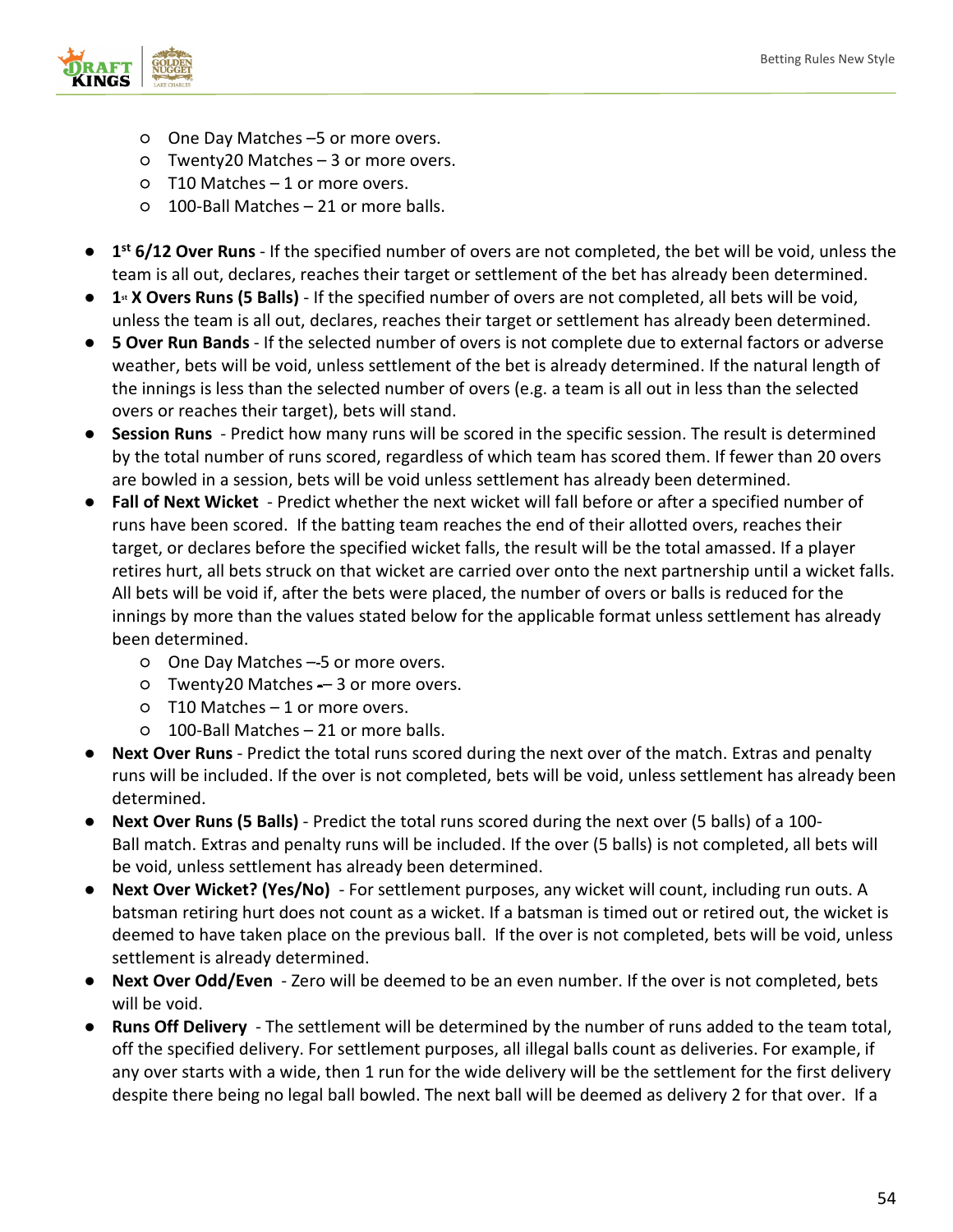

delivery leads to a free hit or a free hit is re-bowled because of an illegal delivery, the runs scored off the additional delivery do not count. All runs, whether off the bat or not, are included. For example, a wide with three extra runs taken equates to 4 runs in total off that specified delivery.

- **Batsman Total Runs** Bet on if the named batsman will score more or less than a specified total. In all forms of cricket, the batsman must face at least 1 ball for bets to stand unless given out before facing a ball. All bets will be void if, after the bets were placed, the number of overs or balls is reduced for the innings by more than the values stated below for the applicable format unless settlement has already been determined.
	- One Day Matches 5 or more overs.
	- Twenty20 Matches – 3 or more overs.
	- 10 Matches – 1 or more overs.
	- 100-Ball Matches – 21 or more balls.
- **A 50/100 Score in the Match** Bets will stand after the specified batsman has faced one ball or is given out without facing a ball. Score counts if the batsman is not out including if the innings is declared. The following minimum number of overs must be scheduled, and there must be an official result (Duckworth - Lewis counts) otherwise all bets are void, unless settlement is already determined.
	- Test and First-Class Matches - In drawn matches, all bets will be void if fewer than 200 overs have been bowled, unless settlement has already been determined.
	- Limited Overs Matches – All bets will be void if the number of scheduled overs or balls per innings is not at least equal to the values stated below for the applicable format and there has been an official result (including if the Duckworth-Lewis-Stern method has been called into play) unless settlement has already been determined.
		- One Day Matches 40 overs.
		- Twenty20 Matches 20 overs.
		- T10 Matches 10 overs.
		- 100-Ball Matches 100 balls.
	- **A 50/100 Score in the 1st Innings** Bets are struck on the 1st innings of the match, the settlement of which is determined by the team batting 1st (as opposed to both teams). The innings must be completed (declarations count), otherwise all bets will be void unless settlement has already been determined.
- **Batsman to Score 50+/100+ Runs** All bets will stand if the selected player faces a single delivery. If the selected player does not face a single delivery, all bets will be void.
	- Test and First-Class Matches All bets will stand irrespective of delays caused by rain or for any other reason providing a single ball is bowled.
	- Limited Overs Matches All bets will be void if, after the bets were placed, the number of overs or balls is reduced for the innings by more than the values stated below for the applicable format unless settlement has already been determined.
		- One Day Matches 5 or more overs.
		- Twenty20 Matches 3 or more overs.
		- T10 Matches 1 or more overs.
		- 100-Ball Matches 21 or more balls.
- **Top Batsman/Top Bowler** Bets on players not selected in the starting 11 or designated as substitutes, will be void. Bets on players who are selected but do not bat or field will be settled as losers. Dead Heat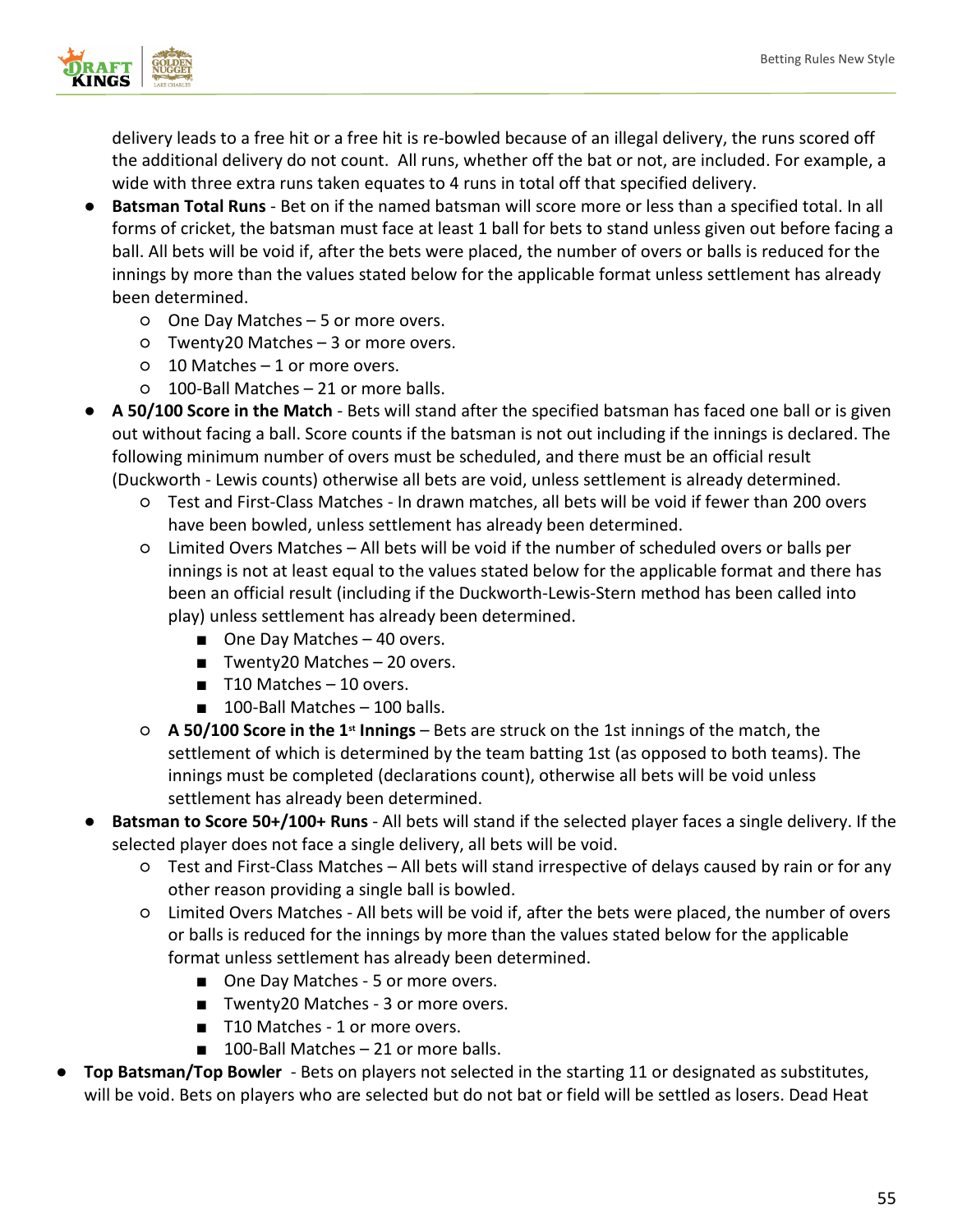

rules apply. If two players or more end on an equal number of wickets, then the bowler with the least number of runs conceded will be deemed the winner. All bets will be void if the number of played overs or balls per innings is not at least equal to the values stated below for the applicable format unless teams are all out:

- $\circ$  Test and First-Class Matches 1<sup>st</sup> innings only counts. 50 overs.
- One Day Internationals 20 overs.
- Domestic 50 Over Competitions 20 overs.
- Domestic 40 Over Competitions 10 overs.
- Twenty20 Matches 6 overs.
- T10 Matches 6 overs
- $\circ$  100-Ball Matches 40 balls.
- **Player of the Match** Bets are settled on the officially declared player of the match. Dead Heat rules apply. If no player of the match is officially declared, then all bets will be void.
- **Player to Score Most Sixes** Bets placed on any player not in the starting 11 will be void. Bets on players who are selected but do not bat will be settled as losers if one or more sixes are scored. Dead Heat rules apply. Bets will be void if no sixes are scored. All bets will be void if the number of scheduled overs or balls per innings is not at least equal to the values stated below for the applicable format unless settlement has already been determined.
	- One Day Matches 40 overs.
	- Twenty20 Matches 20 overs.
	- T10 Matches – 10 overs.
	- 100-Ball Matches – 100 balls.
- **Batsman Match Bets** Predict which Batsman will score more runs in the game. Push Rules apply. In Test and County Championship matches only the first innings counts for settlement purposes. Bets will stand if each Batsman has faced at least one ball. Runs scored in a super over will not count for settlement purposes. In the event of two or more players ending on an equal number of runs, bets will be void.
- **Bowler Match Bets**  Predict which bowler will take the most wickets in the game. Push Rules apply. In Test and County Championship matches, only the first innings counts for settlement purposes. Bets will stand if each bowler has bowled at least one ball. Wickets taken in a super over will not count for settlement purposes. In the event of both bowlers taking an equal number of wickets, the bowler with the least number of runs conceded will be deemed the winner.

#### ● **Highest Individual Score**

- Test and First-Class Matches –  In drawn matches, all bets will be void if fewer than 200 overs have been bowled, unless settlement has already been determined.
- Limited Overs Matches – All bets will be void if the number of scheduled overs or balls per innings is not at least equal to the values stated below for the applicable format unless settlement has already been determined.
	- One Day Matches 40 overs.
	- Twenty20 Matches 20 overs.
	- T10 Matches 10 overs.
	- 100-Ball Matches 100 balls.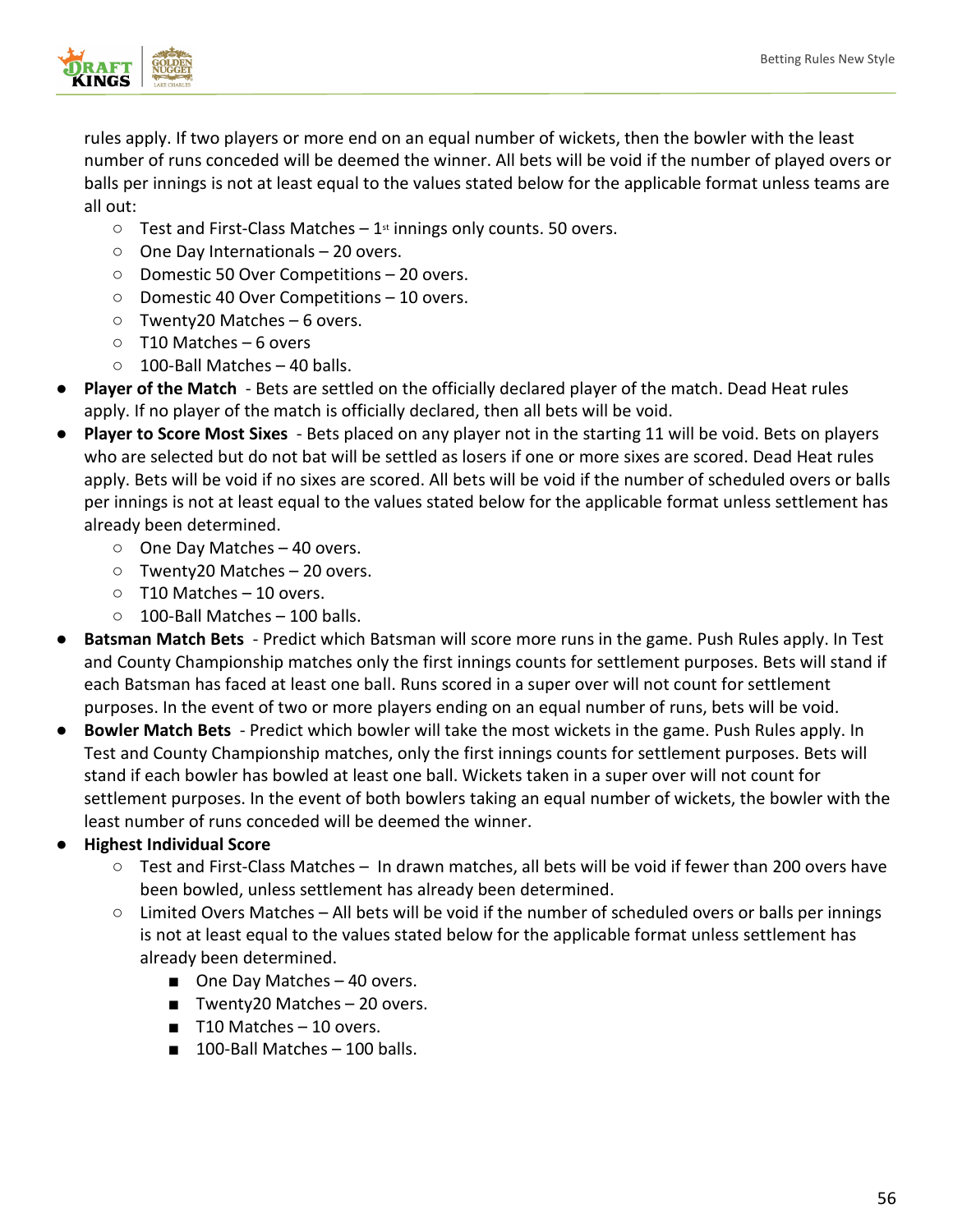

- **Highest Opening Partnership** If the batting team reaches the end of their allotted overs, reaches their target, or declares before the first wicket falls, the result will be the total amassed. For settlement purposes, a batsman retiring hurt does not count as a wicket.
	- $\circ$  Test and First-Class Matches 1<sup>\*</sup> innings only counts. In drawn matches, all bets will be void if fewer than 200 overs have been bowled, unless settlement has already been determined.
	- Limited Overs Matches – All bets will be void if, after the bets were placed, the number of overs is reduced for the innings by more than the values stated below for the applicable format unless settlement has already been determined.
		- One Day Matches 5 or more overs.
		- Twenty20 Matches 3 or more overs.
		- $\blacksquare$  T10 Matches 1 or more overs.
- **Most Match Fours/Sixes** Predict which team will score the most fours/sixes in the game. For settlement purposes this is all deliveries from which a batsman is credited with exactly four/six runs (including allrun/overthrows).
	- Test and First-Class Matches –  In drawn matches, all bets will be void if fewer than 200 overs have been bowled, unless settlement has already been determined.
	- $\circ$  Limited Overs Matches All bets will be void if the number of scheduled overs or balls per innings is not at least equal to the values stated below for the applicable format unless settlement has already been determined.
		- One Day Matches 40 overs.
		- Twenty20 Matches 20 overs.
		- T10 Matches 10 overs.
		- 100-Ball Matches 100 balls.
- **Most Run Outs -** Predict which team will create the most run outs whilst fielding. If a match is abandoned, all bets will be void. If a match is reduced in overs and a match result is reached, then the team that achieved the most run outs whilst fielding, regardless of the number of overs bowled, will be the winner. In matches determined by a super over, any run out during the super over will not count for settlement purposes. In Test Matches and First-Class Matches all innings of the match will count.
- **Dismissal Method -** Predict the method by which the first/next Batsman will be given out. If there are no wickets in the game or after the bet has been placed during Live Betting, all bets will be void.
	- **Method of Dismissal 2-Way -** The options available are: Caught and Not Caught (includes sent off/retired out). A batsman retiring as hurt does not count as a wicket. If no further wickets fall all bets will be void.
	- **Method of Dismissal 6-Way** The options available are: Caught, Bowled, LBW, Run Out, Stumped or Any Other (includes sent off/retired out). A batsman retiring as hurt does not count as a wicket. If no further wickets fall all bets will be void.
	- **Method of Dismissal 7-Way** The options available are: Bowled, Fielder Catch, Keeper Catch, LBW, Run Out, Stumped or Any Other (includes sent off/retired out). A batsman retiring as hurt does not count as a wicket. If no further wickets fall all bets will be void.
- Wickets Lost In "X" Runs Settlement is determined by the number of wickets lost by the time a specific score is reached. If a team declares or reaches their target or the quoted score is otherwise not reached, then the wickets lost at that time will be the result of the market.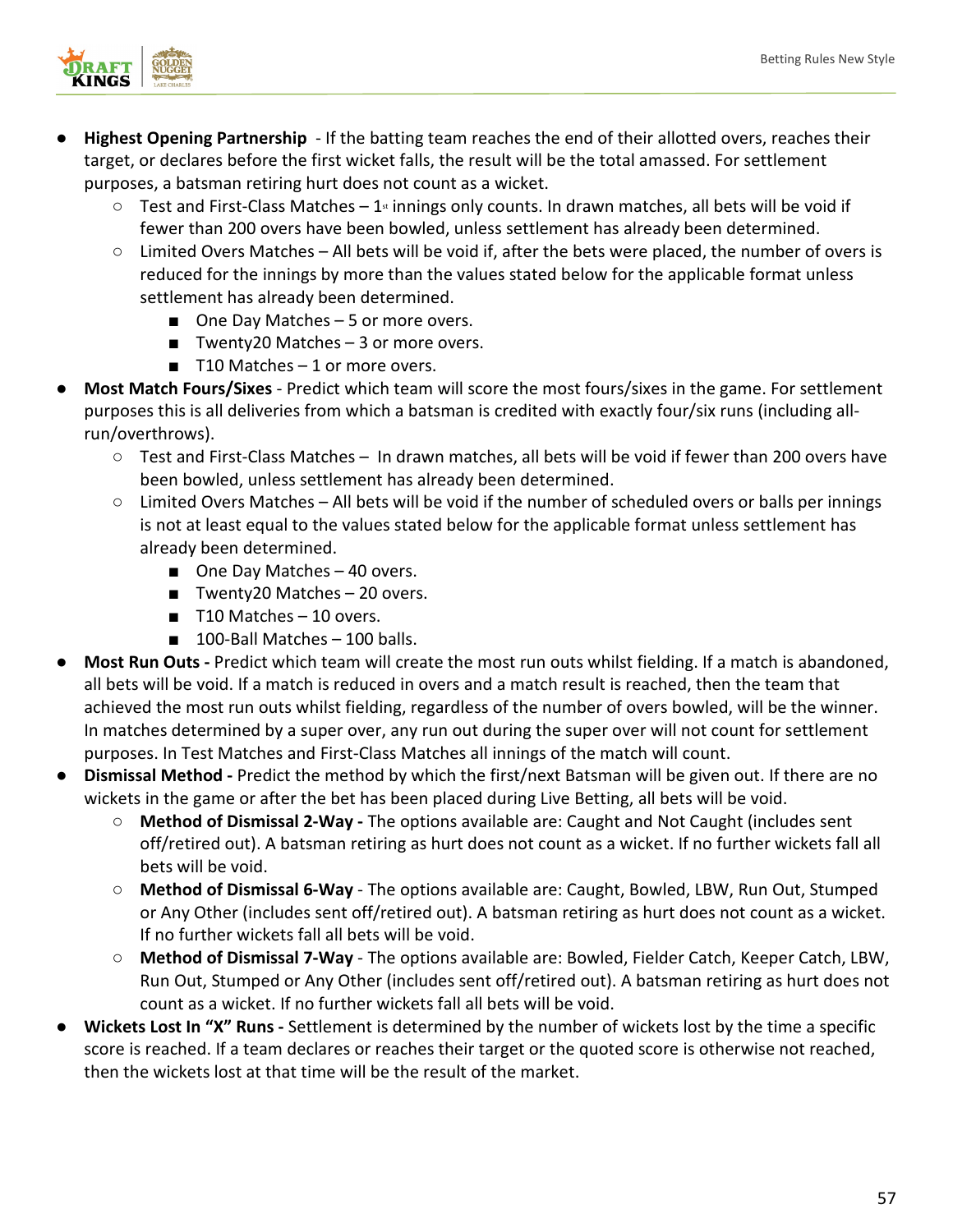

- Test and First-Class Matches All bets will stand irrespective of delays caused by rain or for any other reason.
- Limited Overs Matches – All bets will be void if, after the bets were placed, the number of overs or balls is reduced for the innings by more than the values stated below for the applicable formats unless settlement has already been determined.
	- One Day Matches 5 or more overs.
	- Twenty20 Matches 3 or more overs.
	- T10 Matches 1 or more overs.
	- 100-Ball Matches 21 or more balls.
- **1st Wicket Method -** Predict the method by which the 1st wicket in the game will be scored. If the game is abandoned before a wicket is taken or there is no wicket taken at all in the match, all bets will be void. The options available are: Caught, Bowled, LBW, Run Out, Stumped and Any Other (includes sent off/retired out).
- **1st Innings Lead -** Both teams must complete their first innings for bets to stand (including declarations). Dead Heat rules apply.
- **1st Over Total Runs/Team 1st Over Total Runs -** Predict the total runs scored during the 1st Over of the match. Extras and penalty runs will be included. If the 1st Over is not completed, bets will be void.
- **Runs at Fall Of 1st Wicket/Team Runs At Fall Of 1st Wicket -** Predict the number of runs in the game at which the 1st wicket will fall. If a match is abandoned before the fall of the 1st wicket, or there is no wicket in the game, bets will be void unless the result is already determined. If the team batting first reaches the end of their allotted overs or declares before the 1st wicket falls, the result will be the total amassed.
- **Team with Highest 1st 6/10/15 Overs Score -** Predict which team will have the higher score after the 1st 6/10/15 Overs. If either team does not complete the number of overs stated, bets will be void unless the result has already been determined. In the event of a tie, bets will be void.
- **Total Match Fours/Sixes -** Predict whether the total number of fours/sixes in the match will be over or under a specified figure. Only fours/sixes scored off the bat (off any delivery - legal or not) will count towards the total fours/sixes. Overthrows, all run fours/sixes, and extras do not count. All bets will be void if, after the bets were placed, the number of overs or balls is reduced for the innings by more than the values stated below for the applicable format unless settlement has already been determined.
	- One Day Matches 5 or more overs.
	- Twenty20 Matches 3 or more overs.
	- T10 Matches 1 or more overs.
	- 100-Ball Matches 21 or more balls.
- **Innings Total Fours/Sixes -** Predict whether the total number of fours/sixes in the innings will be over or under a specified figure. Only fours and sixes scored off the bat (off any delivery - legal or not) will count towards the total innings fours and sixes. Extras do not count. All bets will be void if, after the bets were placed, the number of overs or balls is reduced for the innings by more than the values stated below for the applicable formats unless settlement has already been determined.
	- One Day Matches 5 or more overs.
	- Twenty20 Matches 3 or more overs.
	- T10 Matches 1 or more overs.
	- 100-Ball Matches 21 or more balls.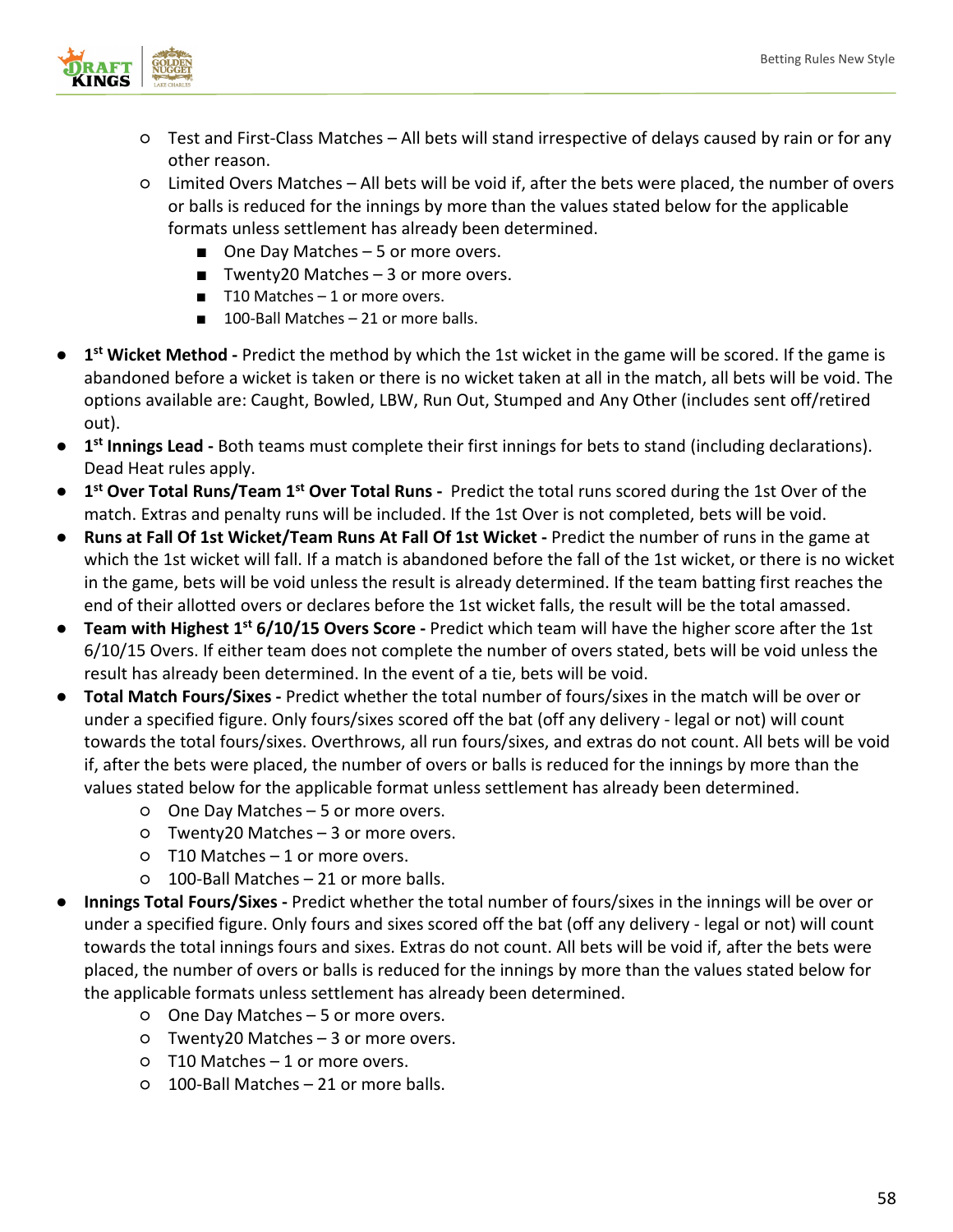

- **Total Match Wides -** Predict whether the total number of wides will be over or under a specified figure. All bets will be void if, after the bets were placed, the number of overs or balls is reduced for the innings by more than the values stated below for the applicable formats unless settlement has already been determined.
	- One Day Matches 5 or more overs.
	- Twenty20 Matches 3 or more overs.
	- T10 Matches 1 or more overs.
	- 100-Ball Matches 21 or more balls.
- **Total Match Run Outs -** Predict whether the total number of run outs will be over or under a specified figure. All bets will be void if, after the bets were placed, the number of overs or balls is reduced for the innings by more than the values stated below for the applicable formats unless settlement has already been determined.
	- One Day Matches 5 or more overs.
	- Twenty20 Matches 3 or more overs.
	- T10 Matches 1 or more overs.
	- 100-Ball Matches 21 or more balls.

## **Match Specials Markets**

- **General Rules** 
	- $\circ$  Test and First-Class Matches All bets will stand irrespective of delays caused by rain or for any other reason.
	- $\circ$  Limited Overs Matches All bets will be void if, after the bets were placed, the number of overs or balls is reduced for the innings by more than the values stated below for the applicable formats unless settlement has already been determined.
		- One Day Matches 5 or more overs.
		- Twenty20 Matches 3 or more overs.
		- T10 Matches 1 or more overs.
		- 100-Ball Matches 21 or more balls.
- **Player Combined Runs/Wickets/Fours/Sixes** All bets will stand if either player listed faces a single delivery.
- **Most Runs/Fours/Sixes** Predict which team/player will have the most runs/fours/sixes. In the event of a tie, all bets will be graded as lost. All bets will stand regardless of whether a selected player faces a single delivery.
- **Top Batsman/Top Bowler** Predict which player will be the Top Batsman/Bowler. In the event of a tie, all bets will be lost. All bets will stand regardless of whether a selected player faces or bowls a single delivery.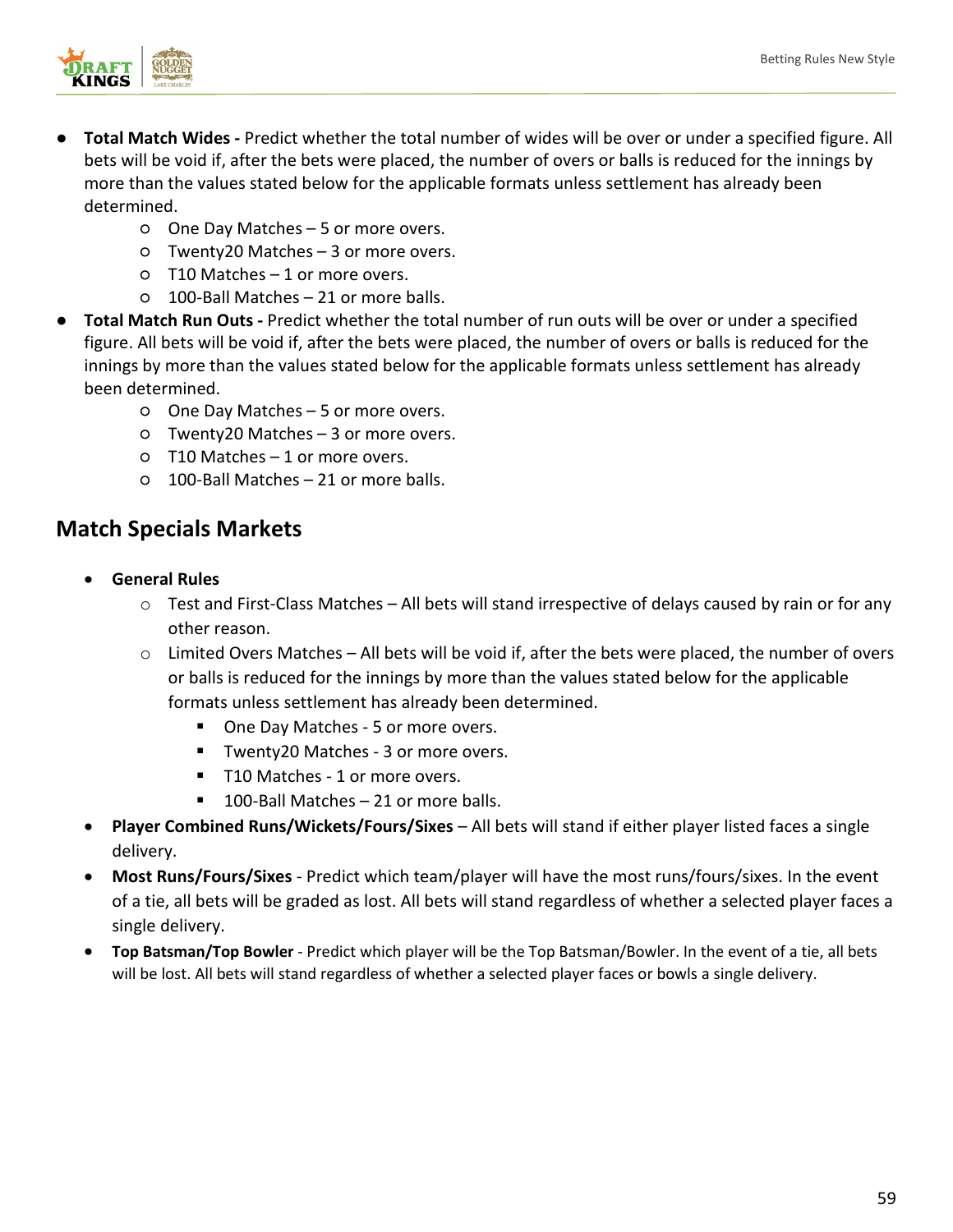

## **Tournament Markets**

- **Tournament Total 6s -** For settlement purposes the official total will stand regardless of any matches being abandoned or reduced in overs. Dead Heat rules apply. Sixes scored in a super over do not count.
- **Tournament Total 4s -** For settlement purposes the official total will stand regardless of any matches being abandoned or reduced in overs. Dead Heat rules apply. Fours scored in a super over do not count.
- **Tournament Total Wides -** If a bowler bowls a wide, all extra runs taken from the wide delivery count. For example, if it goes for 4 and is scored as 5 wides; for betting purposes, the delivery will count as 5 rather than 1 wide delivery bowled. For settlement purposes the official total will stand regardless of any matches being abandoned or reduced in overs. Dead Heat rules apply. Wides bowled in a super over do not count.
- **Total Tournament Run Outs -** For settlement purposes the official total will stand regardless of any matches being abandoned or reduced in overs. Run outs in a super over do not count.
- **Total Tournament Stumpings -** For settlement purposes the official total will stand regardless of any matches being abandoned or reduced in overs. Stumpings in a super over do not count.
- **Tournament Team to Hit Most 6s -** For settlement purposes the official total will stand regardless of any matches being abandoned or reduced in overs. Dead Heat rules apply. Sixes scored in a super over do not count.
- **Tournament Highest Individual Player Score -** For settlement purposes the official total will stand regardless of any matches being abandoned or reduced in overs. Dead Heat rules apply.
- **Total Tournament Centuries -** For settlement purposes the official total will stand regardless of any matches being abandoned or reduced in overs. Dead Heat rules apply.
- **Tournament Highest Team Score -** What will the highest team score be during the series. For settlement purposes the official total will stand regardless of any matches being abandoned or reduced in overs. Dead Heat rules apply.
- **Tournament Hat-Trick -** Bets settled as 'Yes', if a 'hat-trick' (deemed as when a bowler dismisses three batsmen with consecutive deliveries in the same match) is officially recorded during the tournament.
- **Bowler to take 5 Wickets in a Match? -** Bets settled as "Yes" if a player takes 5 wickets in one match. For settlement purposes the official total will stand regardless of any matches being abandoned or reduced in overs.
- **Player Runs Match Bet -** Who will score the most runs during the World Cup. Player Run bets will stand regardless of whether a player plays all matches or not, unless otherwise stated; all runs scored during the tournament will count. For settlement purposes the official total will stand regardless of any matches being abandoned or reduced in overs. Dead Heat rules apply. Runs scored in a super over do not count. Both players involved in the Match Bet must play at least one match for bets to stand.
- **Player Bowler Match Bet -** Predict who will take the most wickets during the World Cup. Player bowler bets will stand regardless of whether a player plays all matches or not, unless otherwise stated; all wickets taken during the tournament will count. For settlement purposes the official total will stand regardless of any matches being abandoned or reduced in overs. Dead Heat rules apply. Wickets scored in a super over do not count. Both players involved in the Match Bet must play at least one match for bets to stand.

## **Futures/Other Props**

● **Winner -** Predict the winner of the tournament/league. Bets are settled on the final league position, unless otherwise stated.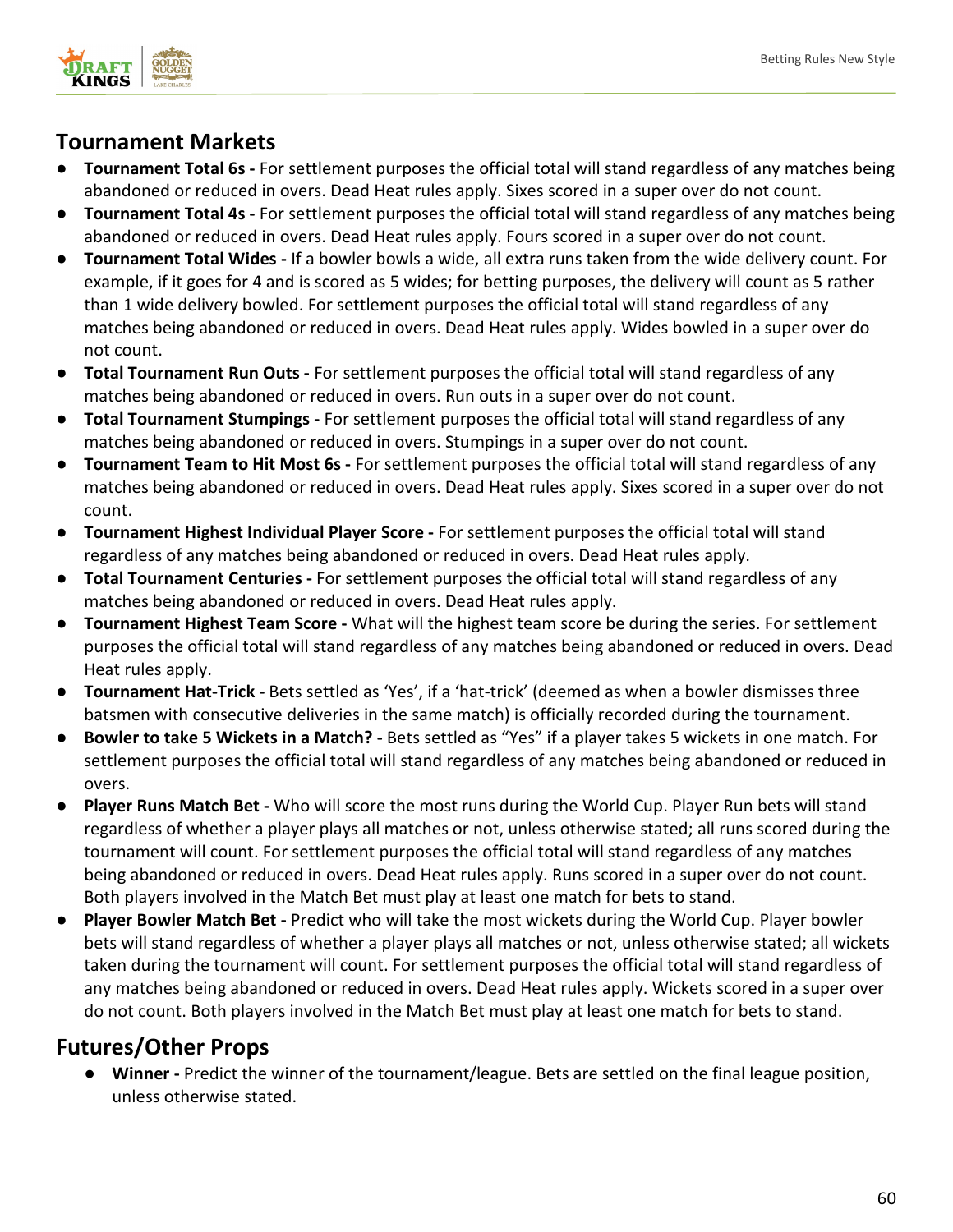

● **Top Series/Tournament Batman/Bowler -** Any quoted player, who takes no part in the specified series or tournament, will be void. In the event of two or more players ending on an equal number of wickets, the bowler with the least number of runs conceded will be the winner. Dead Heat rules apply.

- All settlements are based on the statistics and results provided by the official website of the league's/competition governing body.
- Dead Heat rules are applied for certain markets and as stated in the individual market rule.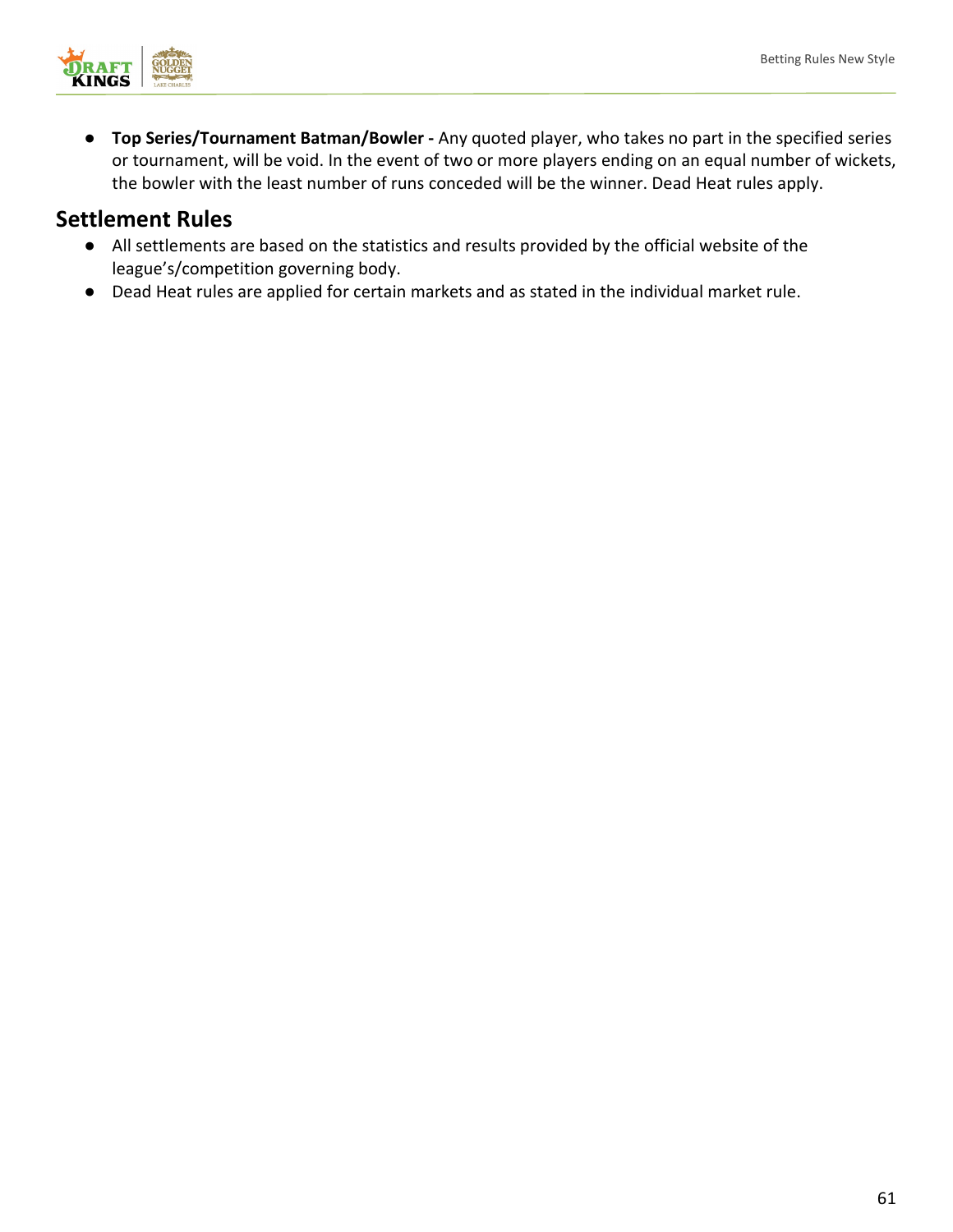

## **Darts**

## **General Rules**

- All games must start on the scheduled date for bets to have action. The exception is if we advertise an incorrect start time.
- All bets on a game which starts but is then abandoned or postponed will be void unless rearranged and played on the same date (local time) or unless it is otherwise stated in the rules.
- Bets on any match market abandoned before the full completion of the statutory number of legs/sets will be void unless settlement is already determined.
- In the event the statutory number of sets/legs is changed or differs from those offered for betting purposes, then all bets are void, unless otherwise stated.

## **Specific Market Rules**

• **Moneyline/Winner**– In the event a match starts but is not completed, the player progressing to the next round or being awarded the victory will be deemed the winner for settlement purposes. All bets will be void in the 2 way market if the match result is a tie. In the event the statutory number of sets/legs is changed or differs from those offered for betting purposes then all bets will stand. 

- All settlements are based on the statistics and results provided by the official website of the league's/competition governing body.
- In the absence of a statistic/result required for settlement of a specific market, another reputable statistical source will be used to support bet settlement.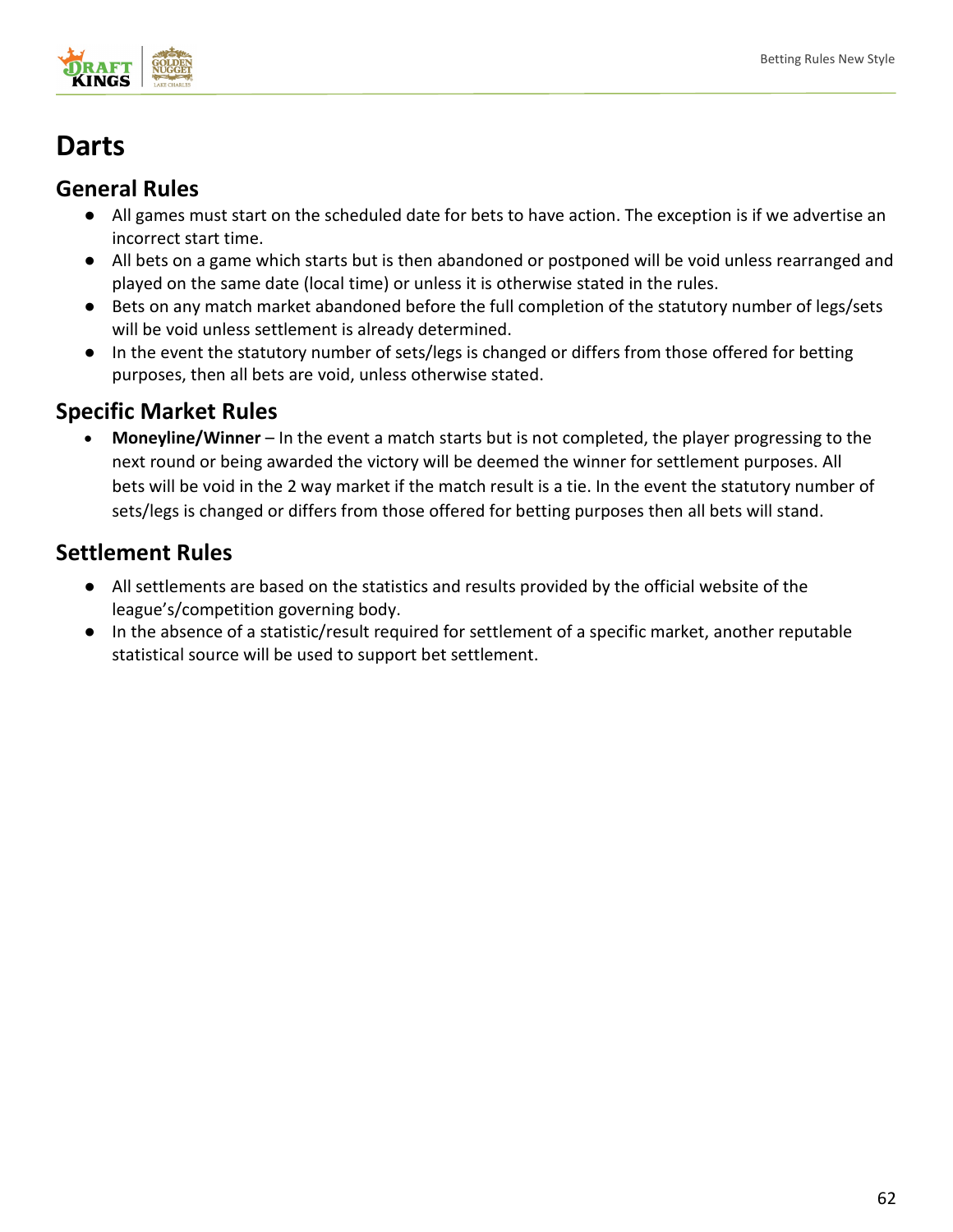

## **Golf**

## **General Rules**

- If the start of a round is delayed, or if play during a round is suspended, all pending wagers will remain valid for 48 hours. If the postponement lasts more than 48 hours, all pending wagers will be cancelled, and stakes refunded.
- For the four 'Majors', namely the US Masters, USPGA, US Open and British Open Championships, pretournament futures winner bets will stand so long as the event is completed in the calendar year, otherwise they will be void.
- Where a golfer withdraws before the start of a tournament then all bets on that participant will be declared void.
- Bets stand once the player has teed off the first hole.

- **Tournament Futures Winner -** All futures bets are settled on the player/team winning the trophy. The result of playoffs is taken into account. All bets stand except for those placed on participants not competing in the first round. In the event that there is a change to or decrease in the booked number of rounds or openings played in the competition, wagers set on this market will stand if 36 holes of the tournament have been completed. If less than 36 holes have been completed, or futures bets were placed after the last shot of the previous completed round, bets will be void.
- **Top Nationality/Player Betting -** The winners will be settled in the same way as futures bets, subject to Dead Heat deductions, with only the players quoted counting for settlement purposes. Bets stand once the player has teed off the first hole.
- **End of Round Leader -** The player with the leading score at the end of the specified round will be deemed the winner. Dead Heat rules apply. Bets stand once the player has teed off the first hole.
- **Winner Without Favorite/Nominated Players -** Predict who will win the market without selected players. Dead Heat rules apply.
- **Top Specified Finish -** A Player to finish within the Top 4, Top 5, Top 6, Top 10 or Top 20 of a specific tournament. Dead Heat rules apply. Bets stand once the player has teed off the first hole.
- **18 Hole 2 & 3 Ball Match Bet Markets -** Bets stand once the players have teed off the first hole. If a round is abandoned, bets on that round will be void. In the event that pairings or groups change, then all bets will be void. The winner will be the player with the lowest score over 18 holes. For tournaments using the Stableford scoring system the highest points scorer during the round is the winner. For 2 ball betting, where a price is not offered for the tie, bets will be void in the event of a tie and wagers refunded. In 3 ball betting Dead Heat rules will apply. For hole winner markets, bets stand once all nominated players tee off the designated hole. For a player to win the hole, they must score a lower score than every other player on that specified hole. If a player withdraws during the hole, bets on the withdrawn player will be settled as losers. Bets are settled once the players leave the green. For hole group betting, bets are settled based on the score over a specified group of holes. For a player to win the group of holes, they must score a lower score than every other player on the specified holes. Bets will be void if one of the players does not tee off on the first of the specified holes. If a player withdraws during the specified group of holes, bets on that player will be settled as losers.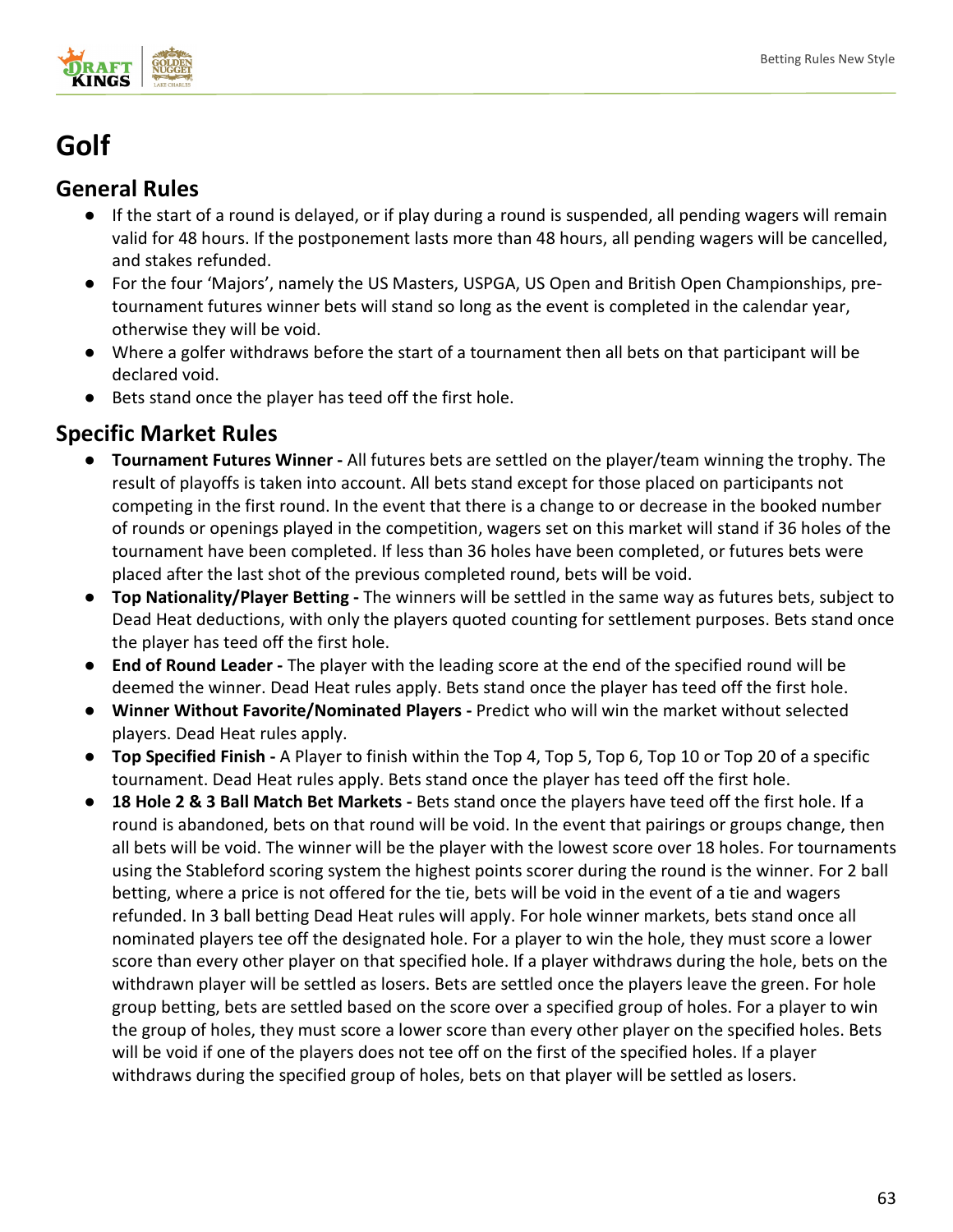

● **Six Shooter** - Predict which of the 5 or 6 players in a group will win the round. Dead Heat rules apply. Bets stand once the players have teed off the first hole.

#### ● **Tournament Match Bets**

Bets stand once the players have teed off the first hole. If a player withdraws, whichever player completes the most holes is deemed the winner. If both players complete the same number of holes, the player with the lowest score is deemed the winner.

- If the scheduled number of rounds is reduced by bad weather, bets will be settled so long as there is a deemed tournament winner and a minimum of 36 holes played. The winner will be the player leading after the last completed official round.
- If a player is disqualified or withdraws after starting, either prior to the completion of two rounds or after both players have made the cut, then the other player is deemed the winner. If a player is disqualified during either the 3rd or 4th rounds, when the other player in the match bet has already missed the cut, then the disqualified player is deemed the winner.
- If an individual match-up ends in a tie, bets will be void. For match betting where a price for the tie is offered and the match is tied, bets on either player will be settled as losers.
- Playoff is taken into account for settlement purposes.
- **Tournament Trio/Group Betting** Bet on which player will achieve the highest placing at the end of the tournament from the group of named players. Players are grouped together for betting purposes. If a player in the group withdraws before the tournament begins, the market will be void. Dead Heat rules apply. At least 36 holes must be completed.
- **Tournament Specials/Props**
	- **To Make or Miss the Cut Markets**
		- The first official cut will be used to settle this market. Any subsequent cut will be irrelevant. Any player who withdraws or is disqualified prior to the first cut will be deemed to have missed the cut.
		- For bets on what score to par the tournament cut be made at, the first official cut will be used to settle this market. Any subsequent cut will be irrelevant.
	- **Hole in One Markets**
		- **Tournament Hole in One** Bet on if a hole in one will be scored during the tournament. Bets will stand as long as a minimum of 36 holes of a tournament are played.
		- **Round Hole in One** Bet on if a hole-in-one be scored during a particular round of a tournament. Bets will stand as long as the particular round is completed.
		- **Will a Hole in One Be Scored on a Particular Hole During the Tournament** Bets will stand as long as a minimum of 36 holes of a tournament are played.
		- Will Specified Player Make a Hole in One During the Specified Round or Tournament -Player must tee off for bets to stand.
	- **Total Players Under Par**  Bet on how many players will finish the tournament with an overall score under par. 36 Holes must be completed for bets to stand.
	- **First Time Winner?**  Bet on if the tournament will be won by a player who has never won the specific tournament before.
	- **Tournament Winning Margin** Bet on how many shots the winning player will win the specified tournament by (i.e. How many strokes between the winner and second place). Bets will stand so long as a minimum of 36 holes are played.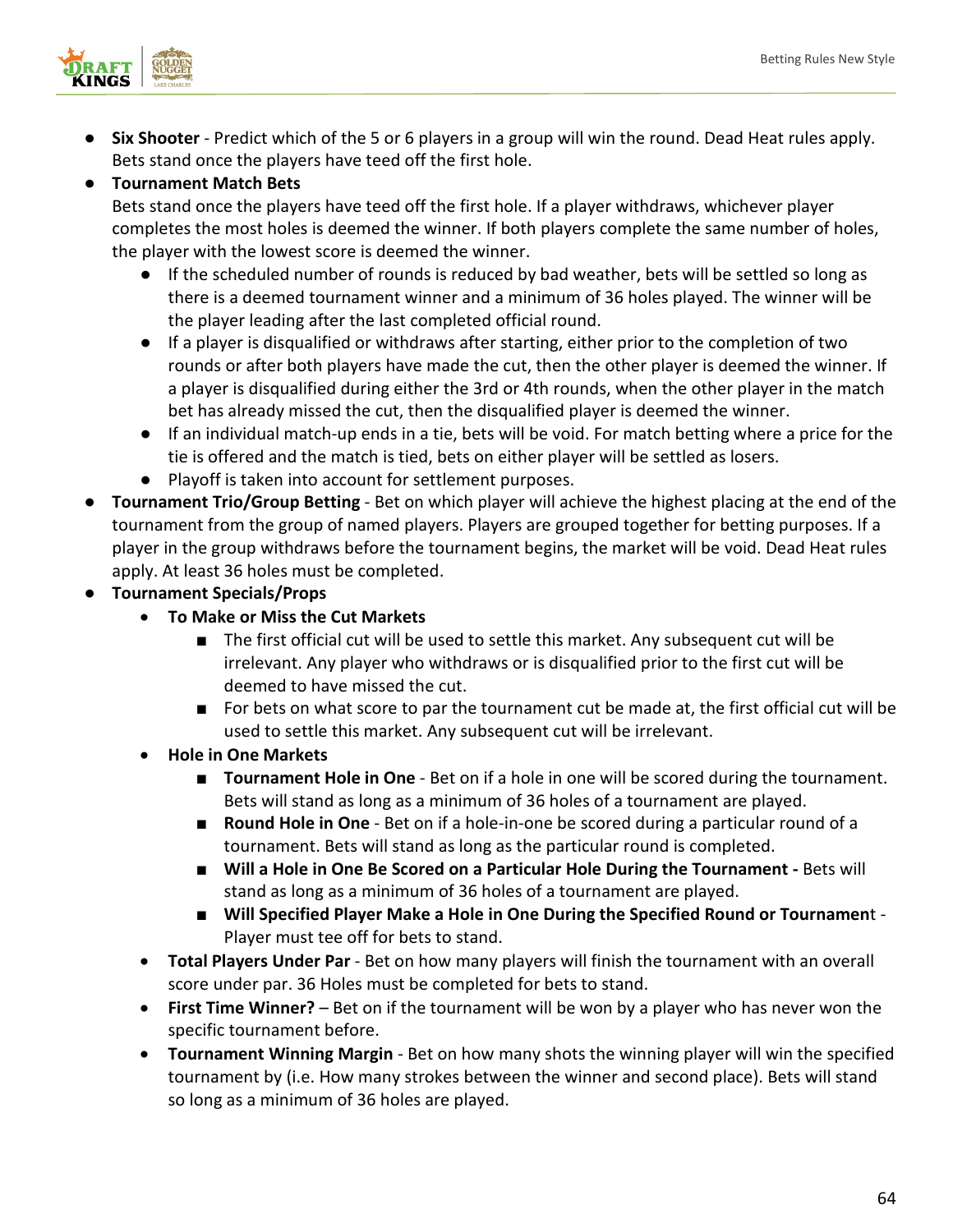

- **Tournament Wire to Wire Winner** Bet on the winner of the tournament to be the tournament leader at the end of each specified round from round one to round four. All scheduled rounds must be completed for bets to stand.
- **Tournament Winning Score** Bet on what the tournament winner's winning score is at the end of the tournament. Settlement will be upon the completion of 72 holes otherwise bets will be void.
- **Highest Tournament Round Score** Predict the highest individual round score carded by a player during the tournament. Where markets contain a specific list of players to shoot the highest tournament round score, Dead Heat rules will apply.
- **Lowest Tournament Round Score** Predict the lowest individual round score carded by a player during the tournament. Where markets contain a specific list of players to shoot the lowest tournament round score, Dead Heat rules will apply.
- **Will There Be an Albatross?**  Bet on if an Albatross will be scored during the tournament. An Albatross is a score of 3 under par on any particular hole. Bets will stand as long as a minimum of 36 holes of a tournament are played.
- **Double/Triple Chance** Bet on whether one of the two/three named players will win the tournament. In the event of one or more of the selections not playing in the tournament, bets will be void.
- **Straight/Dual Forecast** For straight forecasts, players must come 1st and 2nd in the specified order, and in dual forecasts, players must come 1st or 2nd in either order. Both players must tee off for bets to stand; otherwise bets will be void. In the event of a tie for second place, Dead Heat rules will apply.
- **Player Round Score** Bet on what score a player will shoot for a given round. Bets will be void If there is a change in Par to the course. Player must complete the whole round for bets to stand.
- **Player Round Handicap** The handicap is applied to the specified players' round scores, with the lowest score being the winner. e.g. Player A + 0.5 scores 70, Player B - 0.5 scores 70, Player B is settled as the winner once the handicap has been applied.
- **Player Hole Scores** Bet on what score a player will shoot on a given hole. Bets void If there is a change in par of the hole. If a player withdraws before teeing off on a given hole, bets on that hole will be void. If a player withdraws having started a hole, bets will be settled as 'Over Par'.
- **Player Hole Group Scores** Bet on what score a player will shoot on a given group of holes. Bets void If there is a change in par of the hole(s). If a player withdraws before teeing off on a given group of holes or doesn't complete the specified number of holes in the group, bets on that hole group will be void.
- **Any Player Over/Under Par on X Hole** Bet on if any player in the group will shoot under or over par on a certain hole. If a player withdraws having teed off on a certain hole, their score will be treated as 'Over Par'. If any of the players do not tee off, bets will be void.
- **Player Bogey Free Round** Bet on if a player will score zero bogeys during their round. If a player withdraws before the round is complete, then if they have already scored a bogey the bet will be deemed a loser. If the player withdraws before completing the round without having scored a bogey, bets will be void.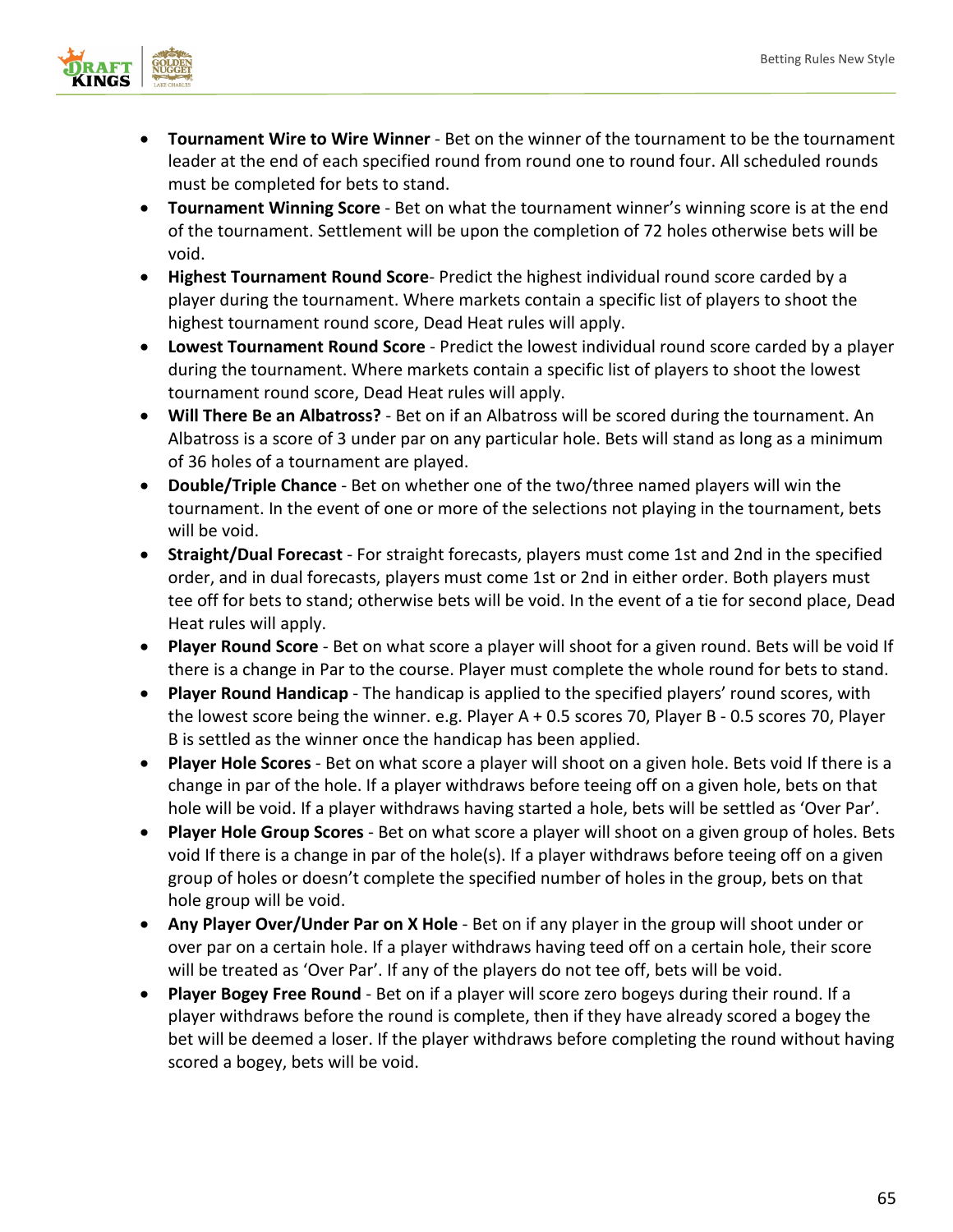

- **Specified Hole Played** Bet on if hole X be played during the match/tournament (or i.e. if the match will reach the last possible designated hole to be played. Bets void if the number of holes/rounds are reduced.
- **Last Hole Played** Bet on what hole in the round will the match end. For 36 hole matches, bets will be void if the number of rounds are reduced. Bets will be void if a player withdraws at a point in the match where the result is still to be determined. For 18 hole matches, if a player withdraws after the 16th hole when the match is tied or after the 17th when a player leads by 1, then the Last Hole Played is settled as Hole 18, since any natural conclusion to the match would require the 18th hole to be played.
- **To Lead After Specified Hole** Bet on which player/team will lead the match round after a certain hole. For 36 hole matches, bets will be void if the number of rounds are reduced. Bets will be void if the players are tied after a given hole unless the tie is an option. Bets will be void if a player withdraws at a point where the result is still to be determined.
- **Winner 72 Hole Performance**  Bet on what score the winner of the tournament will shoot on the last hole. Under Par, Par or Over Par. If the tournament is reduced to 54 or 36 holes, the last hole score of the player will count so long as there is an official result.
- **Will the Winner of the Tournament Be in the Last Pairing that Tees Off in Round 4? -** This is the leading group by scores going into the final round.
- **Match Play Markets** 
	- **Match Winning Margin** Bet on by how many holes (or strokes in stroke play format matches) a player/team will win the match. For 36 hole matches, bets will be void if the number of rounds is reduced. For 18 hole matches, if a match finishes before the completion of the stated number of holes, bets will be settled on the official result. Bets will be void if a player withdraws at a point in the match where the result is still to be determined (e.g. The number of holes remaining is greater than or equal to the score at the time of withdrawal). For stroke play matches, matches will be void if a player withdraws or 18 holes are not completed.
	- **Match Handicap** The handicap is applied to the specified Player/Team's match scores, with the Player/Team winning the most holes being the winner. e.g. Player A/Team A + 0.5 holes, Player B/Team B - 0.5 holes. If the match is level, Player A/Team A is settled as the winner once the handicap has been applied.
	- **Most Birdies in the Match** Bet on who will make the most birdies in the match. In the event of a draw bets will be void unless the tie is offered.
	- **To Lead the Match First** Bet on who will take the lead first in the match. Bets void if no one takes the lead during the match.
	- **Par 3/4/5 Winner**  Bet on who will score better/win the most holes on a specific par hole. For example, bet on who will score better on just the par 3 holes. Bets stand so long as the match is completed.
	- **Will Player Hit the Fairway in Regulation on a Specified Hole?** Bet on if a player will find the fairway with their first tee shot.
	- **Will Player Hit the Green in Regulation on a Specified Hole?** Bet on if a player will hit the green in the regulated number of shots for the hole (1 shot for par 3's, 2 shots for par 4's and 3 shots (or two shots if specified) for par 5's).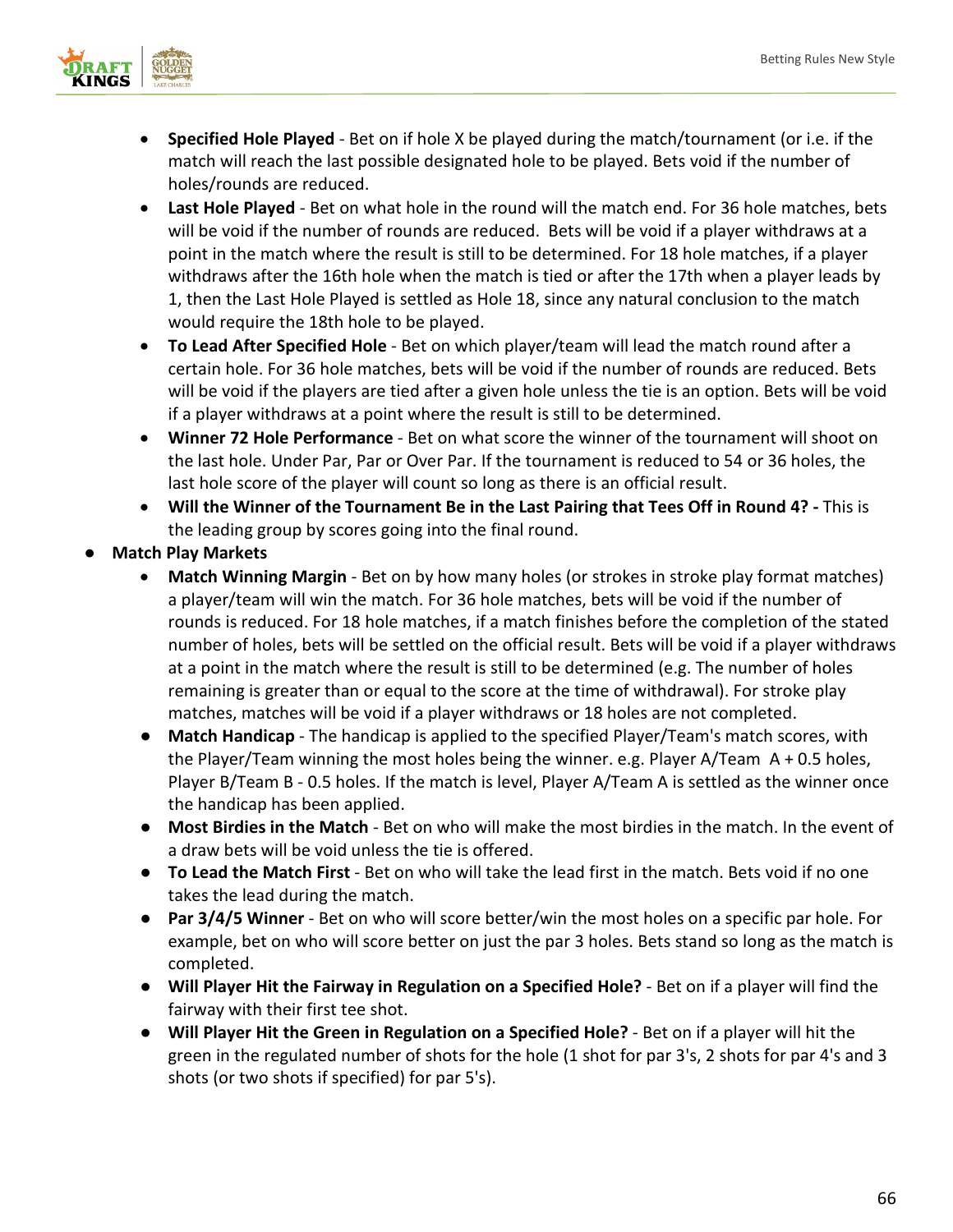

- **Whose Ball Will Finish Closest to the Pin on a Specified Hole? -** Bet on whose ball will finish nearest to the pin/hole in regulation shots for the hole (1 shot for par 3 holes, 2 shots for par 4's etc.). At least one ball must be on the green in the regulated number of shots for the par of the hole to count, otherwise bets will be void.
- **How Close to the Pin Will the Ball Finish on Specified Hole? -** Bet on how close to the pin/hole the ball will finish after regulation shots. Balls must finish on the green to count, otherwise bets will be void.
- **Who Will Have the Longest Drive on a Specified Hole? -** Bet on who will have the longest drive/tee shot for the hole. Balls must finish on the fairway to count. Bets void if no balls finish on the fairway.
- **Will Player Hit the Ball Out of Bounds from the Tee Shot on a Specified Hole? -** Bet on if a player will hit the ball out of the course boundaries with their tee shot. Official website stats will be used to determine the result.
- **Will Player Hit the Ball in the Water from the Tee Shot on a Specified Hole?** Bet on if a player's ball will finish in the water hazard from their tee shot. Official website stats will be used to determine the result.

## **Futures/Other Props**

**Seasonal Money List -** Bets placed on money lists such as the Race to Dubai & PGA Money List are to predict which golfer tops the official money list at the end of the European season for the Race to Dubai and the American season for the PGA Tour Money List. For the US Seniors Tour, it is the PGA Champions Tour money List and for the US Women's main tour it is the LPGA Tour Money List. Bets will be determined by the overall winner following the last relevant tournament and will not be affected by any subsequent enquiries or alterations. Does not include FedEx Cup Winner Bonus.

## **Major Markets**

- **Total Majors Won/To win a Major** Bet on how many of the four major men's golf tournaments a player will win in the calendar year/if a player will win any one of the four majors in that year, Yes/No. The majors are the US Masters, USPGA, US Open and British Open. A player must play all four majors for bets to stand unless the result has already been determined.
- **Majors Match Bets** For example, bet on which of two players will win the most majors by the end of the calendar year 2025. If the match-up ends in a tie, bets will be void.
- **Which Player Will Win a Major First Match Bet** For example, bet on which player will be the first to win a Major before 2025. Bets will be void if neither player wins by the end of 2025.
- **Race to X Majors** For example, bet on which player will be the first to win 5 Majors by the end of 2025. If no one manages to reach 5 Majors won, bets will be void.
- **Player to Win a Major by Year X** For example, bet on if a player will win a major by 2025, Yes/No.
- **Skins Matches**  Each player/team tees off in turn and play continues until each player finishes the hole. The player/team with the lowest score on the hole wins the Skin for that hole. The Skin is a set number of points or a monetary value for the hole. If the hole is tied then the Skin is rolled over to the next hole. For example, holes 1 & 2 are tied, but hole 3 is then won, the winning team wins 3 Skins. Once a hole is won the next hole is played for one Skin again. Dead Heat rules apply. If a playoff is required, that will be used for settlement purposes.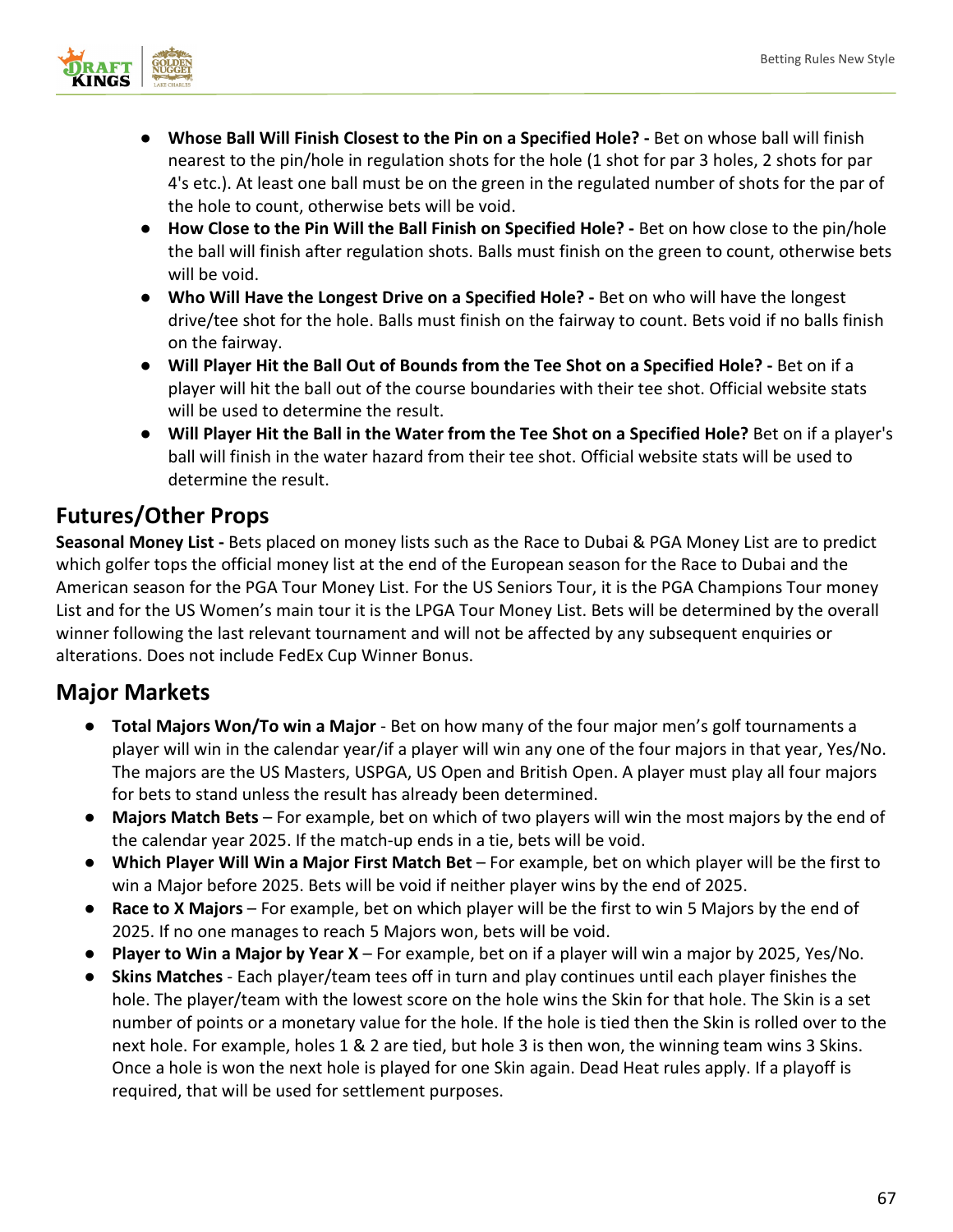

## **Ryder/Presidents/Solheim Cup and Any Other International Matchplay Markets**

All markets, including Futures, Draw No Bet, Handicap(s), Top Points Scorer and Correct Score, Format Correct Score, and Total Point Markets, will be settled on the official result unless otherwise stated. In the Presidents Cup, To Lift Trophy (without the Tie option), Dead Heat rules will apply.

If a match does not start (e.g. player is injured or disqualified before the start of a match), then all bets on that match will be void. Uncompleted single hole bets will be void.

- **Single Markets** If an individual match-up ends in a tie, bets will be void, with the exception of if playoff holes are required to determine which team advances to the next stage. In this case settlement will include any playoff holes For team match play events, bets on the winner of any singles match will be void if that match does not reach its natural conclusion. A singles match will be deemed not to have reached its natural conclusion if, for example, the applicable players agree to a half because the overall team contest has already been determined. Uncompleted single hole bets will be void in this scenario also.
- **Fourballs/Foursomes/Greensomes/Scramble**  Bets stand once both pairings have teed off the first hole. For all other bets involving groups of more than 3 players together over 18 holes (e.g. 4-ball, 5 ball, etc.) Dead Heat rules apply.

Please note, in these formats, for any scoring markets in the match, such as an individually named player to score an eagle, hole-in-one etc., the scores count only when an individual player plays their own ball throughout the entirety of the hole as in the fourball format. Alternate shot formats do not count for scoring markets unless specifically stated.

- **Tournament Correct Score** Bet on what the final match score will be for the number of matches won by each team (e.g. Ryder Cup 14-14, Europe 15-13, USA 16-12). All scheduled matches must be completed in full for bets to stand, regardless of if an interruption results in a match being completed on a forthcoming day.
- **Day/Session Correct Score** Settlement will be based on the score after the scheduled number of matches in the specified format, regardless of an interruption results in a match being completed on a forthcoming day.
- **Day/Session Winner Markets** Settlement will be based on the score after the scheduled number of matches, regardless of if an interruption results in a match being completed on a forthcoming day.
- **Top Tournament Points Scorer/Top Nationality Points Scorer Markets/Top Team/Top Rookie/Top Wildcard (or Top Captain's pick) Markets** - Markets will be settled on the whole tournament. Dead Heat rules apply. Bets will stand once the player has teed-off.
- **Team to Score 1st Full Point**  The settled winner will be the first team to win a scheduled match and as a result acquire a full point. In the event of every scheduled match ending in a tie, bets will be void.
- **Player to Hole Winning Tournament Putt** Settlement will be based on the player who gains the winning half or full point which gets their team to 14.5 points. In the event of a 14-14 tie, bets will be void (including the player who holes the putt to retain the trophy).

## **Settlement Rules**

● All settlements are based on the statistics and results provided by the official website of the league's governing body, or league's official statistical provider, unless otherwise stated.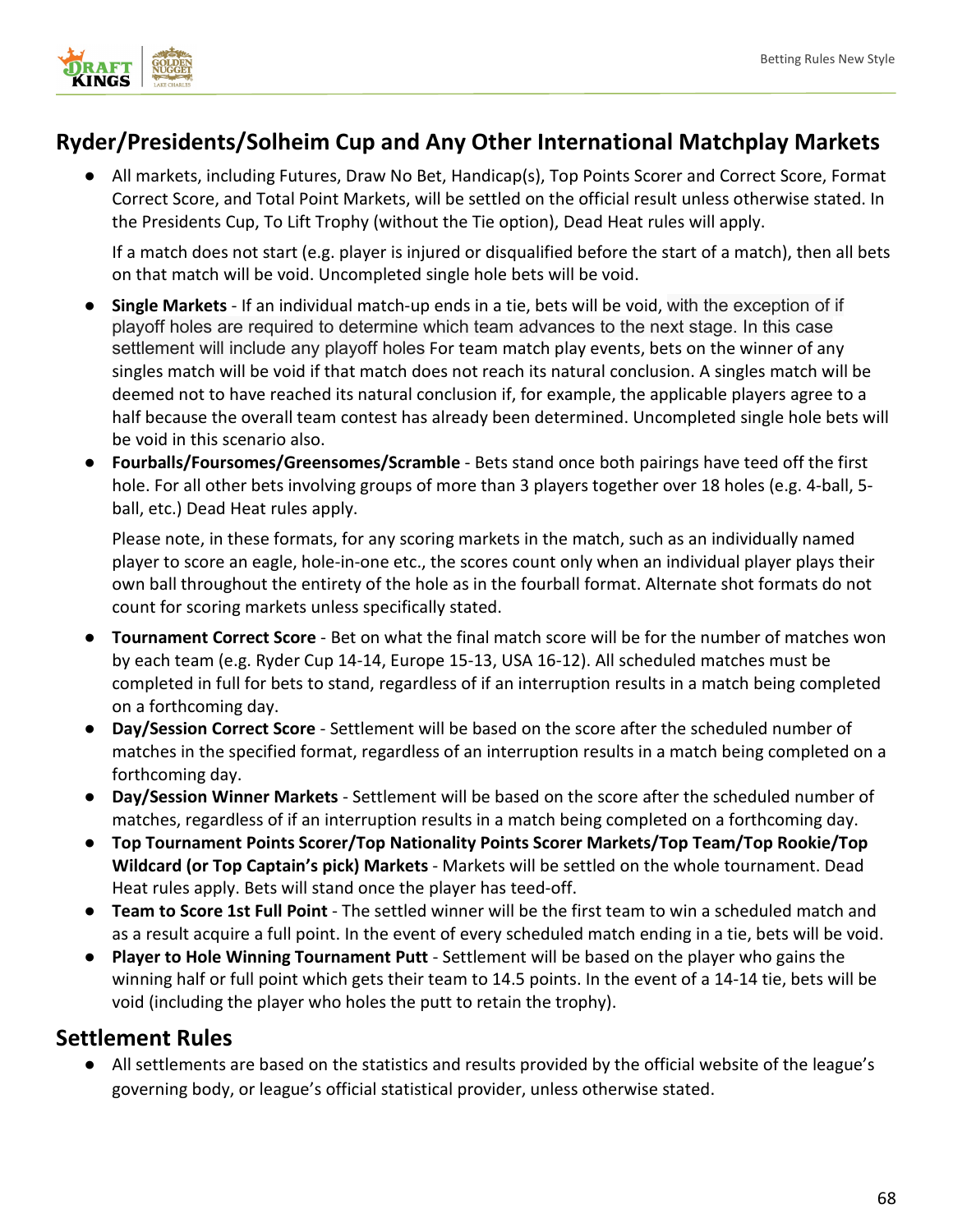

● In the absence of a statistic/result required for settlement of a specific market, another reputable statistical source will be used to support bet settlement.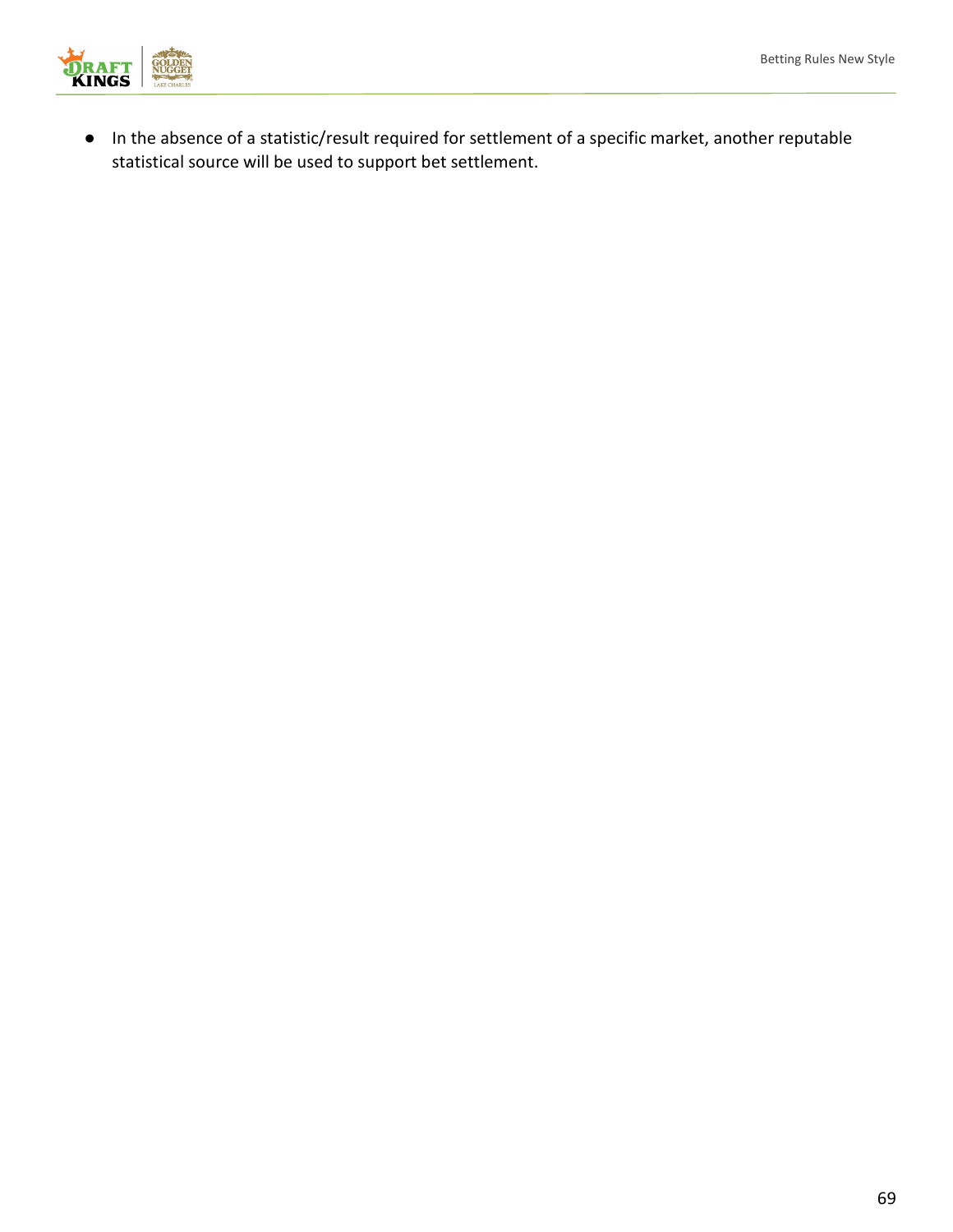

# **Hockey**

## **General Rules**

- Game must start on the scheduled day (local stadium time) for bets to have action.
- There must be 5 minutes or less of scheduled game time left for bets to have action unless the specific market outcome is already unconditionally determined.
- If a game is halted before the minimum time has been played, and not completed within 48 hours of the scheduled start date, bets will be void unless the specific market outcome is already determined (unless otherwise stated, i.e., playoff game rule).
- If a game is halted after the minimum time has been played, and not completed within 48 hours of the scheduled start date, the score when the game was halted will determine the betting results (unless otherwise stated, i.e., playoff game rule).
- **Playoff Game Rule** In the case of a halted playoff game (or postseason tournament game), all wagers have action until completion of the game, as determined by the league's governing body.
- If a game is halted at any time, and replayed in full, all bets will be void.
- If a game venue is changed, and the home team remains designated as such, bets will stand.
- If a game venue is changed, and the home and away team's listings are reversed, bets placed on the original listing will be void.
- In the event of the game being decided by a penalty shootout, one goal will be added to the winning team's score and the game total for settlement purposes. This does not apply to markets that exclude overtime.
- All markets include overtime/shootout, unless otherwise stated. Markets that exclude overtime are denoted by "(Excl. OT)" or includes phrases such as "Regular Time" or "60 minutes." Period related markets exclude overtime unless otherwise stated. Goalscorer/Player Performance markets exclude shootouts.
- In 2-way markets, push rules apply, unless otherwise stated.
- 3-way markets are settled on the score at the end of regulation time, unless otherwise stated.
- Markets referencing individual player or team total fantasy points will use DraftKings Classic scoring system (https://www.draftkings.com/help/rules/nhl) unless otherwise stated.

- **Pre-Game Markets Excluding Overtime -** All markets in this section are based on the 3 x 20-minute periods of regular time play, unless otherwise stated. Markets that exclude overtime are denoted by "[Excl. OT]" or state "Regular Time" or "60 minutes" in the market header. Period related markets also exclude overtime, unless otherwise stated:
	- **Period Markets (1st, 2nd, 3rd)** The entire relevant period of play must be completed for bets to have action unless the result is already determined.
	- **Odd/Even Markets** If regulation time is completed without a goal being scored, zero is considered an even number.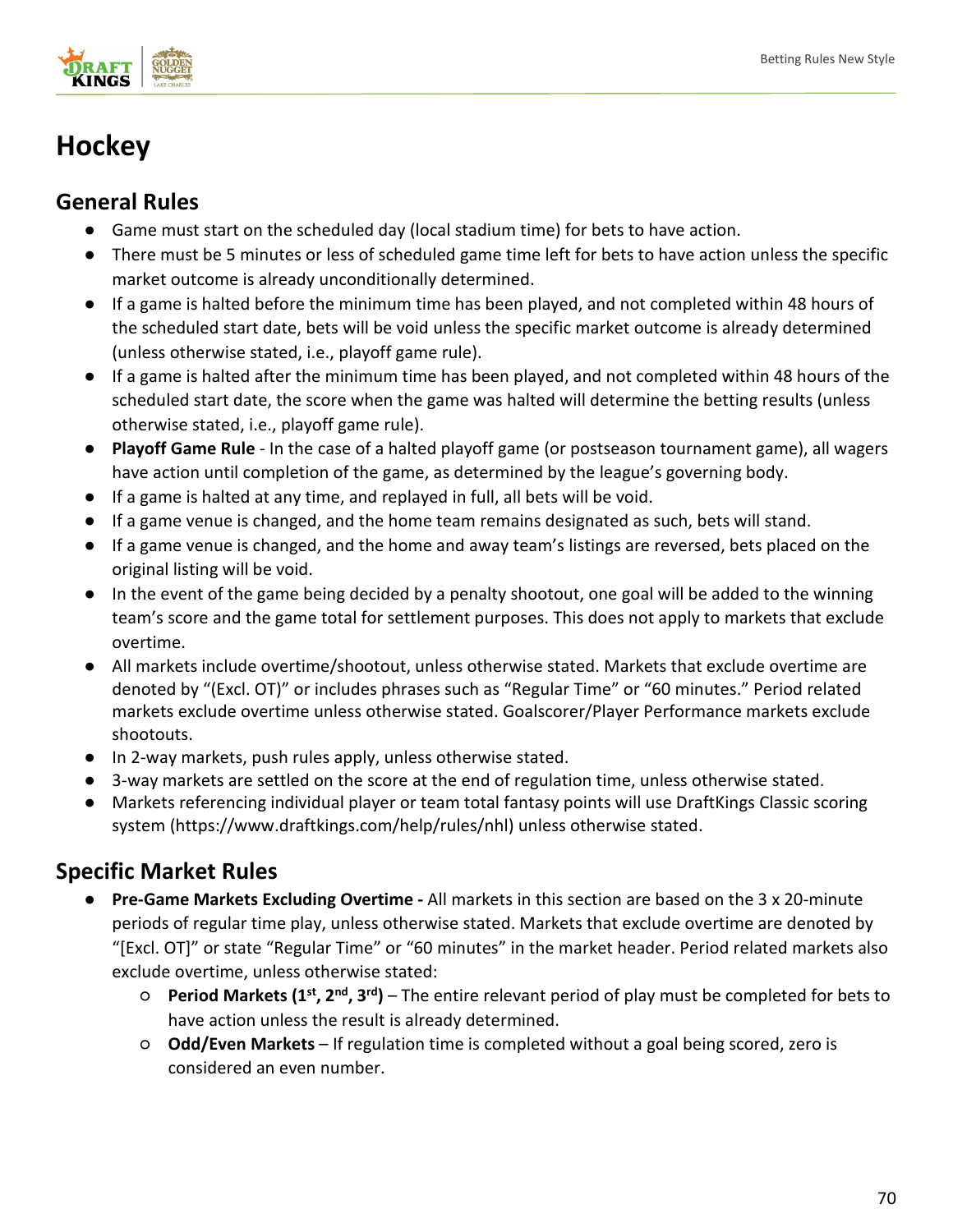

- **Race to Goals (2,3,4,5)** First team to reach the stated number of goals will be settled as the winner. If neither team reaches the stated number of goals, 'Neither' will be settled as the winner.
- **Spread (3 Way)**  Every selection within this market is graded as either a win or a loss. No selection is graded as a "push" in this market. (Ex: A wager on "Team A (-2)" means Team A must win by 3+ goals. Any other result is graded as a loss. A wager on "Tie, Team A (-2)" means Team A must win by exactly 2 goals. Any other result is graded as a loss).
- **Time Of 1st Goal**  If regulation time is completed without a goal being scored, bets on the "over" will be the winner.
- **Highest Scoring Period**  If 2 or more periods have the joint highest number of goals, 'Draw' will be settled as the winner.
- **Winning Margin** If the regulation time is completed and the score is tied, 'Draw' will be settled as the winner.
- **10 Minute Markets (Over/Under Goals, etc.)** The entire specified time period stated in the market header must be completed for the bets to have action unless the specific market outcome is already determined.
- **Other Pre-Game Markets Excluding OT**
	- Moneyline Regular Time
	- 3 Way Total Goals OU
	- Tie No Bet
	- Double Chance
	- Total Number of Goals
	- Team Total Goals
	- Both Teams to Score
	- Team to Win with a Shutout
	- 1st Period/Full Time
	- Asian Lines
	- Correct Score
	- First/Last Goal
- **Pre-Game Markets Including Overtime (and shootout) -** All markets in this section are settled in accordance with the general rules (outlined above) and include overtime/shootouts, unless otherwise stated. Goalscorer markets do *not* include shootouts.
	- **First/Last/Anytime Goalscorer** Player must be dressed/active for bets to stand (as per official source). Own goals are ignored for settlement purposes and if only own goals are scored in a game, then 'No Goalscorer' will be settled as the winner. Any stats accrued in shootouts do not count towards settlement purposes of this market.
	- **Other Pre-Game Markets Including OT** 
		- 2 Way ML
		- 2 Way HC
		- 2 Way OU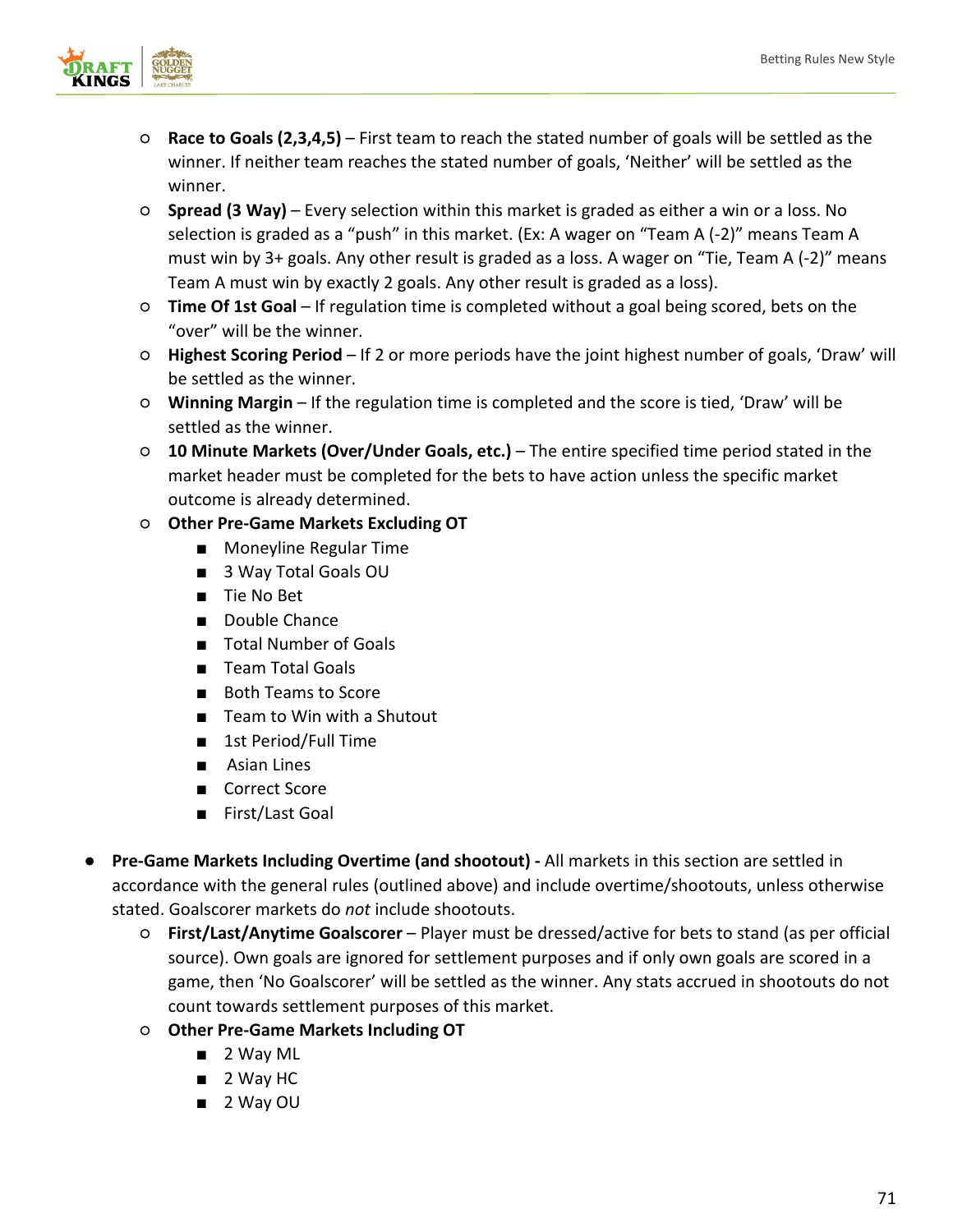

- Odd/Even
- Winning Margin
- Correct Score
- Alternate Puck Line
- Alternate Goals
- **Live Markets Excluding Overtime -** All markets in this section are settled in accordance with the general rules (outlined above) and based on the 3 x 20-minute periods of regular time play, unless otherwise stated. These markets are denoted by "[Excl. OT]" or state "Regular Time" or "60 minutes" in the market header. Period related markets also exclude overtime, unless otherwise stated.
	- **Asian Handicap Lines** Bets are settled according to the score of the remainder of the game after the bet was placed. Any goals scored before the bet was placed do not count for settlement purposes.
	- **Next Goal (Second Goal, Third Goal, etc.)**  If the remainder of regulation time is completed without another goal being scored (from the moment the bet is placed), 'Neither' will be settled as the winner.
	- **Odd/Even** If regulation time is completed without a goal being scored, zero is considered an even number.
	- **Race to Goals** First team to reach the stated number of goals will be settled as the winner. If neither team reaches the stated number of goals in regulation time, then 'Neither' will be settled as the winner.
	- **Period Markets (1st, 2nd, 3rd)** The entire relevant period of play must be completed for bets to have action unless the result is already determined.
	- **Winning Margin** If regulation time is completed and the score is tied, 'Draw' will be settled as the winner.
	- **10 Minute Markets (Over/Under Goals, etc.)**  The entire specified time period stated in the market header must be completed for the bets to have action unless the specific market outcome is already determined.
	- **Other Live Markets Excluding Overtime**
		- Moneyline Regular Time
		- 3 Way Handicap
		- 3 Way Total Goals OU
		- Tie No Bet
		- Double Chance
		- Number of Goals
		- Number of Team Goals
		- Both Teams to Score
		- Correct Score
		- Overtime (Yes/No)
		- Team to Win All 3 Periods
		- Both Teams to Score At Least 2 Goals (or 3 Goals, etc.)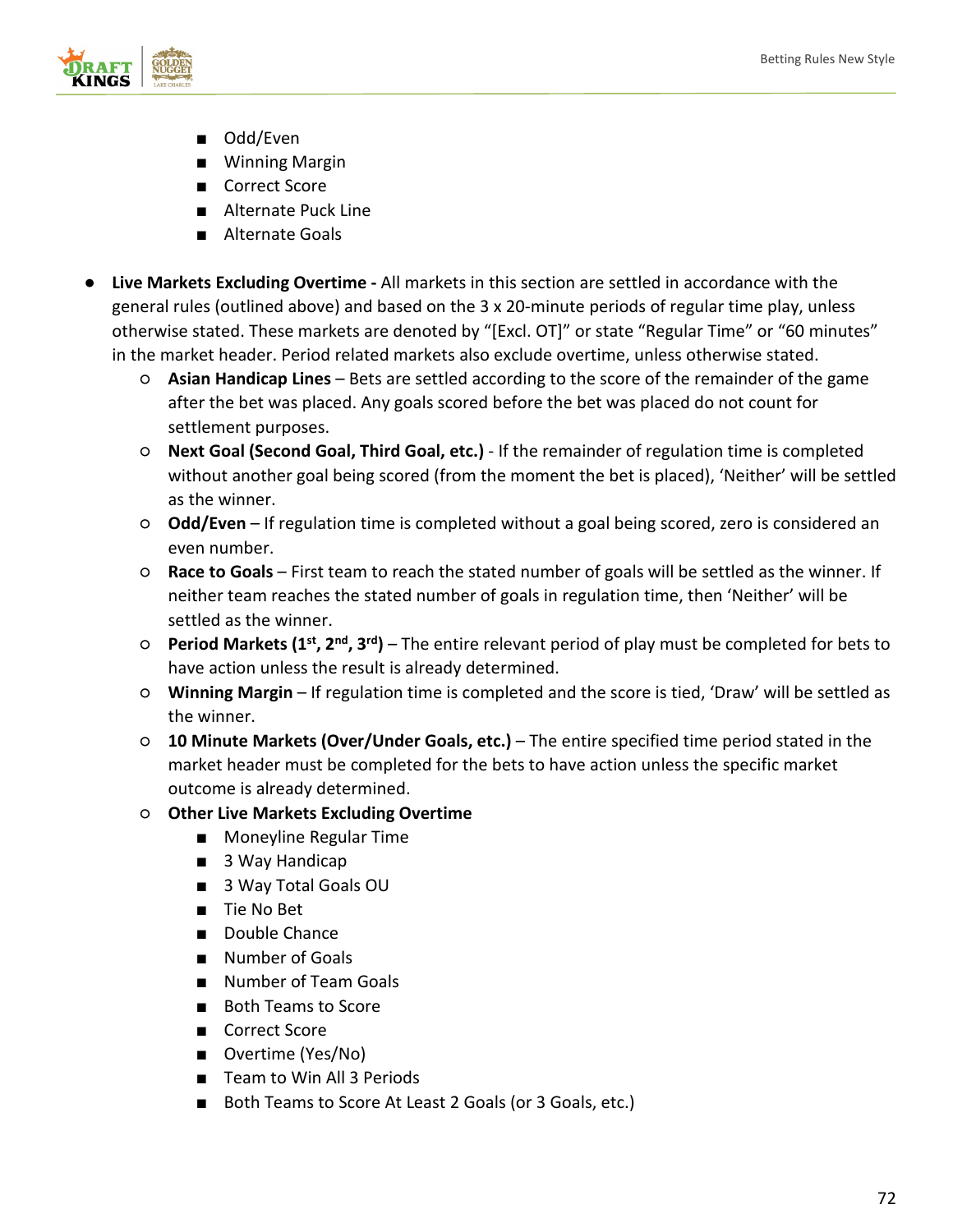

- Team to Win with a Shutout
- First/Last to Score
- **Live Markets Including Overtime (and shootout) -** All markets in this section are settled in accordance with the general rules (outlined above) and include overtime/shootouts, unless otherwise stated. Goalscorer markets do not include shootouts.
	- List of Live Markets Including Overtime (and shootout):
		- 2 Way Moneyline
		- 2 Way Handicap
		- 2 Way Over/Under
		- When Will Game End
		- Winning Margin
		- Odd/Even
		- Total Team Goals (2 Way)
		- Total Goals (2 Way)
		- Correct Score

## **Player Props**

All markets in this section are settled in accordance with the general rules (outlined above), unless otherwise stated.

- **Player Performance Markets**  Relevant player(s) must receive ice time for bets to have action. Stats accrued during overtime count for settlement purposes. However, stats accrued during shootouts do not count for settlement purposes.
- **Goalscorer Markets (First/Last/Anytime)**  Player must be dressed/active for bets to have action. Stats accrued during overtime count for settlement purposes. However, stats accrued during shootouts do not count for settlement purposes.
- **Goalie Performance Markets** Relevant goalie(s) in wager must start for bets to have action.
- **Goalie Shutout** For "Yes" to win, the goalie must play the entirety of the game without giving up a goal. If the goalie is subbed out and no goal has been scored against the subbed out goalie, bets will be void.

# **Daily Props**

All markets are settled in accordance with the general rules (outlined above) and include overtime, unless otherwise stated.

- The scheduled number of games, as stated in market header, must be completed (in accordance with general rules) on the specified date for bets to stand.
- In the event of a tie, Dead Heat rules apply.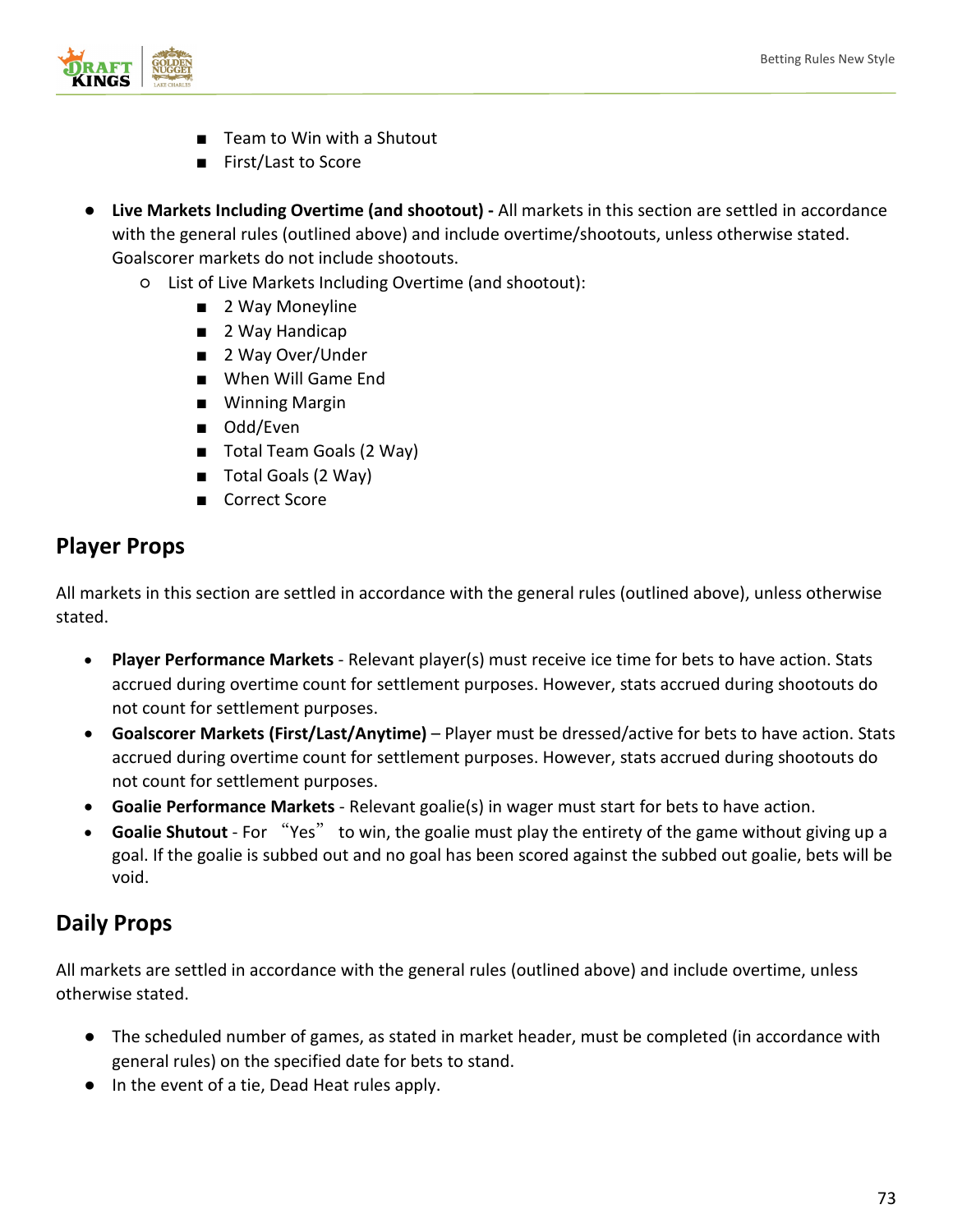

**Daily Player Markets** - If the player wagered on does not receive any playing time, bets on that player are void.

# **Futures/Other Props**

- **Futures (Stanley Cup/Conference Champion/Division Winner/Presidents' Trophy Winner etc.)**  If the league/governing body officially declares a winner for the relevant season on the specified market, bets are action, regardless of season length, team relocation, or team name change (unless otherwise stated).
- **Eastern/Western Conference Winner**  Determined by the teams that progress to the Stanley Cup Final.
- **Name the Finalists/Exact Result**  All bets are action unless the Stanley Cup/Championship is not played.
- **NHL Regular Season Points/Wins** Team(s) listed on the wager must complete at least 97% of scheduled regular season games (using the schedule as listed on day 1 of the regular season) for bets to have action unless the remaining games would not affect the result.
- **To Make the Playoffs/Tournament** If the league does not begin a post-season for that respective season, bets will be void. If the number of teams that make the postseason change during the season, bets will be void.
- **Series Betting** Bets are void if the statutory number of games, as specified by the respecting governing organization, are changed, or not completed.
- **Awards Markets**  All bets are action unless the award is not given, in which case, bets will be void. Dead Heat rules apply.
- **NHL Top Regular Season Points/Goal Scorer** All bets are action and Dead Heat rules apply. Market settled per stats from the league's governing body.
- **Player's Next Team** Determined by the team the specific player is under contract with, and on the active roster of, for the first game of the following regular season (regardless of if they play or not in that game). All bets are action.

# **Same Game Parlay Rules**

- All games must start on the scheduled day (local stadium time) for bets to have action.
- All bets on a game which starts but is then abandoned or postponed will be void unless the game is rearranged and played within 36 hours of the original start time or settlement has already been determined. This rule applies to Same Game Parlays irrespective of the Playoff Game Rule or any other exceptions.
- All 3rd period markets include overtime and shootout.

# **Settlement Rules**

● All settlements are based on the statistics and results provided by the official website of the league's governing body, or league's official statistical provider, unless otherwise stated.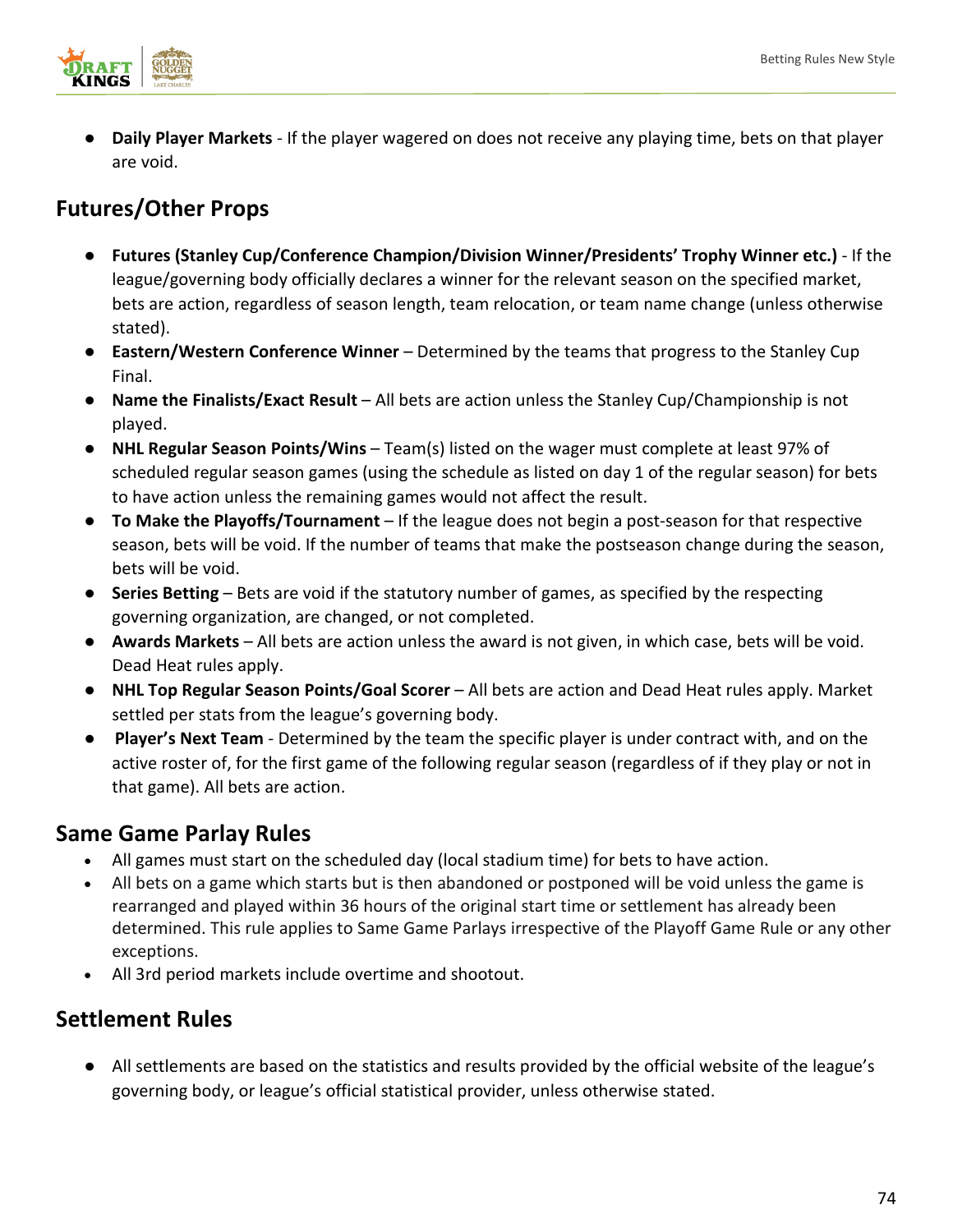

- Player markets, or other statistically dependent markets, are settled when the game is final, and when the necessary statistics are readily available on the league's official website, or by the official statistical provider of the league. Any subsequent stat changes after these markets are settled will not result in a re-settlement.
- In the absence of a statistic/result required for settlement of a specific market from the sources listed above, another reputable statistical source will be used to support bet settlement.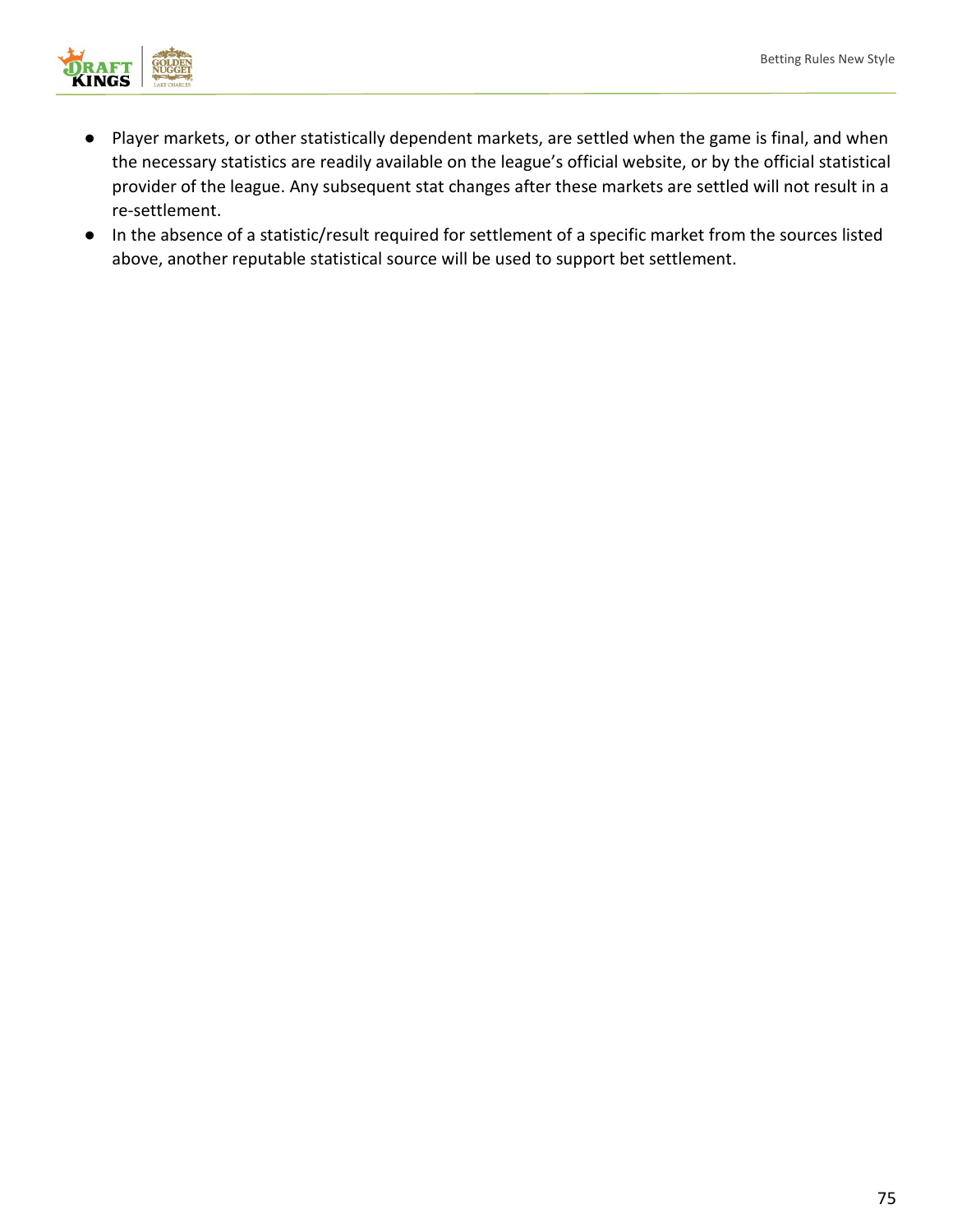

# **MMA**

## **General Rules**

- Bets will be settled on the official result announced at the end of the fight. Subsequent appeals/amendments do not affect settlement (unless the amendment was made due to human error when announcing the result).
- Fights ending in a "No Contest" will render all bets void and stakes will be returned. If a fighter withdraws or the referee stops the fight between rounds, the fight will be deemed to have finished in the previous round.
- If an event is postponed, cancelled, either fighter is replaced or the number of rounds in a fight change, all bets will be void and stakes returned.
- If the fight does not take place as scheduled, and does not occur on the same date (local time), all bets are void. Exceptions are 1) if we advertise an incorrect start time and 2) if we set up a fight using an expected date before the exact date is known. Once an official announcement is made regarding the fight date, the fight will be corrected to the official date and will then be subject to normal rules.

# **Specific Market Rules**

- Fight Winner If the fight results in a draw, all bets on the Moneyline will be void and stakes returned, unless the draw option was included in the offered market.
- **Method of Victory and Exact Method of Victory**  If the fight is stopped due to an injury or disqualification either by the referee or the doctor, then this will be considered a technical knockout (TKO). In the event of a technical decision, all markets will be settled as a decision or points victory. In the event of a technical draw, all markets will be settled as a draw. A technical submission will be settled as a submission.
- **Fight to Go the Distance** "Yes" will only be settled a winner if the full number of scheduled rounds have been completed.
- **Round Betting** In the event of a technical decision, all markets will be settled as a decision or points victory. In the event of a technical draw, all markets will be settled as a draw.
- **Total Rounds** For settlement purposes, where a half round is stated, then 2 minutes 30 seconds of the respective round will define the half to determine under or over. For example: Over 2 minutes and 30 seconds into the 2nd round will equal Over 1.5 rounds. In the event of a technical decision or technical draw, the market will be settled by the point the fight was stopped. If the fight ends at exactly 2 minutes 30 seconds of the round, bets will be made void.
- **To Win Fight and Over/Under Rounds** The market will be settled as per the winner of the fight combined with the time they do so in. For settlement purposes, where a half round is stated then 2 minutes 30 seconds of the respective round will define the half to determine under or over. For example: Over 2 minutes and 30 seconds into the 2nd round will equal Over 1.5 rounds. If the fight ends at exactly 2 minutes 30 seconds of the round bets will be made void.
- **Fighter to Win by Finish** To win by finish means to win by KO/TKO/disqualification, submission, or any other form of stoppage. Any decision made by the judges will not count as a finish.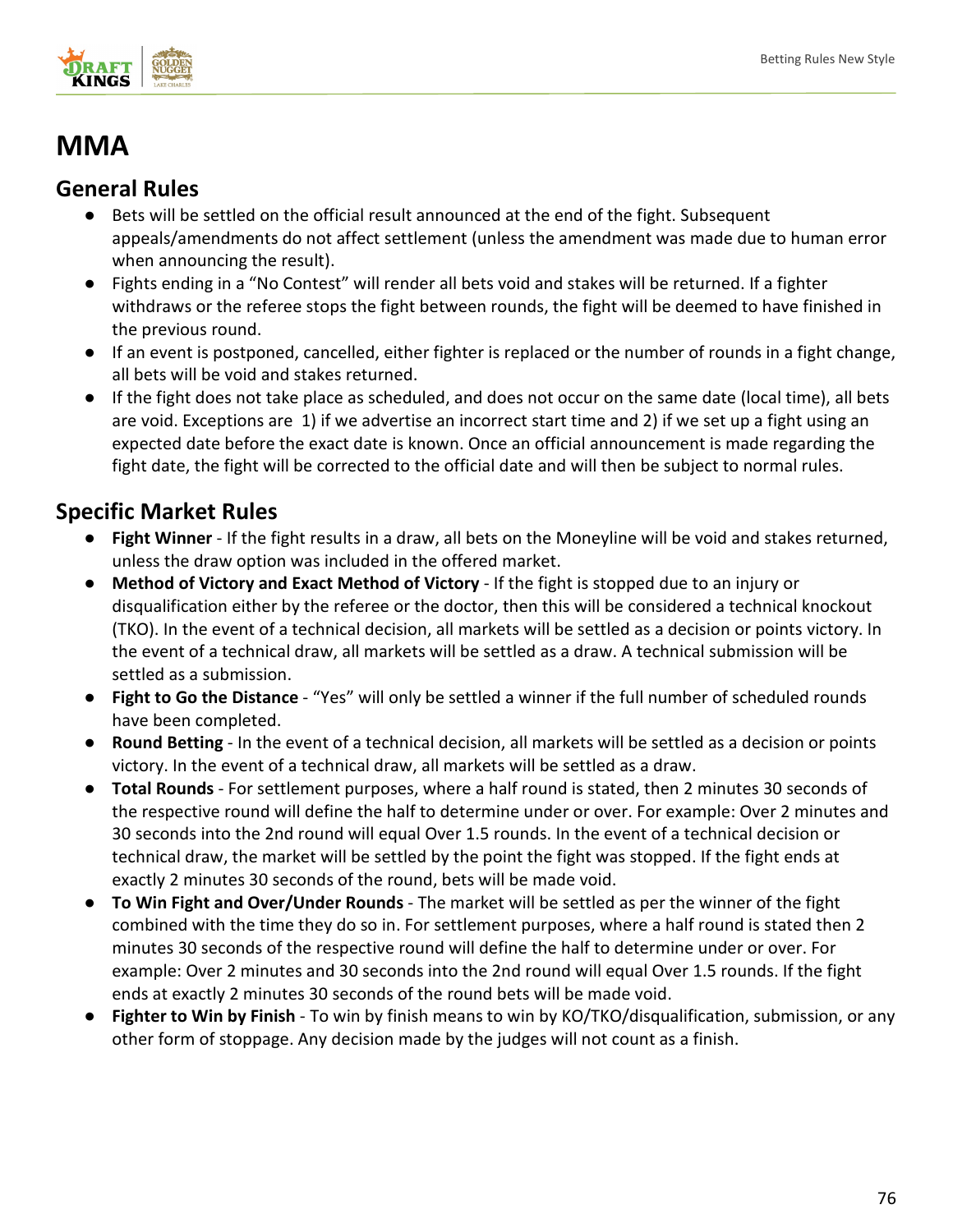

# **Futures/Other Props**

- **General Rules**
	- $\circ$  Any fighter retiring or leaving the relevant organization for any reason will still be considered for settlement purposes.
- **To Be Champion** Interim titles do not count for settlement purposes. If a division has a vacant champion on the selected date, all bets will be void.
- **To Be Ranked in the Top 5/10/15** - To be ranked in the relevant positions includes being champion as well as up to and including the specified ranking number. For example, to be ranked in the top 5 will have 6 positions – the champion plus positions 1 through 5.
- **Match Bets** Predict which fighter will have the highest ranking on the specified date. Highest ranking means champion and below. If a fighter is unranked they will still be considered for settlement purposes. If both fighters are unranked, all bets will be void.

# **Settlement Rules**

All settlements are based on the statistics and results provided by the official website of the league's/competition governing body. For UFC, [www.ufc.com](http://www.ufc.com/) is used.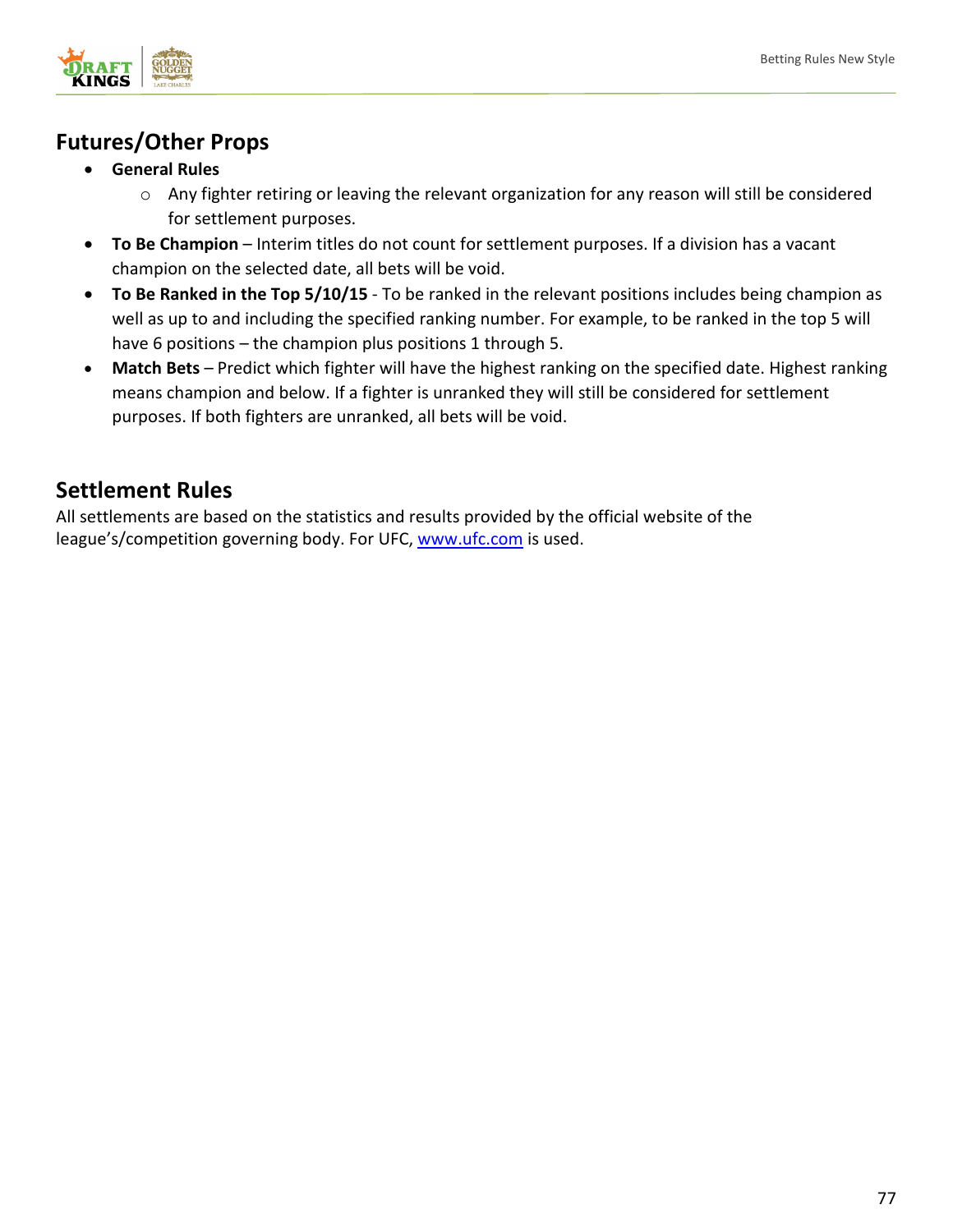

# **Motor Racing**

## **General Rules**

- The race must be completed within one week of the scheduled start time for bets to have action.
- If a race is abandoned/suspended before an official result is declared by the league's governing body and not completed within one week of the official start time, all bets on that race will be void except bets on any markets which have been determined.
- If a race is abandoned/suspended after an official result is declared by the league's governing body, that official result will be recognized to grade wagers.
- If the scheduled venue is changed after a bet is placed, the wager will be void.

# **Specific Market Rules**

- **Match-ups** Both drivers must start the race for bets to have action. If a driver fails to complete the race, the other driver in the match-up wager will be declared the winner. If both drivers fail to complete the race, the number of full laps completed will determine the winner. If both drivers fail to complete on the same lap, the official placing assigned by the league's governing body will be used for settlement.
- **Group Betting** All listed drivers in the group must start the race for bets to have action.
- **Race Props (lap markets, caution markets, etc.)** The entire race must be completed for bets to have action unless the result is already determined.
- **Race Winner/Top Finish/Stage Winner**  All bets are action unless the driver who was wagered on does not start the race.
- **Winning Manufacturer/Team**  All bets are action regardless of certain drivers not starting the race.
- **Odd/Even** 0 and 00 are considered even numbers for settlement purposes.
- **"Field"** includes any driver who is not listed in that specific market.

## **Futures/Other Props**

● If the league/governing body officially declares a winner for the season, that driver will be settled as the winner for wagering purposes regardless of the number of races or the length of the season.

- **NASCAR** All markets will be initially settled based on the unofficial results sent out by NASCAR. If, after post-race inspections are completed, there is any change in the official race result, all previous winners will stand and new winners will also be settled as won. Any subsequent inquiries/disqualifications after the official post-race inspection will not affect settlement.
- **Other Motor Racing Leagues** All markets will be settled by the official results from the website of the league's relevant governing body at the time of the podium presentation. Any subsequent inquiries/disqualifications after the podium presentation will not affect settlement.
- In the absence of a statistic/result required for settlement of a specific market from the official website of the league's governing body, another reputable statistical source will be used to support bet settlement.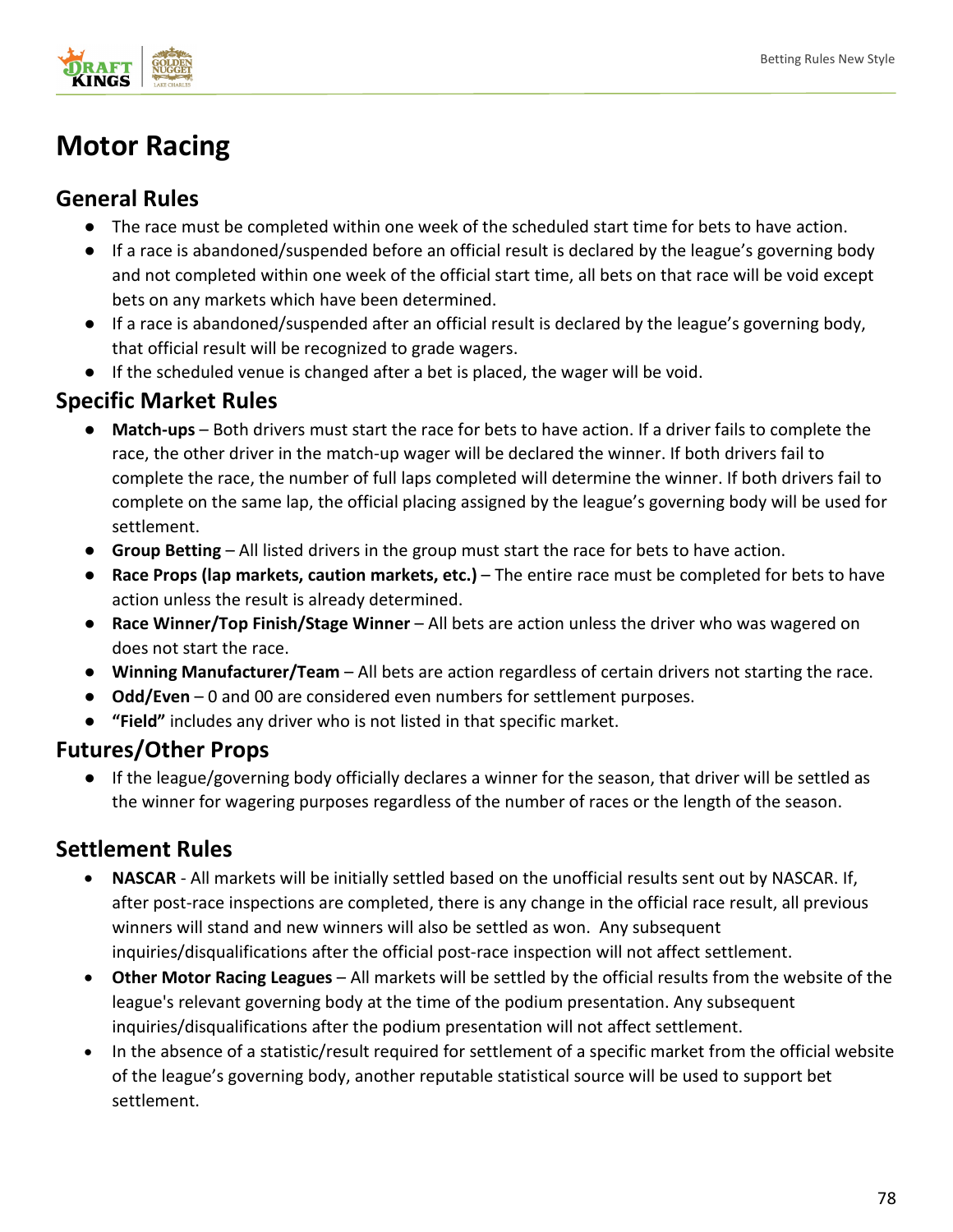

# **Rugby Union/League**

# **General Rules**

- Matches must start on the scheduled date and time for bets to stand.
- All bets on a match which starts but is then abandoned or postponed will be void unless the match is rearranged and played on the same scheduled day (local stadium time) or settlement has already been determined. The exception is if we advertise an incorrect kick-off time.
- If a venue is changed from the one advertised then all bets on that match will be void. In the event of a change of opponent from the one advertised, then all bets for that match will be void.

## **Specific Market Rules**

- **1<sup>st</sup> Half Winner/Handicap** Bets settled on the 1<sup>st</sup> half result only. Bets will be void if the match is abandoned before half-time. If a match is abandoned during the 2<sup>nd</sup> half then all first half bets are still valid.
- **1st Team to Score/1st Team to Score a Try** Predict which team will score the first points or the first try in the match.
- **Total Match Points/Tries - Over/Under** Predict whether the total number of points or tries scored in the match will be over or under a specific figure. Same applies to  $1<sup>st</sup>$  half markets.
- **Total Team Points/Tries - Over/Under**  Predict whether the total number of points or tries scored by either the home team or the away team will be over or under a specific figure. Same applies to  $1<sup>st</sup>$  half markets.
- **Total Team Points/Tries - Odd/Even** Predict whether the total number of points or tries scored in the match will be an odd or an even number. Same applies to  $1<sup>st</sup>$  half markets.
- **Winning Margin 5 Way/17 Way**  Predict the winning margin and team of the match.
- **Double Result**  Predict the correct result at half time and at full time.
- **First Scoring Play 6 Way** Predict the first scoring play and team of the match.
- **Race to 10/20/30 Points** Predict which team will be the first to reach a certain number of points Home Team/Away Team/Neither selections are available for betting.
- **Alternative 2 Way Handicap**  Predict which team will win the match after the handicap scores have been applied.
- **Alternative Total Points Over/Under** Predict the total number of points in the match.

## **Futures/Other Props**

- **Tournament Winner**  Bets settled on final league position include playoffs, unless stated otherwise.
- **Group Winner** Bets are settled on final group position.
- **To Qualify**  Predict the team to qualify. Settlement will include extra-time and kicking competition, if played.
- **Futures Betting Without** Predict which team will progress furthest in the tournament without the nominated team listed.
- **To Finish Bottom** Predict which team will finish bottom of the league after the completion of the regular season.
- **To Reach Quarter Final/Semi Final / Final**  Predict if a certain team will make it through to the stage of the tournament.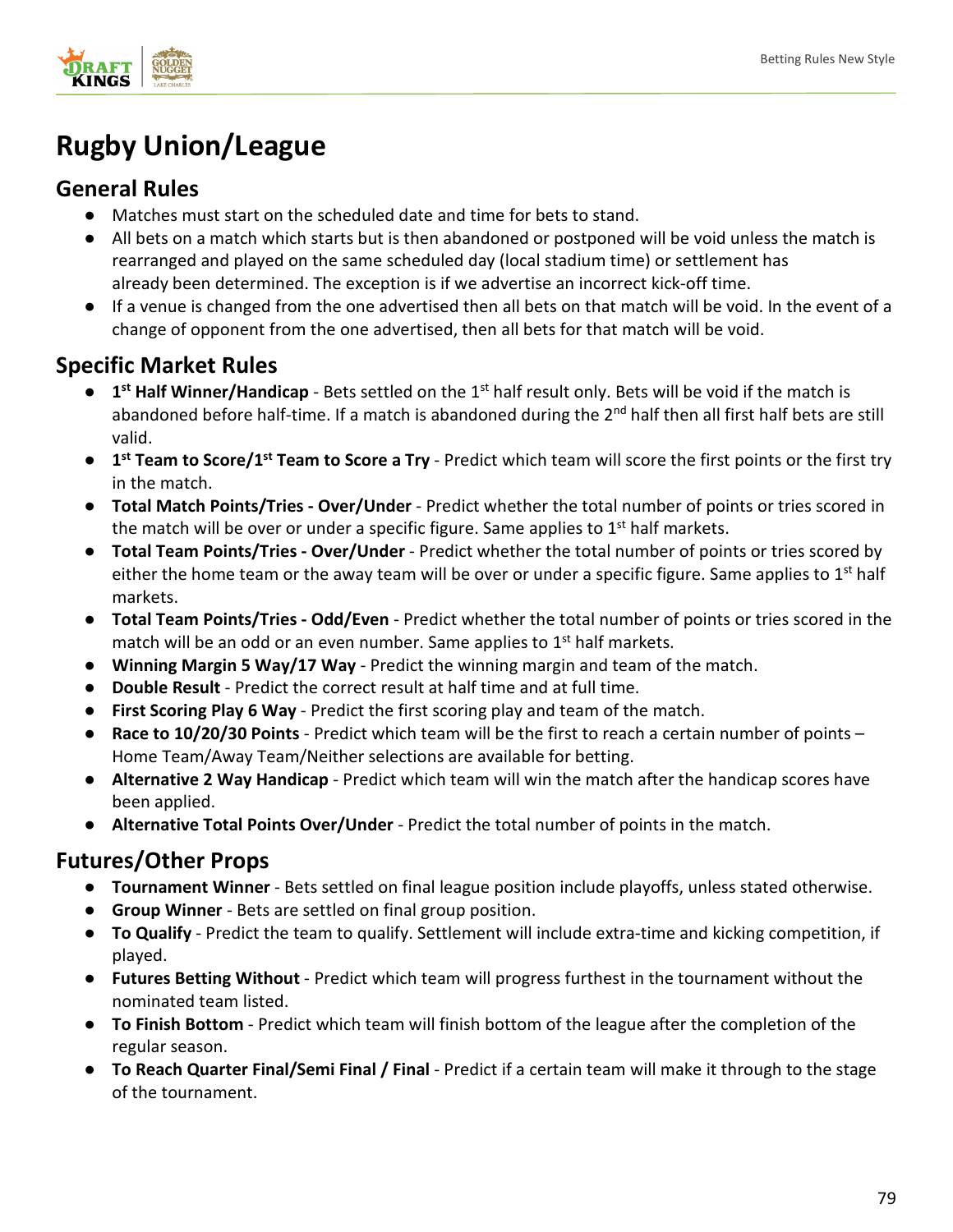

- **Name the Finalists** Predict which two teams will make it through to the tournament final.
- **First Time Winner** Predict if the tournament winner has won the same tournament before.
- **Winning Pool**  Predict the pool which the tournament winner will come from.
- **Stage of Elimination** Predict the exact stage of the tournament in which a certain team gets eliminated. If the nominated team gets disqualified, then all bets on the market will be void.
- **Top Tryscorer** Predict the player who scores the most tries in the tournament. This market includes extra time. In the event of two or more players scoring the most tries, Dead Heat rules will apply.
- **Top Team Tryscorer/Point Scorer**  Predict the player who will score the most tries or points in the tournament for the nominated team. This market includes extra time. In the event of two or more players scoring the most tries or points, Dead Heat rules will apply.
- **Total Tournament Points/Tries** Predict the total amount of points or tries scored in the tournament. This market includes extra time. Penalty tries count for settlement purposes.
- **Total Team Tournament Points/Tries** Predict the total amount of points or tries scored in the tournament by the specified team. This market includes extra time.

- All Rugby bets are settled on 80 minutes' play. The term "80 minutes' play" includes any stoppage time, unless otherwise stated. Golden point does not count.
- Unless otherwise stated, Rugby 7s match bets are settled on the specific tournament regulation play and exclude extra time (overtime) if played.
- Penalty tries count towards the total number of tries, but aren't included in First, Last & Anytime tryscorer markets.
- Tournament futures markets all bets are settled via official tournament website results.
- Bets are settled as losers if the team you select is disqualified from the tournament.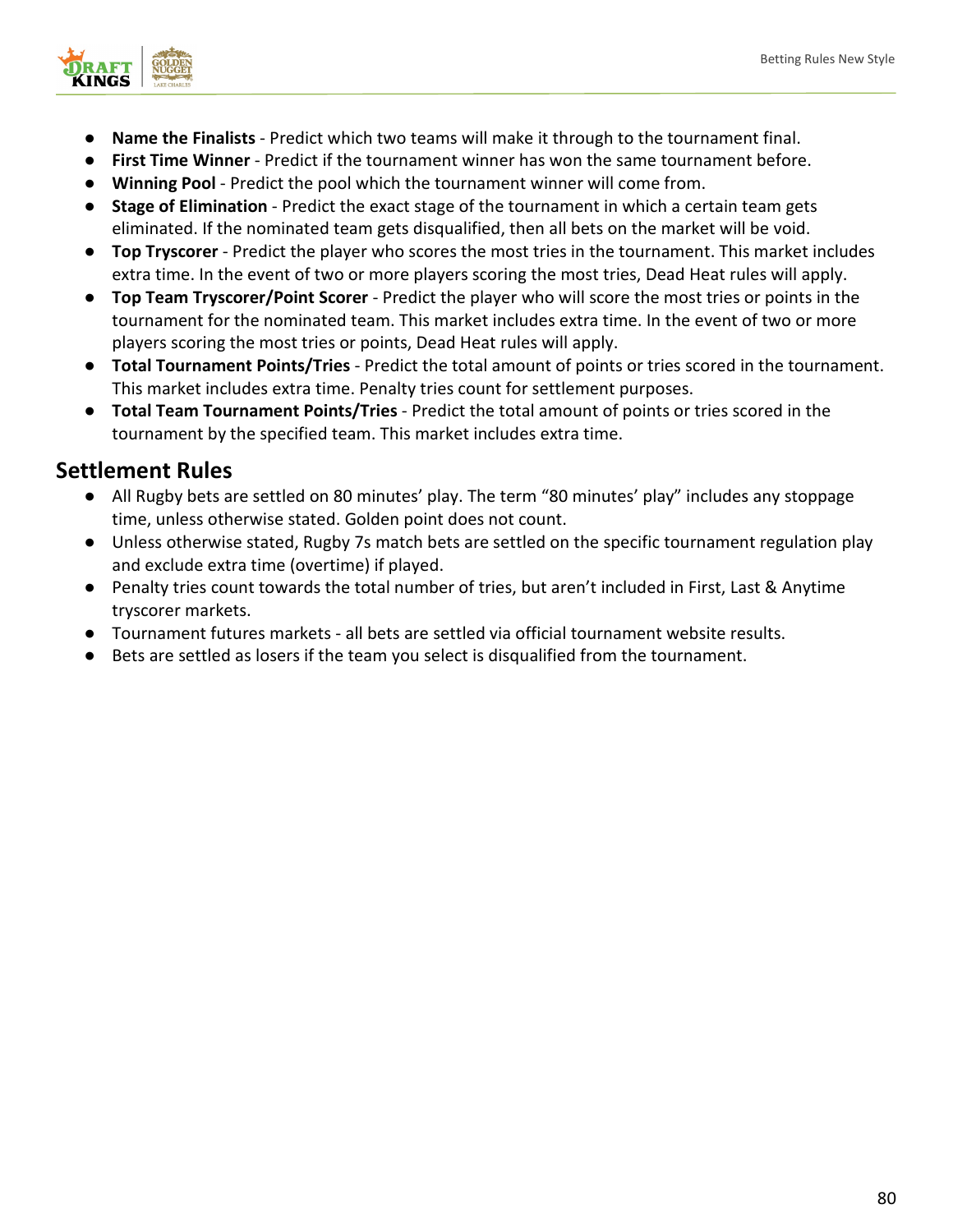

# **Snooker**

## **General Rules**

- All games must start on the scheduled date for bets to have action. The exception is if we advertise an incorrect start time.
- All bets on a game which starts but is then abandoned or postponed will be void unless the game is rearranged and played on the same scheduled day (local stadium time) or unless it is otherwise stated in the rules.
- For futures markets, if a player does not play, bets on that participant will be void with the exception of bets placed on any player who takes part in a given tournament's qualifying but fails to qualify for the main tournament. Such bets will be deemed losers for settlement purposes. All participants in a given tournament will be priced to win the tournament futures.

# **Specific Market Rules**

- **Moneyline/Winner** – In the event a match starts but is not completed, the player progressing to the next round or being awarded the victory will be deemed the winner for settlement purposes. All bets will be void in the 2 way market if the match result is a tie.
- **Spread, Over/Under, Break, Century and Deciding Frame Markets** If the statutory number of frames in a match are not completed or are changed or differ from those offered for betting purposes, bets will be void. In the event of a disqualification or retirement, bets will be void.
- **First Frame Markets**  In the event of the first frame not being completed bets will be void unless the outcome has already been determined. First Legally Potted Color/To Pot First Ball/To Pot Last Ball - In the event of a re-rack the original frame will count for settlement purposes as long as a color/ball has been potted. Settlement will be determined by official tournament sources. Betting does not include foul shots.
	- **First Frame Player Total Points Odd/Even** For settlement purposes zero counts as Even.
	- **First Frame Total Points**  In the event of a re-rack, all points count towards First Frame Total.
	- **First Frame Breaks** In the event of a re-rack, breaks of above 50 and 100 count before and after a re-rack is agreed.
	- **First Frame Foul –** In the event of a re-rack a foul can occur any time before or after a re-rack is agreed.

- All settlements are based on the statistics and results provided by the official website of the league's/competition governing body.
- In the absence of a statistic/result required for settlement of a specific market, another reputable statistical source will be used to support bet settlement.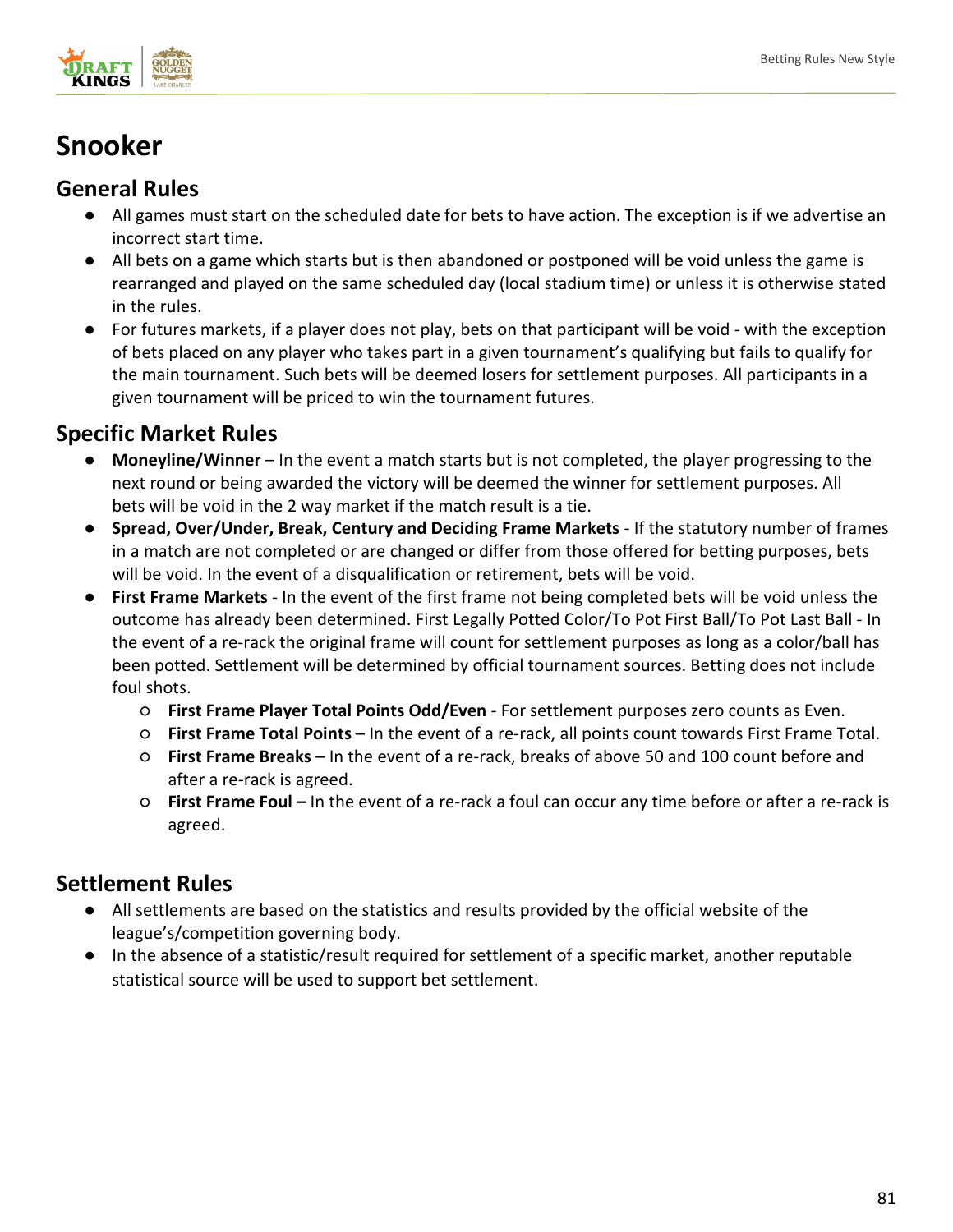

# **Volleyball**

## **General Rules**

- If a match is not completed, all full time bets will be void, unless otherwise stated.
- If a match venue is changed, bets already placed will stand as long as the home team is still designated as such. If the home and away teams for a listed match are reversed, bets based on the original listing will be void.
- All bets on a match which starts but is then abandoned or postponed will be void unless the match is rearranged and played on the same scheduled day (local stadium time) or unless it is otherwise stated in the rules. An exception is made if an incorrect start time is announced on our website.

## **Specific Market Rules**

- **Live-Betting**  If the event is not completed, all bets will be void. Exceptions are made for bets on sets which are already over.
- **Live-Betting** Points are considered regardless of whether they are scored before or after the bet is placed.
- **Winne**r Predict the winner of the game. A best-of-five sets format is used. Golden Set is not counted for settling purposes.
- **Set Handicap** Predict the winner of the game in sets. Bets are determined by sets accumulated by both teams, applying the given handicap. Bets are void if the statutory number of sets is not completed or changed.
- **Over/Under Sets**  Predict over or under a given number of sets will be played for the winner to be determined.
- **Set Score** Predict the sets scores at the end of the match. Bets are void if the statutory number of sets is not completed or changed.
- **Total Points**  Total Points is similar to handicap and over/under wagering. Win/loss is determined by the number of points accumulated by both teams, and then by comparing these points with the handicap and/or over/under given before the match started.
- **Set Markets** The entire relevant period of play must be completed for bets to have action.
- **Futures** Predict the winner of the relevant competition. Bets are settled according to the final league position, after playoffs (if played), unless otherwise stated.

# **Settlement Rules**

All bets are settled on the official results/standings.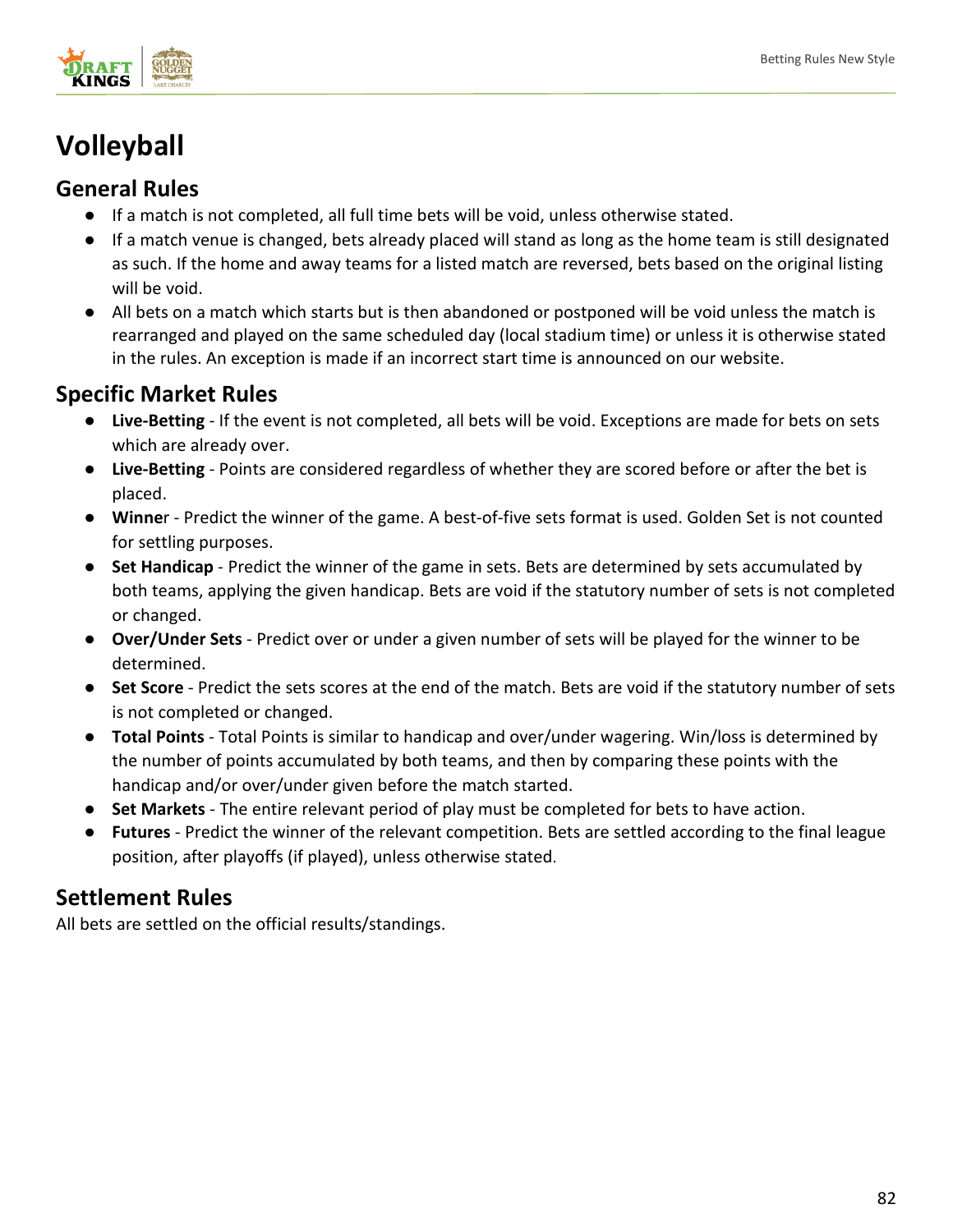

# **Winter Sports**

## **General Rules**

- All bets are settled according to the official results of winter sports federations governing the relevant race, even if not all of the scheduled events are held. Bets will be settled according to the official result declared after the race has finished. Any later appeals and disqualifications will not affect bets.
- If an event does not take place as scheduled, unless it is postponed due to weather conditions, all bets will be void. An exception is made if we advertise an incorrect start time.
- If an event is abandoned or suspended and not staged within 36 hours (local time) and at the same venue, all bets are void.
	- o There is an exception to the above rule for Winter Olympic events; see the "Olympics" rules.

## **Specific Market Rules**

- Futures Predict the winner of the stage, race (it will be specified in the name of the futures). If the participant does not start the official event, bets will be void.
- **Podium Position** Predict if a participant will finish on the podium (1st, 2nd, or 3rd place). If the participant does not start the official event, bets will be void.
- **Head to Head / Winner Full Time** Both participants must start the race for bets to stand. If both of them don't finish the event, bets will be void, unless it is a multistage event. In that case, the player that completes the later stage will be settled as the winner. For example, if Player A withdraws or gets disqualified in the 1st Round and Player B finishes the 1st Round, Player B will be the winner. If both of them withdraw or get disqualified at the same stage, bets will be void.

- Bets on any participant who takes part in qualifying for a specified event, but then fails to qualify for the main round(s), will be settled as losers.
- Dead Heat rules apply.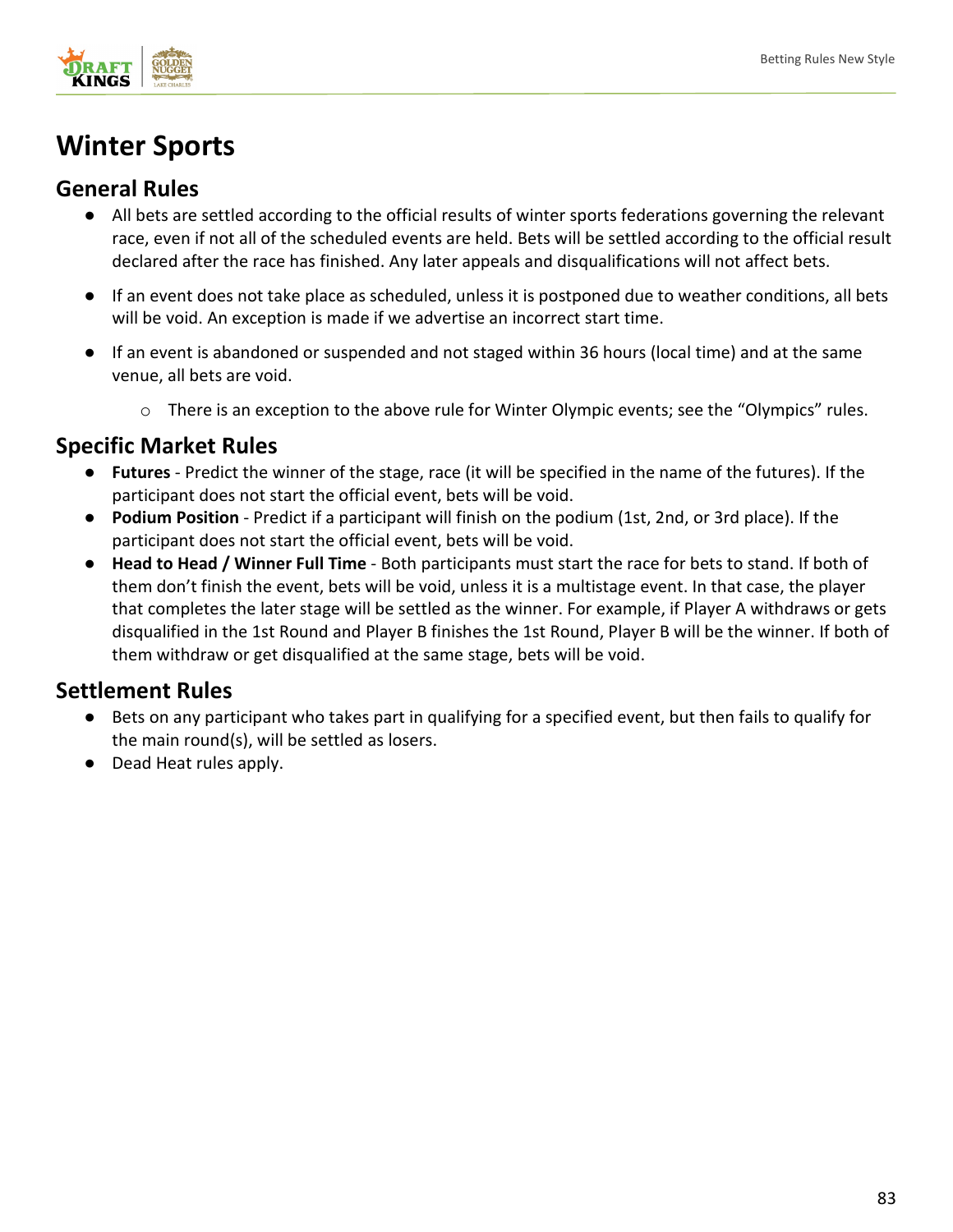

# **Bowls**

## **General Rules**

● All games must start on the scheduled date for bets to have action. The exception is if we advertise an incorrect start time.

## **Specific Market Rules**

- **Moneyline/Winner** In the event a match starts but is not completed, the player progressing to the next round or being awarded the victory will be deemed the winner for settlement purposes. If no draw selection is offered and a match finishes in a tie, the result at the end of the tiebreaker will be used for settlement purposes. If no draw selection is offered and no tiebreaker takes place, all bets on the market will be void.
- For the following markets, bets will be void if the statutory number of sets are either not completed or are changed, unless the specific market outcome is already determined:
	- o Match Handicap
	- o Total Points (2-way)
	- o Total Sets
	- o Player Total Points (2-way)

- The statistics provided by the official website of the relevant competition or match will be used for settlement purposes.
- In the absence of a statistic/result required for settlement of a specific market, another reputable statistical source will be used to support bet settlement.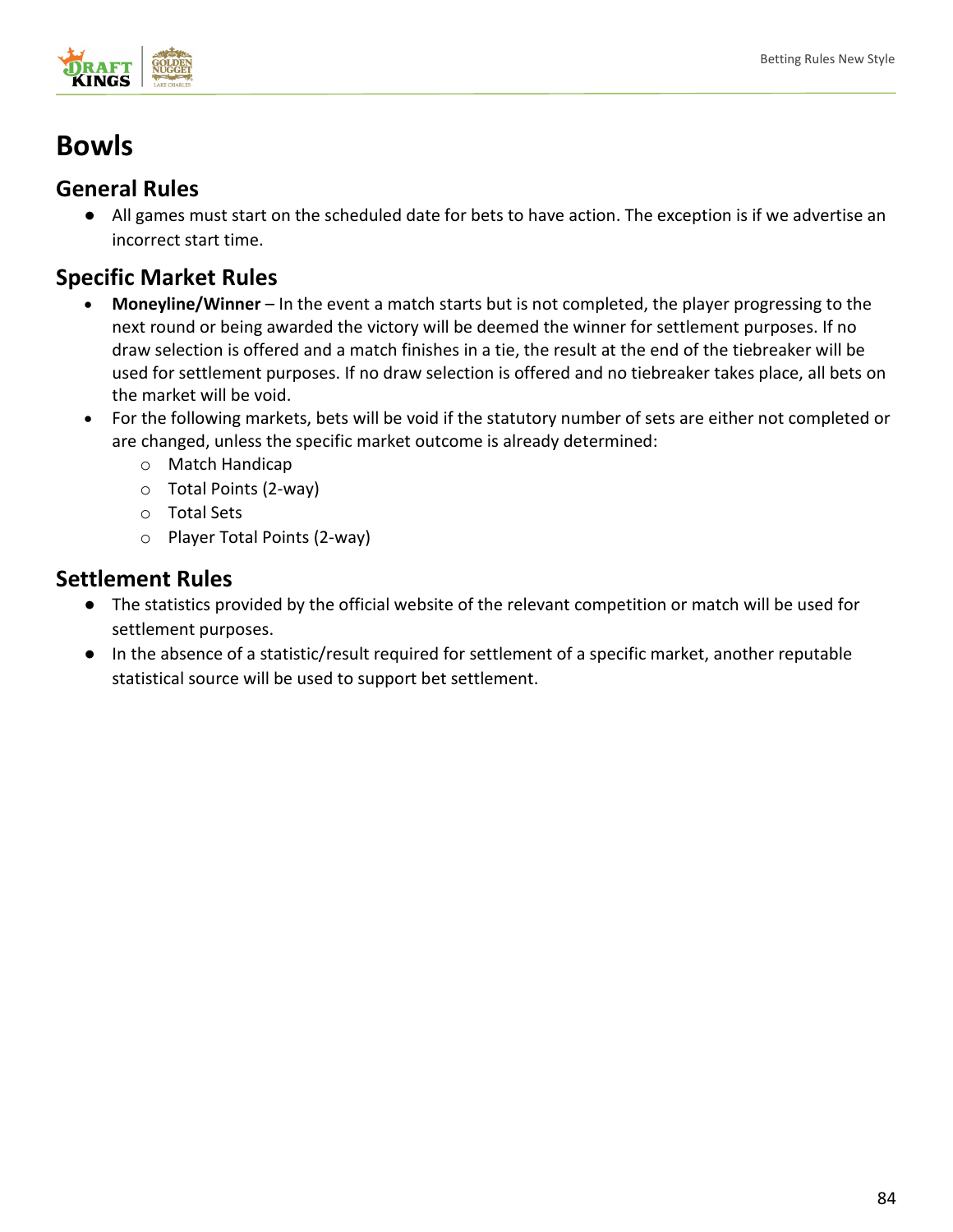

# **Other Sports**

## **General Rules**

- All games must start on the scheduled date (local time) for bets to have action.
- All bets on a game which starts but is then abandoned or postponed will be void unless the game is rearranged and played on the same scheduled day (local stadium time) or unless it is otherwise stated in the rules. The exception is if we advertise an incorrect start time.
- Should any match be played prior to the date or start time denoted, bets will stand as long as the wager is placed prior to the revised start time.
- If a match venue is changed, bets will be void, unless stated otherwise.
- In 2-way markets, push rules apply, unless stated otherwise. Stakes on single bets are returned and in multiples/parlays, the selection will be void.

# **Specific Sport Rules and Settlement Rules**

## **Athletics**

For futures markets, all bets are action except for those placed on competitors not competing in first round /qualification.

## **Badminton**

In the event of any of the named players in a match changing before the match starts, all bets will be void. If the event starts but is not completed, all bets will be void.

## **Beach Volleyball**

In the event of any of the named players in a match changing before the match starts, all bets will be void. In the event a match starts but is not completed, all bets will be void.

## **Cycling**

All bets are settled on the result at the time of the podium presentation. Any disqualification or appeal leading to a change in the results after the podium presentation will not be taken into consideration. Bets made on players who do not start the relevant race will be void.

- **Race/Stage Winner** Predict which cyclist or team will win the Race/Stage in question.
- **Individual/Team Head 2 Head** Predict which team/cyclist will achieve a higher finishing position in the race. All teams/cyclists in question should start the race, otherwise bets will be voided. At least one of the teams/cyclists in question should finish the race, otherwise bets will be voided.
- **Special Bets** Predict the winner of a special category in the race, such as 'King of the Mountains', 'Best sprinter', 'Best young player' etc., which are awarded with relevant colored jerseys (red, green, white, etc.)

## **Rowing**

In the event a race starts but is not completed, all bets will be void.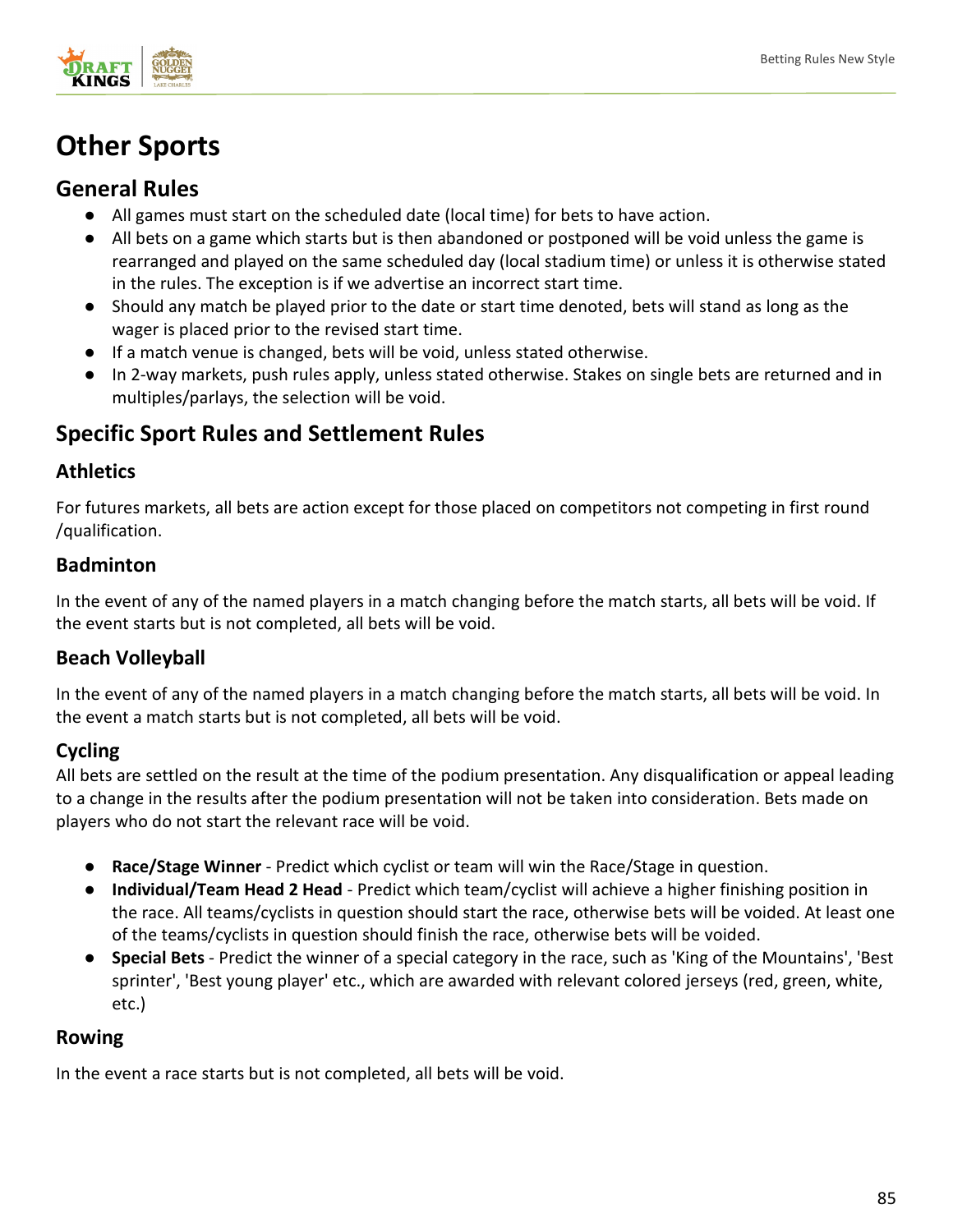

### **Sailing**

Where applicable, the podium presentation will determine the settlement of bets. Subsequent disqualifications and/or appeals will not affect bets.

● **To Win Match** - In the event a race starts but is not completed, the player/team progressing to the next round or being awarded the victory will be deemed the winner for settlement purposes.

### **Speedway**

If a match is postponed prior to its scheduled start date/time, bets will be void unless the match is rescheduled to start within 24 hours. All markets will be settled based on the result after the completion of the final heat.

## **Table Tennis**

In the event any of the named players in a match change before the match starts, all bets will be void. In the event a match is started but not completed, all bets will be void, unless the outcome of a bet is already determined.

## **Wrestling**

The podium presentation will determine the settlement of bets. Subsequent disqualifications and/or appeals will not affect bets.

● **To Win Match** - In the event of a draw, all bets will be void and stakes returned. If either fighter is replaced with another fighter, all bets will be void.

# **Olympics**

## **General Rules**

- For futures to have action, the competitor/nation must participate in the event. For the competitors/nations that do not compete in the first round/qualification, bets will be void. In the event of the competition starting but not concluding, all bets that are not unconditionally determined will be void.
	- $\circ$  An exception to the rule directly above is that if any team/athlete is disqualified, including for false starts, bets will be settled as losers on that selection.
- With the exception of weather-related or other event specific schedule changes, in the event the Olympics are postponed or cancelled, bets will be void, unless the settlement has unconditionally been determined.
- Should the result of an event be amended following an inquiry, competitors awarded gold, silver and bronze at the original medal ceremony will be deemed 1st, 2nd, and 3rd respectively for settlement purposes.
- For futures markets where there is a conflict with sports specific rules, the Olympic rules stated above shall prevail for Olympic futures markets.
- Team events will count as one gold medal/medal for any totals markets.
- If two or more countries/athletes share the applicable finishing positions and no odds have been offered for a drawn outcome, the payout will be calculated via Dead Heat Reduction rules. An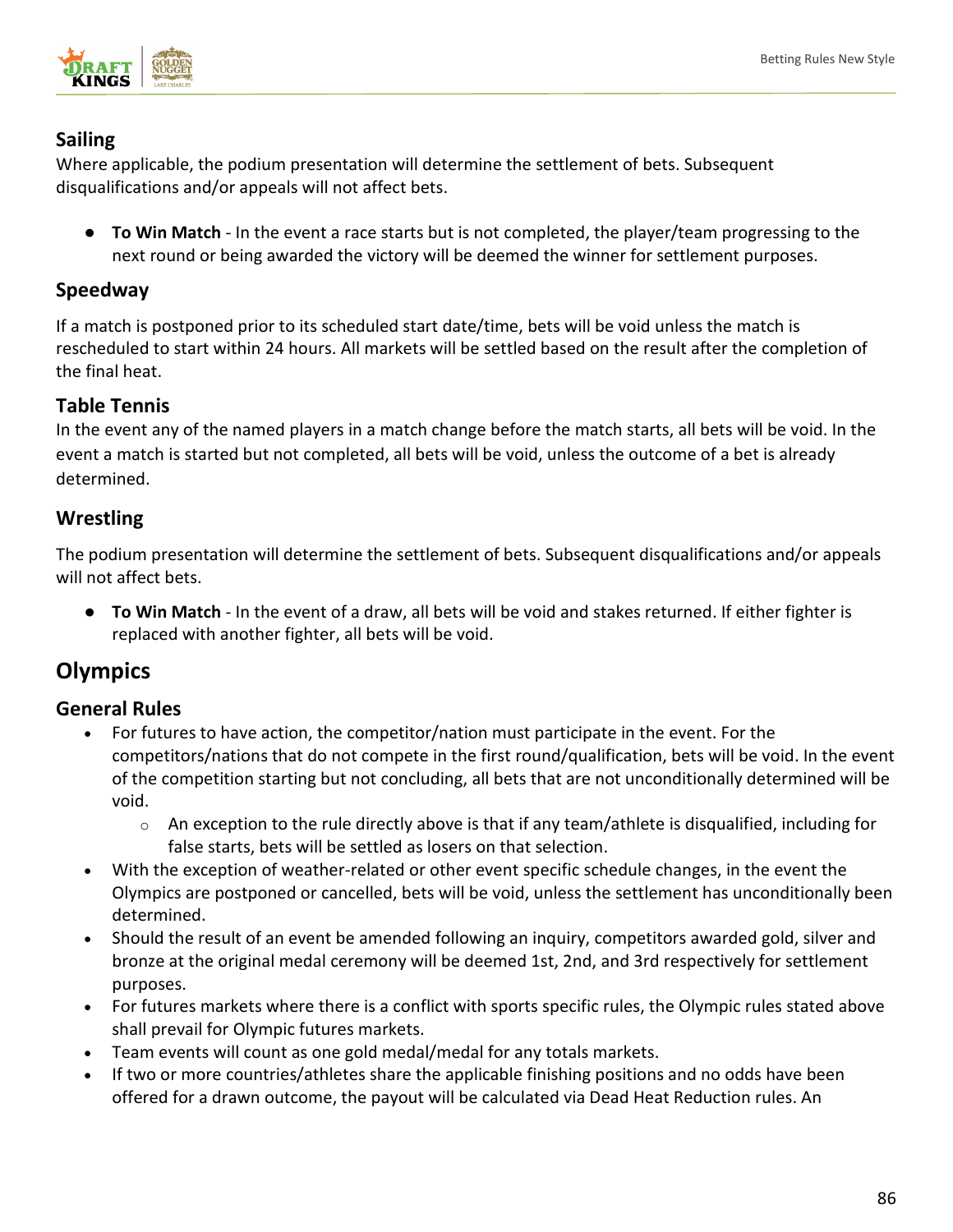

exception to this rule is an event where 2 bronze medals are awarded. In that case, for the "To Win a Medal" market, both athletes awarded bronze would be settled as winners.

### **Specific Market Rules**

- **Match Bets** If, in a head to head match, both teams/athletes go out in the same round, the bet is settled on who has achieved the better time/highest position in that round. If better time/highest position isn't applicable, then bets will be void.
- **Number of Medals Won (Country)** The full quota of events must be completed for bets to stand unless the result has been unconditionally determined.
- **Number of Medals Won (Athlete)**  In the event of an athlete also being part of a team, the named athlete must appear in the final in order for that event to count as winning a medal.
- **Medal Clean Sweep** Gold, silver and bronze are won by same country.
- **Winning Last Digit** Predict the last digit of the official winning time. E.g. 9.96 in Men's 100m settles as 6.

## **Settlement Rules**

- Bets are settled according to the official competition website, unless otherwise stated.
- In the absence of a statistic/result required for settlement of a specific market from the sources listed above, another reputable statistical source will be used to support bet settlement.

# **Specials**

## **General Rules**

● All Specials markets are singles only. Unless otherwise stated, if a selection does not participate in an event, all bets on that selection will be settled as losers.

## **Settlement Rules**

Settlement of Specials markets will be determined based on results that are publicly announced by the official organizers of the events, where relevant. In the absence of an official organizer of an event, bets will be settled based on information sourced from reliable media sources.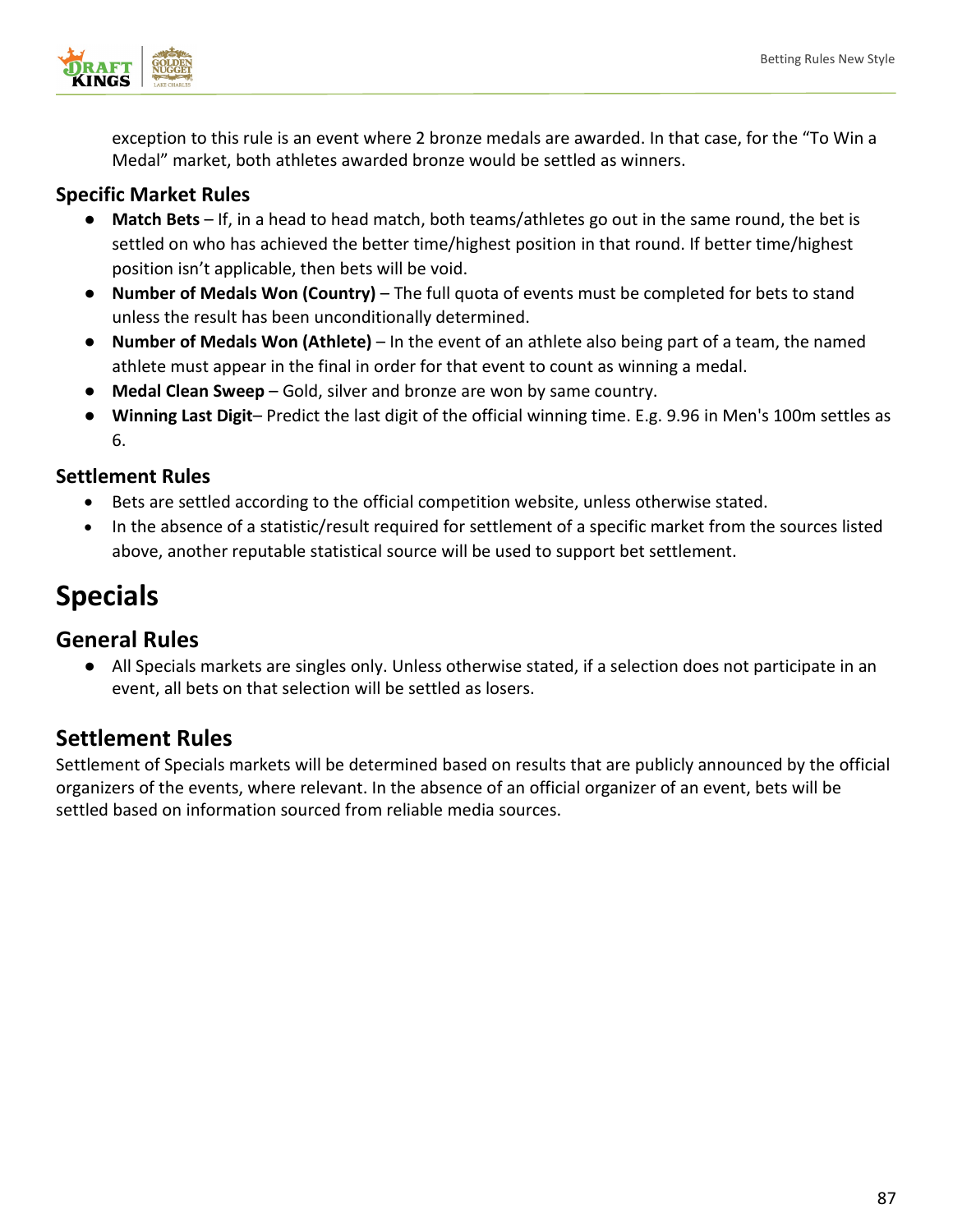

# **DraftKings Sportsbook Pools Game Conditions**

## **1. Rules and Regulations**

a) The following set of DraftKings Sportsbook Pools Game Conditions (the "Game Conditions") shall govern the use of the DraftKings Sportsbook Pick'Em Pools Product (the "Pools") and are subject to the Terms and the Rules. To the extent these Game Conditions conflict with the Terms, the Terms shall govern.

b) The use of Pools is also subject to the regulations imposed by the Louisiana State Police Division of Gaming Enforcement.

c) DraftKings may update, amend, edit, and supplement these Game Conditions at any time in DraftKings sole discretion.

## **2. Definitions**

(a) "Card" is the list of Events from which a player can make a Pick for a given Pool.

(b) "Combo Play" means a method of play whereby a player concurrently submits multiple entries into a Pool in a single transaction by selecting more than one Pick on the same Event within a Card with each such Pick being assigned to a distinct entry into the Pool.

(c) "Event" means a game, match-up or other event described in the Card, whether sports related or not, from which each set of outcomes are attributed to.

(d) "Pick" means the selected outcome of an Event on a Card.

(e) "Pool" means a betting or promotional offering where Players may make Picks of outcomes on a set number of Events on a Card in order to enter for a chance to win all or a portion of the Prize Pool.

(f) "Pool Closing Time" means the date and time on which a Player can no longer submit a Card in order to enter a Pool as set out in the Pool Terms and Conditions.

(g) "Pool Terms and Conditions" means such terms and conditions including prize entitlements relating to a specific Pool as established and posted on DraftKings Sportsbook.

(h) "Prize Pool" means the prizing available for an individual Pool. The Prize Pool allocation will be set out in the Pool Terms and Conditions.

(i) "Props" means any question related to an event for which outcomes are derived from.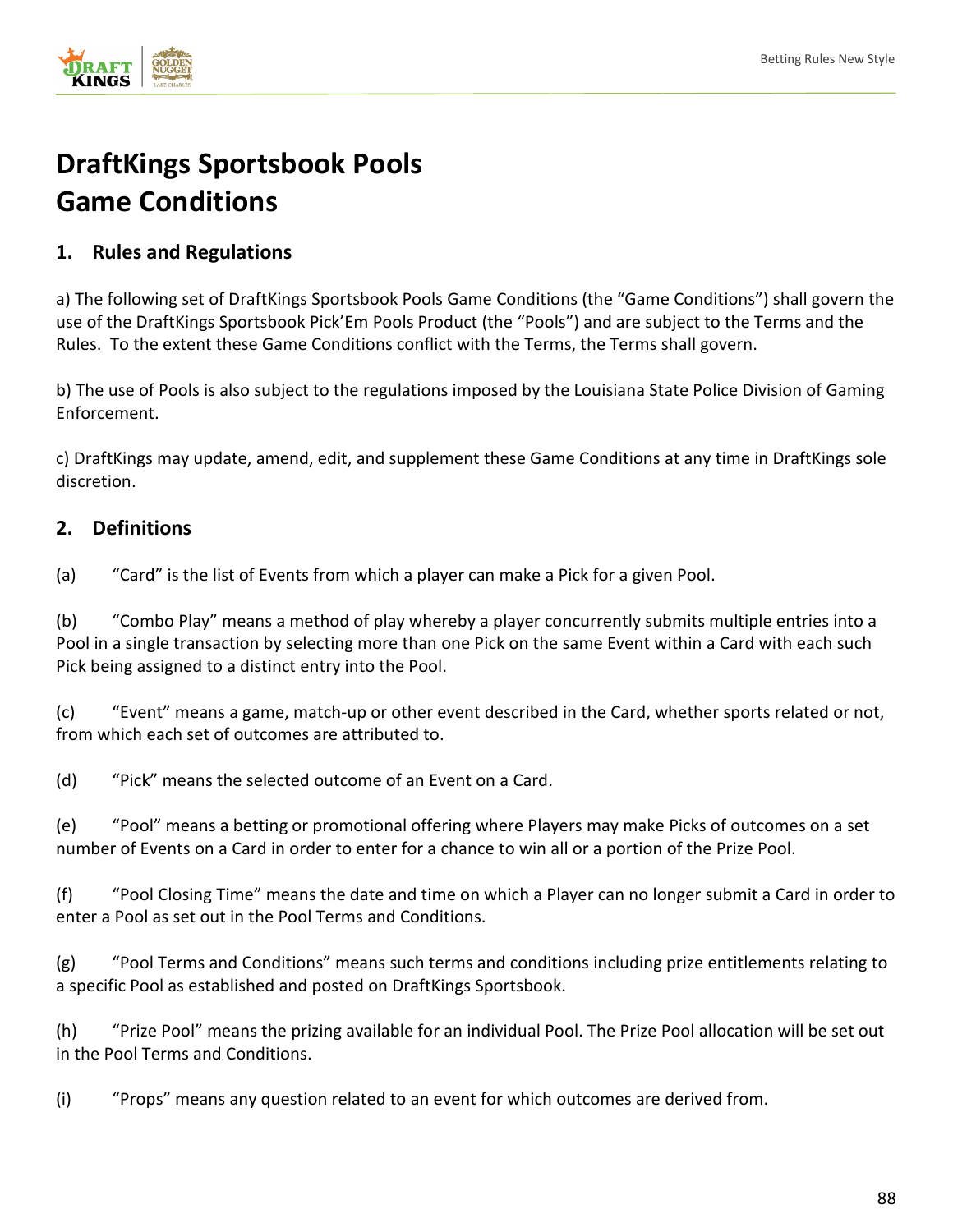

(j) "Quick Pick" is an optional auto-populate function that will automatically select a random or defined combination of Picks on the player's behalf, based on the player's selection.

(k) "Ticket" means the online form provided by the DraftKings listing Events that enables a player to enter a Pool by completing such form and making payment as required.

(l) "Winner" means a Player who submits a Card in accordance with these Game Conditions meeting the criteria on the relevant Pool Terms and Conditions to win all or a portion of the Prize Pool.

(m) "User Generated Pool" means a Pools contest created via the DraftKings Sportsbook by a DraftKings Authorized Account Holder.

## **3. Use of Pools**

### **Pool Entry**

To participate in a Pool, a Player must pay the entrance fee (where required) for that Pool as outlined in the applicable Pool Terms and Conditions and submit a Card for that Pool including selecting a Pick for each listed Event. Sportsbook free bets/tokens cannot be used for DraftKings Sportsbook Pools entries. Players may purchase and submit more than entry per Pool subject to maximum entry limits that may be established in the applicable Pool Game Conditions. The Player must select one Pick from each Event on the Card for a valid entry, though in the case of Combo Play more than one Pick may be selected creating multiple entries. Once a Player has submitted their Card and received a Ticket, the Player can alter their picks until each event start time. Where DraftKings determines that a Player entered a Pool after an Event in that Pool commenced, DraftKings reserves the right to void that Pool entry.

### **Combo Play**

As an example of Combo Play, if a Player selects two Picks for the same Event using Combo Play (i.e. Pick A and Pick B) for a Pool with a \$5 entrance fee, the Player will now have two potential entries, one based on Pick A and the other based on Pick B, with a total cost for the ticket of \$10. When Combo Play is offered by DraftKings, the number of Events for which multiple Picks can be selected may be limited as set out in the applicable Pool Game Conditions. Entries created through Combo Play will be settled under a single ticket number in the Player's account history.

### **Correct Picks**

Subject to the applicable Pools Game Conditions, a correct Pick will be determined by DraftKings with reference to the DraftKings Sportsbook betting house rules that are applicable to the Settlement of the Pick in question as determined by DraftKings. Picks are settled on the official result published by the governing body or as otherwise verified by DraftKings. After Settlement of a Pool and corresponding payment of the Prize Pool when applicable, any subsequent corrections or amendments by the governing body to the result will not be applicable. Where DraftKings determines that an error was made, including on the Pool Game Conditions, the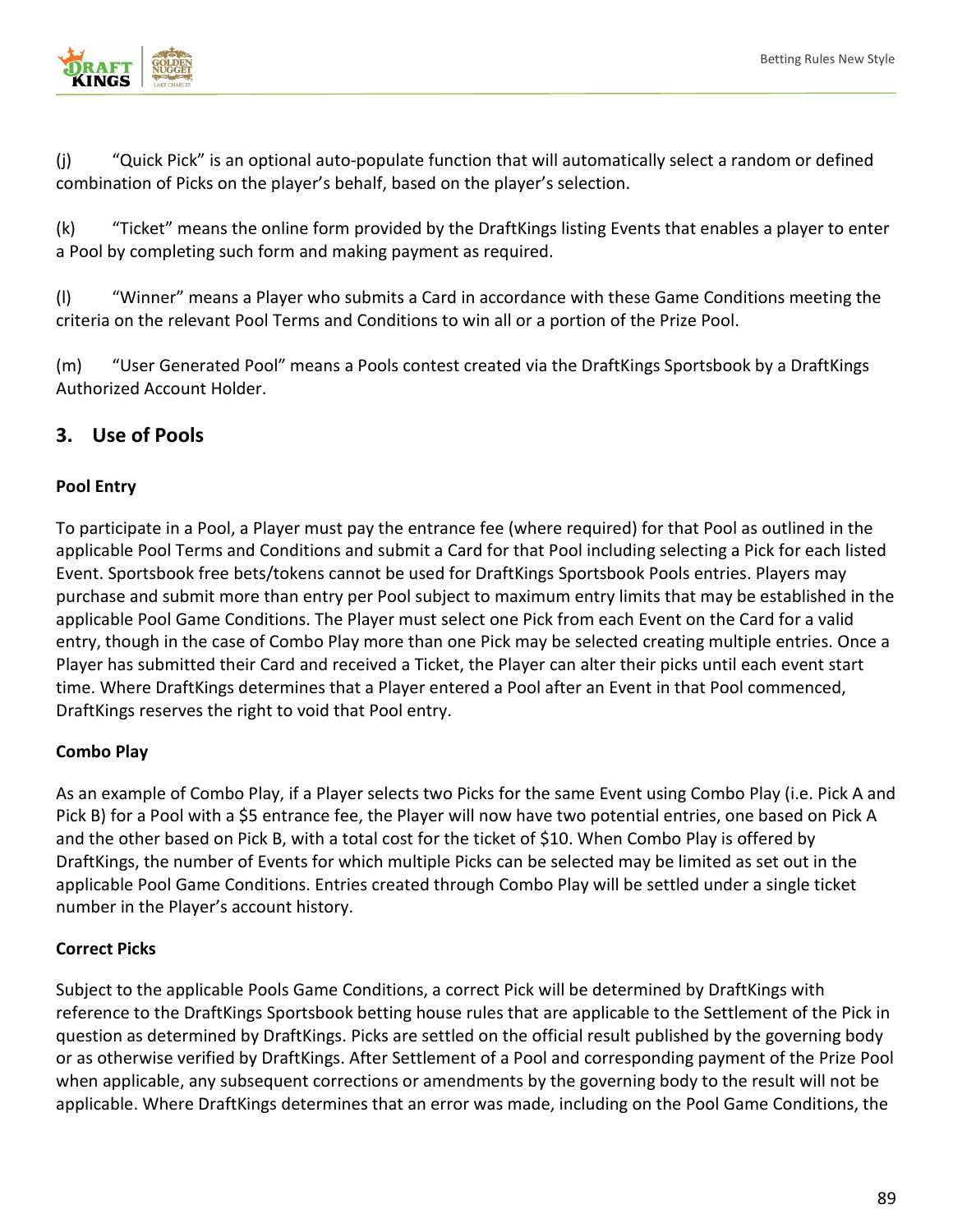

Pool Card including errors in listings of Events or Picks, or in the settlement of a Pool, then DraftKings reserves the right to: correct such error and settle, or Resettle, the Pool with the error corrected; or to settle or Resettle the Pool with all Picks for Events DraftKings deems affected by the error as a correct Pick.

#### **Ties**

In the occurrence of a tie result on any Event whereby neither available Selection for that Event is the correct result (i.e. a Tie result is not offered as a Selection) the outcome of all Selections for that Event will be settled as a correct Pick unless stated otherwise in the Pool Game Conditions.

### **Determining Winners**

Winners will be determined by DraftKings with reference to the criteria set out in the Pool Game Conditions subject to the conditions set out above for determining correct Picks.

### **Event Postponement, Cancellation, or Void Events**

If DraftKings determines an Event has been cancelled or postponed or where DraftKings would otherwise have the right to treat an Event as void, DraftKings reserves the right to settle the Pool with all Picks for such cancelled or postponed Events settled as a correct Pick or alternatively to void all tickets on that Pool. DraftKings may continue to offer Picks including when applicable, Combo Play Picks, on such Events even if it has become aware of the cancellation, postponement or voiding of the Event, while reserving its rights to settle the Pool with all such Picks as correct or alternatively voiding all tickets on that Pool. Where there is evidence or suspicion of illegal or fraudulent activity, or of rigging or fixing of an Event within a Pool, DraftKings may declare Picks or Tickets on such Events or Pools void in accordance addition to its rights set out in the Rules dealing with fraud or suspicious activity, event rigging or fixing.

For clarity, if the start time for an Event within a Pool is changed by the official governing body within the same calendar day as the previous listed start time, either prior to or after the Pool Closing Time, submitted Cards will remain valid.

### **Tiered Prizing**

Where there are tiered prize levels for a Pool, the number of correct Picks on the Pools Card for each prize level will be set out in the Pools Game Conditions.

### **Prizes**

DraftKings will pay out the Prize Pool or portion thereof, to Winners in accordance with the prize structure as specified in the Pool Game Conditions.

### **Guaranteed Prize Fund**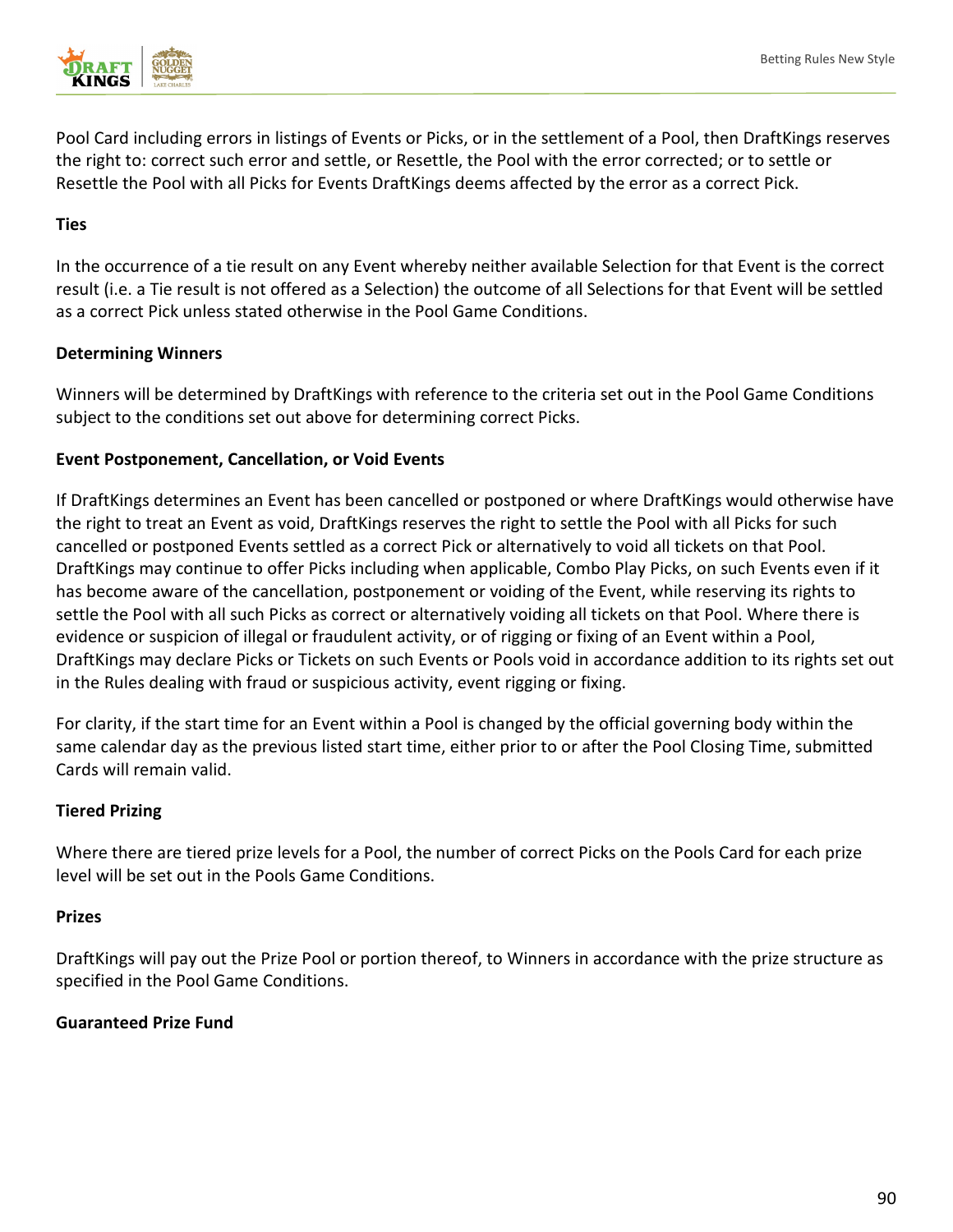

DraftKings may at its sole discretion, guarantee a minimum prize fund for a Pool by potentially adding to the Prize Pool as set out in the Pool Game Conditions. Pools do not have a guaranteed Prize Pool unless otherwise stated in the applicable Pool Game Conditions.

#### **Limits/Maximum Payouts**

The limits/maximum daily payouts outlined in the Rules do not apply to Pools. There is no set daily payout limit for Pools; nor does any winning affect the daily payout maximums from any other winnings from Sports bets.

#### **Rollovers**

If there are no Winners for any given Pool and the pool contest is defined as a 'rollover' type, then DraftKings may, though is not obligated to, rollover the Prize Pool for that Pool (i.e. Pool A) to a Prize Pool for another Pool (i.e. Pool B). In the event DraftKings rolls over the Prize Pool for Pool A to the Prize Pool for Pool B and Pool B then ends without any Winner(s), then the Prize Pool for Pool A will either be rolled over as part of a rollover of the Prize Pool for Pool B to another Pool (i.e. Pool C) in accordance with Pool B's Game Conditions, or failing that, the Prize Pool for Pool A will be paid out by DraftKings to players in proportion to their contribution to the Prize Pool for Pool A. A Prize Pool may be rolled over through numerous Pools until either, there are Winner(s), or the Prize Pool is paid out to players in proportion to their contribution.

#### **Prop Pools**

DraftKings may at its sole discretion offer 'Prop Pools' related to outcomes specific to an event or a series of events that are not entirely related to the outcome of the event.

#### **User Generated Pools**

Authorized Account Holders may create Private or Public Pools for specified 'contest sets', which are made available for User Generated Contests at the sole discretion of DraftKings.

#### **Contest Results**

Contest results and prize calculations are based on the final statistics and scoring results at the completion of the last professional sports game of each individual Contest. Once Contest results are reviewed and graded, prizes are awarded. The scoring results of a Contest will not be changed regardless of any official statistics or scoring adjustments made by the leagues at later times or dates, except in DraftKings' sole discretion.

DraftKings reserves the right, in its sole and absolute discretion, to deny any contestant the ability to participate in head-to-head contests for any reason whatsoever. Further, DraftKings may, in its sole and absolute discretion, invalidate any head-to-head contest result for the purposes of preventing abusive and/or any unfair or potentially unlawful activity, or in the event that there is a risk of any such abusive, illegal, or unfair activity.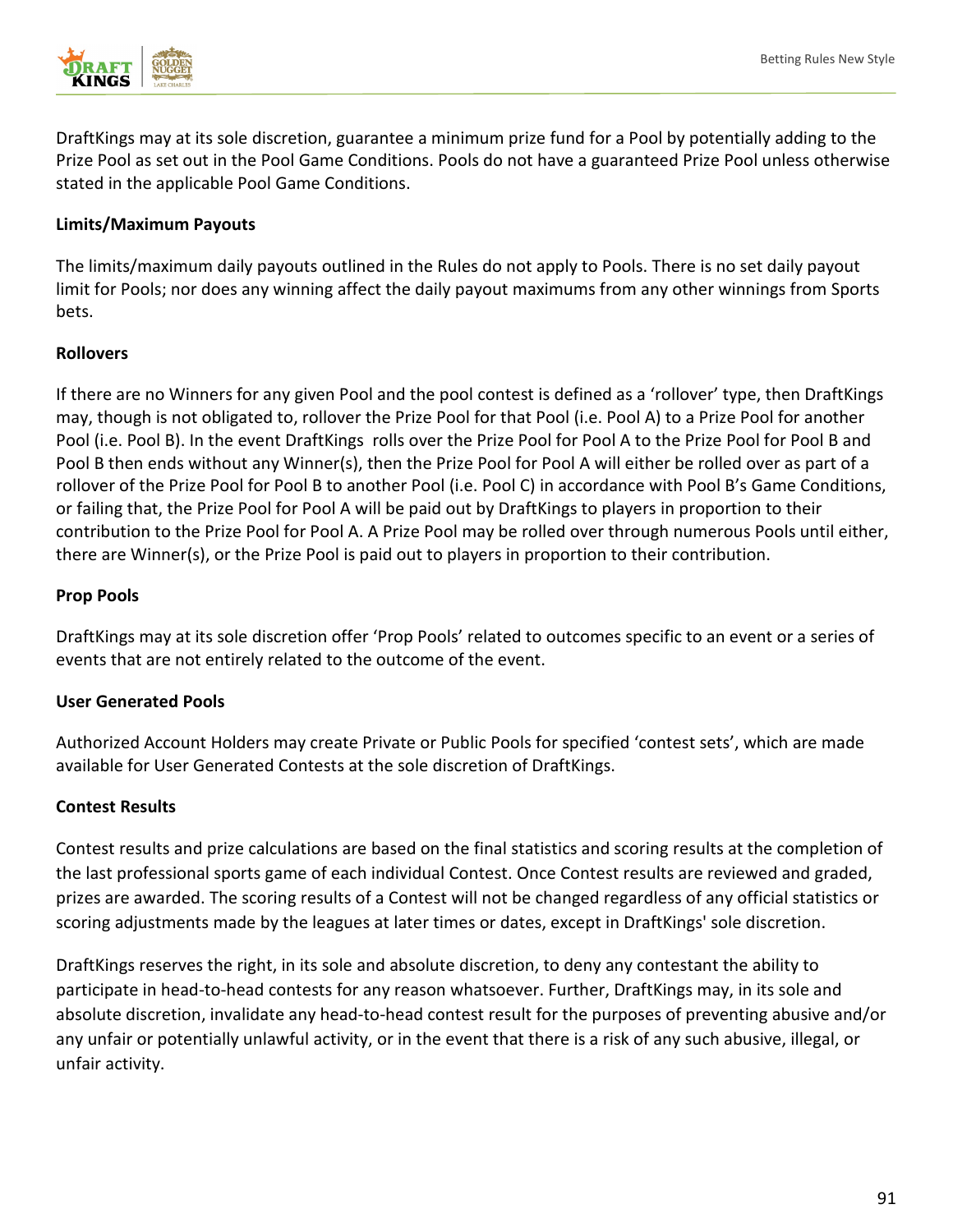

## **4. Sport Specific Rules**

Applicable sport specific rules found under the 'All Sports' heading of the DraftKings Sportsbook house rules will apply to Events as determined by DraftKings. In addition:

### **Baseball**

(a) An Event that is based on the outcome of more than one game including a series of games or other group of games as described in the Card is considered complete when the group or series of games are completed. An Event that is based on a match-up between specific players' performances is considered complete when the inning(s), game, or series of games the Event is associated with, as set out in the Card, are completed.

(b) Where an Event is based on a match-up between specific players' batting performances in an inning(s), game or series of games as set out in the Card, such players must each make at least one completed plate appearance in applicable inning(s), game or series of games, which results in either an out for that player, or in that player reaching a base safely (in any number of possible ways in accordance with the game of baseball), failing which all Picks for such Event will be settled as a correct Pick.

**(**c) Where an Event is based on a matchup between specific players' pitching performances in an inning(s), game or series of games as set out in the Card, such players must make at least one pitch, within the applicable inning(s), game or series of games failing which all Picks for such Event will be settled as a correct Pick.

(d) When two games between the same two teams are played in one day, the Event start time listed on the Pools Card will determine what the appropriate game is for settlement purposes.

### **Basketball**

**(a**) An Event that is based on the outcome of more than one game including a series of games or other group of games as described in the Card is considered complete when the group or series of games are completed. An Event that is based on a match-up between specific players' performances is considered complete when the quarter, half, game, or series of games the Event is associated with, as set out in the Card, are completed.

(b) Where an Event is based on a match-up between specific players' performances in a quarter, half, game or series of games as set out in the Card, such players must have playing time within the applicable quarter, half, game or series of games, failing which all Picks for such Event will be settled as a correct Pick.

### **Football**

**(**a) An Event that is based on the outcome of more than one game including a series of games or other group of games as described in the Card is considered complete when the group or series of games are completed. An Event that is based on a match-up between specific players' performances is considered complete when the quarter, half, game, or series of games the Event is associated with, as set out in the Card, are completed.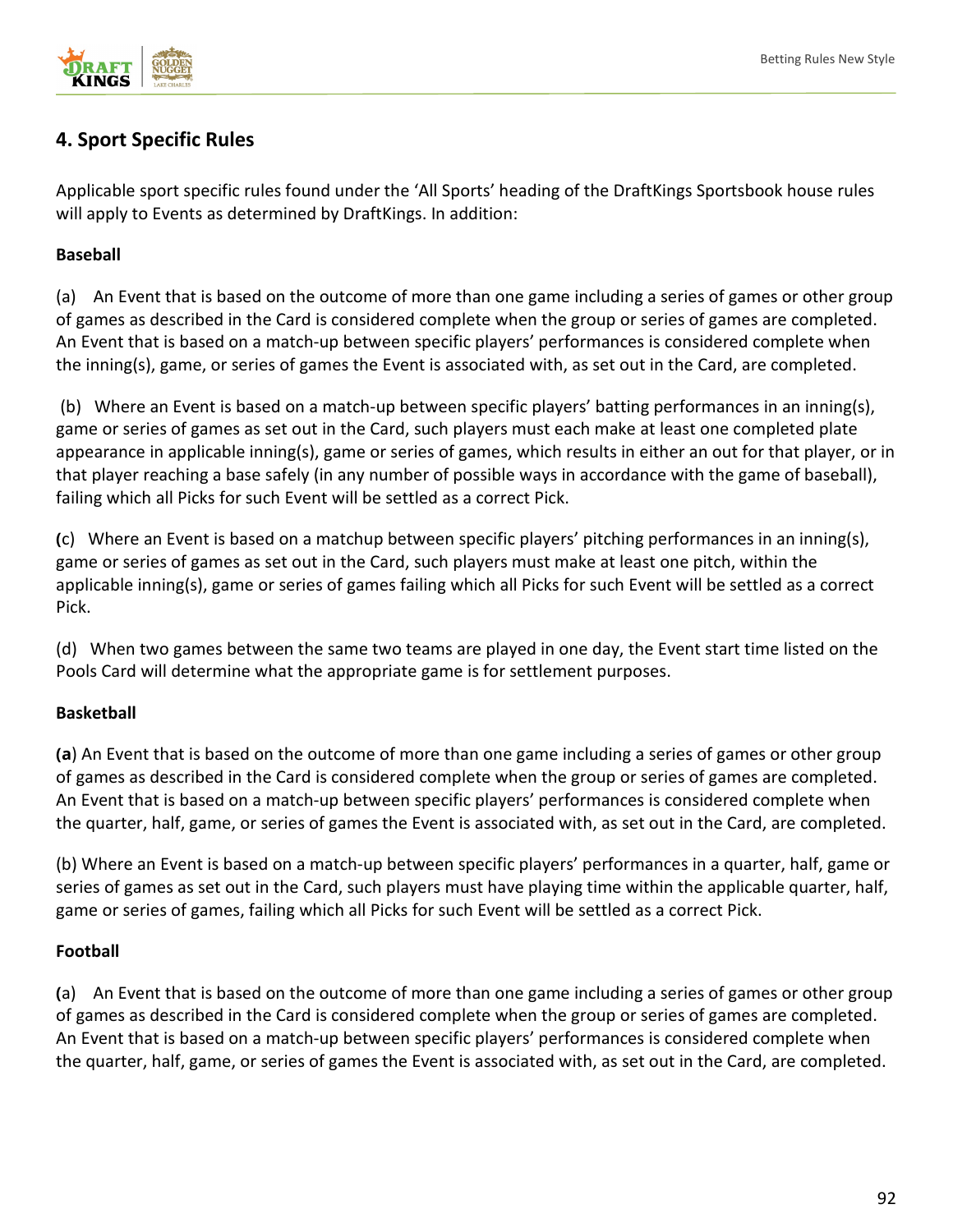

(b) Where an Event is based on a match-up between specific players' performances in a quarter, half, game or series of games as set out in the Card, such players must have played at least one down within the applicable quarter, half, game or series of games, failing which all Picks for such Event will be settled as a correct Pick.

### **Hockey**

**(**a) An Event that is based on the outcome of more than one game including a series of games or other group of games as described in the Card is considered complete when the group or series of games are completed. An Event that is based on a match-up between specific players' performances is considered complete when the period, game, or series of games the Event is associated with, as set out in the Card, are completed.

(b) Where an Event is based on a match-up between specific players' performances in a period, game, or series of games as set out in the Card, such players must have ice time within the applicable period, games, or series of games, failing which all Picks for such Event will be settled as a correct Pick.

#### **Golf**

(a) Where an Event is based on a match-up between specific players' performances on a hole, in a day, in a tournament or series of tournaments as set out in the Card, such players must have teed off within the applicable hole, day, tournament or series of tournaments, failing which all Picks for such Event will be settled as a correct Pick.

#### **Soccer**

(a) An Event that is based on the outcome of more than one game including a series of games or other group of games as described in the Card is considered complete when the group or series of games are completed. An Event that is based on a match-up between specific players' performances is considered complete when the period, game, or series of games the Event is associated with, as set out in the Card, are completed.

(b) Where an Event is based on a match-up between specific players' performances in a period, game, or series of games as set out in the Card, such players must have ice time within the applicable period, games, or series of games, failing which all Picks for such Event will be settled as a correct Pick.

#### **MMA/Boxing**

(a) Where an Event is based on a match-up between specific players' performances on in a round, in a fight, in a tournament or series of tournaments as set out in the Card, such players must have participated on the applicable fight card, tournament or series of tournaments, failing which all Picks for such Event will be settled as a correct Pick.

#### **Tennis**

(a) Where an Event is based on a match-up between specific players' performances on in a game, in a set, in a match, in a tournament or series of tournaments as set out in the Card, such players must have participated